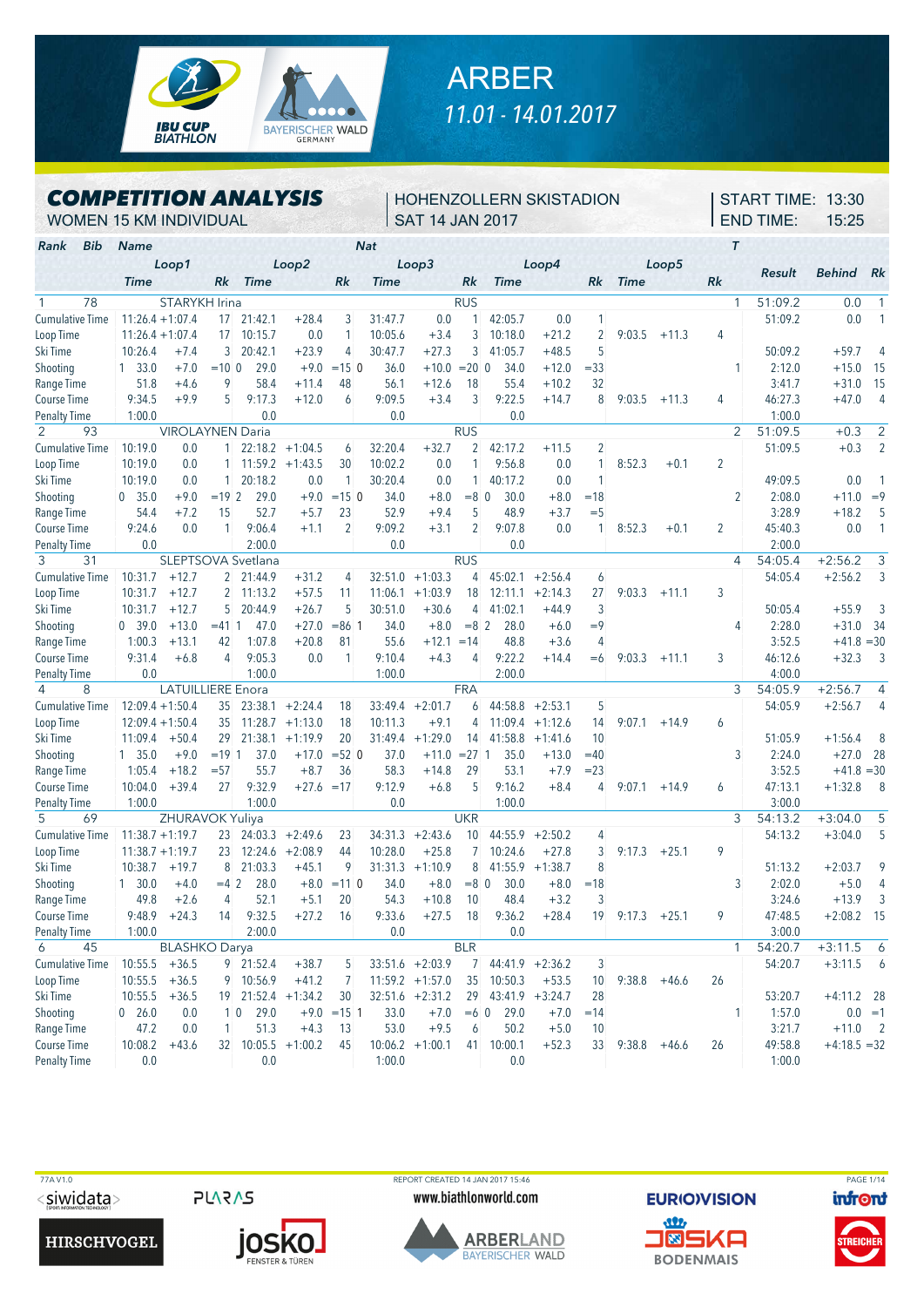| Bib<br>Rank                     | <b>Name</b>        |                         |                         |                                  |                              |                | <b>Nat</b>         |                         |                    |                     |                      |                |                 |                 |       | $\tau$ |                   |                         |                 |
|---------------------------------|--------------------|-------------------------|-------------------------|----------------------------------|------------------------------|----------------|--------------------|-------------------------|--------------------|---------------------|----------------------|----------------|-----------------|-----------------|-------|--------|-------------------|-------------------------|-----------------|
|                                 | <b>Time</b>        | Loop1                   | Rk                      | <b>Time</b>                      | Loop2                        | Rk             | Time               | Loop3                   | Rk                 | <b>Time</b>         | Loop4                | Rk             | <b>Time</b>     | Loop5           | Rk    |        | Result            | <b>Behind</b>           | Rk              |
| 7<br>63                         |                    |                         |                         | <b>HENDEL Helene Therese</b>     |                              |                |                    |                         | <b>GER</b>         |                     |                      |                |                 |                 |       | 2      | 54:34.8           | $+3:25.6$               | $\overline{7}$  |
| <b>Cumulative Time</b>          | $13:10.1 + 2:51.1$ |                         | $= 52$                  |                                  | $23:40.3 +2:26.6$            | 19             | 34:19.6            | $+2:31.9$               | 9                  | 45:03.3             | $+2:57.6$            | 7              |                 |                 |       |        | 54:34.8           | $+3:25.6$               | 7               |
| Loop Time                       | $13:10.1 + 2:51.1$ |                         | $=52$                   | 10:30.2                          | $+14.5$                      | 3              | 10:39.3            | $+37.1$                 | 10                 | 10:43.7             | $+46.9$              | $\overline{7}$ | 9:31.5          | $+39.3$         | 21    |        |                   |                         |                 |
| Ski Time                        | 11:10.1            | $+51.1$                 | 30                      | 21:40.3                          | $+1:22.1$                    | 24             | 32:19.6            | $+1:59.2$               | 22                 | 43:03.3             | $+2:46.1$            | 21             |                 |                 |       |        | 52:34.8           | $+3:25.3$               | - 21            |
| Shooting                        | 2 49.0             | $+23.0$                 | $=760$                  | 37.0                             | $+17.0$                      | $= 52$ 0       | 40.0               | $+14.0$                 | $= 44$ 0           | 35.0                | $+13.0$              | $=40$          |                 |                 |       | 2      | 2:41.0            | $+44.0 = 51$            |                 |
| Range Time                      | 1:10.7             | $+23.5$                 | 76                      | 56.0                             | $+9.0$                       | $= 39$         | 59.5               | $+16.0$                 | 31                 | 56.8                | $+11.6$              | $= 39$         |                 |                 |       |        | 4:03.0            | $+52.3$                 | - 45            |
| Course Time                     | 9:59.3             | $+34.7$                 | 25                      | 9:34.1                           | $+28.8$                      | 19             | 9:39.7             | $+33.6$                 | 21                 | 9:46.8              | $+39.0$              | 25             | 9:31.5          | $+39.3$         | 21    |        | 48:31.4           | $+2:51.1$               | 22              |
| <b>Penalty Time</b><br>8<br>65  | 2:00.0             | <b>YURKEVICH Darya</b>  |                         | 0.0                              |                              |                | 0.0                |                         | <b>BLR</b>         | 0.0                 |                      |                |                 |                 |       | 3      | 2:00.0<br>54:38.4 | $+3:29.2$               | 8               |
| <b>Cumulative Time</b>          | 10:51.7            | $+32.7$                 | 8                       | 21:13.7                          | 0.0                          | 1              | 32:47.0            | $+59.3$                 | 3                  | 45:13.8             | $+3:08.1$            | 8              |                 |                 |       |        | 54:38.4           | $+3:29.2$               | 8               |
| Loop Time                       | 10:51.7            | $+32.7$                 | 8                       | 10:22.0                          | $+6.3$                       | $\overline{2}$ | 11:33.3            | $+1:31.1$               | 27                 | 12:26.8             | $+2:30.0$            | 34             | 9:24.6          | $+32.4$         | $=17$ |        |                   |                         |                 |
| Ski Time                        | 10:51.7            | $+32.7$                 | 16                      | 21:13.7                          | $+55.5$                      | 13             | 31:47.0            | $+1:26.6$               | 12                 | 42:13.8             | $+1:56.6$            | 14             |                 |                 |       |        | 51:38.4           | $+2:28.9$               | - 14            |
| Shooting                        | 042.0              | $+16.0$                 | $= 530$                 | 32.0                             | $+12.0$                      | $=32$ 1        | 42.0               | $+16.0$                 | $= 51 \, \text{r}$ | 37.0                | $+15.0$              | $=46$          |                 |                 |       | 3      | 2:33.0            | $+36.0 = 40$            |                 |
| Range Time                      | 1:03.7             | $+16.5$                 | 51                      | 53.0                             | $+6.0$                       | 26             | 1:04.0             | $+20.5$                 | 51                 | 59.4                | $+14.2$              | 51             |                 |                 |       |        | 4:00.1            | $+49.4$                 | - 43            |
| Course Time                     | 9:48.0             | $+23.4$                 | 12                      | 9:29.0                           | $+23.7$                      | 11             | 9:29.2             | $+23.1$                 | 13                 | 9:27.4              | $+19.6$              | 10             |                 | $9:24.6 + 32.4$ | $=17$ |        | 47:38.2           | $+1:57.9$               | - 13            |
| <b>Penalty Time</b><br>9<br>95  | 0.0                |                         |                         | 0.0<br><b>HOEGBERG Elisabeth</b> |                              |                | 1:00.0             |                         | <b>SWE</b>         | 2:00.0              |                      |                |                 |                 |       | 4      | 3:00.0<br>54:48.0 | $+3:38.8$               | 9               |
| <b>Cumulative Time</b>          | $11:30.7 + 1:11.7$ |                         | 19                      |                                  | $22:26.0 +1:12.3$            | 7              | 34:58.9            | $+3:11.2$               | 18                 | 45:30.0             | $+3:24.3$            | 10             |                 |                 |       |        | 54:48.0           | $+3:38.8$               | 9               |
| Loop Time                       | $11:30.7 + 1:11.7$ |                         | 19                      | 10:55.3                          | $+39.6$                      | 6              | 12:32.9            | $+2:30.7$               | 46                 | 10:31.1             | $+34.3$              | 5              | 9:18.0          | $+25.8$         | 10    |        |                   |                         |                 |
| Ski Time                        | 10:30.7            | $+11.7$                 | 4                       | 20:26.0                          | $+7.8$                       | $\overline{c}$ | 30:58.9            | $+38.5$                 | 6                  | 41:30.0             | $+1:12.8$            | 6              |                 |                 |       |        | 50:48.0           | $+1:38.5$               | 6               |
| Shooting                        | $1 \quad 41.0$     | $+15.0$                 | $= 501$                 | 25.0                             | $+5.0$                       | 3 <sup>2</sup> | 50.0               | $+24.0$                 | $= 73$ 0           | 50.0                | $+28.0$              | $= 80$         |                 |                 |       | 4      | 2:46.0            | $+49.0 = 58$            |                 |
| Range Time                      | 1:03.1             | $+15.9$                 | 47                      | 48.0                             | $+1.0$                       | $=4$           | 1:10.6             | $+27.1$                 | 68                 | 1:08.8              | $+23.6$              | 75             |                 |                 |       |        | 4:10.5            | $+59.8 = 56$            |                 |
| Course Time                     | 9:27.5             | $+2.9$                  | 3                       | 9:07.3                           | $+2.0$                       | 3              | 9:22.3             | $+16.2$                 | 8                  | 9:22.2              | $+14.4$              | $=6$           | 9:18.0          | $+25.8$         | 10    |        | 46:37.3           | $+57.0$                 | $-5$            |
| <b>Penalty Time</b>             | 1:00.0             |                         |                         | 1:00.0                           |                              |                | 2:00.0             |                         |                    | 0.0                 |                      |                |                 |                 |       |        | 4:00.0            |                         |                 |
| 62<br>10                        |                    | <b>ANDERSSON</b> Ingela |                         |                                  |                              |                |                    |                         | <b>SWE</b>         |                     |                      |                |                 |                 |       | 3      | 54:48.2           | $+3:39.0$ 10            |                 |
| <b>Cumulative Time</b>          | 10:50.2            | $+31.2$                 | 6                       | 21:26.1                          | $+12.4$                      | 2<br>4         | 34:55.9            | $+3:08.2$               | 16                 | 45:23.6             | $+3:17.9$            | 9<br>4         |                 |                 |       |        | 54:48.2           | $+3:39.0$ 10            |                 |
| Loop Time<br>Ski Time           | 10:50.2<br>10:50.2 | $+31.2$<br>$+31.2$      | 6<br>14                 | 10:35.9<br>21:26.1               | $+20.2$<br>$+1:07.9$         | 16             | 13:29.8<br>31:55.9 | $+3:27.6$<br>$+1:35.5$  | 69<br>17           | 10:27.7<br>42:23.6  | $+30.9$<br>$+2:06.4$ | 17             | 9:24.6          | $+32.4$         | $=17$ |        | 51:48.2           | $+2:38.7$ 15            |                 |
| Shooting                        | 0.34.0             | $+8.0$                  | $= 150$                 | 30.0                             | $+10.0$                      | $= 24$ 3       | 38.0               | $+12.0$                 | $=32$ 0            | 28.0                | $+6.0$               | $=9$           |                 |                 |       | 3      | 2:10.0            | $+13.0 = 12$            |                 |
| Range Time                      | 57.0               | $+9.8$                  | 25                      | 52.9                             | $+5.9$                       | $= 24$         | 1:00.8             | $+17.3 = 36$            |                    | 52.3                | $+7.1$               | 19             |                 |                 |       |        | 3:43.0            | $+32.3$                 | 17              |
| <b>Course Time</b>              | 9:53.2             | $+28.6$                 | 17                      | 9:42.9                           | $+37.6$                      | 23             | 9:28.9             | $+22.8$                 | 12                 | 9:35.3              | $+27.5$              | 17             |                 | $9:24.6 + 32.4$ | $=17$ |        | 48:04.9           | $+2:24.6$ 18            |                 |
| Penalty Time                    | 0.0                |                         |                         | 0.0                              |                              |                | 3:00.0             |                         |                    | 0.0                 |                      |                |                 |                 |       |        | 3:00.0            |                         |                 |
| 99<br>11                        |                    |                         |                         | <b>HUBER Marion Roenning</b>     |                              |                |                    |                         | <b>NOR</b>         |                     |                      |                |                 |                 |       | 3      | 54:57.4           | $+3:48.2$               | 11              |
| <b>Cumulative Time</b>          | $11:53.8 + 1:34.8$ |                         |                         |                                  | $28$ 24:39.6 +3:25.9 = 34    |                | 35:02.8            | $+3:15.1$               | 19                 | 45:35.2             | $+3:29.5$            | 11             |                 |                 |       |        | 54:57.4           | $+3:48.2$ 11            |                 |
| Loop Time                       | $11:53.8 + 1:34.8$ |                         | 28                      |                                  | $12:45.8 + 2:30.1$           | 49             | 10:23.2            | $+21.0$                 | 5                  | 10:32.4             | $+35.6$              | 6              | 9:22.2          | $+30.0$         | $=14$ |        |                   |                         |                 |
| Ski Time                        | 10:53.8<br>148.0   | $+34.8$<br>$+22.0$      | 17 <sup>1</sup>         | $= 73$ 2 1:10.0                  | $21:39.6 +1:21.4$<br>$+50.0$ | 21<br>99 0     | 32:02.8<br>38.0    | $+1:42.4$<br>$+12.0$    | 18<br>$=32$ 0      | 42:35.2<br>44.0     | $+2:18.0$<br>$+22.0$ | 18<br>$=67$    |                 |                 |       | 3      | 51:57.4<br>3:20.0 | $+2:47.9$<br>$+1:23.0$  | - 17<br>83      |
| Shooting<br>Range Time          | 1:09.1             | $+21.9$                 | 72                      | 1:29.9                           | $+42.9$                      | 96             | 56.3               | $+12.8$                 | $=20$              | 1:02.5              | $+17.3$              | 62             |                 |                 |       |        | 4:37.8            | $+1:27.1$               | - 76            |
| <b>Course Time</b>              | 9:44.7             | $+20.1$                 | 10                      | 9:15.9                           | $+10.6$                      | 5              | 9:26.8             | $+20.7$                 | 11                 | 9:29.9              | $+22.1$              | 11             | $9:22.2 + 30.0$ |                 | $=14$ |        | 47:19.5           | $+1:39.2$               | - 10            |
| Penalty Time                    | 1:00.0             |                         |                         | 2:00.0                           |                              |                | 0.0                |                         |                    | 0.0                 |                      |                |                 |                 |       |        | 3:00.0            |                         |                 |
| 12<br>61                        |                    | <b>HORCHLER Nadine</b>  |                         |                                  |                              |                |                    |                         | <b>GER</b>         |                     |                      |                |                 |                 |       | 4      | 55:03.5           | $+3:54.3$ 12            |                 |
| <b>Cumulative Time</b>          | $11:37.8 + 1:18.8$ |                         |                         | $22 \mid 22:53.9 +1:40.2$        |                              | 12             |                    | $33:21.4 +1:33.7$       |                    | $5$ 45:48.5 +3:42.8 |                      | 12             |                 |                 |       |        | 55:03.5           | $+3:54.3$ 12            |                 |
| Loop Time                       | $11:37.8 + 1:18.8$ |                         |                         | $22$ 11:16.1 +1:00.4             |                              | 14             | 10:27.5            | $+25.3$                 |                    | $6$ 12:27.1 +2:30.3 |                      | 35             | $9:15.0 +22.8$  |                 | 7     |        |                   |                         |                 |
| Ski Time                        | $10:37.8$ +18.8    |                         |                         | 7 20:53.9                        | $+35.7$                      | $=6$           |                    | $31:21.4 +1:01.0$       |                    | $7$ 41:48.5 +1:31.3 |                      | 7              |                 |                 |       |        | 51:03.5           | $+1:54.0$               | $\overline{7}$  |
| Shooting                        | 1, 35.0            | $+9.0$                  | $= 19 \, 1$             | 31.0                             |                              | $+11.0 = 28$ 0 | 37.0               | $+11.0 = 27$ 2          |                    | 38.0                | $+16.0$              | $=50$          |                 |                 |       | 4      | 2:21.0            | $+24.0 = 25$            |                 |
| Range Time<br>Course Time       | 55.7<br>9:42.0     | $+8.5$<br>$+17.4$       | $=18$<br>$\overline{7}$ | 56.2<br>9:19.8                   | $+9.2 = 41$<br>$+14.5$       | 7              | 56.8<br>9:30.6     | $+13.3 = 22$<br>$+24.5$ | - 15               | 56.8<br>9:30.2      | $+11.6$<br>$+22.4$   | $= 39$<br>12   | 9:15.0          | $+22.8$         | 7     |        | 3:45.5<br>47:17.6 | $+34.8$ 18<br>$+1:37.3$ | $\overline{9}$  |
| <b>Penalty Time</b>             | 1:00.0             |                         |                         | 1:00.0                           |                              |                | 0.0                |                         |                    | 2:00.0              |                      |                |                 |                 |       |        | 4:00.0            |                         |                 |
| 13<br>100                       |                    | <b>IAKUSHOVA Olga</b>   |                         |                                  |                              |                |                    |                         | <b>RUS</b>         |                     |                      |                |                 |                 |       | 5      | 55:10.0           | $+4:00.8$ 13            |                 |
| <b>Cumulative Time</b>          | 10:43.9            | $+24.9$                 |                         |                                  | $4 \mid 24:53.9 +3:40.2$     | 39             |                    | $34:57.6 +3:09.9$       | 17                 | $46:03.0 +3:57.3$   |                      | 13             |                 |                 |       |        | 55:10.0           | $+4:00.8$ 13            |                 |
| Loop Time                       | $10:43.9 + 24.9$   |                         |                         | $4$ 14:10.0 +3:54.3              |                              | 81             | 10:03.7            | $+1.5$                  | $\overline{c}$     |                     | $11:05.4$ +1:08.6    | 12             | 9:07.0          | $+14.8$         | 5     |        |                   |                         |                 |
| Ski Time                        | 10:43.9            | $+24.9$                 |                         | 12 20:53.9                       | $+35.7$                      | $=6$           | 30:57.6            | $+37.2$                 | 5 <sup>1</sup>     | 41:03.0             | $+45.8$              | $\overline{4}$ |                 |                 |       |        | 50:10.0           | $+1:00.5$               | $-5$            |
| Shooting                        | 0 31.0             | $+5.0$                  | $= 84$                  | 28.0                             |                              | $+8.0 = 11$ 0  | 26.0               | 0.0                     |                    | 32.0<br>$1 \vert 1$ | $+10.0$              | $= 24$         |                 |                 |       | 5      | 1:57.0            |                         | $0.0 = 1$       |
| Range Time                      | 49.9               | $+2.7$                  | 5                       | 47.0                             | 0.0                          | 1              | 43.5               | 0.0                     | 1                  | 50.3                | $+5.1$               | $=11$          |                 |                 |       |        | 3:10.7            | 0.0                     | $\overline{1}$  |
| Course Time                     | 9:54.0             | $+29.4$                 | 18                      | 9:23.0                           | $+17.7$                      | 9              | 9:20.2             | $+14.1$                 | 7                  | 9:15.1              | $+7.3$               | 3              | 9:07.0          | $+14.8$         | 5     |        | 46:59.3           | $+1:19.0$               | $6\overline{6}$ |
| <b>Penalty Time</b><br>14<br>47 | 0.0                |                         |                         | 4:00.0<br>MIRONOVA Svetlana      |                              |                | 0.0                |                         | <b>RUS</b>         | 1:00.0              |                      |                |                 |                 |       | 6      | 5:00.0<br>55:23.2 | $+4:14.0$ 14            |                 |
| <b>Cumulative Time</b>          | $12:25.1 + 2:06.1$ |                         |                         | 43 23:26.8 +2:13.1               |                              | 16             |                    | $35:29.3 +3:41.6$       | 26                 |                     | $46:31.0 +4:25.3$    | 17             |                 |                 |       |        | 55:23.2           | $+4:14.0$ 14            |                 |
| Loop Time                       | $12:25.1 + 2:06.1$ |                         |                         | 43 11:01.7                       | $+46.0$                      | 9              |                    | $12:02.5 + 2:00.3$      | 39                 |                     | $11:01.7 +1:04.9$    | 11             | 8:52.2          | 0.0             | 1     |        |                   |                         |                 |
| Ski Time                        | 10:25.1            | $+6.1$                  | $\overline{2}$          | 20:26.8                          | $+8.6$                       | 3              | 30:29.3            | $+8.9$                  |                    | 2 40:31.0           | $+13.8$              | $\overline{2}$ |                 |                 |       |        | 49:23.2           | $+13.7$                 | $\overline{2}$  |
| Shooting                        | 2 38.0             | $+12.0$                 | $=35$ 1                 | 29.0                             |                              | $+9.0 = 15$ 2  | 36.0               | $+10.0 = 20$ 1          |                    | 28.0                | $+6.0$               | $=9$           |                 |                 |       | 6      | 2:11.0            | $+14.0$ 14              |                 |
| Range Time                      | 58.7               | $+11.5$                 | 33                      | 52.0                             | $+5.0$                       | 19             | 56.3               | $+12.8 = 20$            |                    | 50.1                | $+4.9$               | 9              |                 |                 |       |        | 3:37.1            | $+26.4$ 12              |                 |
| Course Time                     | 9:26.4             | $+1.8$                  | $\overline{2}$          | 9:09.6                           | $+4.3$                       | 4              | 9:06.1             | 0.0                     | $\overline{1}$     | 9:11.6              | $+3.8$               | $\overline{c}$ | 8:52.2          | 0.0             | 1     |        | 45:45.9           | $+5.6$ 2                |                 |
| <b>Penalty Time</b>             | 2:00.0             |                         |                         | 1:00.0                           |                              |                | 2:00.0             |                         |                    | 1:00.0              |                      |                |                 |                 |       |        | 6:00.0            |                         |                 |

77A V1.0  $<$ siwidata>

**PLARAS** 





REPORT CREATED 14 JAN 2017 15:46 www.biathlonworld.com



**EURIOVISION** <u>an</u> **J®SKA** 

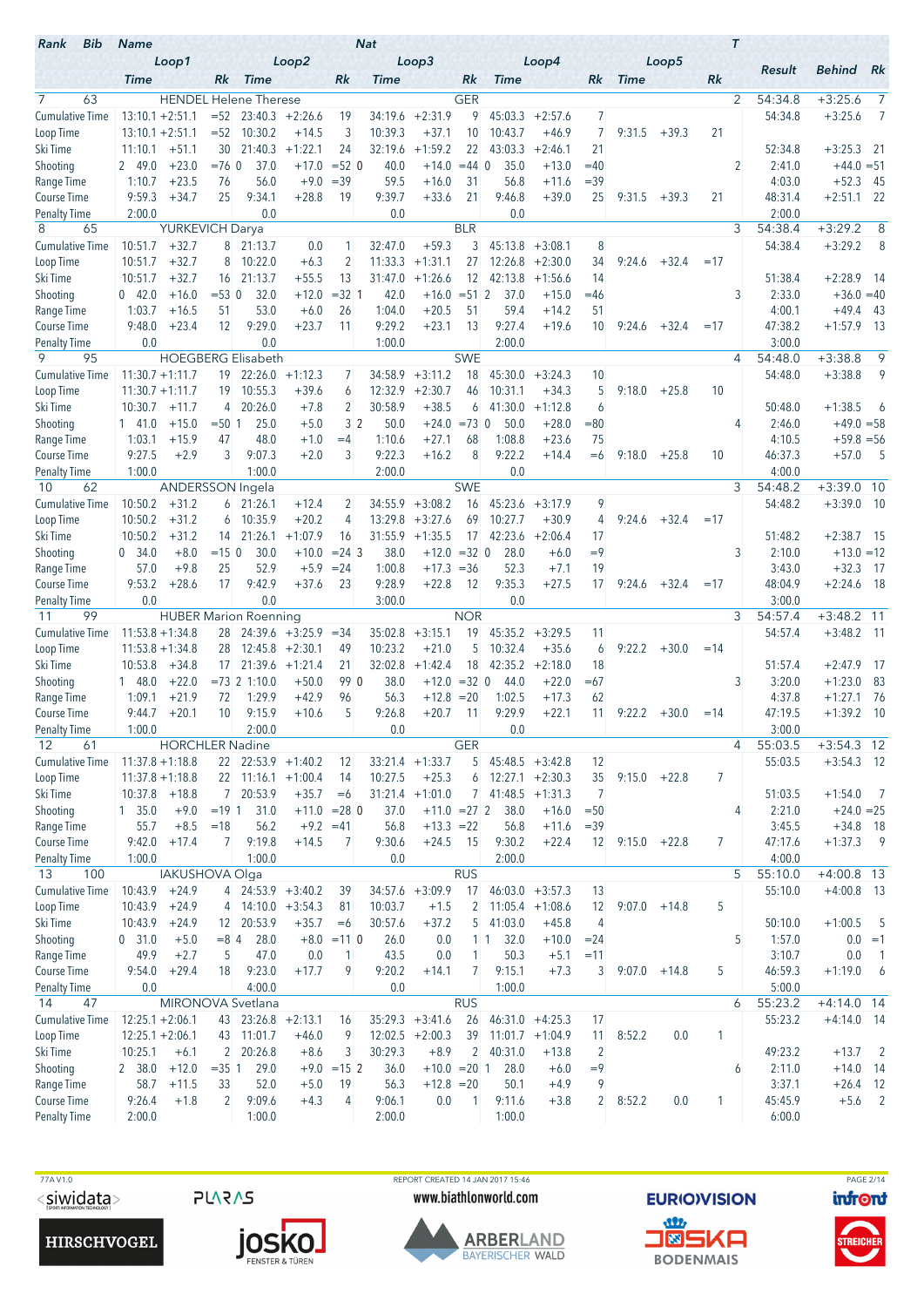| Bib<br>Rank                               | <b>Name</b>         |                         |                   |                           |                      |                      | <b>Nat</b>       |                           |                          |                     |                    |                  |                  |         |    | $\tau$         |                   |                            |            |
|-------------------------------------------|---------------------|-------------------------|-------------------|---------------------------|----------------------|----------------------|------------------|---------------------------|--------------------------|---------------------|--------------------|------------------|------------------|---------|----|----------------|-------------------|----------------------------|------------|
|                                           | <b>Time</b>         | Loop1                   | Rk                | <b>Time</b>               | Loop2                | Rk                   | Time             | Loop3                     | Rk                       | <b>Time</b>         | Loop4              | Rk               | <b>Time</b>      | Loop5   | Rk |                | Result            | <b>Behind</b>              | Rk         |
| 15<br>20                                  |                     | <b>GASPARIN Elisa</b>   |                   |                           |                      |                      |                  |                           | SUI                      |                     |                    |                  |                  |         |    | $\overline{2}$ | 55:44.6           | $+4:35.4$ 15               |            |
| <b>Cumulative Time</b>                    | $11:20.1 + 1:01.1$  |                         | 14                |                           | $24:20.9$ +3:07.2    | 28                   | 35:22.7          | $+3:35.0$                 | 23                       | 46:06.6             | $+4:00.9$          | 14               |                  |         |    |                | 55:44.6           | $+4:35.4$ 15               |            |
| Loop Time                                 | $11:20.1 + 1:01.1$  |                         | 14                | 13:00.8                   | $+2:45.1$            | 54                   | 11:01.8          | $+59.6$                   | 16                       | 10:43.9             | $+47.1$            | 8                | 9:38.0           | $+45.8$ | 25 |                |                   |                            |            |
| Ski Time                                  | $11:20.1 + 1:01.1$  |                         | 41                | 22:20.9                   | $+2:02.7$            | 42                   | 33:22.7          | $+3:02.3$                 | 38                       | 44:06.6             | $+3:49.4$          | 33               |                  |         |    |                | 53:44.6           | $+4:35.1$ 30               |            |
| Shooting                                  | 0, 37.0             | $+11.0$                 | $= 292$           | 39.0                      | $+19.0$              | $=600$               | 48.0             | $+22.0$                   | $=68$ 0                  | 37.0                | $+15.0$            | $=46$            |                  |         |    | 2              | 2:41.0            | $+44.0 = 51$               |            |
| Range Time                                | 57.6                | $+10.4$                 | 28                | 1:02.0                    | $+15.0$              | 63                   | 1:08.5<br>9:53.2 | $+25.0$                   | 63                       | 56.8                | $+11.6$            | $=39$            |                  |         |    |                | 4:04.9            | $+54.2$                    | - 47       |
| <b>Course Time</b><br><b>Penalty Time</b> | 10:22.4<br>0.0      | $+57.8$                 | 44                | 9:58.7<br>2:00.0          | $+53.4$              | 38                   | 0.0              | $+47.1$                   | 28                       | 9:47.0<br>0.0       | $+39.2$            | 26               | 9:38.0           | $+45.8$ | 25 |                | 49:39.3<br>2:00.0 | $+3:59.0$                  | - 30       |
| 84<br>16                                  |                     |                         |                   | <b>DEIGENTESCH Marion</b> |                      |                      |                  |                           | <b>GER</b>               |                     |                    |                  |                  |         |    | 4              | 55:54.7           | $+4:45.5$                  | 16         |
| <b>Cumulative Time</b>                    | $11:43.7 + 1:24.7$  |                         | 26                |                           | $24:08.2 + 2:54.5$   | 24                   | 34:46.0          | $+2:58.3$                 | 13                       | 46:19.6             | $+4:13.9$          | 16               |                  |         |    |                | 55:54.7           | $+4:45.5$                  | - 16       |
| Loop Time                                 | $11:43.7 + 1:24.7$  |                         | 26                | 12:24.5                   | $+2:08.8$            | 43                   | 10:37.8          | $+35.6$                   | 9                        |                     | $11:33.6 + 1:36.8$ | $=17$            | 9:35.1           | $+42.9$ | 23 |                |                   |                            |            |
| Ski Time                                  | 10:43.7             | $+24.7$                 | 11                | 21:08.2                   | $+50.0$              | 11                   | 31:46.0          | $+1:25.6$                 | 11                       | 42:19.6             | $+2:02.4$          | 16               |                  |         |    |                | 51:54.7           | $+2:45.2$ 16               |            |
| Shooting                                  | 1 36.0              | $+10.0$                 | $= 252$           | 29.0                      | $+9.0$               | $= 150$              | 34.0             | $+8.0$                    | $=8$                     | 27.0<br>-1          | $+5.0$             | $=6$             |                  |         |    | 4              | 2:06.0            | $+9.0 = 6$                 |            |
| Range Time<br>Course Time                 | 58.2<br>9:45.5      | $+11.0$<br>$+20.9$      | 31<br>11          | 49.6<br>9:34.9            | $+2.6$<br>$+29.6$    | 8<br>20              | 54.5<br>9:43.2   | $+11.0$<br>$+37.1$        | 11<br>22                 | 49.4<br>9:44.2      | $+4.2$<br>$+36.4$  | 7<br>23          | 9:35.1           | $+42.9$ | 23 |                | 3:31.7<br>48:22.9 | $+21.0$<br>$+2:42.6$       | 7<br>- 21  |
| <b>Penalty Time</b>                       | 1:00.0              |                         |                   | 2:00.0                    |                      |                      | 0.0              |                           |                          | 1:00.0              |                    |                  |                  |         |    |                | 4:00.0            |                            |            |
| 40<br>17                                  |                     | <b>HORCHLER Karolin</b> |                   |                           |                      |                      |                  |                           | <b>GER</b>               |                     |                    |                  |                  |         |    | $\overline{4}$ | 55:59.2           | $+4:50.0$                  | 17         |
| <b>Cumulative Time</b>                    | $11:40.6 + 1:21.6$  |                         | 25                | 23:09.1                   | $+1:55.4 = 14$       |                      | 34:50.0          | $+3:02.3$                 | 15                       | 46:19.0             | $+4:13.3$          | 15               |                  |         |    |                | 55:59.2           | $+4:50.0$ 17               |            |
| Loop Time                                 | $11:40.6 + 1:21.6$  |                         | 25                | 11:28.5                   | $+1:12.8$            | 17                   | 11:40.9          | $+1:38.7$                 | 31                       | 11:29.0             | $+1:32.2$          | 16               | 9:40.2           | $+48.0$ | 28 |                |                   |                            |            |
| Ski Time                                  | 10:40.6             | $+21.6$                 | 10                | 21:09.1                   | $+50.9$              | 12                   | 31:50.0          | $+1:29.6$                 | 16                       | 42:19.0             | $+2:01.8$          | 15               |                  |         |    |                | 51:59.2           | $+2:49.7$                  | - 18       |
| Shooting                                  | 1, 35.0             | $+9.0$                  | $= 19 \, 1$       | 37.0                      | $+17.0$              | $= 52 \, 1$          | 51.0             | $+25.0$                   | 771                      | 27.0                | $+5.0$             | $=6$             |                  |         |    | 4              | 2:30.0            | $+33.0 = 35$               |            |
| Range Time<br>Course Time                 | 56.1<br>9:44.5      | $+8.9$<br>$+19.9$       | 20<br>9           | 58.0<br>9:30.4            | $+11.0$<br>$+25.1$   | 46<br>13             | 1:10.5<br>9:30.3 | $+27.0$<br>$+24.2$        | 67<br>14                 | 53.3<br>9:35.6      | $+8.1$<br>$+27.8$  | 25<br>18         | 9:40.2           | $+48.0$ | 28 |                | 3:57.9<br>48:01.0 | $+47.2$<br>$+2:20.7$ 17    | - 37       |
| <b>Penalty Time</b>                       | 1:00.0              |                         |                   | 1:00.0                    |                      |                      | 1:00.0           |                           |                          | 1:00.0              |                    |                  |                  |         |    |                | 4:00.0            |                            |            |
| 18<br>6                                   |                     | <b>ALIFIRAVETS Olga</b> |                   |                           |                      |                      |                  |                           | <b>SWE</b>               |                     |                    |                  |                  |         |    | 4              | 56:06.4           | $+4:57.2$ 18               |            |
| <b>Cumulative Time</b>                    | $11:58.0 + 1:39.0$  |                         | 31.               |                           | $22:37.4$ +1:23.7    | 9                    | 34:15.6          | $+2:27.9$                 | 8                        | 46:43.5             | $+4:37.8$          | 19               |                  |         |    |                | 56:06.4           | $+4:57.2$ 18               |            |
| Loop Time                                 | $11:58.0 + 1:39.0$  |                         | 31                | 10:39.4                   | $+23.7$              | 5                    | 11:38.2          | $+1:36.0$                 | 29                       | 12:27.9             | $+2:31.1$          | 37               | 9:22.9           | $+30.7$ | 16 |                |                   |                            |            |
| Ski Time                                  | 10:58.0             | $+39.0$                 | 22                | 21:37.4                   | $+1:19.2$            | 19                   | 32:15.6          | $+1:55.2$                 | 20                       | 42:43.5             | $+2:26.3$          | 19               |                  |         |    |                | 52:06.4           | $+2:56.9$                  | 19         |
| Shooting                                  | 1, 39.0             | $+13.0$                 | $= 410$           | 30.0                      | $+10.0$              | $= 24$ 1             | 46.1             | $+20.1$                   | 62 <sup>2</sup><br>$=39$ | 39.0                | $+17.0$            | $= 54$<br>$= 36$ |                  |         |    | 4              | 2:34.1            | $+37.1$                    | 44         |
| Range Time<br><b>Course Time</b>          | 59.2<br>9:58.7      | $+12.0$<br>$+34.1$      | 35<br>24          | 51.5<br>9:47.8            | $+4.5$<br>$+42.5$    | $=14$<br>28          | 1:01.0<br>9:37.2 | $+17.5$<br>$+31.1$        | 20                       | 56.5<br>9:31.3      | $+11.3$<br>$+23.5$ | 14               | 9:22.9           | $+30.7$ | 16 |                | 3:48.2<br>48:17.9 | $+37.5$<br>$+2:37.6$       | 23<br>- 20 |
| Penalty Time                              | 1:00.0              |                         |                   | 0.0                       |                      |                      | 1:00.0           |                           |                          | 2:00.0              |                    |                  |                  |         |    |                | 4:00.0            |                            |            |
| 19<br>66                                  |                     |                         |                   | FEMSTEINEVIK Ragnhild     |                      |                      |                  |                           | <b>NOR</b>               |                     |                    |                  |                  |         |    | 3              | 56:11.0           | $+5:01.8$                  | 19         |
| Cumulative Time                           | 11:01.8             | $+42.8$                 | 11 <sup>1</sup>   |                           | $22:37.3 +1:23.6$    | 8                    | 34:40.7          | $+2:53.0$                 | 12                       | 46:34.6             | $+4:28.9$          | 18               |                  |         |    |                | 56:11.0           | $+5:01.8$ 19               |            |
| Loop Time                                 | 11:01.8             | $+42.8$                 | 11.               |                           | $11:35.5 + 1:19.8$   | 20                   | 12:03.4          | $+2:01.2$                 | 40                       |                     | $11:53.9 + 1:57.1$ | 22               | 9:36.4           | $+44.2$ | 24 |                |                   |                            |            |
| Ski Time                                  | 11:01.8             | $+42.8$                 | 25                | 21:37.3                   | $+1:19.1$            | 18                   | 32:40.7          | $+2:20.3$                 | 28                       | 43:34.6             | $+3:17.4$          | 27               |                  |         |    |                | 53:11.0           | $+4:01.5$                  | -27        |
| Shooting<br>Range Time                    | - 36.0<br>0<br>56.6 | $+10.0$<br>$+9.4$       | $= 251$<br>24     | 26.0<br>49.8              | $+6.0$<br>$+2.8$     | $=4$ 1<br>9          | 43.0<br>1:04.2   | $+17.0$<br>$+20.7$        | 54 1<br>$= 52$           | 35.0<br>56.5        | $+13.0$<br>$+11.3$ | $=40$<br>$= 36$  |                  |         |    | 3              | 2:20.0<br>3:47.1  | $+23.0$<br>$+36.4$         | 24<br>20   |
| <b>Course Time</b>                        | 10:05.1             | $+40.5$                 | 29                | 9:45.6                    | $+40.3$              | 24                   | 9:59.1           | $+53.0$                   | 32                       | 9:57.3              | $+49.5$            | 30               | 9:36.4           | $+44.2$ | 24 |                | 49:23.5           | $+3:43.2$                  | - 28       |
| <b>Penalty Time</b>                       | $0.0\,$             |                         |                   | 1:00.0                    |                      |                      | 1:00.0           |                           |                          | 1:00.0              |                    |                  |                  |         |    |                | 3:00.0            |                            |            |
| 20<br>101                                 |                     | <b>WAGNER Sarah</b>     |                   |                           |                      |                      |                  |                           | <b>GER</b>               |                     |                    |                  |                  |         |    | 5              | 57:08.4           | $+5:59.2$ 20               |            |
| Cumulative Time                           | $14:05.6 + 3:46.6$  |                         |                   | 73 25:43.7 +4:30.0        |                      | 50                   | 36:16.1          | $+4:28.4$                 | 32                       | $47:49.7 +5:44.0$   |                    | 21               |                  |         |    |                | 57:08.4           | $+5:59.2$ 20               |            |
| Loop Time                                 | $14:05.6 + 3:46.6$  |                         |                   |                           | 73 11:38.1 +1:22.4   | 21                   | 10:32.4          | $+30.2$                   | 8                        |                     | $11:33.6 +1:36.8$  | $=17$            | 9:18.7           | $+26.5$ | 11 |                |                   |                            |            |
| Ski Time                                  | $11:05.6 +46.6$     |                         |                   | $27$ 21:43.7 +1:25.5      |                      | 27                   |                  | $32:16.1 + 1:55.7$        | 21                       |                     | $42:49.7 + 2:32.5$ | 20               |                  |         |    |                | 52:08.4           | $+2:58.9$ 20               |            |
| Shooting<br>Range Time                    | 3 48.0<br>1:07.8    | $+22.0$<br>$+20.6$      | $= 73.1$<br>68    | 41.0<br>1:02.2            | $+15.2$              | $+21.0 = 66$ 0<br>64 | 39.0<br>57.0     | $+13.0 = 40$ 1<br>$+13.5$ | 24                       | 43.0<br>1:02.7      | $+21.0$<br>$+17.5$ | $=62$<br>63      |                  |         |    | 5              | 2:51.0<br>4:09.7  | $+54.0 = 67$<br>$+59.0$ 53 |            |
| Course Time                               | 9:57.8              | $+33.2$                 | 22                | 9:35.9                    | $+30.6$              | 21                   | 9:35.4           | $+29.3$                   | 19                       | 9:30.8              | $+23.0$            | 13               | 9:18.7           | $+26.5$ | 11 |                | 47:58.6           | $+2:18.3$ 16               |            |
| <b>Penalty Time</b>                       | 3:00.0              |                         |                   | 1:00.0                    |                      |                      | 0.0              |                           |                          | 1:00.0              |                    |                  |                  |         |    |                | 5:00.0            |                            |            |
| 21<br>37                                  |                     | <b>VARCIN Coline</b>    |                   |                           |                      |                      |                  |                           | <b>FRA</b>               |                     |                    |                  |                  |         |    | 6              | 57:18.0           | $+6:08.8$ 21               |            |
| <b>Cumulative Time</b>                    | $11:39.5 + 1:20.5$  |                         |                   | $24$ 23:05.3 +1:51.6      |                      | 13                   |                  | $35:32.9 +3:45.2$         | 27                       | $47:56.6 + 5:50.9$  |                    | 22               |                  |         |    |                | 57:18.0           | $+6:08.8$ 21               |            |
| Loop Time                                 | $11:39.5 + 1:20.5$  |                         |                   | 24 11:25.8 +1:10.1        |                      | 15                   |                  | $12:27.6$ +2:25.4         | 45                       |                     | $12:23.7 +2:26.9$  | 32               | 9:21.4           | $+29.2$ | 12 |                |                   |                            |            |
| Ski Time                                  | $10:39.5 + 20.5$    |                         | 9                 | 21:05.3                   | $+47.1$              | 10                   |                  | $31:32.9 +1:12.5$         |                          | $9$ 41:56.6 +1:39.4 |                    | 9                |                  |         |    |                | 51:18.0           | $+2:08.5$ 10               |            |
| Shooting<br>Range Time                    | $1 \t37.0$<br>55.7  | $+11.0$<br>$+8.5$       | $= 291$<br>$=18$  | 36.0<br>56.6              | $+9.6$               | $+16.0 = 48$ 2<br>44 | 44.0<br>1:04.5   | $+18.0 = 55$ 2<br>$+21.0$ | 55                       | 29.0<br>49.7        | $+7.0$<br>$+4.5$   | $=14$<br>8       |                  |         |    | 6              | 2:26.0<br>3:46.5  | $+29.0$ 32<br>$+35.8$ 19   |            |
| Course Time                               | 9:43.7              | $+19.1$                 | 8                 | 9:29.2                    | $+23.9$              | 12                   | 9:23.0           | $+16.9$                   | 9                        | 9:33.9              | $+26.1$            | 15               | $9:21.4 +29.2$   |         | 12 |                | 47:31.2           | $+1:50.9$ 11               |            |
| <b>Penalty Time</b>                       | 1:00.0              |                         |                   | 1:00.0                    |                      |                      | 2:00.0           |                           |                          | 2:00.0              |                    |                  |                  |         |    |                | 6:00.0            |                            |            |
| 22<br>97                                  |                     | <b>STEINER Tamara</b>   |                   |                           |                      |                      |                  |                           | <b>AUT</b>               |                     |                    |                  |                  |         |    | $\overline{2}$ | 57:25.1           | $+6:15.9$ 22               |            |
| <b>Cumulative Time</b>                    | $11:49.3 + 1:30.3$  |                         |                   | 27 24:08.4 +2:54.7        |                      | 25                   |                  | $35:15.5 + 3:27.8$        | 20                       |                     | $47:28.3 + 5:22.6$ | 20               |                  |         |    |                | 57:25.1           | $+6:15.9$ 22               |            |
| Loop Time                                 | $11:49.3 + 1:30.3$  |                         |                   |                           | $27$ 12:19.1 +2:03.4 | 41                   |                  | $11:07.1 +1:04.9$         | 19                       |                     | $12:12.8 + 2:16.0$ | 28               | $9:56.8 +1:04.6$ |         | 37 |                |                   |                            |            |
| Ski Time                                  | $11:49.3 + 1:30.3$  |                         |                   | $66$ 23:08.4 +2:50.2      |                      | 63                   |                  | $34:15.5 + 3:55.1$        | 56                       | $45:28.3 +5:11.1$   |                    | 52               |                  |         |    |                | 55:25.1           | $+6:15.6$ 46               |            |
| Shooting<br>Range Time                    | 0, 35.0             | $+9.0$<br>$58.5 + 11.3$ | $= 19 \; 1$<br>32 | 32.0<br>54.2              | $+7.2$               | $+12.0 = 32$ 0<br>30 | 34.0<br>55.3     | $+8.0$<br>$+11.8$         | $= 8 \; 1$<br>13         | 36.0<br>59.6        | $+14.0$<br>$+14.4$ | 45<br>$= 52$     |                  |         |    | 2              | 2:17.0<br>3:47.6  | $+20.0$ 20<br>$+36.9$ 21   |            |
| Course Time                               | $10:50.7 + 1:26.1$  |                         |                   |                           | 70 10:24.9 +1:19.6   | 65                   |                  | $10:11.7 + 1:05.6$        | 46                       |                     | $10:13.2 +1:05.4$  | 45               | $9:56.8 +1:04.6$ |         | 37 |                | 51:37.3           | $+5:57.0$ 55               |            |
| <b>Penalty Time</b>                       | 0.0                 |                         |                   | 1:00.0                    |                      |                      | 0.0              |                           |                          | 1:00.0              |                    |                  |                  |         |    |                | 2:00.0            |                            |            |





TZAV1.0<br>
TAGE 3/14 REPORT CREATED 14 JAN 2017 15:46<br>
SIWID ALLER WWW.biathlonworld.com **EURIO)VISION infont** www.biathlonworld.com



**EURIOVISION** <u>an</u> **J®SKA** 

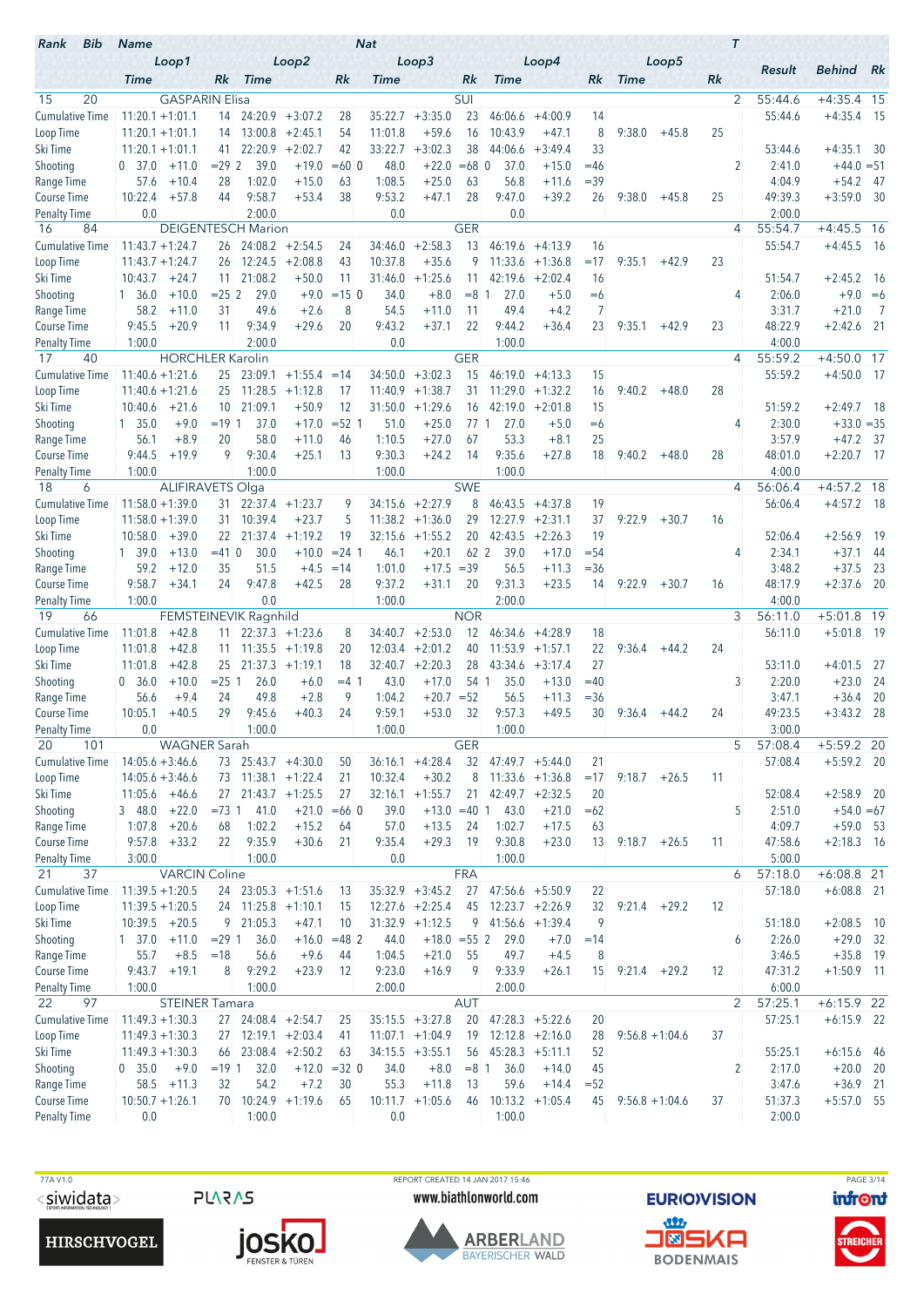| Loop2<br>Loop5<br>Loop1<br>Loop3<br>Loop4<br>Result<br><b>Behind</b><br><b>Time</b><br><b>Time</b><br>Rk<br>Rk<br><b>Time</b><br>Rk<br><b>Time</b><br>Rk<br><b>Time</b><br>Rk<br>23<br>82<br>AUT<br>5<br>57:56.0<br><b>RIEDER Christina</b><br>$+6:46.8$ 23<br>$26:40.2 + 5:26.5$<br>37:19.9<br>$+5:32.2$<br>42<br>$+6:46.8$<br>Cumulative Time<br>$15:05.1 + 4:46.1$<br>48:07.1<br>$+6:01.4$<br>24<br>57:56.0<br>89.<br>62<br>9<br>89<br>$11:35.1 + 1:19.4$<br>10:39.7<br>$+37.5$<br>11<br>10:47.2<br>9:48.9<br>33<br>$15:05.1 + 4:46.1$<br>19<br>$+50.4$<br>$+56.7$<br>Loop Time<br>32:19.9<br>23<br>21:40.2<br>$+1:22.0$<br>23<br>$+1:59.5$<br>23<br>$+2:49.9$<br>52:56.0<br>Ski Time<br>11:05.1<br>$+46.1$<br>26<br>43:07.1<br>$+3:46.5$<br>$= 73.1$<br>26.0<br>32.0<br>50<br>22.0<br>5<br>2:08.0<br>$+11.0 = 9$<br>Shooting<br>4 48.0<br>$+22.0$<br>$+6.0$<br>$=4.0$<br>$+6.0$<br>0.0<br>$=1$<br>1:08.9<br>$+21.7$<br>$=70$<br>47.8<br>$+0.8$<br>3<br>51.3<br>$+7.8$<br>3<br>45.2<br>0.0<br>3:33.2<br>$+22.5$<br>Range Time<br>1<br>49:22.6<br>9:56.1<br>$+31.5$<br>20<br>9:47.2<br>$+41.9$<br>26<br>9:48.4<br>$+42.3$<br>26<br>10:02.0<br>$+54.2$<br>36<br>9:48.9<br>33<br>$+3:42.3$<br>Course Time<br>$+56.7$<br>4:00.0<br>1:00.0<br>0.0<br>0.0<br>5:00.0<br><b>Penalty Time</b><br>$+7:07.9$ 24<br><b>BRUN-LIE Thekla</b><br><b>NOR</b><br>58:17.1<br>24<br>5<br>4<br><b>Cumulative Time</b><br>$24:15.4 +3:01.7$<br>$+3:28.4$<br>22<br>48:12.0<br>58:17.1<br>$+7:07.9$<br>$11:22.1 + 1:03.1$<br>15<br>35:16.1<br>$+6:06.3$<br>25<br>26<br>$11:22.1 + 1:03.1$<br>15<br>12:53.3<br>$+2:37.6$<br>51<br>11:00.7<br>$+58.5$<br>15<br>$12:55.9$ +2:59.1<br>$10:05.1 + 1:12.9$<br>Loop Time<br>50<br>41<br>22:15.4<br>$+2:55.7$<br>Ski Time<br>$11:22.1 + 1:03.1$<br>$=43$<br>$+1:57.2$<br>38<br>33:16.1<br>36<br>44:12.0<br>$+3:54.8$<br>35<br>54:17.1<br>$+5:07.6$<br>$=42$<br>30.0<br>$+10.0$<br>$= 24$ 0<br>33.0<br>$+7.0$<br>$= 6 \, 2$<br>$=$ 3<br>1:59.0<br>$+2.0$<br>Shooting<br>0, 30.0<br>$+4.0$<br>26.0<br>$+4.0$<br>4<br>50.5<br>52.5<br>$+5.5$<br>55.6<br>$+12.1$<br>22<br>3:31.6<br>$+20.9$<br>Range Time<br>$+3.3$<br>6<br>21<br>$=14$<br>53.0<br>$+7.8$<br>10:00.7<br>$10:31.5 + 1:06.9$<br>$+55.4$<br>10:05.0<br>$+58.9 = 39$<br>10:02.9<br>$+55.1$<br>50:45.2<br>$+5:04.9$<br>Course Time<br>54<br>42<br>$37$ 10:05.1 +1:12.9<br>41<br>2:00.0<br>0.0<br>2:00.0<br>4:00.0<br>0.0<br><b>Penalty Time</b><br>52<br>AVVAKUMOVA Ekaterina<br><b>KOR</b><br>5<br>58:24.7<br>$+7:15.5$ 25<br>25<br>58:24.7<br>$+7:15.5$ 25<br><b>Cumulative Time</b><br>$12:13.8 + 1:54.8$<br>$25:11.9$ +3:58.2<br>$+4:12.4$<br>48:58.2<br>28<br>36:00.1<br>31<br>$+6:52.5$<br>36<br>43<br>$12:58.1 + 2:42.4$<br>10:48.2<br>$+46.0$<br>13<br>12:58.1<br>51<br>9:26.5<br>$+34.3$<br>19<br>Loop Time<br>$12:13.8 + 1:54.8$<br>36<br>53<br>$+3:01.3$<br>$22:11.9$ +1:53.7<br>37<br>33:00.1<br>$+2:39.7$<br>31<br>43:58.2<br>32<br>53:24.7<br>$+4:15.2$<br>Ski Time<br>11:13.8<br>$+54.8$<br>$= 35$<br>$+3:41.0$<br>$+18.0$<br>$=602$<br>45.0<br>$+25.0$<br>$= 810$<br>40.0<br>$+14.0$<br>$=44$ 2<br>48.0<br>$=76$<br>5<br>2:57.0<br>$+1:00.0$<br>Shooting<br>144.0<br>$+26.0$<br>1:07.7<br>1:10.6<br>$+23.6$<br>84<br>1:04.2<br>$+20.7$<br>$= 52$<br>78<br>4:33.9<br>$+1:23.2$<br>Range Time<br>$+20.5$<br>67<br>1:11.4<br>$+26.2$<br>$+3:10.5$ 24<br>Course Time<br>10:06.1<br>$+41.5$<br>30<br>9:47.5<br>$+42.2$<br>27<br>9:44.0<br>$+37.9$<br>23<br>9:46.7<br>$+38.9$<br>9:26.5<br>19<br>48:50.8<br>24<br>$+34.3$<br>1:00.0<br>2:00.0<br>5:00.0<br>Penalty Time<br>0.0<br>2:00.0<br><b>BLR</b><br>3<br>$+7:18.8$ 26<br>17<br>PANFILOVA Mariya<br>58:28.0<br>26<br><b>Cumulative Time</b><br>$12:14.3 + 1:55.3$<br>$+5:02.2$<br>47:57.2<br>23<br>58:28.0<br>$+7:18.8$ 26<br>38<br>$25:09.2 + 3:55.5$<br>36:49.9<br>37<br>$+5:51.5$<br>40<br>$12:54.9 + 2:39.2$<br>$11:07.3 +1:10.5$<br>Loop Time<br>$12:14.3 + 1:55.3$<br>38<br>52<br>11:40.7<br>$+1:38.5$<br>30<br>13<br>$10:30.8 + 1:38.6$<br>64<br>$22:09.2 +1:51.0$<br>35<br>33:49.9<br>$+3:29.5$<br>44:57.2<br>55:28.0<br>Ski Time<br>11:14.3<br>$+55.3$<br>37<br>45<br>$+4:40.0$<br>44<br>$+6:18.5$<br>$= 152$<br>35.0<br>$+15.0$<br>$=44$ 0<br>58.0<br>$+32.0$<br>850<br>42.0<br>3<br>2:49.0<br>Shooting<br>1, 34.0<br>$+8.0$<br>$+20.0$<br>61<br>$+52.0 = 63$<br>48.1<br>$\overline{2}$<br>53.6<br>13<br>55.8<br>$+8.8$<br>37<br>1:18.9<br>$+35.4$<br>81<br>$+2.9$<br>3:56.4<br>$+45.7$<br>Range Time<br>$+6.4$<br>9:59.0<br>10:20.6<br>43<br>$+53.7$<br>39<br>10:21.8<br>$+1:15.7$<br>$10:19.1 + 1:11.3$<br>51:31.3<br>$+5:51.0$ 51<br>Course Time<br>$+56.0$<br>57<br>$50$ 10:30.8 +1:38.6<br>64<br>2:00.0<br>3:00.0<br>1:00.0<br>0.0<br>0.0<br>Penalty Time<br>58:34.1<br>$+7:24.\overline{9}$<br>10<br><b>CHEVALIER Chloe</b><br><b>FRA</b><br>7<br>27<br><b>Cumulative Time</b><br>$+7:24.9$ 27<br>$11:54.2 + 1:35.2$<br>$25:25.5 +4:11.8$<br>36:49.8<br>$+5:02.1$<br>36<br>49:12.6<br>58:34.1<br>29<br>$+7:06.9$<br>31<br>46<br>$11:54.2 + 1:35.2$<br>$13:31.3 + 3:15.6$<br>$+1:22.1$<br>25<br>$12:22.8$ +2:26.0<br>31<br>9:21.5<br>$+29.3$<br>13<br>Loop Time<br>29<br>70<br>11:24.3<br>$+35.2$<br>21:25.5<br>31:49.8<br>$+1:29.4$<br>15<br>Ski Time<br>10:54.2<br>18<br>$+1:07.3$<br>15<br>42:12.6<br>$+1:55.4$<br>13<br>51:34.1<br>$+2:24.6$<br>$= 293$<br>44.0<br>$+24.0$<br>$= 76.1$<br>37.0<br>$= 27$ 2<br>35.0<br>$=40$<br>7<br>2:33.0<br>$+36.0 = 40$<br>Shooting<br>$1 \quad 37.0$<br>$+11.0$<br>$+11.0$<br>$+13.0$<br>56.4<br>$+9.2$<br>$= 22$<br>1:05.7<br>$+18.7$<br>73<br>57.6<br>$= 27$<br>56.4<br>3:56.1<br>Range Time<br>$+14.1$<br>$+11.2$<br>35<br>$+45.4$<br>9:57.7<br>$+33.1$<br>21<br>9:25.6<br>$+20.3$<br>$+20.6$<br>$+18.6$<br>9<br>47:37.9<br>$+1:57.6$<br><b>Course Time</b><br>10<br>9:26.7<br>10<br>9:26.4<br>9:21.5<br>$+29.3$<br>13<br>Penalty Time<br>1:00.0<br>3:00.0<br>1:00.0<br>2:00.0<br>7:00.0<br>3<br>28<br>55<br>CAN<br>58:35.0<br>$+7:25.8$ 28<br><b>BEAUDRY Sarah</b><br>$48:23.1 + 6:17.4$<br>$+7:25.8$ 28<br>Cumulative Time<br>$12:18.4 + 1:59.4$<br>$39$ 24:24.2 +3:10.5<br>$36:57.6 + 5:09.9$<br>38<br>26<br>58:35.0<br>29<br>39 12:05.8 +1:50.1<br>$11:25.5 + 1:28.7$<br>49<br>Loop Time<br>$12:18.4 + 1:59.4$<br>$12:33.4 +2:31.2$<br>47<br>$15$ 10:11.9 +1:19.7<br>36<br>Ski Time<br>$11:18.4 +59.4$<br>$22:24.2 + 2:06.0$<br>$33:57.6 +3:37.2$<br>49<br>$45:23.1 + 5:05.9$<br>55:35.0<br>$+6:25.5$ 50<br>39<br>43<br>51<br>Shooting<br>$+16.0$<br>$= 53 \, 1$<br>27.0<br>$+7.0$<br>$= 8 \; 1$<br>47.0<br>$+21.0 = 63$ 0<br>26.0<br>$+4.0$<br>$=$ 3<br>3<br>2:22.0<br>$+25.0$ 27<br>$1 \quad 42.0$<br>52.9<br>Range Time<br>1:04.1<br>$+5.9 = 24$<br>1:11.9<br>$+28.4 = 72$<br>50.6<br>$+5.4$<br>3:59.5<br>$+48.8$ 41<br>$+16.9$<br>52<br>13<br>Course Time<br>10:14.3<br>$+49.7$<br>$35$ 10:12.9 +1:07.6<br>$10:21.5 +1:15.4$<br>55<br>$10:34.9 +1:27.1$<br>$= 65$ 10:11.9 +1:19.7<br>49<br>51:35.5<br>$+5:55.2$ 53<br>52<br>1:00.0<br><b>Penalty Time</b><br>1:00.0<br>1:00.0<br>0.0<br>3:00.0<br><b>RUS</b><br>29<br>NIKULINA Anna<br>58:56.6<br>$+7:47.4$ 29<br>6<br>1<br><b>Cumulative Time</b><br>$13:10.4 + 2:51.4$<br>54 25:50.1 +4:36.4<br>$36:32.3 +4:44.6$<br>33<br>58:56.6<br>$+7:47.4$ 29<br>53<br>$49:17.5$ +7:11.8<br>33<br>Loop Time<br>$54$ 12:39.7 +2:24.0 =46<br>10:42.2<br>$+40.0$<br>12<br>$12:45.2 + 2:48.4$<br>27<br>$13:10.4 + 2:51.4$<br>42<br>9:39.1<br>$+46.9$<br>Ski Time<br>$31$ 21:50.1 +1:31.9<br>$32:32.3 + 2:11.9$<br>25<br>$43:17.5 +3:00.3$<br>52:56.6<br>$11:10.4$ +51.4<br>29<br>26<br>$+3:47.1$ 25<br>Shooting<br>2 34.0<br>$+8.0$<br>$= 152$<br>26.0<br>$+6.0$<br>36.0<br>$+10.0 = 20$ 2 39.0<br>$+17.0$<br>2:15.0<br>$+18.0 = 17$<br>$=4$ 0<br>$= 54$<br>6<br>Range Time<br>3:38.5<br>52.4<br>$+5.2$<br>$=11$<br>49.3<br>$+2.3$<br>55.6<br>$+12.1 = 14$<br>1:01.2<br>$+16.0$<br>$+27.8$ 13<br>7<br>$= 55$<br>Course Time<br>10:18.0<br>$+53.4$<br>9:50.3<br>$+45.0$<br>9:46.6<br>$+40.5$<br>49:17.9<br>$+3:37.6$ 26<br>42<br>29<br>-24<br>9:43.9<br>$+36.1$<br>22<br>$9:39.1 +46.9$<br>27<br><b>Penalty Time</b><br>2:00.0<br>2:00.0<br>0.0<br>2:00.0<br>6:00.0<br>30<br>MAKA Anna<br><b>POL</b><br>$\overline{4}$<br>59:04.1<br>$+7:54.9$ 30<br>16<br>Cumulative Time<br>$12:45.6 + 2:26.6$<br>29<br>$49:00.0 + 6:54.3$<br>29<br>$+7:54.9$ 30<br>$24:49.8 + 3:36.1$<br>$35:51.7 +4:04.0$<br>59:04.1<br>45<br>38<br>Loop Time<br>$12:45.6 + 2:26.6$<br>$12:04.2 +1:48.5$<br>11:01.9<br>$+59.7$<br>17<br>$13:08.3 + 3:11.5$<br>$10:04.1 + 1:11.9$<br>45<br>35<br>53<br>40<br>Ski Time<br>$22:49.8$ +2:31.6<br>$33:51.7 + 3:31.3$<br>55:04.1<br>$+5:54.6$ 44<br>$11:45.6 + 1:26.6$<br>55<br>46<br>$45:00.0 +4:42.8$<br>45<br>63<br>Shooting<br>31.0<br>$+11.0 = 28$ 0<br>38.0<br>$+12.0 = 32$ 2<br>2:21.0<br>$+24.0 = 25$<br>$1\quad38.0\quad +12.0$<br>$= 351$<br>34.0<br>$+12.0$<br>$= 33$<br>4<br>Range Time<br>54.3<br>$+7.3$<br>59.7<br>$+16.2$<br>3:50.0<br>$+39.3$ 25<br>$59.5 + 12.3$<br>36<br>31<br>32<br>56.5<br>$+11.3$<br>$= 36$ | Bib<br>Rank | <b>Name</b> |  |  | <b>Nat</b> |         |  |  |    | $\tau$ |         |             |
|----------------------------------------------------------------------------------------------------------------------------------------------------------------------------------------------------------------------------------------------------------------------------------------------------------------------------------------------------------------------------------------------------------------------------------------------------------------------------------------------------------------------------------------------------------------------------------------------------------------------------------------------------------------------------------------------------------------------------------------------------------------------------------------------------------------------------------------------------------------------------------------------------------------------------------------------------------------------------------------------------------------------------------------------------------------------------------------------------------------------------------------------------------------------------------------------------------------------------------------------------------------------------------------------------------------------------------------------------------------------------------------------------------------------------------------------------------------------------------------------------------------------------------------------------------------------------------------------------------------------------------------------------------------------------------------------------------------------------------------------------------------------------------------------------------------------------------------------------------------------------------------------------------------------------------------------------------------------------------------------------------------------------------------------------------------------------------------------------------------------------------------------------------------------------------------------------------------------------------------------------------------------------------------------------------------------------------------------------------------------------------------------------------------------------------------------------------------------------------------------------------------------------------------------------------------------------------------------------------------------------------------------------------------------------------------------------------------------------------------------------------------------------------------------------------------------------------------------------------------------------------------------------------------------------------------------------------------------------------------------------------------------------------------------------------------------------------------------------------------------------------------------------------------------------------------------------------------------------------------------------------------------------------------------------------------------------------------------------------------------------------------------------------------------------------------------------------------------------------------------------------------------------------------------------------------------------------------------------------------------------------------------------------------------------------------------------------------------------------------------------------------------------------------------------------------------------------------------------------------------------------------------------------------------------------------------------------------------------------------------------------------------------------------------------------------------------------------------------------------------------------------------------------------------------------------------------------------------------------------------------------------------------------------------------------------------------------------------------------------------------------------------------------------------------------------------------------------------------------------------------------------------------------------------------------------------------------------------------------------------------------------------------------------------------------------------------------------------------------------------------------------------------------------------------------------------------------------------------------------------------------------------------------------------------------------------------------------------------------------------------------------------------------------------------------------------------------------------------------------------------------------------------------------------------------------------------------------------------------------------------------------------------------------------------------------------------------------------------------------------------------------------------------------------------------------------------------------------------------------------------------------------------------------------------------------------------------------------------------------------------------------------------------------------------------------------------------------------------------------------------------------------------------------------------------------------------------------------------------------------------------------------------------------------------------------------------------------------------------------------------------------------------------------------------------------------------------------------------------------------------------------------------------------------------------------------------------------------------------------------------------------------------------------------------------------------------------------------------------------------------------------------------------------------------------------------------------------------------------------------------------------------------------------------------------------------------------------------------------------------------------------------------------------------------------------------------------------------------------------------------------------------------------------------------------------------------------------------------------------------------------------------------------------------------------------------------------------------------------------------------------------------------------------------------------------------------------------------------------------------------------------------------------------------------------------------------------------------------------------------------------------------------------------------------------------------------------------------------------------------------------------------------------------------------------------------------------------------------------------------------------------------------------------------------------------------------------------------------------------------------------------------------------------------------------------------------------------------------------------------------------------------------------------------------------------------------------------------------------------------------------------------------------------------------------------------------------------------------------------------------------------------------------------------------------------------------------------------------------------------------------------------------------------------------------------------------------------------------------------------------------------------------------------------------------------------------------------------------------------------------------------------------------------------------------------------------------------------------------------------------------------------------------------------------------------------------------------------------------------------------------------------------------------------------------------------------------------------------------------------------------------------------------------------------------------------------------------------------------------------------------------------------------------------------------------------------------------------------------------------|-------------|-------------|--|--|------------|---------|--|--|----|--------|---------|-------------|
|                                                                                                                                                                                                                                                                                                                                                                                                                                                                                                                                                                                                                                                                                                                                                                                                                                                                                                                                                                                                                                                                                                                                                                                                                                                                                                                                                                                                                                                                                                                                                                                                                                                                                                                                                                                                                                                                                                                                                                                                                                                                                                                                                                                                                                                                                                                                                                                                                                                                                                                                                                                                                                                                                                                                                                                                                                                                                                                                                                                                                                                                                                                                                                                                                                                                                                                                                                                                                                                                                                                                                                                                                                                                                                                                                                                                                                                                                                                                                                                                                                                                                                                                                                                                                                                                                                                                                                                                                                                                                                                                                                                                                                                                                                                                                                                                                                                                                                                                                                                                                                                                                                                                                                                                                                                                                                                                                                                                                                                                                                                                                                                                                                                                                                                                                                                                                                                                                                                                                                                                                                                                                                                                                                                                                                                                                                                                                                                                                                                                                                                                                                                                                                                                                                                                                                                                                                                                                                                                                                                                                                                                                                                                                                                                                                                                                                                                                                                                                                                                                                                                                                                                                                                                                                                                                                                                                                                                                                                                                                                                                                                                                                                                                                                                                                                                                                                                                                                                                                                                                                                                                                                                                                                                                                                                                                                                                                                                                                                                                                                              |             |             |  |  |            |         |  |  |    |        |         | Rk          |
|                                                                                                                                                                                                                                                                                                                                                                                                                                                                                                                                                                                                                                                                                                                                                                                                                                                                                                                                                                                                                                                                                                                                                                                                                                                                                                                                                                                                                                                                                                                                                                                                                                                                                                                                                                                                                                                                                                                                                                                                                                                                                                                                                                                                                                                                                                                                                                                                                                                                                                                                                                                                                                                                                                                                                                                                                                                                                                                                                                                                                                                                                                                                                                                                                                                                                                                                                                                                                                                                                                                                                                                                                                                                                                                                                                                                                                                                                                                                                                                                                                                                                                                                                                                                                                                                                                                                                                                                                                                                                                                                                                                                                                                                                                                                                                                                                                                                                                                                                                                                                                                                                                                                                                                                                                                                                                                                                                                                                                                                                                                                                                                                                                                                                                                                                                                                                                                                                                                                                                                                                                                                                                                                                                                                                                                                                                                                                                                                                                                                                                                                                                                                                                                                                                                                                                                                                                                                                                                                                                                                                                                                                                                                                                                                                                                                                                                                                                                                                                                                                                                                                                                                                                                                                                                                                                                                                                                                                                                                                                                                                                                                                                                                                                                                                                                                                                                                                                                                                                                                                                                                                                                                                                                                                                                                                                                                                                                                                                                                                                                              |             |             |  |  |            |         |  |  |    |        |         |             |
|                                                                                                                                                                                                                                                                                                                                                                                                                                                                                                                                                                                                                                                                                                                                                                                                                                                                                                                                                                                                                                                                                                                                                                                                                                                                                                                                                                                                                                                                                                                                                                                                                                                                                                                                                                                                                                                                                                                                                                                                                                                                                                                                                                                                                                                                                                                                                                                                                                                                                                                                                                                                                                                                                                                                                                                                                                                                                                                                                                                                                                                                                                                                                                                                                                                                                                                                                                                                                                                                                                                                                                                                                                                                                                                                                                                                                                                                                                                                                                                                                                                                                                                                                                                                                                                                                                                                                                                                                                                                                                                                                                                                                                                                                                                                                                                                                                                                                                                                                                                                                                                                                                                                                                                                                                                                                                                                                                                                                                                                                                                                                                                                                                                                                                                                                                                                                                                                                                                                                                                                                                                                                                                                                                                                                                                                                                                                                                                                                                                                                                                                                                                                                                                                                                                                                                                                                                                                                                                                                                                                                                                                                                                                                                                                                                                                                                                                                                                                                                                                                                                                                                                                                                                                                                                                                                                                                                                                                                                                                                                                                                                                                                                                                                                                                                                                                                                                                                                                                                                                                                                                                                                                                                                                                                                                                                                                                                                                                                                                                                                              |             |             |  |  |            |         |  |  |    |        |         | - 23        |
|                                                                                                                                                                                                                                                                                                                                                                                                                                                                                                                                                                                                                                                                                                                                                                                                                                                                                                                                                                                                                                                                                                                                                                                                                                                                                                                                                                                                                                                                                                                                                                                                                                                                                                                                                                                                                                                                                                                                                                                                                                                                                                                                                                                                                                                                                                                                                                                                                                                                                                                                                                                                                                                                                                                                                                                                                                                                                                                                                                                                                                                                                                                                                                                                                                                                                                                                                                                                                                                                                                                                                                                                                                                                                                                                                                                                                                                                                                                                                                                                                                                                                                                                                                                                                                                                                                                                                                                                                                                                                                                                                                                                                                                                                                                                                                                                                                                                                                                                                                                                                                                                                                                                                                                                                                                                                                                                                                                                                                                                                                                                                                                                                                                                                                                                                                                                                                                                                                                                                                                                                                                                                                                                                                                                                                                                                                                                                                                                                                                                                                                                                                                                                                                                                                                                                                                                                                                                                                                                                                                                                                                                                                                                                                                                                                                                                                                                                                                                                                                                                                                                                                                                                                                                                                                                                                                                                                                                                                                                                                                                                                                                                                                                                                                                                                                                                                                                                                                                                                                                                                                                                                                                                                                                                                                                                                                                                                                                                                                                                                                              |             |             |  |  |            |         |  |  |    |        |         |             |
|                                                                                                                                                                                                                                                                                                                                                                                                                                                                                                                                                                                                                                                                                                                                                                                                                                                                                                                                                                                                                                                                                                                                                                                                                                                                                                                                                                                                                                                                                                                                                                                                                                                                                                                                                                                                                                                                                                                                                                                                                                                                                                                                                                                                                                                                                                                                                                                                                                                                                                                                                                                                                                                                                                                                                                                                                                                                                                                                                                                                                                                                                                                                                                                                                                                                                                                                                                                                                                                                                                                                                                                                                                                                                                                                                                                                                                                                                                                                                                                                                                                                                                                                                                                                                                                                                                                                                                                                                                                                                                                                                                                                                                                                                                                                                                                                                                                                                                                                                                                                                                                                                                                                                                                                                                                                                                                                                                                                                                                                                                                                                                                                                                                                                                                                                                                                                                                                                                                                                                                                                                                                                                                                                                                                                                                                                                                                                                                                                                                                                                                                                                                                                                                                                                                                                                                                                                                                                                                                                                                                                                                                                                                                                                                                                                                                                                                                                                                                                                                                                                                                                                                                                                                                                                                                                                                                                                                                                                                                                                                                                                                                                                                                                                                                                                                                                                                                                                                                                                                                                                                                                                                                                                                                                                                                                                                                                                                                                                                                                                                              |             |             |  |  |            |         |  |  |    |        |         | -24         |
|                                                                                                                                                                                                                                                                                                                                                                                                                                                                                                                                                                                                                                                                                                                                                                                                                                                                                                                                                                                                                                                                                                                                                                                                                                                                                                                                                                                                                                                                                                                                                                                                                                                                                                                                                                                                                                                                                                                                                                                                                                                                                                                                                                                                                                                                                                                                                                                                                                                                                                                                                                                                                                                                                                                                                                                                                                                                                                                                                                                                                                                                                                                                                                                                                                                                                                                                                                                                                                                                                                                                                                                                                                                                                                                                                                                                                                                                                                                                                                                                                                                                                                                                                                                                                                                                                                                                                                                                                                                                                                                                                                                                                                                                                                                                                                                                                                                                                                                                                                                                                                                                                                                                                                                                                                                                                                                                                                                                                                                                                                                                                                                                                                                                                                                                                                                                                                                                                                                                                                                                                                                                                                                                                                                                                                                                                                                                                                                                                                                                                                                                                                                                                                                                                                                                                                                                                                                                                                                                                                                                                                                                                                                                                                                                                                                                                                                                                                                                                                                                                                                                                                                                                                                                                                                                                                                                                                                                                                                                                                                                                                                                                                                                                                                                                                                                                                                                                                                                                                                                                                                                                                                                                                                                                                                                                                                                                                                                                                                                                                                              |             |             |  |  |            |         |  |  |    |        |         |             |
|                                                                                                                                                                                                                                                                                                                                                                                                                                                                                                                                                                                                                                                                                                                                                                                                                                                                                                                                                                                                                                                                                                                                                                                                                                                                                                                                                                                                                                                                                                                                                                                                                                                                                                                                                                                                                                                                                                                                                                                                                                                                                                                                                                                                                                                                                                                                                                                                                                                                                                                                                                                                                                                                                                                                                                                                                                                                                                                                                                                                                                                                                                                                                                                                                                                                                                                                                                                                                                                                                                                                                                                                                                                                                                                                                                                                                                                                                                                                                                                                                                                                                                                                                                                                                                                                                                                                                                                                                                                                                                                                                                                                                                                                                                                                                                                                                                                                                                                                                                                                                                                                                                                                                                                                                                                                                                                                                                                                                                                                                                                                                                                                                                                                                                                                                                                                                                                                                                                                                                                                                                                                                                                                                                                                                                                                                                                                                                                                                                                                                                                                                                                                                                                                                                                                                                                                                                                                                                                                                                                                                                                                                                                                                                                                                                                                                                                                                                                                                                                                                                                                                                                                                                                                                                                                                                                                                                                                                                                                                                                                                                                                                                                                                                                                                                                                                                                                                                                                                                                                                                                                                                                                                                                                                                                                                                                                                                                                                                                                                                                              |             |             |  |  |            |         |  |  |    |        |         | - 10<br>-27 |
|                                                                                                                                                                                                                                                                                                                                                                                                                                                                                                                                                                                                                                                                                                                                                                                                                                                                                                                                                                                                                                                                                                                                                                                                                                                                                                                                                                                                                                                                                                                                                                                                                                                                                                                                                                                                                                                                                                                                                                                                                                                                                                                                                                                                                                                                                                                                                                                                                                                                                                                                                                                                                                                                                                                                                                                                                                                                                                                                                                                                                                                                                                                                                                                                                                                                                                                                                                                                                                                                                                                                                                                                                                                                                                                                                                                                                                                                                                                                                                                                                                                                                                                                                                                                                                                                                                                                                                                                                                                                                                                                                                                                                                                                                                                                                                                                                                                                                                                                                                                                                                                                                                                                                                                                                                                                                                                                                                                                                                                                                                                                                                                                                                                                                                                                                                                                                                                                                                                                                                                                                                                                                                                                                                                                                                                                                                                                                                                                                                                                                                                                                                                                                                                                                                                                                                                                                                                                                                                                                                                                                                                                                                                                                                                                                                                                                                                                                                                                                                                                                                                                                                                                                                                                                                                                                                                                                                                                                                                                                                                                                                                                                                                                                                                                                                                                                                                                                                                                                                                                                                                                                                                                                                                                                                                                                                                                                                                                                                                                                                                              |             |             |  |  |            |         |  |  |    |        |         |             |
|                                                                                                                                                                                                                                                                                                                                                                                                                                                                                                                                                                                                                                                                                                                                                                                                                                                                                                                                                                                                                                                                                                                                                                                                                                                                                                                                                                                                                                                                                                                                                                                                                                                                                                                                                                                                                                                                                                                                                                                                                                                                                                                                                                                                                                                                                                                                                                                                                                                                                                                                                                                                                                                                                                                                                                                                                                                                                                                                                                                                                                                                                                                                                                                                                                                                                                                                                                                                                                                                                                                                                                                                                                                                                                                                                                                                                                                                                                                                                                                                                                                                                                                                                                                                                                                                                                                                                                                                                                                                                                                                                                                                                                                                                                                                                                                                                                                                                                                                                                                                                                                                                                                                                                                                                                                                                                                                                                                                                                                                                                                                                                                                                                                                                                                                                                                                                                                                                                                                                                                                                                                                                                                                                                                                                                                                                                                                                                                                                                                                                                                                                                                                                                                                                                                                                                                                                                                                                                                                                                                                                                                                                                                                                                                                                                                                                                                                                                                                                                                                                                                                                                                                                                                                                                                                                                                                                                                                                                                                                                                                                                                                                                                                                                                                                                                                                                                                                                                                                                                                                                                                                                                                                                                                                                                                                                                                                                                                                                                                                                                              |             |             |  |  |            |         |  |  |    |        |         |             |
|                                                                                                                                                                                                                                                                                                                                                                                                                                                                                                                                                                                                                                                                                                                                                                                                                                                                                                                                                                                                                                                                                                                                                                                                                                                                                                                                                                                                                                                                                                                                                                                                                                                                                                                                                                                                                                                                                                                                                                                                                                                                                                                                                                                                                                                                                                                                                                                                                                                                                                                                                                                                                                                                                                                                                                                                                                                                                                                                                                                                                                                                                                                                                                                                                                                                                                                                                                                                                                                                                                                                                                                                                                                                                                                                                                                                                                                                                                                                                                                                                                                                                                                                                                                                                                                                                                                                                                                                                                                                                                                                                                                                                                                                                                                                                                                                                                                                                                                                                                                                                                                                                                                                                                                                                                                                                                                                                                                                                                                                                                                                                                                                                                                                                                                                                                                                                                                                                                                                                                                                                                                                                                                                                                                                                                                                                                                                                                                                                                                                                                                                                                                                                                                                                                                                                                                                                                                                                                                                                                                                                                                                                                                                                                                                                                                                                                                                                                                                                                                                                                                                                                                                                                                                                                                                                                                                                                                                                                                                                                                                                                                                                                                                                                                                                                                                                                                                                                                                                                                                                                                                                                                                                                                                                                                                                                                                                                                                                                                                                                                              |             |             |  |  |            |         |  |  |    |        |         | - 24        |
|                                                                                                                                                                                                                                                                                                                                                                                                                                                                                                                                                                                                                                                                                                                                                                                                                                                                                                                                                                                                                                                                                                                                                                                                                                                                                                                                                                                                                                                                                                                                                                                                                                                                                                                                                                                                                                                                                                                                                                                                                                                                                                                                                                                                                                                                                                                                                                                                                                                                                                                                                                                                                                                                                                                                                                                                                                                                                                                                                                                                                                                                                                                                                                                                                                                                                                                                                                                                                                                                                                                                                                                                                                                                                                                                                                                                                                                                                                                                                                                                                                                                                                                                                                                                                                                                                                                                                                                                                                                                                                                                                                                                                                                                                                                                                                                                                                                                                                                                                                                                                                                                                                                                                                                                                                                                                                                                                                                                                                                                                                                                                                                                                                                                                                                                                                                                                                                                                                                                                                                                                                                                                                                                                                                                                                                                                                                                                                                                                                                                                                                                                                                                                                                                                                                                                                                                                                                                                                                                                                                                                                                                                                                                                                                                                                                                                                                                                                                                                                                                                                                                                                                                                                                                                                                                                                                                                                                                                                                                                                                                                                                                                                                                                                                                                                                                                                                                                                                                                                                                                                                                                                                                                                                                                                                                                                                                                                                                                                                                                                                              |             |             |  |  |            |         |  |  |    |        |         |             |
|                                                                                                                                                                                                                                                                                                                                                                                                                                                                                                                                                                                                                                                                                                                                                                                                                                                                                                                                                                                                                                                                                                                                                                                                                                                                                                                                                                                                                                                                                                                                                                                                                                                                                                                                                                                                                                                                                                                                                                                                                                                                                                                                                                                                                                                                                                                                                                                                                                                                                                                                                                                                                                                                                                                                                                                                                                                                                                                                                                                                                                                                                                                                                                                                                                                                                                                                                                                                                                                                                                                                                                                                                                                                                                                                                                                                                                                                                                                                                                                                                                                                                                                                                                                                                                                                                                                                                                                                                                                                                                                                                                                                                                                                                                                                                                                                                                                                                                                                                                                                                                                                                                                                                                                                                                                                                                                                                                                                                                                                                                                                                                                                                                                                                                                                                                                                                                                                                                                                                                                                                                                                                                                                                                                                                                                                                                                                                                                                                                                                                                                                                                                                                                                                                                                                                                                                                                                                                                                                                                                                                                                                                                                                                                                                                                                                                                                                                                                                                                                                                                                                                                                                                                                                                                                                                                                                                                                                                                                                                                                                                                                                                                                                                                                                                                                                                                                                                                                                                                                                                                                                                                                                                                                                                                                                                                                                                                                                                                                                                                                              |             |             |  |  |            |         |  |  |    |        |         | - 35        |
|                                                                                                                                                                                                                                                                                                                                                                                                                                                                                                                                                                                                                                                                                                                                                                                                                                                                                                                                                                                                                                                                                                                                                                                                                                                                                                                                                                                                                                                                                                                                                                                                                                                                                                                                                                                                                                                                                                                                                                                                                                                                                                                                                                                                                                                                                                                                                                                                                                                                                                                                                                                                                                                                                                                                                                                                                                                                                                                                                                                                                                                                                                                                                                                                                                                                                                                                                                                                                                                                                                                                                                                                                                                                                                                                                                                                                                                                                                                                                                                                                                                                                                                                                                                                                                                                                                                                                                                                                                                                                                                                                                                                                                                                                                                                                                                                                                                                                                                                                                                                                                                                                                                                                                                                                                                                                                                                                                                                                                                                                                                                                                                                                                                                                                                                                                                                                                                                                                                                                                                                                                                                                                                                                                                                                                                                                                                                                                                                                                                                                                                                                                                                                                                                                                                                                                                                                                                                                                                                                                                                                                                                                                                                                                                                                                                                                                                                                                                                                                                                                                                                                                                                                                                                                                                                                                                                                                                                                                                                                                                                                                                                                                                                                                                                                                                                                                                                                                                                                                                                                                                                                                                                                                                                                                                                                                                                                                                                                                                                                                                              |             |             |  |  |            |         |  |  |    |        |         | 3           |
|                                                                                                                                                                                                                                                                                                                                                                                                                                                                                                                                                                                                                                                                                                                                                                                                                                                                                                                                                                                                                                                                                                                                                                                                                                                                                                                                                                                                                                                                                                                                                                                                                                                                                                                                                                                                                                                                                                                                                                                                                                                                                                                                                                                                                                                                                                                                                                                                                                                                                                                                                                                                                                                                                                                                                                                                                                                                                                                                                                                                                                                                                                                                                                                                                                                                                                                                                                                                                                                                                                                                                                                                                                                                                                                                                                                                                                                                                                                                                                                                                                                                                                                                                                                                                                                                                                                                                                                                                                                                                                                                                                                                                                                                                                                                                                                                                                                                                                                                                                                                                                                                                                                                                                                                                                                                                                                                                                                                                                                                                                                                                                                                                                                                                                                                                                                                                                                                                                                                                                                                                                                                                                                                                                                                                                                                                                                                                                                                                                                                                                                                                                                                                                                                                                                                                                                                                                                                                                                                                                                                                                                                                                                                                                                                                                                                                                                                                                                                                                                                                                                                                                                                                                                                                                                                                                                                                                                                                                                                                                                                                                                                                                                                                                                                                                                                                                                                                                                                                                                                                                                                                                                                                                                                                                                                                                                                                                                                                                                                                                                              |             |             |  |  |            |         |  |  |    |        |         | 6           |
|                                                                                                                                                                                                                                                                                                                                                                                                                                                                                                                                                                                                                                                                                                                                                                                                                                                                                                                                                                                                                                                                                                                                                                                                                                                                                                                                                                                                                                                                                                                                                                                                                                                                                                                                                                                                                                                                                                                                                                                                                                                                                                                                                                                                                                                                                                                                                                                                                                                                                                                                                                                                                                                                                                                                                                                                                                                                                                                                                                                                                                                                                                                                                                                                                                                                                                                                                                                                                                                                                                                                                                                                                                                                                                                                                                                                                                                                                                                                                                                                                                                                                                                                                                                                                                                                                                                                                                                                                                                                                                                                                                                                                                                                                                                                                                                                                                                                                                                                                                                                                                                                                                                                                                                                                                                                                                                                                                                                                                                                                                                                                                                                                                                                                                                                                                                                                                                                                                                                                                                                                                                                                                                                                                                                                                                                                                                                                                                                                                                                                                                                                                                                                                                                                                                                                                                                                                                                                                                                                                                                                                                                                                                                                                                                                                                                                                                                                                                                                                                                                                                                                                                                                                                                                                                                                                                                                                                                                                                                                                                                                                                                                                                                                                                                                                                                                                                                                                                                                                                                                                                                                                                                                                                                                                                                                                                                                                                                                                                                                                                              |             |             |  |  |            |         |  |  |    |        |         | - 42        |
|                                                                                                                                                                                                                                                                                                                                                                                                                                                                                                                                                                                                                                                                                                                                                                                                                                                                                                                                                                                                                                                                                                                                                                                                                                                                                                                                                                                                                                                                                                                                                                                                                                                                                                                                                                                                                                                                                                                                                                                                                                                                                                                                                                                                                                                                                                                                                                                                                                                                                                                                                                                                                                                                                                                                                                                                                                                                                                                                                                                                                                                                                                                                                                                                                                                                                                                                                                                                                                                                                                                                                                                                                                                                                                                                                                                                                                                                                                                                                                                                                                                                                                                                                                                                                                                                                                                                                                                                                                                                                                                                                                                                                                                                                                                                                                                                                                                                                                                                                                                                                                                                                                                                                                                                                                                                                                                                                                                                                                                                                                                                                                                                                                                                                                                                                                                                                                                                                                                                                                                                                                                                                                                                                                                                                                                                                                                                                                                                                                                                                                                                                                                                                                                                                                                                                                                                                                                                                                                                                                                                                                                                                                                                                                                                                                                                                                                                                                                                                                                                                                                                                                                                                                                                                                                                                                                                                                                                                                                                                                                                                                                                                                                                                                                                                                                                                                                                                                                                                                                                                                                                                                                                                                                                                                                                                                                                                                                                                                                                                                                              |             |             |  |  |            |         |  |  |    |        |         |             |
|                                                                                                                                                                                                                                                                                                                                                                                                                                                                                                                                                                                                                                                                                                                                                                                                                                                                                                                                                                                                                                                                                                                                                                                                                                                                                                                                                                                                                                                                                                                                                                                                                                                                                                                                                                                                                                                                                                                                                                                                                                                                                                                                                                                                                                                                                                                                                                                                                                                                                                                                                                                                                                                                                                                                                                                                                                                                                                                                                                                                                                                                                                                                                                                                                                                                                                                                                                                                                                                                                                                                                                                                                                                                                                                                                                                                                                                                                                                                                                                                                                                                                                                                                                                                                                                                                                                                                                                                                                                                                                                                                                                                                                                                                                                                                                                                                                                                                                                                                                                                                                                                                                                                                                                                                                                                                                                                                                                                                                                                                                                                                                                                                                                                                                                                                                                                                                                                                                                                                                                                                                                                                                                                                                                                                                                                                                                                                                                                                                                                                                                                                                                                                                                                                                                                                                                                                                                                                                                                                                                                                                                                                                                                                                                                                                                                                                                                                                                                                                                                                                                                                                                                                                                                                                                                                                                                                                                                                                                                                                                                                                                                                                                                                                                                                                                                                                                                                                                                                                                                                                                                                                                                                                                                                                                                                                                                                                                                                                                                                                                              |             |             |  |  |            |         |  |  |    |        |         |             |
|                                                                                                                                                                                                                                                                                                                                                                                                                                                                                                                                                                                                                                                                                                                                                                                                                                                                                                                                                                                                                                                                                                                                                                                                                                                                                                                                                                                                                                                                                                                                                                                                                                                                                                                                                                                                                                                                                                                                                                                                                                                                                                                                                                                                                                                                                                                                                                                                                                                                                                                                                                                                                                                                                                                                                                                                                                                                                                                                                                                                                                                                                                                                                                                                                                                                                                                                                                                                                                                                                                                                                                                                                                                                                                                                                                                                                                                                                                                                                                                                                                                                                                                                                                                                                                                                                                                                                                                                                                                                                                                                                                                                                                                                                                                                                                                                                                                                                                                                                                                                                                                                                                                                                                                                                                                                                                                                                                                                                                                                                                                                                                                                                                                                                                                                                                                                                                                                                                                                                                                                                                                                                                                                                                                                                                                                                                                                                                                                                                                                                                                                                                                                                                                                                                                                                                                                                                                                                                                                                                                                                                                                                                                                                                                                                                                                                                                                                                                                                                                                                                                                                                                                                                                                                                                                                                                                                                                                                                                                                                                                                                                                                                                                                                                                                                                                                                                                                                                                                                                                                                                                                                                                                                                                                                                                                                                                                                                                                                                                                                                              |             |             |  |  |            |         |  |  |    |        |         |             |
|                                                                                                                                                                                                                                                                                                                                                                                                                                                                                                                                                                                                                                                                                                                                                                                                                                                                                                                                                                                                                                                                                                                                                                                                                                                                                                                                                                                                                                                                                                                                                                                                                                                                                                                                                                                                                                                                                                                                                                                                                                                                                                                                                                                                                                                                                                                                                                                                                                                                                                                                                                                                                                                                                                                                                                                                                                                                                                                                                                                                                                                                                                                                                                                                                                                                                                                                                                                                                                                                                                                                                                                                                                                                                                                                                                                                                                                                                                                                                                                                                                                                                                                                                                                                                                                                                                                                                                                                                                                                                                                                                                                                                                                                                                                                                                                                                                                                                                                                                                                                                                                                                                                                                                                                                                                                                                                                                                                                                                                                                                                                                                                                                                                                                                                                                                                                                                                                                                                                                                                                                                                                                                                                                                                                                                                                                                                                                                                                                                                                                                                                                                                                                                                                                                                                                                                                                                                                                                                                                                                                                                                                                                                                                                                                                                                                                                                                                                                                                                                                                                                                                                                                                                                                                                                                                                                                                                                                                                                                                                                                                                                                                                                                                                                                                                                                                                                                                                                                                                                                                                                                                                                                                                                                                                                                                                                                                                                                                                                                                                                              |             |             |  |  |            |         |  |  |    |        |         | -29         |
|                                                                                                                                                                                                                                                                                                                                                                                                                                                                                                                                                                                                                                                                                                                                                                                                                                                                                                                                                                                                                                                                                                                                                                                                                                                                                                                                                                                                                                                                                                                                                                                                                                                                                                                                                                                                                                                                                                                                                                                                                                                                                                                                                                                                                                                                                                                                                                                                                                                                                                                                                                                                                                                                                                                                                                                                                                                                                                                                                                                                                                                                                                                                                                                                                                                                                                                                                                                                                                                                                                                                                                                                                                                                                                                                                                                                                                                                                                                                                                                                                                                                                                                                                                                                                                                                                                                                                                                                                                                                                                                                                                                                                                                                                                                                                                                                                                                                                                                                                                                                                                                                                                                                                                                                                                                                                                                                                                                                                                                                                                                                                                                                                                                                                                                                                                                                                                                                                                                                                                                                                                                                                                                                                                                                                                                                                                                                                                                                                                                                                                                                                                                                                                                                                                                                                                                                                                                                                                                                                                                                                                                                                                                                                                                                                                                                                                                                                                                                                                                                                                                                                                                                                                                                                                                                                                                                                                                                                                                                                                                                                                                                                                                                                                                                                                                                                                                                                                                                                                                                                                                                                                                                                                                                                                                                                                                                                                                                                                                                                                                              |             |             |  |  |            |         |  |  |    |        |         | -74         |
|                                                                                                                                                                                                                                                                                                                                                                                                                                                                                                                                                                                                                                                                                                                                                                                                                                                                                                                                                                                                                                                                                                                                                                                                                                                                                                                                                                                                                                                                                                                                                                                                                                                                                                                                                                                                                                                                                                                                                                                                                                                                                                                                                                                                                                                                                                                                                                                                                                                                                                                                                                                                                                                                                                                                                                                                                                                                                                                                                                                                                                                                                                                                                                                                                                                                                                                                                                                                                                                                                                                                                                                                                                                                                                                                                                                                                                                                                                                                                                                                                                                                                                                                                                                                                                                                                                                                                                                                                                                                                                                                                                                                                                                                                                                                                                                                                                                                                                                                                                                                                                                                                                                                                                                                                                                                                                                                                                                                                                                                                                                                                                                                                                                                                                                                                                                                                                                                                                                                                                                                                                                                                                                                                                                                                                                                                                                                                                                                                                                                                                                                                                                                                                                                                                                                                                                                                                                                                                                                                                                                                                                                                                                                                                                                                                                                                                                                                                                                                                                                                                                                                                                                                                                                                                                                                                                                                                                                                                                                                                                                                                                                                                                                                                                                                                                                                                                                                                                                                                                                                                                                                                                                                                                                                                                                                                                                                                                                                                                                                                                              |             |             |  |  |            |         |  |  |    |        |         | - 74        |
|                                                                                                                                                                                                                                                                                                                                                                                                                                                                                                                                                                                                                                                                                                                                                                                                                                                                                                                                                                                                                                                                                                                                                                                                                                                                                                                                                                                                                                                                                                                                                                                                                                                                                                                                                                                                                                                                                                                                                                                                                                                                                                                                                                                                                                                                                                                                                                                                                                                                                                                                                                                                                                                                                                                                                                                                                                                                                                                                                                                                                                                                                                                                                                                                                                                                                                                                                                                                                                                                                                                                                                                                                                                                                                                                                                                                                                                                                                                                                                                                                                                                                                                                                                                                                                                                                                                                                                                                                                                                                                                                                                                                                                                                                                                                                                                                                                                                                                                                                                                                                                                                                                                                                                                                                                                                                                                                                                                                                                                                                                                                                                                                                                                                                                                                                                                                                                                                                                                                                                                                                                                                                                                                                                                                                                                                                                                                                                                                                                                                                                                                                                                                                                                                                                                                                                                                                                                                                                                                                                                                                                                                                                                                                                                                                                                                                                                                                                                                                                                                                                                                                                                                                                                                                                                                                                                                                                                                                                                                                                                                                                                                                                                                                                                                                                                                                                                                                                                                                                                                                                                                                                                                                                                                                                                                                                                                                                                                                                                                                                                              |             |             |  |  |            |         |  |  |    |        |         |             |
|                                                                                                                                                                                                                                                                                                                                                                                                                                                                                                                                                                                                                                                                                                                                                                                                                                                                                                                                                                                                                                                                                                                                                                                                                                                                                                                                                                                                                                                                                                                                                                                                                                                                                                                                                                                                                                                                                                                                                                                                                                                                                                                                                                                                                                                                                                                                                                                                                                                                                                                                                                                                                                                                                                                                                                                                                                                                                                                                                                                                                                                                                                                                                                                                                                                                                                                                                                                                                                                                                                                                                                                                                                                                                                                                                                                                                                                                                                                                                                                                                                                                                                                                                                                                                                                                                                                                                                                                                                                                                                                                                                                                                                                                                                                                                                                                                                                                                                                                                                                                                                                                                                                                                                                                                                                                                                                                                                                                                                                                                                                                                                                                                                                                                                                                                                                                                                                                                                                                                                                                                                                                                                                                                                                                                                                                                                                                                                                                                                                                                                                                                                                                                                                                                                                                                                                                                                                                                                                                                                                                                                                                                                                                                                                                                                                                                                                                                                                                                                                                                                                                                                                                                                                                                                                                                                                                                                                                                                                                                                                                                                                                                                                                                                                                                                                                                                                                                                                                                                                                                                                                                                                                                                                                                                                                                                                                                                                                                                                                                                                              |             |             |  |  |            |         |  |  |    |        |         |             |
|                                                                                                                                                                                                                                                                                                                                                                                                                                                                                                                                                                                                                                                                                                                                                                                                                                                                                                                                                                                                                                                                                                                                                                                                                                                                                                                                                                                                                                                                                                                                                                                                                                                                                                                                                                                                                                                                                                                                                                                                                                                                                                                                                                                                                                                                                                                                                                                                                                                                                                                                                                                                                                                                                                                                                                                                                                                                                                                                                                                                                                                                                                                                                                                                                                                                                                                                                                                                                                                                                                                                                                                                                                                                                                                                                                                                                                                                                                                                                                                                                                                                                                                                                                                                                                                                                                                                                                                                                                                                                                                                                                                                                                                                                                                                                                                                                                                                                                                                                                                                                                                                                                                                                                                                                                                                                                                                                                                                                                                                                                                                                                                                                                                                                                                                                                                                                                                                                                                                                                                                                                                                                                                                                                                                                                                                                                                                                                                                                                                                                                                                                                                                                                                                                                                                                                                                                                                                                                                                                                                                                                                                                                                                                                                                                                                                                                                                                                                                                                                                                                                                                                                                                                                                                                                                                                                                                                                                                                                                                                                                                                                                                                                                                                                                                                                                                                                                                                                                                                                                                                                                                                                                                                                                                                                                                                                                                                                                                                                                                                                              |             |             |  |  |            |         |  |  |    |        |         |             |
|                                                                                                                                                                                                                                                                                                                                                                                                                                                                                                                                                                                                                                                                                                                                                                                                                                                                                                                                                                                                                                                                                                                                                                                                                                                                                                                                                                                                                                                                                                                                                                                                                                                                                                                                                                                                                                                                                                                                                                                                                                                                                                                                                                                                                                                                                                                                                                                                                                                                                                                                                                                                                                                                                                                                                                                                                                                                                                                                                                                                                                                                                                                                                                                                                                                                                                                                                                                                                                                                                                                                                                                                                                                                                                                                                                                                                                                                                                                                                                                                                                                                                                                                                                                                                                                                                                                                                                                                                                                                                                                                                                                                                                                                                                                                                                                                                                                                                                                                                                                                                                                                                                                                                                                                                                                                                                                                                                                                                                                                                                                                                                                                                                                                                                                                                                                                                                                                                                                                                                                                                                                                                                                                                                                                                                                                                                                                                                                                                                                                                                                                                                                                                                                                                                                                                                                                                                                                                                                                                                                                                                                                                                                                                                                                                                                                                                                                                                                                                                                                                                                                                                                                                                                                                                                                                                                                                                                                                                                                                                                                                                                                                                                                                                                                                                                                                                                                                                                                                                                                                                                                                                                                                                                                                                                                                                                                                                                                                                                                                                                              |             |             |  |  |            |         |  |  |    |        |         |             |
|                                                                                                                                                                                                                                                                                                                                                                                                                                                                                                                                                                                                                                                                                                                                                                                                                                                                                                                                                                                                                                                                                                                                                                                                                                                                                                                                                                                                                                                                                                                                                                                                                                                                                                                                                                                                                                                                                                                                                                                                                                                                                                                                                                                                                                                                                                                                                                                                                                                                                                                                                                                                                                                                                                                                                                                                                                                                                                                                                                                                                                                                                                                                                                                                                                                                                                                                                                                                                                                                                                                                                                                                                                                                                                                                                                                                                                                                                                                                                                                                                                                                                                                                                                                                                                                                                                                                                                                                                                                                                                                                                                                                                                                                                                                                                                                                                                                                                                                                                                                                                                                                                                                                                                                                                                                                                                                                                                                                                                                                                                                                                                                                                                                                                                                                                                                                                                                                                                                                                                                                                                                                                                                                                                                                                                                                                                                                                                                                                                                                                                                                                                                                                                                                                                                                                                                                                                                                                                                                                                                                                                                                                                                                                                                                                                                                                                                                                                                                                                                                                                                                                                                                                                                                                                                                                                                                                                                                                                                                                                                                                                                                                                                                                                                                                                                                                                                                                                                                                                                                                                                                                                                                                                                                                                                                                                                                                                                                                                                                                                                              |             |             |  |  |            |         |  |  |    |        |         | -48         |
|                                                                                                                                                                                                                                                                                                                                                                                                                                                                                                                                                                                                                                                                                                                                                                                                                                                                                                                                                                                                                                                                                                                                                                                                                                                                                                                                                                                                                                                                                                                                                                                                                                                                                                                                                                                                                                                                                                                                                                                                                                                                                                                                                                                                                                                                                                                                                                                                                                                                                                                                                                                                                                                                                                                                                                                                                                                                                                                                                                                                                                                                                                                                                                                                                                                                                                                                                                                                                                                                                                                                                                                                                                                                                                                                                                                                                                                                                                                                                                                                                                                                                                                                                                                                                                                                                                                                                                                                                                                                                                                                                                                                                                                                                                                                                                                                                                                                                                                                                                                                                                                                                                                                                                                                                                                                                                                                                                                                                                                                                                                                                                                                                                                                                                                                                                                                                                                                                                                                                                                                                                                                                                                                                                                                                                                                                                                                                                                                                                                                                                                                                                                                                                                                                                                                                                                                                                                                                                                                                                                                                                                                                                                                                                                                                                                                                                                                                                                                                                                                                                                                                                                                                                                                                                                                                                                                                                                                                                                                                                                                                                                                                                                                                                                                                                                                                                                                                                                                                                                                                                                                                                                                                                                                                                                                                                                                                                                                                                                                                                                              |             |             |  |  |            |         |  |  |    |        |         |             |
|                                                                                                                                                                                                                                                                                                                                                                                                                                                                                                                                                                                                                                                                                                                                                                                                                                                                                                                                                                                                                                                                                                                                                                                                                                                                                                                                                                                                                                                                                                                                                                                                                                                                                                                                                                                                                                                                                                                                                                                                                                                                                                                                                                                                                                                                                                                                                                                                                                                                                                                                                                                                                                                                                                                                                                                                                                                                                                                                                                                                                                                                                                                                                                                                                                                                                                                                                                                                                                                                                                                                                                                                                                                                                                                                                                                                                                                                                                                                                                                                                                                                                                                                                                                                                                                                                                                                                                                                                                                                                                                                                                                                                                                                                                                                                                                                                                                                                                                                                                                                                                                                                                                                                                                                                                                                                                                                                                                                                                                                                                                                                                                                                                                                                                                                                                                                                                                                                                                                                                                                                                                                                                                                                                                                                                                                                                                                                                                                                                                                                                                                                                                                                                                                                                                                                                                                                                                                                                                                                                                                                                                                                                                                                                                                                                                                                                                                                                                                                                                                                                                                                                                                                                                                                                                                                                                                                                                                                                                                                                                                                                                                                                                                                                                                                                                                                                                                                                                                                                                                                                                                                                                                                                                                                                                                                                                                                                                                                                                                                                                              |             |             |  |  |            |         |  |  |    |        |         | - 36        |
|                                                                                                                                                                                                                                                                                                                                                                                                                                                                                                                                                                                                                                                                                                                                                                                                                                                                                                                                                                                                                                                                                                                                                                                                                                                                                                                                                                                                                                                                                                                                                                                                                                                                                                                                                                                                                                                                                                                                                                                                                                                                                                                                                                                                                                                                                                                                                                                                                                                                                                                                                                                                                                                                                                                                                                                                                                                                                                                                                                                                                                                                                                                                                                                                                                                                                                                                                                                                                                                                                                                                                                                                                                                                                                                                                                                                                                                                                                                                                                                                                                                                                                                                                                                                                                                                                                                                                                                                                                                                                                                                                                                                                                                                                                                                                                                                                                                                                                                                                                                                                                                                                                                                                                                                                                                                                                                                                                                                                                                                                                                                                                                                                                                                                                                                                                                                                                                                                                                                                                                                                                                                                                                                                                                                                                                                                                                                                                                                                                                                                                                                                                                                                                                                                                                                                                                                                                                                                                                                                                                                                                                                                                                                                                                                                                                                                                                                                                                                                                                                                                                                                                                                                                                                                                                                                                                                                                                                                                                                                                                                                                                                                                                                                                                                                                                                                                                                                                                                                                                                                                                                                                                                                                                                                                                                                                                                                                                                                                                                                                                              |             |             |  |  |            |         |  |  |    |        |         |             |
|                                                                                                                                                                                                                                                                                                                                                                                                                                                                                                                                                                                                                                                                                                                                                                                                                                                                                                                                                                                                                                                                                                                                                                                                                                                                                                                                                                                                                                                                                                                                                                                                                                                                                                                                                                                                                                                                                                                                                                                                                                                                                                                                                                                                                                                                                                                                                                                                                                                                                                                                                                                                                                                                                                                                                                                                                                                                                                                                                                                                                                                                                                                                                                                                                                                                                                                                                                                                                                                                                                                                                                                                                                                                                                                                                                                                                                                                                                                                                                                                                                                                                                                                                                                                                                                                                                                                                                                                                                                                                                                                                                                                                                                                                                                                                                                                                                                                                                                                                                                                                                                                                                                                                                                                                                                                                                                                                                                                                                                                                                                                                                                                                                                                                                                                                                                                                                                                                                                                                                                                                                                                                                                                                                                                                                                                                                                                                                                                                                                                                                                                                                                                                                                                                                                                                                                                                                                                                                                                                                                                                                                                                                                                                                                                                                                                                                                                                                                                                                                                                                                                                                                                                                                                                                                                                                                                                                                                                                                                                                                                                                                                                                                                                                                                                                                                                                                                                                                                                                                                                                                                                                                                                                                                                                                                                                                                                                                                                                                                                                                              |             |             |  |  |            |         |  |  |    |        |         |             |
|                                                                                                                                                                                                                                                                                                                                                                                                                                                                                                                                                                                                                                                                                                                                                                                                                                                                                                                                                                                                                                                                                                                                                                                                                                                                                                                                                                                                                                                                                                                                                                                                                                                                                                                                                                                                                                                                                                                                                                                                                                                                                                                                                                                                                                                                                                                                                                                                                                                                                                                                                                                                                                                                                                                                                                                                                                                                                                                                                                                                                                                                                                                                                                                                                                                                                                                                                                                                                                                                                                                                                                                                                                                                                                                                                                                                                                                                                                                                                                                                                                                                                                                                                                                                                                                                                                                                                                                                                                                                                                                                                                                                                                                                                                                                                                                                                                                                                                                                                                                                                                                                                                                                                                                                                                                                                                                                                                                                                                                                                                                                                                                                                                                                                                                                                                                                                                                                                                                                                                                                                                                                                                                                                                                                                                                                                                                                                                                                                                                                                                                                                                                                                                                                                                                                                                                                                                                                                                                                                                                                                                                                                                                                                                                                                                                                                                                                                                                                                                                                                                                                                                                                                                                                                                                                                                                                                                                                                                                                                                                                                                                                                                                                                                                                                                                                                                                                                                                                                                                                                                                                                                                                                                                                                                                                                                                                                                                                                                                                                                                              |             |             |  |  |            |         |  |  |    |        |         | 27          |
|                                                                                                                                                                                                                                                                                                                                                                                                                                                                                                                                                                                                                                                                                                                                                                                                                                                                                                                                                                                                                                                                                                                                                                                                                                                                                                                                                                                                                                                                                                                                                                                                                                                                                                                                                                                                                                                                                                                                                                                                                                                                                                                                                                                                                                                                                                                                                                                                                                                                                                                                                                                                                                                                                                                                                                                                                                                                                                                                                                                                                                                                                                                                                                                                                                                                                                                                                                                                                                                                                                                                                                                                                                                                                                                                                                                                                                                                                                                                                                                                                                                                                                                                                                                                                                                                                                                                                                                                                                                                                                                                                                                                                                                                                                                                                                                                                                                                                                                                                                                                                                                                                                                                                                                                                                                                                                                                                                                                                                                                                                                                                                                                                                                                                                                                                                                                                                                                                                                                                                                                                                                                                                                                                                                                                                                                                                                                                                                                                                                                                                                                                                                                                                                                                                                                                                                                                                                                                                                                                                                                                                                                                                                                                                                                                                                                                                                                                                                                                                                                                                                                                                                                                                                                                                                                                                                                                                                                                                                                                                                                                                                                                                                                                                                                                                                                                                                                                                                                                                                                                                                                                                                                                                                                                                                                                                                                                                                                                                                                                                                              |             |             |  |  |            |         |  |  |    |        |         |             |
|                                                                                                                                                                                                                                                                                                                                                                                                                                                                                                                                                                                                                                                                                                                                                                                                                                                                                                                                                                                                                                                                                                                                                                                                                                                                                                                                                                                                                                                                                                                                                                                                                                                                                                                                                                                                                                                                                                                                                                                                                                                                                                                                                                                                                                                                                                                                                                                                                                                                                                                                                                                                                                                                                                                                                                                                                                                                                                                                                                                                                                                                                                                                                                                                                                                                                                                                                                                                                                                                                                                                                                                                                                                                                                                                                                                                                                                                                                                                                                                                                                                                                                                                                                                                                                                                                                                                                                                                                                                                                                                                                                                                                                                                                                                                                                                                                                                                                                                                                                                                                                                                                                                                                                                                                                                                                                                                                                                                                                                                                                                                                                                                                                                                                                                                                                                                                                                                                                                                                                                                                                                                                                                                                                                                                                                                                                                                                                                                                                                                                                                                                                                                                                                                                                                                                                                                                                                                                                                                                                                                                                                                                                                                                                                                                                                                                                                                                                                                                                                                                                                                                                                                                                                                                                                                                                                                                                                                                                                                                                                                                                                                                                                                                                                                                                                                                                                                                                                                                                                                                                                                                                                                                                                                                                                                                                                                                                                                                                                                                                                              |             |             |  |  |            |         |  |  |    |        |         | - 13        |
|                                                                                                                                                                                                                                                                                                                                                                                                                                                                                                                                                                                                                                                                                                                                                                                                                                                                                                                                                                                                                                                                                                                                                                                                                                                                                                                                                                                                                                                                                                                                                                                                                                                                                                                                                                                                                                                                                                                                                                                                                                                                                                                                                                                                                                                                                                                                                                                                                                                                                                                                                                                                                                                                                                                                                                                                                                                                                                                                                                                                                                                                                                                                                                                                                                                                                                                                                                                                                                                                                                                                                                                                                                                                                                                                                                                                                                                                                                                                                                                                                                                                                                                                                                                                                                                                                                                                                                                                                                                                                                                                                                                                                                                                                                                                                                                                                                                                                                                                                                                                                                                                                                                                                                                                                                                                                                                                                                                                                                                                                                                                                                                                                                                                                                                                                                                                                                                                                                                                                                                                                                                                                                                                                                                                                                                                                                                                                                                                                                                                                                                                                                                                                                                                                                                                                                                                                                                                                                                                                                                                                                                                                                                                                                                                                                                                                                                                                                                                                                                                                                                                                                                                                                                                                                                                                                                                                                                                                                                                                                                                                                                                                                                                                                                                                                                                                                                                                                                                                                                                                                                                                                                                                                                                                                                                                                                                                                                                                                                                                                                              |             |             |  |  |            |         |  |  |    |        |         |             |
|                                                                                                                                                                                                                                                                                                                                                                                                                                                                                                                                                                                                                                                                                                                                                                                                                                                                                                                                                                                                                                                                                                                                                                                                                                                                                                                                                                                                                                                                                                                                                                                                                                                                                                                                                                                                                                                                                                                                                                                                                                                                                                                                                                                                                                                                                                                                                                                                                                                                                                                                                                                                                                                                                                                                                                                                                                                                                                                                                                                                                                                                                                                                                                                                                                                                                                                                                                                                                                                                                                                                                                                                                                                                                                                                                                                                                                                                                                                                                                                                                                                                                                                                                                                                                                                                                                                                                                                                                                                                                                                                                                                                                                                                                                                                                                                                                                                                                                                                                                                                                                                                                                                                                                                                                                                                                                                                                                                                                                                                                                                                                                                                                                                                                                                                                                                                                                                                                                                                                                                                                                                                                                                                                                                                                                                                                                                                                                                                                                                                                                                                                                                                                                                                                                                                                                                                                                                                                                                                                                                                                                                                                                                                                                                                                                                                                                                                                                                                                                                                                                                                                                                                                                                                                                                                                                                                                                                                                                                                                                                                                                                                                                                                                                                                                                                                                                                                                                                                                                                                                                                                                                                                                                                                                                                                                                                                                                                                                                                                                                                              |             |             |  |  |            |         |  |  |    |        |         | - 35        |
|                                                                                                                                                                                                                                                                                                                                                                                                                                                                                                                                                                                                                                                                                                                                                                                                                                                                                                                                                                                                                                                                                                                                                                                                                                                                                                                                                                                                                                                                                                                                                                                                                                                                                                                                                                                                                                                                                                                                                                                                                                                                                                                                                                                                                                                                                                                                                                                                                                                                                                                                                                                                                                                                                                                                                                                                                                                                                                                                                                                                                                                                                                                                                                                                                                                                                                                                                                                                                                                                                                                                                                                                                                                                                                                                                                                                                                                                                                                                                                                                                                                                                                                                                                                                                                                                                                                                                                                                                                                                                                                                                                                                                                                                                                                                                                                                                                                                                                                                                                                                                                                                                                                                                                                                                                                                                                                                                                                                                                                                                                                                                                                                                                                                                                                                                                                                                                                                                                                                                                                                                                                                                                                                                                                                                                                                                                                                                                                                                                                                                                                                                                                                                                                                                                                                                                                                                                                                                                                                                                                                                                                                                                                                                                                                                                                                                                                                                                                                                                                                                                                                                                                                                                                                                                                                                                                                                                                                                                                                                                                                                                                                                                                                                                                                                                                                                                                                                                                                                                                                                                                                                                                                                                                                                                                                                                                                                                                                                                                                                                                              |             |             |  |  |            |         |  |  |    |        |         | - 12        |
|                                                                                                                                                                                                                                                                                                                                                                                                                                                                                                                                                                                                                                                                                                                                                                                                                                                                                                                                                                                                                                                                                                                                                                                                                                                                                                                                                                                                                                                                                                                                                                                                                                                                                                                                                                                                                                                                                                                                                                                                                                                                                                                                                                                                                                                                                                                                                                                                                                                                                                                                                                                                                                                                                                                                                                                                                                                                                                                                                                                                                                                                                                                                                                                                                                                                                                                                                                                                                                                                                                                                                                                                                                                                                                                                                                                                                                                                                                                                                                                                                                                                                                                                                                                                                                                                                                                                                                                                                                                                                                                                                                                                                                                                                                                                                                                                                                                                                                                                                                                                                                                                                                                                                                                                                                                                                                                                                                                                                                                                                                                                                                                                                                                                                                                                                                                                                                                                                                                                                                                                                                                                                                                                                                                                                                                                                                                                                                                                                                                                                                                                                                                                                                                                                                                                                                                                                                                                                                                                                                                                                                                                                                                                                                                                                                                                                                                                                                                                                                                                                                                                                                                                                                                                                                                                                                                                                                                                                                                                                                                                                                                                                                                                                                                                                                                                                                                                                                                                                                                                                                                                                                                                                                                                                                                                                                                                                                                                                                                                                                                              |             |             |  |  |            |         |  |  |    |        |         |             |
|                                                                                                                                                                                                                                                                                                                                                                                                                                                                                                                                                                                                                                                                                                                                                                                                                                                                                                                                                                                                                                                                                                                                                                                                                                                                                                                                                                                                                                                                                                                                                                                                                                                                                                                                                                                                                                                                                                                                                                                                                                                                                                                                                                                                                                                                                                                                                                                                                                                                                                                                                                                                                                                                                                                                                                                                                                                                                                                                                                                                                                                                                                                                                                                                                                                                                                                                                                                                                                                                                                                                                                                                                                                                                                                                                                                                                                                                                                                                                                                                                                                                                                                                                                                                                                                                                                                                                                                                                                                                                                                                                                                                                                                                                                                                                                                                                                                                                                                                                                                                                                                                                                                                                                                                                                                                                                                                                                                                                                                                                                                                                                                                                                                                                                                                                                                                                                                                                                                                                                                                                                                                                                                                                                                                                                                                                                                                                                                                                                                                                                                                                                                                                                                                                                                                                                                                                                                                                                                                                                                                                                                                                                                                                                                                                                                                                                                                                                                                                                                                                                                                                                                                                                                                                                                                                                                                                                                                                                                                                                                                                                                                                                                                                                                                                                                                                                                                                                                                                                                                                                                                                                                                                                                                                                                                                                                                                                                                                                                                                                                              |             |             |  |  |            |         |  |  |    |        |         |             |
|                                                                                                                                                                                                                                                                                                                                                                                                                                                                                                                                                                                                                                                                                                                                                                                                                                                                                                                                                                                                                                                                                                                                                                                                                                                                                                                                                                                                                                                                                                                                                                                                                                                                                                                                                                                                                                                                                                                                                                                                                                                                                                                                                                                                                                                                                                                                                                                                                                                                                                                                                                                                                                                                                                                                                                                                                                                                                                                                                                                                                                                                                                                                                                                                                                                                                                                                                                                                                                                                                                                                                                                                                                                                                                                                                                                                                                                                                                                                                                                                                                                                                                                                                                                                                                                                                                                                                                                                                                                                                                                                                                                                                                                                                                                                                                                                                                                                                                                                                                                                                                                                                                                                                                                                                                                                                                                                                                                                                                                                                                                                                                                                                                                                                                                                                                                                                                                                                                                                                                                                                                                                                                                                                                                                                                                                                                                                                                                                                                                                                                                                                                                                                                                                                                                                                                                                                                                                                                                                                                                                                                                                                                                                                                                                                                                                                                                                                                                                                                                                                                                                                                                                                                                                                                                                                                                                                                                                                                                                                                                                                                                                                                                                                                                                                                                                                                                                                                                                                                                                                                                                                                                                                                                                                                                                                                                                                                                                                                                                                                                              |             |             |  |  |            |         |  |  |    |        |         |             |
|                                                                                                                                                                                                                                                                                                                                                                                                                                                                                                                                                                                                                                                                                                                                                                                                                                                                                                                                                                                                                                                                                                                                                                                                                                                                                                                                                                                                                                                                                                                                                                                                                                                                                                                                                                                                                                                                                                                                                                                                                                                                                                                                                                                                                                                                                                                                                                                                                                                                                                                                                                                                                                                                                                                                                                                                                                                                                                                                                                                                                                                                                                                                                                                                                                                                                                                                                                                                                                                                                                                                                                                                                                                                                                                                                                                                                                                                                                                                                                                                                                                                                                                                                                                                                                                                                                                                                                                                                                                                                                                                                                                                                                                                                                                                                                                                                                                                                                                                                                                                                                                                                                                                                                                                                                                                                                                                                                                                                                                                                                                                                                                                                                                                                                                                                                                                                                                                                                                                                                                                                                                                                                                                                                                                                                                                                                                                                                                                                                                                                                                                                                                                                                                                                                                                                                                                                                                                                                                                                                                                                                                                                                                                                                                                                                                                                                                                                                                                                                                                                                                                                                                                                                                                                                                                                                                                                                                                                                                                                                                                                                                                                                                                                                                                                                                                                                                                                                                                                                                                                                                                                                                                                                                                                                                                                                                                                                                                                                                                                                                              |             |             |  |  |            |         |  |  |    |        |         |             |
|                                                                                                                                                                                                                                                                                                                                                                                                                                                                                                                                                                                                                                                                                                                                                                                                                                                                                                                                                                                                                                                                                                                                                                                                                                                                                                                                                                                                                                                                                                                                                                                                                                                                                                                                                                                                                                                                                                                                                                                                                                                                                                                                                                                                                                                                                                                                                                                                                                                                                                                                                                                                                                                                                                                                                                                                                                                                                                                                                                                                                                                                                                                                                                                                                                                                                                                                                                                                                                                                                                                                                                                                                                                                                                                                                                                                                                                                                                                                                                                                                                                                                                                                                                                                                                                                                                                                                                                                                                                                                                                                                                                                                                                                                                                                                                                                                                                                                                                                                                                                                                                                                                                                                                                                                                                                                                                                                                                                                                                                                                                                                                                                                                                                                                                                                                                                                                                                                                                                                                                                                                                                                                                                                                                                                                                                                                                                                                                                                                                                                                                                                                                                                                                                                                                                                                                                                                                                                                                                                                                                                                                                                                                                                                                                                                                                                                                                                                                                                                                                                                                                                                                                                                                                                                                                                                                                                                                                                                                                                                                                                                                                                                                                                                                                                                                                                                                                                                                                                                                                                                                                                                                                                                                                                                                                                                                                                                                                                                                                                                                              |             |             |  |  |            |         |  |  |    |        |         |             |
|                                                                                                                                                                                                                                                                                                                                                                                                                                                                                                                                                                                                                                                                                                                                                                                                                                                                                                                                                                                                                                                                                                                                                                                                                                                                                                                                                                                                                                                                                                                                                                                                                                                                                                                                                                                                                                                                                                                                                                                                                                                                                                                                                                                                                                                                                                                                                                                                                                                                                                                                                                                                                                                                                                                                                                                                                                                                                                                                                                                                                                                                                                                                                                                                                                                                                                                                                                                                                                                                                                                                                                                                                                                                                                                                                                                                                                                                                                                                                                                                                                                                                                                                                                                                                                                                                                                                                                                                                                                                                                                                                                                                                                                                                                                                                                                                                                                                                                                                                                                                                                                                                                                                                                                                                                                                                                                                                                                                                                                                                                                                                                                                                                                                                                                                                                                                                                                                                                                                                                                                                                                                                                                                                                                                                                                                                                                                                                                                                                                                                                                                                                                                                                                                                                                                                                                                                                                                                                                                                                                                                                                                                                                                                                                                                                                                                                                                                                                                                                                                                                                                                                                                                                                                                                                                                                                                                                                                                                                                                                                                                                                                                                                                                                                                                                                                                                                                                                                                                                                                                                                                                                                                                                                                                                                                                                                                                                                                                                                                                                                              |             |             |  |  |            |         |  |  |    |        |         |             |
|                                                                                                                                                                                                                                                                                                                                                                                                                                                                                                                                                                                                                                                                                                                                                                                                                                                                                                                                                                                                                                                                                                                                                                                                                                                                                                                                                                                                                                                                                                                                                                                                                                                                                                                                                                                                                                                                                                                                                                                                                                                                                                                                                                                                                                                                                                                                                                                                                                                                                                                                                                                                                                                                                                                                                                                                                                                                                                                                                                                                                                                                                                                                                                                                                                                                                                                                                                                                                                                                                                                                                                                                                                                                                                                                                                                                                                                                                                                                                                                                                                                                                                                                                                                                                                                                                                                                                                                                                                                                                                                                                                                                                                                                                                                                                                                                                                                                                                                                                                                                                                                                                                                                                                                                                                                                                                                                                                                                                                                                                                                                                                                                                                                                                                                                                                                                                                                                                                                                                                                                                                                                                                                                                                                                                                                                                                                                                                                                                                                                                                                                                                                                                                                                                                                                                                                                                                                                                                                                                                                                                                                                                                                                                                                                                                                                                                                                                                                                                                                                                                                                                                                                                                                                                                                                                                                                                                                                                                                                                                                                                                                                                                                                                                                                                                                                                                                                                                                                                                                                                                                                                                                                                                                                                                                                                                                                                                                                                                                                                                                              |             |             |  |  |            |         |  |  |    |        |         |             |
|                                                                                                                                                                                                                                                                                                                                                                                                                                                                                                                                                                                                                                                                                                                                                                                                                                                                                                                                                                                                                                                                                                                                                                                                                                                                                                                                                                                                                                                                                                                                                                                                                                                                                                                                                                                                                                                                                                                                                                                                                                                                                                                                                                                                                                                                                                                                                                                                                                                                                                                                                                                                                                                                                                                                                                                                                                                                                                                                                                                                                                                                                                                                                                                                                                                                                                                                                                                                                                                                                                                                                                                                                                                                                                                                                                                                                                                                                                                                                                                                                                                                                                                                                                                                                                                                                                                                                                                                                                                                                                                                                                                                                                                                                                                                                                                                                                                                                                                                                                                                                                                                                                                                                                                                                                                                                                                                                                                                                                                                                                                                                                                                                                                                                                                                                                                                                                                                                                                                                                                                                                                                                                                                                                                                                                                                                                                                                                                                                                                                                                                                                                                                                                                                                                                                                                                                                                                                                                                                                                                                                                                                                                                                                                                                                                                                                                                                                                                                                                                                                                                                                                                                                                                                                                                                                                                                                                                                                                                                                                                                                                                                                                                                                                                                                                                                                                                                                                                                                                                                                                                                                                                                                                                                                                                                                                                                                                                                                                                                                                                              |             |             |  |  |            |         |  |  |    |        |         |             |
|                                                                                                                                                                                                                                                                                                                                                                                                                                                                                                                                                                                                                                                                                                                                                                                                                                                                                                                                                                                                                                                                                                                                                                                                                                                                                                                                                                                                                                                                                                                                                                                                                                                                                                                                                                                                                                                                                                                                                                                                                                                                                                                                                                                                                                                                                                                                                                                                                                                                                                                                                                                                                                                                                                                                                                                                                                                                                                                                                                                                                                                                                                                                                                                                                                                                                                                                                                                                                                                                                                                                                                                                                                                                                                                                                                                                                                                                                                                                                                                                                                                                                                                                                                                                                                                                                                                                                                                                                                                                                                                                                                                                                                                                                                                                                                                                                                                                                                                                                                                                                                                                                                                                                                                                                                                                                                                                                                                                                                                                                                                                                                                                                                                                                                                                                                                                                                                                                                                                                                                                                                                                                                                                                                                                                                                                                                                                                                                                                                                                                                                                                                                                                                                                                                                                                                                                                                                                                                                                                                                                                                                                                                                                                                                                                                                                                                                                                                                                                                                                                                                                                                                                                                                                                                                                                                                                                                                                                                                                                                                                                                                                                                                                                                                                                                                                                                                                                                                                                                                                                                                                                                                                                                                                                                                                                                                                                                                                                                                                                                                              |             |             |  |  |            |         |  |  |    |        |         |             |
|                                                                                                                                                                                                                                                                                                                                                                                                                                                                                                                                                                                                                                                                                                                                                                                                                                                                                                                                                                                                                                                                                                                                                                                                                                                                                                                                                                                                                                                                                                                                                                                                                                                                                                                                                                                                                                                                                                                                                                                                                                                                                                                                                                                                                                                                                                                                                                                                                                                                                                                                                                                                                                                                                                                                                                                                                                                                                                                                                                                                                                                                                                                                                                                                                                                                                                                                                                                                                                                                                                                                                                                                                                                                                                                                                                                                                                                                                                                                                                                                                                                                                                                                                                                                                                                                                                                                                                                                                                                                                                                                                                                                                                                                                                                                                                                                                                                                                                                                                                                                                                                                                                                                                                                                                                                                                                                                                                                                                                                                                                                                                                                                                                                                                                                                                                                                                                                                                                                                                                                                                                                                                                                                                                                                                                                                                                                                                                                                                                                                                                                                                                                                                                                                                                                                                                                                                                                                                                                                                                                                                                                                                                                                                                                                                                                                                                                                                                                                                                                                                                                                                                                                                                                                                                                                                                                                                                                                                                                                                                                                                                                                                                                                                                                                                                                                                                                                                                                                                                                                                                                                                                                                                                                                                                                                                                                                                                                                                                                                                                                              |             |             |  |  |            |         |  |  |    |        |         |             |
|                                                                                                                                                                                                                                                                                                                                                                                                                                                                                                                                                                                                                                                                                                                                                                                                                                                                                                                                                                                                                                                                                                                                                                                                                                                                                                                                                                                                                                                                                                                                                                                                                                                                                                                                                                                                                                                                                                                                                                                                                                                                                                                                                                                                                                                                                                                                                                                                                                                                                                                                                                                                                                                                                                                                                                                                                                                                                                                                                                                                                                                                                                                                                                                                                                                                                                                                                                                                                                                                                                                                                                                                                                                                                                                                                                                                                                                                                                                                                                                                                                                                                                                                                                                                                                                                                                                                                                                                                                                                                                                                                                                                                                                                                                                                                                                                                                                                                                                                                                                                                                                                                                                                                                                                                                                                                                                                                                                                                                                                                                                                                                                                                                                                                                                                                                                                                                                                                                                                                                                                                                                                                                                                                                                                                                                                                                                                                                                                                                                                                                                                                                                                                                                                                                                                                                                                                                                                                                                                                                                                                                                                                                                                                                                                                                                                                                                                                                                                                                                                                                                                                                                                                                                                                                                                                                                                                                                                                                                                                                                                                                                                                                                                                                                                                                                                                                                                                                                                                                                                                                                                                                                                                                                                                                                                                                                                                                                                                                                                                                                              |             |             |  |  |            |         |  |  |    |        |         |             |
|                                                                                                                                                                                                                                                                                                                                                                                                                                                                                                                                                                                                                                                                                                                                                                                                                                                                                                                                                                                                                                                                                                                                                                                                                                                                                                                                                                                                                                                                                                                                                                                                                                                                                                                                                                                                                                                                                                                                                                                                                                                                                                                                                                                                                                                                                                                                                                                                                                                                                                                                                                                                                                                                                                                                                                                                                                                                                                                                                                                                                                                                                                                                                                                                                                                                                                                                                                                                                                                                                                                                                                                                                                                                                                                                                                                                                                                                                                                                                                                                                                                                                                                                                                                                                                                                                                                                                                                                                                                                                                                                                                                                                                                                                                                                                                                                                                                                                                                                                                                                                                                                                                                                                                                                                                                                                                                                                                                                                                                                                                                                                                                                                                                                                                                                                                                                                                                                                                                                                                                                                                                                                                                                                                                                                                                                                                                                                                                                                                                                                                                                                                                                                                                                                                                                                                                                                                                                                                                                                                                                                                                                                                                                                                                                                                                                                                                                                                                                                                                                                                                                                                                                                                                                                                                                                                                                                                                                                                                                                                                                                                                                                                                                                                                                                                                                                                                                                                                                                                                                                                                                                                                                                                                                                                                                                                                                                                                                                                                                                                                              |             |             |  |  |            |         |  |  |    |        |         |             |
|                                                                                                                                                                                                                                                                                                                                                                                                                                                                                                                                                                                                                                                                                                                                                                                                                                                                                                                                                                                                                                                                                                                                                                                                                                                                                                                                                                                                                                                                                                                                                                                                                                                                                                                                                                                                                                                                                                                                                                                                                                                                                                                                                                                                                                                                                                                                                                                                                                                                                                                                                                                                                                                                                                                                                                                                                                                                                                                                                                                                                                                                                                                                                                                                                                                                                                                                                                                                                                                                                                                                                                                                                                                                                                                                                                                                                                                                                                                                                                                                                                                                                                                                                                                                                                                                                                                                                                                                                                                                                                                                                                                                                                                                                                                                                                                                                                                                                                                                                                                                                                                                                                                                                                                                                                                                                                                                                                                                                                                                                                                                                                                                                                                                                                                                                                                                                                                                                                                                                                                                                                                                                                                                                                                                                                                                                                                                                                                                                                                                                                                                                                                                                                                                                                                                                                                                                                                                                                                                                                                                                                                                                                                                                                                                                                                                                                                                                                                                                                                                                                                                                                                                                                                                                                                                                                                                                                                                                                                                                                                                                                                                                                                                                                                                                                                                                                                                                                                                                                                                                                                                                                                                                                                                                                                                                                                                                                                                                                                                                                                              |             |             |  |  |            |         |  |  |    |        |         |             |
|                                                                                                                                                                                                                                                                                                                                                                                                                                                                                                                                                                                                                                                                                                                                                                                                                                                                                                                                                                                                                                                                                                                                                                                                                                                                                                                                                                                                                                                                                                                                                                                                                                                                                                                                                                                                                                                                                                                                                                                                                                                                                                                                                                                                                                                                                                                                                                                                                                                                                                                                                                                                                                                                                                                                                                                                                                                                                                                                                                                                                                                                                                                                                                                                                                                                                                                                                                                                                                                                                                                                                                                                                                                                                                                                                                                                                                                                                                                                                                                                                                                                                                                                                                                                                                                                                                                                                                                                                                                                                                                                                                                                                                                                                                                                                                                                                                                                                                                                                                                                                                                                                                                                                                                                                                                                                                                                                                                                                                                                                                                                                                                                                                                                                                                                                                                                                                                                                                                                                                                                                                                                                                                                                                                                                                                                                                                                                                                                                                                                                                                                                                                                                                                                                                                                                                                                                                                                                                                                                                                                                                                                                                                                                                                                                                                                                                                                                                                                                                                                                                                                                                                                                                                                                                                                                                                                                                                                                                                                                                                                                                                                                                                                                                                                                                                                                                                                                                                                                                                                                                                                                                                                                                                                                                                                                                                                                                                                                                                                                                                              |             |             |  |  |            |         |  |  |    |        |         |             |
|                                                                                                                                                                                                                                                                                                                                                                                                                                                                                                                                                                                                                                                                                                                                                                                                                                                                                                                                                                                                                                                                                                                                                                                                                                                                                                                                                                                                                                                                                                                                                                                                                                                                                                                                                                                                                                                                                                                                                                                                                                                                                                                                                                                                                                                                                                                                                                                                                                                                                                                                                                                                                                                                                                                                                                                                                                                                                                                                                                                                                                                                                                                                                                                                                                                                                                                                                                                                                                                                                                                                                                                                                                                                                                                                                                                                                                                                                                                                                                                                                                                                                                                                                                                                                                                                                                                                                                                                                                                                                                                                                                                                                                                                                                                                                                                                                                                                                                                                                                                                                                                                                                                                                                                                                                                                                                                                                                                                                                                                                                                                                                                                                                                                                                                                                                                                                                                                                                                                                                                                                                                                                                                                                                                                                                                                                                                                                                                                                                                                                                                                                                                                                                                                                                                                                                                                                                                                                                                                                                                                                                                                                                                                                                                                                                                                                                                                                                                                                                                                                                                                                                                                                                                                                                                                                                                                                                                                                                                                                                                                                                                                                                                                                                                                                                                                                                                                                                                                                                                                                                                                                                                                                                                                                                                                                                                                                                                                                                                                                                                              |             |             |  |  |            |         |  |  |    |        |         |             |
|                                                                                                                                                                                                                                                                                                                                                                                                                                                                                                                                                                                                                                                                                                                                                                                                                                                                                                                                                                                                                                                                                                                                                                                                                                                                                                                                                                                                                                                                                                                                                                                                                                                                                                                                                                                                                                                                                                                                                                                                                                                                                                                                                                                                                                                                                                                                                                                                                                                                                                                                                                                                                                                                                                                                                                                                                                                                                                                                                                                                                                                                                                                                                                                                                                                                                                                                                                                                                                                                                                                                                                                                                                                                                                                                                                                                                                                                                                                                                                                                                                                                                                                                                                                                                                                                                                                                                                                                                                                                                                                                                                                                                                                                                                                                                                                                                                                                                                                                                                                                                                                                                                                                                                                                                                                                                                                                                                                                                                                                                                                                                                                                                                                                                                                                                                                                                                                                                                                                                                                                                                                                                                                                                                                                                                                                                                                                                                                                                                                                                                                                                                                                                                                                                                                                                                                                                                                                                                                                                                                                                                                                                                                                                                                                                                                                                                                                                                                                                                                                                                                                                                                                                                                                                                                                                                                                                                                                                                                                                                                                                                                                                                                                                                                                                                                                                                                                                                                                                                                                                                                                                                                                                                                                                                                                                                                                                                                                                                                                                                                              |             |             |  |  |            |         |  |  |    |        |         |             |
|                                                                                                                                                                                                                                                                                                                                                                                                                                                                                                                                                                                                                                                                                                                                                                                                                                                                                                                                                                                                                                                                                                                                                                                                                                                                                                                                                                                                                                                                                                                                                                                                                                                                                                                                                                                                                                                                                                                                                                                                                                                                                                                                                                                                                                                                                                                                                                                                                                                                                                                                                                                                                                                                                                                                                                                                                                                                                                                                                                                                                                                                                                                                                                                                                                                                                                                                                                                                                                                                                                                                                                                                                                                                                                                                                                                                                                                                                                                                                                                                                                                                                                                                                                                                                                                                                                                                                                                                                                                                                                                                                                                                                                                                                                                                                                                                                                                                                                                                                                                                                                                                                                                                                                                                                                                                                                                                                                                                                                                                                                                                                                                                                                                                                                                                                                                                                                                                                                                                                                                                                                                                                                                                                                                                                                                                                                                                                                                                                                                                                                                                                                                                                                                                                                                                                                                                                                                                                                                                                                                                                                                                                                                                                                                                                                                                                                                                                                                                                                                                                                                                                                                                                                                                                                                                                                                                                                                                                                                                                                                                                                                                                                                                                                                                                                                                                                                                                                                                                                                                                                                                                                                                                                                                                                                                                                                                                                                                                                                                                                                              |             |             |  |  |            |         |  |  |    |        |         |             |
|                                                                                                                                                                                                                                                                                                                                                                                                                                                                                                                                                                                                                                                                                                                                                                                                                                                                                                                                                                                                                                                                                                                                                                                                                                                                                                                                                                                                                                                                                                                                                                                                                                                                                                                                                                                                                                                                                                                                                                                                                                                                                                                                                                                                                                                                                                                                                                                                                                                                                                                                                                                                                                                                                                                                                                                                                                                                                                                                                                                                                                                                                                                                                                                                                                                                                                                                                                                                                                                                                                                                                                                                                                                                                                                                                                                                                                                                                                                                                                                                                                                                                                                                                                                                                                                                                                                                                                                                                                                                                                                                                                                                                                                                                                                                                                                                                                                                                                                                                                                                                                                                                                                                                                                                                                                                                                                                                                                                                                                                                                                                                                                                                                                                                                                                                                                                                                                                                                                                                                                                                                                                                                                                                                                                                                                                                                                                                                                                                                                                                                                                                                                                                                                                                                                                                                                                                                                                                                                                                                                                                                                                                                                                                                                                                                                                                                                                                                                                                                                                                                                                                                                                                                                                                                                                                                                                                                                                                                                                                                                                                                                                                                                                                                                                                                                                                                                                                                                                                                                                                                                                                                                                                                                                                                                                                                                                                                                                                                                                                                                              |             |             |  |  |            |         |  |  |    |        |         |             |
|                                                                                                                                                                                                                                                                                                                                                                                                                                                                                                                                                                                                                                                                                                                                                                                                                                                                                                                                                                                                                                                                                                                                                                                                                                                                                                                                                                                                                                                                                                                                                                                                                                                                                                                                                                                                                                                                                                                                                                                                                                                                                                                                                                                                                                                                                                                                                                                                                                                                                                                                                                                                                                                                                                                                                                                                                                                                                                                                                                                                                                                                                                                                                                                                                                                                                                                                                                                                                                                                                                                                                                                                                                                                                                                                                                                                                                                                                                                                                                                                                                                                                                                                                                                                                                                                                                                                                                                                                                                                                                                                                                                                                                                                                                                                                                                                                                                                                                                                                                                                                                                                                                                                                                                                                                                                                                                                                                                                                                                                                                                                                                                                                                                                                                                                                                                                                                                                                                                                                                                                                                                                                                                                                                                                                                                                                                                                                                                                                                                                                                                                                                                                                                                                                                                                                                                                                                                                                                                                                                                                                                                                                                                                                                                                                                                                                                                                                                                                                                                                                                                                                                                                                                                                                                                                                                                                                                                                                                                                                                                                                                                                                                                                                                                                                                                                                                                                                                                                                                                                                                                                                                                                                                                                                                                                                                                                                                                                                                                                                                                              |             |             |  |  |            |         |  |  |    |        |         |             |
|                                                                                                                                                                                                                                                                                                                                                                                                                                                                                                                                                                                                                                                                                                                                                                                                                                                                                                                                                                                                                                                                                                                                                                                                                                                                                                                                                                                                                                                                                                                                                                                                                                                                                                                                                                                                                                                                                                                                                                                                                                                                                                                                                                                                                                                                                                                                                                                                                                                                                                                                                                                                                                                                                                                                                                                                                                                                                                                                                                                                                                                                                                                                                                                                                                                                                                                                                                                                                                                                                                                                                                                                                                                                                                                                                                                                                                                                                                                                                                                                                                                                                                                                                                                                                                                                                                                                                                                                                                                                                                                                                                                                                                                                                                                                                                                                                                                                                                                                                                                                                                                                                                                                                                                                                                                                                                                                                                                                                                                                                                                                                                                                                                                                                                                                                                                                                                                                                                                                                                                                                                                                                                                                                                                                                                                                                                                                                                                                                                                                                                                                                                                                                                                                                                                                                                                                                                                                                                                                                                                                                                                                                                                                                                                                                                                                                                                                                                                                                                                                                                                                                                                                                                                                                                                                                                                                                                                                                                                                                                                                                                                                                                                                                                                                                                                                                                                                                                                                                                                                                                                                                                                                                                                                                                                                                                                                                                                                                                                                                                                              |             |             |  |  |            |         |  |  |    |        |         |             |
| $10:46.1 + 1:21.5$<br>$10:09.9 +1:04.6$<br>36<br>10:11.8<br>$+5:33.8$ 47<br>48<br>$+1:04.0$<br>$41$ 10:04.1 +1:11.9<br>66                                                                                                                                                                                                                                                                                                                                                                                                                                                                                                                                                                                                                                                                                                                                                                                                                                                                                                                                                                                                                                                                                                                                                                                                                                                                                                                                                                                                                                                                                                                                                                                                                                                                                                                                                                                                                                                                                                                                                                                                                                                                                                                                                                                                                                                                                                                                                                                                                                                                                                                                                                                                                                                                                                                                                                                                                                                                                                                                                                                                                                                                                                                                                                                                                                                                                                                                                                                                                                                                                                                                                                                                                                                                                                                                                                                                                                                                                                                                                                                                                                                                                                                                                                                                                                                                                                                                                                                                                                                                                                                                                                                                                                                                                                                                                                                                                                                                                                                                                                                                                                                                                                                                                                                                                                                                                                                                                                                                                                                                                                                                                                                                                                                                                                                                                                                                                                                                                                                                                                                                                                                                                                                                                                                                                                                                                                                                                                                                                                                                                                                                                                                                                                                                                                                                                                                                                                                                                                                                                                                                                                                                                                                                                                                                                                                                                                                                                                                                                                                                                                                                                                                                                                                                                                                                                                                                                                                                                                                                                                                                                                                                                                                                                                                                                                                                                                                                                                                                                                                                                                                                                                                                                                                                                                                                                                                                                                                                    | Course Time |             |  |  | 10:02.2    | $+56.1$ |  |  | 40 |        | 51:14.1 |             |
| <b>Penalty Time</b><br>1:00.0<br>0.0<br>2:00.0<br>1:00.0<br>4:00.0                                                                                                                                                                                                                                                                                                                                                                                                                                                                                                                                                                                                                                                                                                                                                                                                                                                                                                                                                                                                                                                                                                                                                                                                                                                                                                                                                                                                                                                                                                                                                                                                                                                                                                                                                                                                                                                                                                                                                                                                                                                                                                                                                                                                                                                                                                                                                                                                                                                                                                                                                                                                                                                                                                                                                                                                                                                                                                                                                                                                                                                                                                                                                                                                                                                                                                                                                                                                                                                                                                                                                                                                                                                                                                                                                                                                                                                                                                                                                                                                                                                                                                                                                                                                                                                                                                                                                                                                                                                                                                                                                                                                                                                                                                                                                                                                                                                                                                                                                                                                                                                                                                                                                                                                                                                                                                                                                                                                                                                                                                                                                                                                                                                                                                                                                                                                                                                                                                                                                                                                                                                                                                                                                                                                                                                                                                                                                                                                                                                                                                                                                                                                                                                                                                                                                                                                                                                                                                                                                                                                                                                                                                                                                                                                                                                                                                                                                                                                                                                                                                                                                                                                                                                                                                                                                                                                                                                                                                                                                                                                                                                                                                                                                                                                                                                                                                                                                                                                                                                                                                                                                                                                                                                                                                                                                                                                                                                                                                                           |             |             |  |  |            |         |  |  |    |        |         |             |

**HIRSCHVOGEL** 



TTA V1.0<br>
TO REPORT CREATED 14 JAN 2017 15:46<br>
SIWID ALLER WWW.biathlonworld.com **EURIOIVISION infont** www.biathlonworld.com



<u>an</u> **J®SKA BODENMAIS** 

**EURIOVISION** 

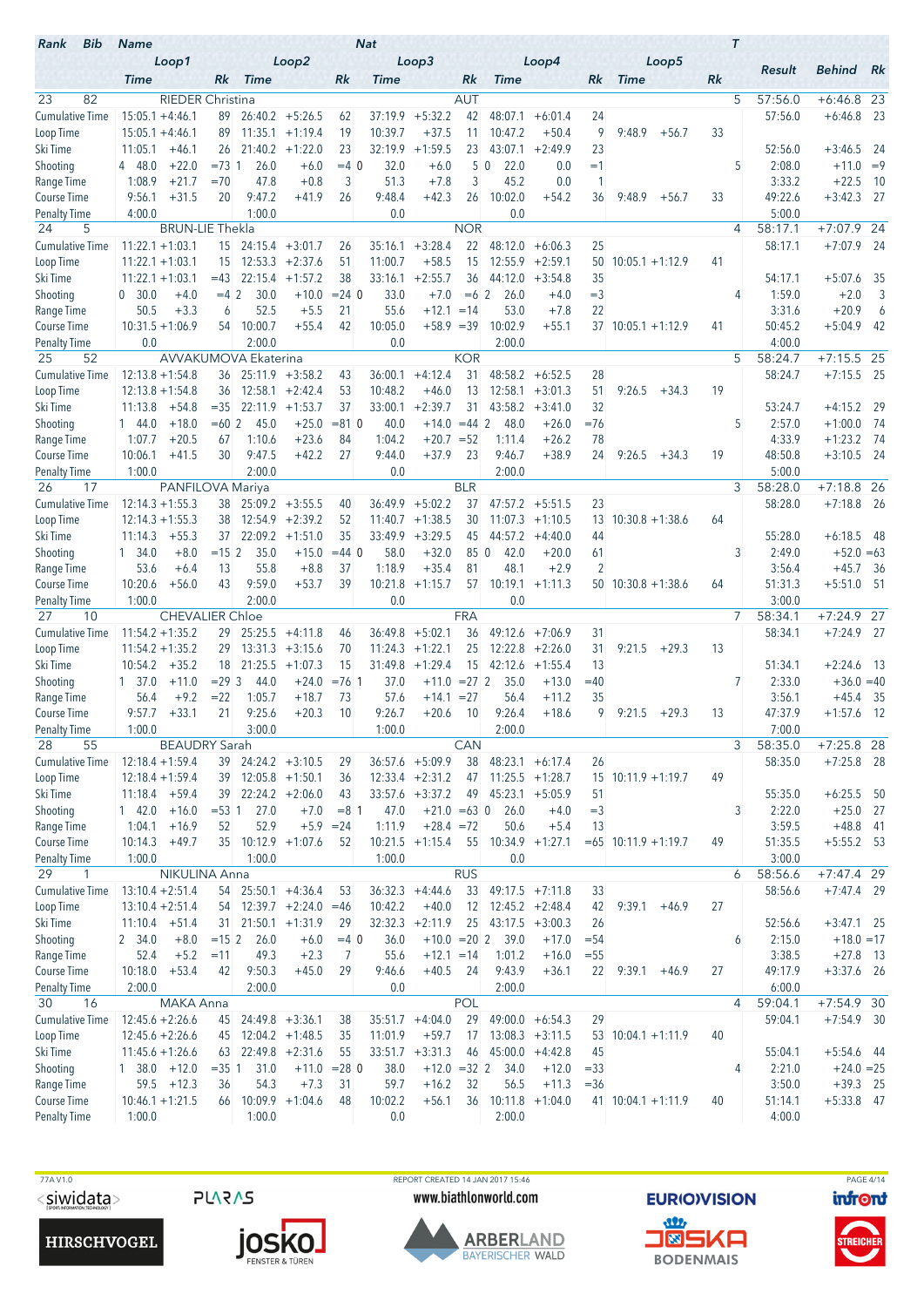| Bib<br>Rank                         | <b>Name</b>                 |                        |                   |                                |                                   |               | <b>Nat</b>         |                                         |                    |                        |                                         |             |                      |       | $\tau$ |                                    |                         |                |
|-------------------------------------|-----------------------------|------------------------|-------------------|--------------------------------|-----------------------------------|---------------|--------------------|-----------------------------------------|--------------------|------------------------|-----------------------------------------|-------------|----------------------|-------|--------|------------------------------------|-------------------------|----------------|
|                                     | <b>Time</b>                 | Loop1                  | Rk                | <b>Time</b>                    | Loop2                             | Rk            | Time               | Loop3                                   | Rk                 | <b>Time</b>            | Loop4                                   | Rk          | Loop5<br><b>Time</b> | Rk    |        | Result                             | <b>Behind</b> Rk        |                |
| 103<br>31                           |                             | <b>BISSIG Tanja</b>    |                   |                                |                                   |               |                    |                                         | SUI                |                        |                                         |             |                      |       | 3      | 59:17.5                            | $+8:08.3$ 31            |                |
| <b>Cumulative Time</b>              | $12:50.2 + 2:31.2$          |                        |                   | 47 24:03.2                     | $+2:49.5$                         | 22            | 35:25.2            | $+3:37.5$                               | 25                 | 48:55.1                | $+6:49.4$                               | 27          |                      |       |        | 59:17.5                            | $+8:08.3$ 31            |                |
| Loop Time                           | $12:50.2 + 2:31.2$          |                        | 47                | 11:13.0                        | $+57.3$                           | 10            | 11:22.0            | $+1:19.8$                               | 23                 |                        | $13:29.9 + 3:33.1$                      | 61          | $10:22.4 + 1:30.2$   | 59    |        |                                    |                         |                |
| Ski Time                            | $11:50.2 + 1:31.2$          |                        | 67                | 23:03.2                        | $+2:45.0$                         | 61            | 34:25.2            | $+4:04.8$                               | 58                 | 45:55.1                | $+5:37.9$                               | 58          |                      |       |        | 56:17.5                            | $+7:08.0$               | - 58           |
| Shooting                            | $1\quad 40.0$               | $+14.0$                | $= 45$ 0          | 31.0                           | $+11.0$                           | $= 28$ 0      | 30.0               | $+4.0$                                  |                    | 2 <sub>2</sub><br>37.0 | $+15.0$                                 | =46         |                      |       | 3      | 2:18.0                             | $+21.0 = 21$            |                |
| Range Time                          | 59.8                        | $+12.6$                | 39                | 52.6                           | $+5.6$                            | 22            | 50.6               | $+7.1$                                  | 2                  | 57.7                   | $+12.5$                                 | 43          |                      |       |        | 3:40.7                             | $+30.0$                 | - 14           |
| <b>Course Time</b>                  | $10:50.3 + 1:25.7$          |                        | 69                | 10:20.3                        | $+1:15.0$                         | 60            | 10:31.3            | $+1:25.2$                               | 67                 | 10:32.1                | $+1:24.3$                               |             | $64$ 10:22.4 +1:30.2 | 59    |        | 52:36.4                            | $+6:56.1$ 65            |                |
| <b>Penalty Time</b>                 | 1:00.0                      |                        |                   | 0.0<br>NICIPORENKO Anastasia   |                                   |               | 0.0                |                                         |                    | 2:00.0                 |                                         |             |                      |       | 4      | 3:00.0<br>59:27.2                  | $+8:18.0$               | 32             |
| 32<br>64<br><b>Cumulative Time</b>  | 11:11.6                     | $+52.6$                |                   | $12 \quad 25:18.0 +4:04.3$     |                                   | 45            | 36:37.3            | $+4:49.6$                               | <b>MDA</b><br>35   | 49:01.9                | $+6:56.2$                               | 30          |                      |       |        | 59:27.2                            | $+8:18.0$               | -32            |
| Loop Time                           | 11:11.6                     | $+52.6$                | $12 \mid$         | 14:06.4                        | $+3:50.7$                         | 78            | 11:19.3            | $+1:17.1$                               | 22                 | 12:24.6                | $+2:27.8$                               | 33          | $10:25.3 + 1:33.1$   | 61    |        |                                    |                         |                |
| Ski Time                            | 11:11.6                     | $+52.6$                |                   | 32 22:18.0                     | $+1:59.8$                         | 40            | 33:37.3            | $+3:16.9$                               | 41                 | 45:01.9                | $+4:44.7$                               | 46          |                      |       |        | 55:27.2                            | $+6:17.7$ 47            |                |
| Shooting                            | 0, 33.0                     | $+7.0$                 | $=10.3$           | 37.0                           | $+17.0$                           | $= 52$ 0      | 36.0               | $+10.0 = 20$                            |                    | 46.0<br>1              | $+24.0$                                 | $= 72$      |                      |       | 4      | 2:32.0                             | $+35.0 = 38$            |                |
| Range Time                          | 54.3                        | $+7.1$                 | 14                | 59.3                           | $+12.3$                           | $= 53$        | 57.1               | $+13.6$                                 | 25                 | 1:00.4                 | $+15.2$                                 | 54          |                      |       |        | 3:51.1                             | $+40.4$                 | - 27           |
| Course Time                         | 10:17.3                     | $+52.7$                | 41                | 10:07.1                        | $+1:01.8$                         | 46            | 10:22.2            | $+1:16.1$                               | 59                 | 10:24.2                | $+1:16.4$                               |             | $58$ 10:25.3 +1:33.1 | 61    |        | 51:36.1                            | $+5:55.8$               | - 54           |
| <b>Penalty Time</b>                 | 0.0                         |                        |                   | 3:00.0                         |                                   |               | 0.0                |                                         |                    | 1:00.0                 |                                         |             |                      |       |        | 4:00.0                             |                         |                |
| 71<br>33                            |                             | <b>BIELKINA Nadija</b> |                   |                                |                                   |               |                    |                                         | <b>UKR</b>         |                        |                                         |             |                      |       | 8      | 59:31.2                            | $+8:22.0$               | -33            |
| <b>Cumulative Time</b>              | 10:33.8                     | $+14.8$                |                   | $3 \quad 23:59.8$              | $+2:46.1$                         | 20            | 37:41.5            | $+5:53.8$<br>$+3:39.5$                  | 43                 | 50:09.0                | $+8:03.3$                               | 38          |                      |       |        | 59:31.2                            | $+8:22.0$               | - 33           |
| Loop Time<br>Ski Time               | 10:33.8<br>10:33.8          | $+14.8$<br>$+14.8$     | $\mathbf{3}$<br>6 | 13:26.0<br>20:59.8             | $+3:10.3$<br>$+41.6$              | 67<br>8       | 13:41.7<br>31:41.5 | $+1:21.1$                               | 74<br>10           | 12:27.5<br>42:09.0     | $+2:30.7$<br>$+1:51.8$                  | 36<br>11    | 9:22.2<br>$+30.0$    | $=14$ |        | 51:31.2                            | $+2:21.7$ 12            |                |
| Shooting                            | 0, 37.0                     | $+11.0$                | $= 29.3$          | 36.0                           | $+16.0$                           | $= 483$       | 49.0               | $+23.0$                                 | $= 702$            | 33.0                   | $+11.0$                                 | $= 31$      |                      |       | 8      | 2:35.0                             | $+38.0 = 45$            |                |
| Range Time                          | 56.4                        | $+9.2$                 | $= 22$            | 53.8                           | $+6.8$                            | 28            | 1:08.7             | $+25.2$                                 | 64                 | 52.4                   | $+7.2$                                  | 20          |                      |       |        | 3:51.3                             | $+40.6$                 | - 28           |
| Course Time                         | 9:37.3                      | $+12.7$                | 6                 | 9:32.1                         | $+26.8$                           | 15            | 9:32.9             | $+26.8$                                 | 16                 | 9:35.1                 | $+27.3$                                 | 16          | $9:22.2 + 30.0$      | $=14$ |        | 47:39.6                            | $+1:59.3$               | - 14           |
| <b>Penalty Time</b>                 | 0.0                         |                        |                   | 3:00.0                         |                                   |               | 3:00.0             |                                         |                    | 2:00.0                 |                                         |             |                      |       |        | 8:00.0                             |                         |                |
| 102<br>34                           |                             | <b>KO</b> Eunjung      |                   |                                |                                   |               |                    |                                         | <b>KOR</b>         |                        |                                         |             |                      |       | 4      | 59:35.0                            | $+8:25.8$ 34            |                |
| <b>Cumulative Time</b>              | $11:24.7 + 1:05.7$          |                        | 16                | 22:39.4                        | $+1:25.7$                         | 10            | 34:47.0            | $+2:59.3$                               | 14                 | 49:16.7                | $+7:11.0$                               | 32          |                      |       |        | 59:35.0                            | $+8:25.8$               | - 34           |
| Loop Time                           | $11:24.7 + 1:05.7$          |                        | 16                | 11:14.7                        | $+59.0$                           | 13            | 12:07.6            | $+2:05.4$                               | 42                 |                        | $14:29.7 + 4:32.9$                      | 70          | $10:18.3 + 1:26.1$   | 56    |        |                                    |                         |                |
| Ski Time                            | $11:24.7 + 1:05.7$          |                        | 48                | 22:39.4                        | $+2:21.2$                         | 48            | 33:47.0            | $+3:26.6$                               | 44                 | 45:16.7                | $+4:59.5$                               | 49          |                      |       |        | 55:35.0                            | $+6:25.5$               | -50            |
| Shooting<br>Range Time              | 0, 35.0<br>54.7             | $+9.0$<br>$+7.5$       | $=19$ 0<br>16     | 31.0<br>54.1                   | $+11.0$<br>$+7.1$                 | $= 281$<br>29 | 35.0<br>57.5       | $+14.0$                                 | $+9.0 = 173$<br>26 | 44.0<br>1:05.7         | $+22.0$<br>$+20.5$                      | $=67$<br>70 |                      |       | 4      | 2:25.0<br>3:52.0                   | $+28.0 = 29$<br>$+41.3$ | - 29           |
| <b>Course Time</b>                  | $10:29.9 + 1:05.3$          |                        |                   | $52$ 10:20.6 +1:15.3           |                                   | 61            | 10:10.1            | $+1:04.0$                               | 44                 |                        | $10:24.0 +1:16.2$                       |             | $57$ 10:18.3 +1:26.1 | 56    |        | 51:42.9                            | $+6:02.6$ 56            |                |
| Penalty Time                        | 0.0                         |                        |                   | 0.0                            |                                   |               | 1:00.0             |                                         |                    | 3:00.0                 |                                         |             |                      |       |        | 4:00.0                             |                         |                |
| 89<br>35                            |                             |                        |                   |                                | <b>KNOTTEN Karoline Offigstad</b> |               |                    |                                         | <b>NOR</b>         |                        |                                         |             |                      |       | 5      | 59:39.0                            | $+8:29.8$ 35            |                |
| <b>Cumulative Time</b>              | $12:07.7 + 1:48.7$          |                        | 34                |                                | $23:09.1 + 1:55.4$                | $=14$         | 35:15.9            | $+3:28.2$                               | 21                 | 49:32.9                | $+7:27.2$                               | 34          |                      |       |        | 59:39.0                            | $+8:29.8$ 35            |                |
| Loop Time                           | $12:07.7 + 1:48.7$          |                        | 34                | 11:01.4                        | $+45.7$                           | 8             | 12:06.8            | $+2:04.6$                               | 41                 | 14:17.0                | $+4:20.2$                               | 67          | $10:06.1 + 1:13.9$   | 42    |        |                                    |                         |                |
| Ski Time                            | 11:07.7                     | $+48.7$                | 28                | 22:09.1                        | $+1:50.9$                         | 34            | 33:15.9            | $+2:55.5$                               | 35                 | 44:32.9                | $+4:15.7$                               | 38          |                      |       |        | 54:39.0                            | $+5:29.5$               | 40             |
| Shooting                            | 1, 33.0                     | $+7.0$                 | $=100$            | 28.0                           | $+8.0$                            | $= 1111$      | 34.0               | $+8.0$                                  | $= 8 \, 3$         | 30.0                   | $+8.0$                                  | $=18$       |                      |       | 5      | 2:05.0                             | $+8.0$                  | 5              |
| Range Time<br><b>Course Time</b>    | 51.6<br>10:16.1             | $+4.4$<br>$+51.5$      | $=7$<br>38        | 50.6                           | $+3.6$<br>$10:10.7 + 1:05.4$      | 10<br>49      | 54.1               | $+10.6$<br>$10:12.7 + 1:06.6$           | 9<br>49            | 51.5                   | $+6.3$<br>$10:25.4$ +1:17.6             | 14          | $61$ 10:06.1 +1:13.9 | 42    |        | 3:27.8<br>51:11.0                  | $+17.1$<br>$+5:30.7$    | 4<br>-46       |
| Penalty Time                        | 1:00.0                      |                        |                   | 0.0                            |                                   |               | 1:00.0             |                                         |                    | 3:00.0                 |                                         |             |                      |       |        | 5:00.0                             |                         |                |
| 36<br>34                            |                             |                        |                   | <b>NERAASEN Sigrid Bilstad</b> |                                   |               |                    |                                         | <b>NOR</b>         |                        |                                         |             |                      |       | 7      | 59:39.8                            | $+8:30.6$ 36            |                |
| <b>Cumulative Time</b>              | $10:51.0 + 32.0$            |                        |                   | $7$ 24:39.8 +3:26.1            |                                   | 36            |                    | $37:15.0 + 5:27.3$                      | 41                 |                        | $50:06.2 + 8:00.5$                      | 36          |                      |       |        | 59:39.8                            | $+8:30.6$ 36            |                |
| Loop Time                           | $10:51.0 + 32.0$            |                        |                   | $7$ 13:48.8 +3:33.1            |                                   | 73            |                    | $12:35.2 +2:33.0$                       | 48                 |                        | $12:51.2 + 2:54.4$                      | 47          | $9:33.6 +41.4$       | 22    |        |                                    |                         |                |
| Ski Time                            | 10:51.0                     | $+32.0$                |                   |                                | $15$ 21:39.8 +1:21.6              | 22            |                    | $32:15.0 +1:54.6$                       | 19                 | $43:06.2 +2:49.0$      |                                         | 22          |                      |       |        | 52:39.8                            | $+3:30.3$ 22            |                |
| Shooting                            | 0 33.0                      | $+7.0$                 | $=10.3$           | 55.0                           | $+35.0$                           | 91 2          | 44.0               | $+18.0 = 55$ 2                          |                    | 51.0                   | $+29.0$                                 | $= 84$      |                      |       | 7      | 3:03.0                             | $+1:06.0 = 75$          |                |
| Range Time                          | 52.4                        | $+5.2$                 | $=11$             | 1:15.9                         | $+28.9$                           | 88            | 1:02.0             | $+18.5$                                 | 45                 | 1:12.9                 | $+27.7$                                 | 80          |                      |       |        | 4:23.2                             | $+1:12.5$ 66            |                |
| Course Time                         | 9:58.5                      | $+33.9$                | 23                | 9:32.9                         | $+27.6 = 17$                      |               | 9:33.1             | $+27.0$                                 | 17                 | 9:38.3                 | $+30.5$                                 | 20          | $9:33.6 +41.4$       | 22    |        | 48:16.4                            | $+2:36.1$ 19            |                |
| <b>Penalty Time</b><br>37<br>72     | 0.0                         |                        |                   | 3:00.0<br>JOHANIDESOVA Lea     |                                   |               | 2:00.0             |                                         | <b>CZE</b>         | 2:00.0                 |                                         |             |                      |       |        | 7:00.0<br>$\overline{5}$ 1:00:06.0 | $+8:56.8$ 37            |                |
| <b>Cumulative Time</b>              | $14:23.7 + 4:04.7$          |                        |                   | 80 26:11.6 +4:57.9             |                                   | 59            |                    | $38:08.8 + 6:21.1$                      | 49                 |                        | $50:13.3 + 8:07.6$                      | 40          |                      |       |        | 1:00:06.0                          | $+8:56.8$ 37            |                |
| Loop Time                           | $14:23.7 + 4:04.7$          |                        |                   |                                | 80 11:47.9 +1:32.2                | 25            |                    | $11:57.2 + 1:55.0$                      | 33                 |                        | $12:04.5 + 2:07.7$                      | 25          | $9:52.7 +1:00.5$     | 34    |        |                                    |                         |                |
| Ski Time                            | $11:23.7 + 1:04.7$          |                        |                   | 47 23:11.6 +2:53.4             |                                   | 64            |                    | $34:08.8$ +3:48.4                       |                    | $52$ 45:13.3 +4:56.1   |                                         | 48          |                      |       |        | 55:06.0                            | $+5:56.5$ 45            |                |
| Shooting                            | $3, 50.0 +24.0$             |                        | $= 80$ 0          | 24.0                           | $+4.0$                            | $2 \vert 1$   | 36.0               | $+10.0 = 20$ 1                          |                    | 43.0                   | $+21.0$                                 | $=62$       |                      |       | 5      | 2:33.0                             | $+36.0 = 40$            |                |
| Range Time                          | 1:11.2                      | $+24.0$                | $=78$             |                                | $1:53.5 +1:06.5$                  | 99            | 56.0               | $+12.5$                                 | 17                 | 1:03.0                 | $+17.8$                                 | 64          |                      |       |        | 5:03.7                             | $+1:53.0$ 85            |                |
| Course Time                         | 10:12.5                     | $+47.9$                | 33                | 9:54.3                         | $+49.0$                           | 32            | 10:01.1            | $+55.0$                                 | 35                 | 10:01.4                | $+53.6$                                 | 35          | $9:52.7 +1:00.5$     | 34    |        | 50:02.0                            | $+4:21.7$ 36            |                |
| <b>Penalty Time</b>                 | 3:00.0                      |                        |                   | 0.0                            |                                   |               | 1:00.0             |                                         |                    | 1:00.0                 |                                         |             |                      |       |        | 5:00.0                             |                         |                |
| 38<br>85                            |                             |                        |                   | <b>HOFFMANN Susanne</b>        |                                   |               |                    |                                         | <b>AUT</b>         |                        |                                         |             |                      |       |        | 6 1:00:08.4                        | $+8:59.2$ 38            |                |
| <b>Cumulative Time</b><br>Loop Time | 10:58.6<br>$10:58.6 + 39.6$ | $+39.6$                |                   | $10$ 22:46.9 +1:33.2           | $10$ 11:48.3 +1:32.6 = 26         | 11            |                    | $34:40.5$ +2:52.8<br>$11:53.6 + 1:51.4$ | 11<br>32           |                        | $49:51.9$ +7:46.2<br>$15:11.4 + 5:14.6$ | 35<br>80    | $10:16.5 + 1:24.3$   | 54    |        | 1:00:08.4                          | $+8:59.2$ 38            |                |
| Ski Time                            | 10:58.6                     | $+39.6$                |                   | 23 21:46.9 +1:28.7             |                                   | 28            |                    | $32:40.5 +2:20.1$                       |                    | $27$ 43:51.9 +3:34.7   |                                         | 30          |                      |       |        | 54:08.4                            | $+4:58.9$ 33            |                |
| Shooting                            | 0 33.0                      | $+7.0$                 | $=10.1$           | 27.0                           | $+7.0$                            | $= 8 \; 1$    | 34.0               | $+8.0$                                  | $=8$ 4             | 34.0                   | $+12.0$                                 | $= 33$      |                      |       | 6      | 2:08.0                             | $+11.0 = 9$             |                |
| Range Time                          | 52.3                        | $+5.1$                 | 10                | 48.5                           | $+1.5$                            | 6             | 53.8               | $+10.3$                                 | 8                  | 58.5                   | $+13.3$                                 | 47          |                      |       |        | 3:33.1                             | $+22.4$                 | $\overline{9}$ |
| Course Time                         | 10:06.2                     | $+41.6$                | 31                | 9:59.7                         | $+54.4$                           | 40            | 9:59.8             | $+53.7$                                 | 34                 |                        | $10:12.9 + 1:05.1$                      |             | $44$ 10:16.5 +1:24.3 | 54    |        | 50:35.1                            | $+4:54.8$ 39            |                |
| <b>Penalty Time</b>                 | 0.0                         |                        |                   | 1:00.0                         |                                   |               | 1:00.0             |                                         |                    | 4:00.0                 |                                         |             |                      |       |        | 6:00.0                             |                         |                |

**HIRSCHVOGEL** 

**PLARAS JOSKO.** 

77A V1.0<br>
TOM THE REPORT CREATED 14 JAN 2017 15:46<br>
SIWID ALLER WWW.biathlonworld.com **EURIO)VISION infont** www.biathlonworld.com



**EURIOVISION** <u>an</u>



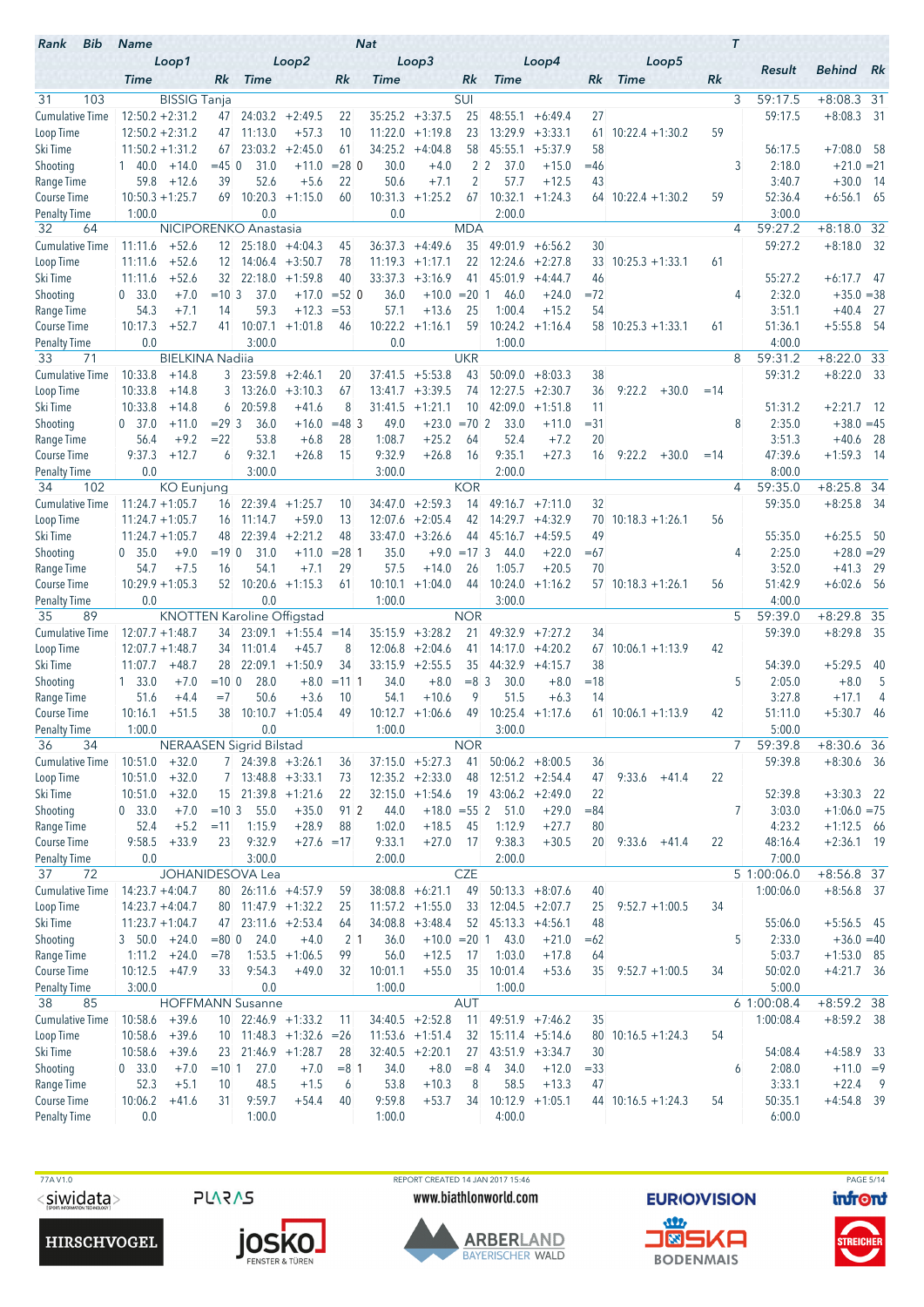| Bib<br>Rank                               | <b>Name</b>                              |                           |                   |                                  |                                  |                | <b>Nat</b>         |                        |               |                                  |                                |              |                           |    | $\tau$ |                          |                              |                |
|-------------------------------------------|------------------------------------------|---------------------------|-------------------|----------------------------------|----------------------------------|----------------|--------------------|------------------------|---------------|----------------------------------|--------------------------------|--------------|---------------------------|----|--------|--------------------------|------------------------------|----------------|
|                                           | Loop1<br><b>Time</b>                     |                           | Rk                | <b>Time</b>                      | Loop2                            | Rk             | Time               | Loop3                  | Rk            | <b>Time</b>                      | Loop4                          | Rk           | Loop5<br><b>Time</b>      | Rk |        | Result                   | <b>Behind</b>                | - Rk           |
| 39<br>48                                  |                                          | MEIER-RUGE Ladina         |                   |                                  |                                  |                |                    |                        | SUI           |                                  |                                |              |                           |    |        | 61:00:11.3               | $+9:02.1$                    | 39             |
| <b>Cumulative Time</b>                    | $12:22.1 + 2:03.1$                       |                           | 41.               |                                  | $24:01.9$ +2:48.2                | 21             | 38:18.0            | $+6:30.3$              | 53            | 50:15.2                          | $+8:09.5$                      | 41           |                           |    |        | 1:00:11.3                | $+9:02.1$                    | -39            |
| Loop Time                                 | $12:22.1 + 2:03.1$                       |                           | 41                | 11:39.8                          | $+1:24.1$                        | 22             | 14:16.1            | $+4:13.9$              | 79            |                                  | $11:57.2 + 2:00.4$             | 23           | $9:56.1 + 1:03.9$         | 36 |        |                          |                              |                |
| Ski Time                                  | $11:22.1 + 1:03.1$                       |                           | $=43$             | 22:01.9                          | $+1:43.7$                        | 32             | 33:18.0            | $+2:57.6$              | 37            | 44:15.2                          | $+3:58.0$                      | 36           |                           |    |        | 54:11.3                  | $+5:01.8$                    | -34            |
| Shooting                                  | 146.0                                    | $+20.0$                   | $=65$ 1           | 32.0                             | $+12.0$                          | $=32$ 3        | 59.0               | $+33.0$                | 86 1          | 31.0                             | $+9.0$                         | 23           |                           |    | 6      | 2:48.0                   | $+51.0$ 62                   |                |
| Range Time                                | 1:05.6                                   | $+18.4$                   | 59<br>40          | 53.7                             | $+6.7$                           | 27             | 1:19.2             | $+35.7$                | 82            | 52.0                             | $+6.8$                         | 17           |                           |    |        | 4:10.5                   | $+59.8 = 56$                 |                |
| <b>Course Time</b><br><b>Penalty Time</b> | 10:16.4<br>1:00.0                        | $+51.8$                   |                   | 9:46.0<br>1:00.0                 | $+40.7$                          | 25             | 9:56.8<br>3:00.0   | $+50.7$                | 30            | 10:05.1<br>1:00.0                | $+57.3$                        | 39           | $9:56.1 + 1:03.9$         | 36 |        | 50:00.4<br>6:00.0        | $+4:20.1$                    | - 34           |
| 40<br>104                                 |                                          | SKOTTHEIM Johanna         |                   |                                  |                                  |                |                    |                        | <b>SWE</b>    |                                  |                                |              |                           |    |        | 6 1:00:24.0              | $+9:14.8$ 40                 |                |
| <b>Cumulative Time</b>                    | $12:56.7 + 2:37.7$                       |                           | 49                |                                  | $24:41.6 + 3:27.9$               | 37             | 38:07.8            | $+6:20.1$              | 47            | 50:11.8                          | $+8:06.1$                      | 39           |                           |    |        | 1:00:24.0                | $+9:14.8$                    | -40            |
| Loop Time                                 | $12:56.7 + 2:37.7$                       |                           | 49                | 11:44.9                          | $+1:29.2$                        | 24             | 13:26.2            | $+3:24.0$              | 65            | 12:04.0                          | $+2:07.2$                      | 24           | $10:12.2 + 1:20.0$        | 50 |        |                          |                              |                |
| Ski Time                                  | 10:56.7                                  | $+37.7$                   | 21                |                                  | $21:41.6$ +1:23.4                | 25             | 33:07.8            | $+2:47.4$              | 32            | 44:11.8                          | $+3:54.6$                      | 34           |                           |    |        | 54:24.0                  | $+5:14.5$ 36                 |                |
| Shooting                                  | 2 42.0                                   | $+16.0$                   | $= 53 \; 1$       | 29.0                             | $+9.0$                           | $= 15 \, 2$    | 52.0               | $+26.0$                | 78 1          | 27.0                             | $+5.0$                         | $=6$         |                           |    | 6      | 2:30.0                   | $+33.0 = 35$                 |                |
| Range Time                                | 1:03.6                                   | $+16.4$                   | $=49$             | 48.0                             | $+1.0$                           | $=4$           | 1:14.0             | $+30.5$                | 74            | 50.3                             | $+5.1$                         | $=11$        |                           |    |        | 3:55.9                   | $+45.2$                      | - 34           |
| Course Time                               | 9:53.0                                   | $+28.4$                   | 16                | 9:56.8                           | $+51.5$                          | 34             | 10:12.1            | $+1:06.0 = 47$         |               | 10:13.6                          | $+1:05.8$                      |              | $47$ 10:12.2 +1:20.0      | 50 |        | 50:27.7                  | $+4:47.4$ 37                 |                |
| <b>Penalty Time</b><br>41<br>67           | 2:00.0                                   | POPOVA Stefani            |                   | 1:00.0                           |                                  |                | 2:00.0             |                        | <b>BUL</b>    | 1:00.0                           |                                |              |                           |    |        | 6:00.0<br>6 1:00:27.0    | $+9:17.8$ 41                 |                |
| <b>Cumulative Time</b>                    | $13:22.9 + 3:03.9$                       |                           | 60                |                                  | $25:11.8 + 3:58.1$               | $=41$          | 37:10.4            | $+5:22.7$              | 40            | 50:23.7                          | $+8:18.0$                      | 42           |                           |    |        | 1:00:27.0                | $+9:17.8$                    | - 41           |
| Loop Time                                 | $13:22.9 + 3:03.9$                       |                           | 60                |                                  | $11:48.9 + 1:33.2$               | 28             | 11:58.6            | $+1:56.4$              | 34            | 13:13.3                          | $+3:16.5$                      | 54           | $10:03.3 +1:11.1$         | 39 |        |                          |                              |                |
| Ski Time                                  | $11:22.9 + 1:03.9$                       |                           | 46.               | 22:11.8                          | $+1:53.6$                        | 36             |                    | $33:10.4 +2:50.0$      | 34            | 44:23.7                          | $+4:06.5$                      | 37           |                           |    |        | 54:27.0                  | $+5:17.5$                    | -38            |
| Shooting                                  | 2, 30.0                                  | $+4.0$                    | $= 4.1$           | 29.0                             | $+9.0$                           | $= 15 \, 1$    | 34.0               | $+8.0$                 | $= 8 \, 2$    | 40.0                             | $+18.0$                        | $= 57$       |                           |    | 6      | 2:13.0                   | $+16.0$                      | - 16           |
| Range Time                                | 54.8                                     | $+7.6$                    | 17                | 51.1                             | $+4.1$                           | 12             | 54.9               | $+11.4$                | 12            | 1:01.2                           | $+16.0$                        | $= 55$       |                           |    |        | 3:42.0                   | $+31.3$                      | - 16           |
| Course Time                               | $10:28.1 + 1:03.5$                       |                           | 51                | 9:57.7                           | $+52.4$                          | 35             | 10:03.7            | $+57.6$                | 37            | 10:12.0                          | $+1:04.2$                      |              | $42 \mid 10:03.3 +1:11.1$ | 39 |        | 50:44.8                  | $+5:04.5$                    | - 41           |
| <b>Penalty Time</b>                       | 2:00.0                                   |                           |                   | 1:00.0                           |                                  |                | 1:00.0             |                        |               | 2:00.0                           |                                |              |                           |    |        | 6:00.0                   |                              |                |
| 79<br>42                                  |                                          | DI LALLO Sabine           |                   |                                  |                                  |                |                    |                        | SUI           |                                  |                                |              |                           |    |        | 6 1:00:37.6              | $+9:28.4$ 42                 |                |
| <b>Cumulative Time</b>                    | $12:36.6 + 2:17.6$                       |                           | 44                |                                  | $25:44.6 +4:30.9$                | 51             | 38:57.5            | $+7:09.8$              | 58            | 50:49.9                          | $+8:44.2$                      | 47           |                           | 31 |        | 1:00:37.6                | $+9:28.4$ 42                 |                |
| Loop Time<br>Ski Time                     | $12:36.6 + 2:17.6$<br>$11:36.6 + 1:17.6$ |                           | 44<br>56          | $13:08.0 + 2:52.3$<br>22:44.6    | $+2:26.4$                        | 58<br>52       | 13:12.9<br>33:57.5 | $+3:10.7$<br>$+3:37.1$ | 62<br>48      | 44:49.9                          | $11:52.4$ +1:55.6<br>$+4:32.7$ | 21<br>42     | 9:47.7<br>$+55.5$         |    |        | 54:37.6                  | $+5:28.1$                    | -39            |
| Shooting                                  | 145.0                                    | $+19.0$                   | $= 632$           | 35.0                             | $+15.0$                          | $= 44$ 2       | 40.0               | $+14.0$                | $= 44$ 1      | 30.0                             | $+8.0$                         | $=18$        |                           |    | 6      | 2:30.0                   | $+33.0 = 35$                 |                |
| Range Time                                | 1:06.2                                   | $+19.0$                   | 60                | 56.9                             | $+9.9$                           | 45             | 1:02.9             | $+19.4 = 48$           |               | 52.1                             | $+6.9$                         | 18           |                           |    |        | 3:58.1                   | $+47.4$                      | - 39           |
| <b>Course Time</b>                        | $10:30.3 + 1:05.7$                       |                           |                   | $53$ 10:11.1 +1:05.8             |                                  | 50             | 10:10.0            | $+1:03.9$              | 43            | 10:00.2                          | $+52.4$                        | 34           | $9:47.7 + 55.5$           | 31 |        | 50:39.3                  | $+4:59.0$                    | - 40           |
| Penalty Time                              | 1:00.0                                   |                           |                   | 2:00.0                           |                                  |                | 2:00.0             |                        |               | 1:00.0                           |                                |              |                           |    |        | 6:00.0                   |                              |                |
| 57<br>43                                  |                                          | <b>RUNGGALDIER Carmen</b> |                   |                                  |                                  |                |                    |                        | <b>ITA</b>    |                                  |                                |              |                           |    |        | 5 1:00:38.2              | $+9:29.0$                    | -43            |
| <b>Cumulative Time</b>                    | $11:33.4 + 1:14.4$                       |                           |                   | $20 \quad 23:36.5 \quad +2:22.8$ |                                  | 17             | 35:53.7            | $+4:06.0$              | 30            | 50:06.8                          | $+8:01.1$                      | 37           |                           |    |        | 1:00:38.2                | $+9:29.0$ 43                 |                |
| Loop Time                                 | $11:33.4 + 1:14.4$                       |                           | 20                |                                  | $12:03.1 + 1:47.4$               | 33             | 12:17.2            | $+2:15.0$              | 44            | 14:13.1                          | $+4:16.3$                      | 66           | $10:31.4 +1:39.2$         | 65 |        |                          |                              |                |
| Ski Time                                  | $11:33.4 + 1:14.4$<br>0, 39.0            | $+13.0$                   | 53<br>$= 411$     | 22:36.5<br>28.0                  | $+2:18.3$<br>$+8.0$              | 47<br>$= 1111$ | 33:53.7<br>40.0    | $+3:33.3$<br>$+14.0$   | 47<br>$=44$ 3 | 45:06.8<br>28.0                  | $+4:49.6$<br>$+6.0$            | 47<br>$=9$   |                           |    | 5      | 55:38.2<br>2:15.0        | $+6:28.7$<br>$+18.0 = 17$    | -53            |
| Shooting<br>Range Time                    | 1:01.5                                   | $+14.3$                   | 45                | 51.5                             | $+4.5$                           | $=14$          | 1:03.5             | $+20.0$                | 50            | 51.6                             | $+6.4$                         | $=15$        |                           |    |        | 3:48.1                   | $+37.4$                      | - 22           |
| <b>Course Time</b>                        | $10:31.8 + 1:07.2$                       |                           |                   | $55$ 10:11.6 +1:06.3             |                                  | 51             |                    | $10:13.7 + 1:07.6$     | 51            |                                  | $10:21.5 +1:13.7$              |              | $54$ 10:31.4 +1:39.2      | 65 |        | 51:50.0                  | $+6:09.7$                    | - 57           |
| <b>Penalty Time</b>                       | 0.0                                      |                           |                   | 1:00.0                           |                                  |                | 1:00.0             |                        |               | 3:00.0                           |                                |              |                           |    |        | 5:00.0                   |                              |                |
| 44<br>50                                  |                                          | JAENKAE Erika             |                   |                                  |                                  |                |                    |                        | <b>FIN</b>    |                                  |                                |              |                           |    |        | 6 1:00:39.7              | +9:30.5 44                   |                |
| Cumulative Time                           | 11:13.1                                  | $+54.1$                   |                   | $13$ $25:17.1$ $+4:03.4$         |                                  | 44             |                    | $38:45.6 + 6:57.9$     | 56            |                                  | $50:51.8 + 8:46.1$             | 48           |                           |    |        | 1:00:39.7                | $+9:30.5$ 44                 |                |
| Loop Time                                 | 11:13.1                                  | $+54.1$                   |                   | $13$ 14:04.0 +3:48.3             |                                  | 77             |                    | $13:28.5 + 3:26.3$     | 68            |                                  | $12:06.2 + 2:09.4$             | 26           | 9:47.9<br>$+55.7$         | 32 |        |                          |                              |                |
| Ski Time                                  | 11:13.1                                  | $+54.1$                   |                   | $34$ 22:17.1 +1:58.9             |                                  | 39             |                    | $33:45.6 + 3:25.2$     | 43            |                                  | $44:51.8 +4:34.6$              | 43           |                           |    |        | 54:39.7                  | $+5:30.2$ 41                 |                |
| Shooting<br>Range Time                    | 0, 34.0<br>58.0                          | $+8.0$<br>$+10.8$         | $= 15 \, 3$<br>29 | 45.0<br>1:05.6                   | $+25.0$<br>$+18.6$               | $= 812$<br>72  | 1:09.0<br>1:29.1   | $+43.0$<br>$+45.6$     | 91            | 96 1<br>49.0<br>1:08.6           | $+27.0$<br>$+23.4$             | $= 78$<br>74 |                           |    | 6      | 3:17.0<br>4:41.3         | $+1:20.0$ 82<br>$+1:30.6$ 78 |                |
| Course Time                               | 10:15.1                                  | $+50.5$                   | 36                | 9:58.3                           | $+53.0$                          | 36             | 9:59.3             | $+53.2$                | 33            | 9:57.5                           | $+49.7$                        | 31           | $9:47.9$ +55.7            | 32 |        | 49:58.1                  | $+4:17.8$ 31                 |                |
| <b>Penalty Time</b>                       | 0.0                                      |                           |                   | 3:00.0                           |                                  |                | 2:00.0             |                        |               | 1:00.0                           |                                |              |                           |    |        | 6:00.0                   |                              |                |
| 45<br>60                                  |                                          | MACHYNIAKOVA Veronika     |                   |                                  |                                  |                |                    |                        | <b>SVK</b>    |                                  |                                |              |                           |    |        | $\overline{4}$ 1:00:45.0 | $+9:35.8$ 45                 |                |
| <b>Cumulative Time</b>                    | $12:05.2 + 1:46.2$                       |                           |                   |                                  | $33 \quad 25:34.9 \quad +4:21.2$ | 48             |                    | $37:00.7 + 5:13.0$     | 39            |                                  | $50:28.3 + 8:22.6$             | 43           |                           |    |        | 1:00:45.0                | $+9:35.8$ 45                 |                |
| Loop Time                                 | $12:05.2 + 1:46.2$                       |                           |                   | $33 \mid 13:29.7 +3:14.0$        |                                  | 68             |                    | $11:25.8$ +1:23.6      | 26            |                                  | $13:27.6 + 3:30.8$             |              | $60$ 10:16.7 +1:24.5      | 55 |        |                          |                              |                |
| Ski Time                                  | $12:05.2 + 1:46.2$                       |                           |                   | $72$ $23:34.9$ $+3:16.7$         |                                  | 68             |                    | $35:00.7 +4:40.3$      |               | $66$ 46:28.3 +6:11.1             |                                | 66           |                           |    |        | 56:45.0                  | $+7:35.5$ 63                 |                |
| Shooting                                  | $0$ 47.0 +21.0                           |                           | $= 712$           | 33.0                             |                                  | $+13.0 = 36$ 0 | 40.0               | $+14.0 = 44$ 2         |               | 43.0                             | $+21.0$                        | $=62$        |                           |    | 4      | 2:43.0                   | $+46.0 = 55$                 |                |
| Range Time                                | $1:11.2 + 24.0$                          |                           | $=78$             | 55.9                             | $+8.9$                           | 38             | 1:02.4             | $+18.9$                | 46            | 1:03.1                           | $+17.9$                        | $=65$        |                           |    |        | 4:12.6                   | $+1:01.9$ 60                 |                |
| Course Time<br><b>Penalty Time</b>        | $10:54.0 + 1:29.4$<br>0.0                |                           |                   | 73 10:33.8 +1:28.5<br>2:00.0     |                                  | 68             | 0.0                | $10:23.4 +1:17.3$      | 60            | 2:00.0                           | $10:24.5 +1:16.7$              |              | $= 59$ 10:16.7 +1:24.5    | 55 |        | 52:32.4<br>4:00.0        | $+6:52.1$ 62                 |                |
| 23<br>46                                  |                                          | <b>CADURISCH Irene</b>    |                   |                                  |                                  |                |                    |                        | SUI           |                                  |                                |              |                           |    |        | 6 1:00:50.8              | $+9:41.6$ 46                 |                |
| <b>Cumulative Time</b>                    | $13:32.1 + 3:13.1$                       |                           |                   | $64$ 25:28.2 +4:14.5             |                                  | 47             |                    | $37:44.4 + 5:56.7$     | 44            |                                  | $50:44.2 + 8:38.5$             | 44           |                           |    |        | 1:00:50.8                | $+9:41.6$ 46                 |                |
| Loop Time                                 | $13:32.1 + 3:13.1$                       |                           |                   | $64$ 11:56.1 +1:40.4             |                                  | 29             |                    | $12:16.2 +2:14.0$      | 43            |                                  | $12:59.8 + 3:03.0$             | 52           | $10:06.6 + 1:14.4$        | 43 |        |                          |                              |                |
| Ski Time                                  | $11:32.1 + 1:13.1$                       |                           |                   | $52 \mid 22:28.2 +2:10.0$        |                                  | 44             |                    | $33:44.4 + 3:24.0$     |               | $42 \quad 44:44.2 \quad +4:27.0$ |                                | 40           |                           |    |        | 54:50.8                  | $+5:41.3$ 42                 |                |
| Shooting                                  | 2 29.0                                   | $+3.0$                    | $3 \vert 1$       | 26.0                             | $+6.0$                           | $=4$ 1         | 37.0               | $+11.0 = 27$ 2         |               | 34.0                             | $+12.0$                        | $= 33$       |                           |    | 6      | 2:06.0                   | $+9.0 = 6$                   |                |
| Range Time                                | 49.2                                     | $+2.0$                    | 3                 | 47.6                             | $+0.6$                           | 2              | 1:01.7             | $+18.2 = 41$           |               | 53.4                             | $+8.2$                         | 26           |                           |    |        | 3:31.9                   | $+21.2$                      | 8 <sup>8</sup> |
| Course Time                               | $10:42.9 + 1:18.3$                       |                           | 63                |                                  | $10:08.4 +1:03.1$                | 47             |                    | $10:14.4 + 1:08.3$     | 52            | 10:06.4                          | $+58.6$                        |              | 40 10:06.6 +1:14.4        | 43 |        | 51:18.7                  | $+5:38.4$ 48                 |                |
| <b>Penalty Time</b>                       | 2:00.0                                   |                           |                   | 1:00.0                           |                                  |                | 1:00.0             |                        |               | 2:00.0                           |                                |              |                           |    |        | 6:00.0                   |                              |                |

77A V1.0  $<$ siwidata>

**HIRSCHVOGEL** 



**PLARAS** 

REPORT CREATED 14 JAN 2017 15:46 www.biathlonworld.com



**EURIOVISION** <u>an</u> **J®SKA BODENMAIS** 

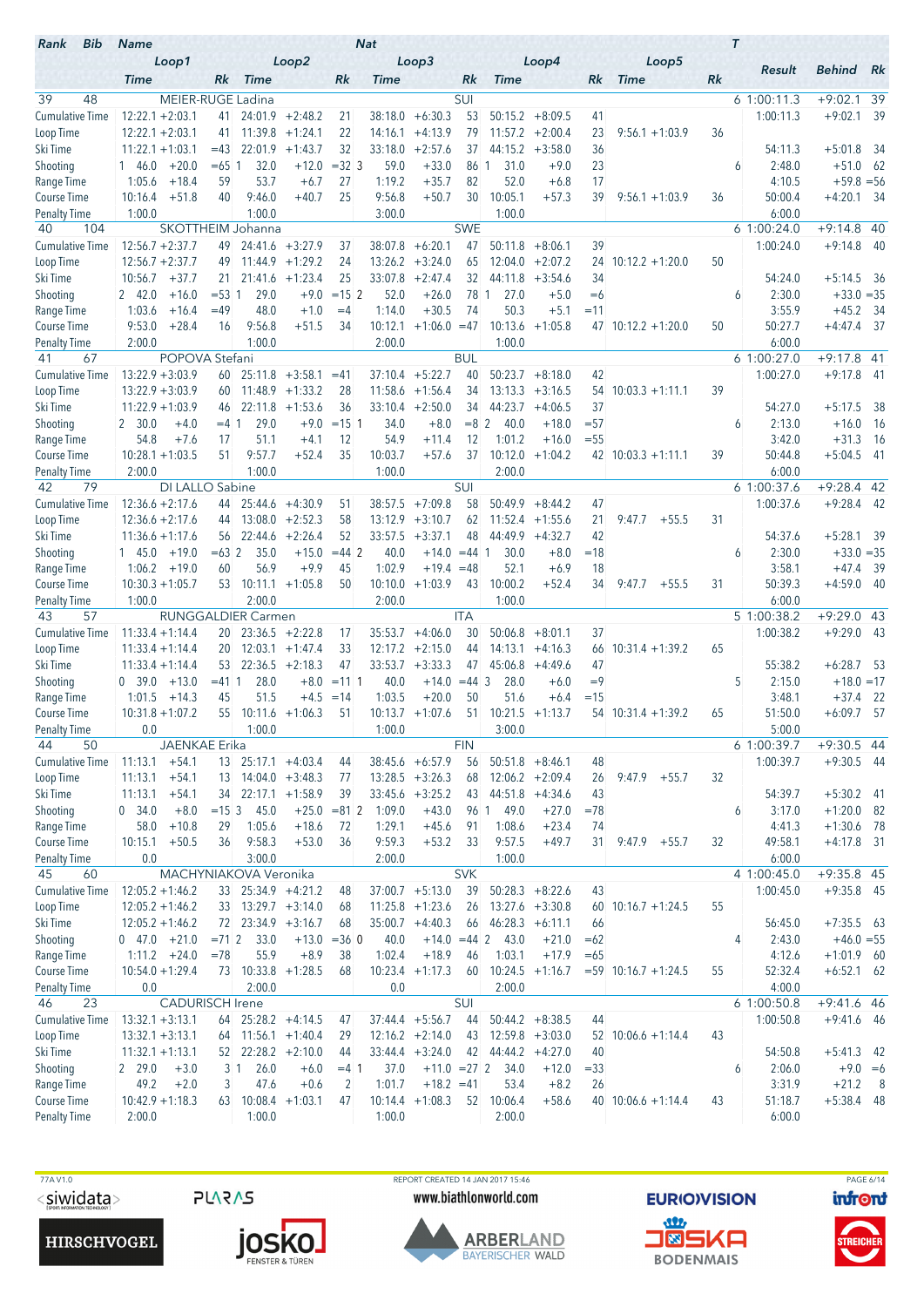| Bib<br>Rank                    | <b>Name</b>                          |                             |                                  |                                        |                | <b>Nat</b>         |                                   |             |                            |                                |            |                            |        | $\tau$                |                            |            |
|--------------------------------|--------------------------------------|-----------------------------|----------------------------------|----------------------------------------|----------------|--------------------|-----------------------------------|-------------|----------------------------|--------------------------------|------------|----------------------------|--------|-----------------------|----------------------------|------------|
|                                | Loop1<br><b>Time</b>                 | Rk                          | <b>Time</b>                      | Loop2                                  | Rk             | Time               | Loop3                             | Rk          | <b>Time</b>                | Loop4                          | Rk         | Loop5<br><b>Time</b>       | Rk     | Result                | <b>Behind</b>              | Rk         |
| 47<br>81                       |                                      | <b>KRUCHOVA Mariya</b>      |                                  |                                        |                |                    |                                   | <b>UKR</b>  |                            |                                |            |                            |        | 7 1:00:57.1           | $+9:47.9$                  | -47        |
| <b>Cumulative Time</b>         | $12:01.6 + 1:42.6$                   |                             | $32 \quad 25:56.5 \quad +4:42.8$ |                                        | 55             | 37:56.7            | $+6:09.0$                         | 45          | 50:49.4                    | $+8:43.7$                      | 46         |                            |        | 1:00:57.1             | $+9:47.9$                  | - 47       |
| Loop Time                      | $12:01.6 + 1:42.6$                   | 32                          | 13:54.9                          | $+3:39.2$                              | 74             | 12:00.2            | $+1:58.0$                         | 38          |                            | $12:52.7 + 2:55.9$             | 48         | $10:07.7 + 1:15.5$         | 44     |                       |                            |            |
| Ski Time                       | $+42.6$<br>11:01.6                   | 24                          | 21:56.5                          | $+1:38.3$                              | 31             | 32:56.7            | $+2:36.3$                         | 30          | 43:49.4                    | $+3:32.2$                      | 29         |                            |        | 53:57.1               | $+4:47.6$                  | - 32       |
| Shooting                       | 1 46.0                               | $+20.0$<br>$=65.3$          | 39.0                             | $+19.0$                                | $=60$ 1        | 35.0               | $+9.0$                            | $=172$      | 32.0                       | $+10.0$                        | $= 24$     |                            |        | 7<br>2:32.0           | $+35.0 = 38$               |            |
| Range Time                     | 1:07.2                               | $+20.0$<br>$=65$            | 1:01.7                           | $+14.7$                                | 62             | 56.2               | $+12.7$                           | 19          | 52.9                       | $+7.7$                         | 21         |                            |        | 3:58.0                | $+47.3$                    | - 38       |
| Course Time                    | 9:54.4                               | $+29.8$<br>19               | 9:53.1                           | $+47.8$                                | 31             | 10:03.9            | $+57.8$                           | 38          | 9:59.7                     | $+51.9$                        |            | $32 \mid 10:07.7 +1:15.5$  | 44     | 49:58.8               | $+4:18.5 = 32$             |            |
| <b>Penalty Time</b>            | 1:00.0                               |                             | 3:00.0                           |                                        |                | 1:00.0             |                                   |             | 2:00.0                     |                                |            |                            |        | 7:00.0                |                            |            |
| 74<br>48                       |                                      | <b>BIELECKA Dominika</b>    |                                  |                                        |                |                    |                                   | <b>POL</b>  |                            |                                |            |                            |        | 6 1:00:59.8           | $+9:50.6$ 48               |            |
| <b>Cumulative Time</b>         | $12:20.2 + 2:01.2$                   | 40                          |                                  | $24:20.7 + 3:07.0$                     | 27             | 35:33.2            | $+3:45.5$                         | 28          | 50:47.3                    | $+8:41.6$                      | 45         |                            |        | 1:00:59.8             | $+9:50.6$                  | - 48       |
| Loop Time                      | $12:20.2 + 2:01.2$                   | 40                          | 12:00.5                          | $+1:44.8$                              | 31             | 11:12.5            | $+1:10.3$                         | 20          | 15:14.1                    | $+5:17.3$                      | 81         | $10:12.5 + 1:20.3$         | 51     |                       |                            |            |
| Ski Time                       | $11:20.2 + 1:01.2$                   |                             | $42 \quad 22:20.7 \quad +2:02.5$ |                                        | 41             | 33:33.2            | $+3:12.8$                         | 39          | 44:47.3                    | $+4:30.1$                      | 41         |                            |        | 54:59.8               | $+5:50.3$                  | -43        |
| Shooting                       | $1\quad 40.0$                        | $+14.0$<br>$= 451$<br>$=62$ | 33.0                             | $+13.0$<br>$+9.0$                      | $= 360$        | 38.0               | $+12.0 = 32$ 4                    |             | 28.0<br>59.1               | $+6.0$<br>$+13.9$              | $=9$<br>50 |                            |        | 2:19.0<br>6           | $+22.0$                    | 23         |
| Range Time<br>Course Time      | 1:06.5<br>10:13.7                    | $+19.3$<br>$+49.1$<br>34    | 56.0<br>10:04.4                  | $+59.1$                                | $=39$<br>43    | 1:00.3<br>10:12.1  | $+16.8 = 34$<br>$+1:06.0 = 47$    |             | 10:15.0                    | $+1:07.2$                      |            | $48$ 10:12.5 +1:20.3       | 51     | 4:01.9<br>50:57.7     | $+51.2$<br>$+5:17.4$       | 44<br>- 43 |
| <b>Penalty Time</b>            | 1:00.0                               |                             | 1:00.0                           |                                        |                | 0.0                |                                   |             | 4:00.0                     |                                |            |                            |        | 6:00.0                |                            |            |
| 49<br>91                       |                                      | <b>SOLA Hanna</b>           |                                  |                                        |                |                    |                                   | <b>BLR</b>  |                            |                                |            |                            |        | 8 1:01:03.4           | $+9:54.2$ 49               |            |
| <b>Cumulative Time</b>         | 10:47.2                              | $+28.2$<br>5                |                                  | $24:27.2 +3:13.5$                      | 30             | 35:22.9            | $+3:35.2$                         | 24          | 51:17.2                    | $+9:11.5$                      | 50         |                            |        | 1:01:03.4             | $+9:54.2$ 49               |            |
| Loop Time                      | 10:47.2                              | $+28.2$<br>5                |                                  | $13:40.0 + 3:24.3$                     | 72             | 10:55.7            | $+53.5$                           | 14          |                            | $15:54.3 + 5:57.5$             | 89         | 9:46.2<br>$+54.0$          | 30     |                       |                            |            |
| Ski Time                       | 10:47.2                              | $+28.2$<br>13 <sup>°</sup>  |                                  | $21:27.2 + 1:09.0$                     | 17             | 32:22.9            | $+2:02.5$                         | 24          |                            | $43:17.2 +3:00.0$              | 25         |                            |        | 53:03.4               | $+3:53.9$                  | -26        |
| Shooting                       | 0.40.0                               | $+14.0$<br>$=45.3$          | 41.0                             | $+21.0$                                | $=660$         | 46.0               | $+20.0 = 60$ 5                    |             | 47.0                       | $+25.0$                        | $=74$      |                            |        | 8<br>2:54.0           | $+57.0$                    | - 71       |
| Range Time                     | 58.8                                 | 34<br>$+11.6$               | 59.8                             | $+12.8$                                | 56             | 1:05.7             | $+22.2$                           | 58          | 1:03.2                     | $+18.0$                        | 67         |                            |        | 4:07.5                | $+56.8$                    | 49         |
| Course Time                    | 9:48.3                               | $+23.7$<br>13               | 9:40.1                           | $+34.8$                                | 22             | 9:49.9             | $+43.8$                           | 27          | 9:51.0                     | $+43.2$                        | 28         | 9:46.2<br>$+54.0$          | 30     | 48:55.5               | $+3:15.2$ 25               |            |
| <b>Penalty Time</b>            | 0.0                                  |                             | 3:00.0                           |                                        |                | 0.0                |                                   |             | 5:00.0                     |                                |            |                            |        | 8:00.0                |                            |            |
| 53<br>50                       |                                      | <b>BELCHENKO Yelizaveta</b> |                                  |                                        |                |                    |                                   | <b>KAZ</b>  |                            |                                |            |                            |        | 7 1:01:24.8           | $+10:15.6$ 50              |            |
| <b>Cumulative Time</b>         | $11:26.6 + 1:07.6$                   | 18                          |                                  | $24:34.2 + 3:20.5$                     | 31             | 36:34.1            | $+4:46.4$                         | 34          | 51:40.5                    | $+9:34.8$                      | 55         |                            |        | 1:01:24.8             | $+10:15.6$ 50              |            |
| Loop Time<br>Ski Time          | $11:26.6 + 1:07.6$                   | 18<br>49                    |                                  | $13:07.6$ +2:51.9<br>$22:34.2 +2:16.0$ | 57<br>45       | 11:59.9<br>33:34.1 | $+1:57.7$<br>$+3:13.7$            | 37<br>40    | 44:40.5                    | $15:06.4$ +5:09.6<br>$+4:23.3$ | 77<br>39   | 9:44.3<br>$+52.1$          | 29     | 54:24.8               | $+5:15.3$                  |            |
| Shooting                       | $11:26.6 + 1:07.6$<br>0.38.0         | $+12.0$<br>$=352$           | 44.0                             | $+24.0$                                | $= 76.1$       | 36.0               | $+10.0$                           | $= 20 \, 4$ | 51.0                       | $+29.0$                        | $= 84$     |                            |        | 7<br>2:49.0           | $+52.0 = 63$               | - 37       |
| Range Time                     | 59.6                                 | $+12.4$<br>37               | 1:08.9                           | $+21.9$                                | 83             | 1:00.9             | $+17.4$                           | 38          | 1:14.7                     | $+29.5$                        | 86         |                            |        | 4:24.1                | $+1:13.4 = 68$             |            |
| <b>Course Time</b>             | $10:27.0 + 1:02.4$                   | 50                          | 9:58.6                           | $+53.3$                                | 37             | 9:58.9             | $+52.8$                           | 31          | 9:51.7                     | $+43.9$                        | 29         | $+52.1$<br>9:44.3          | 29     | 50:00.5               | $+4:20.2$ 35               |            |
| <b>Penalty Time</b>            | 0.0                                  |                             | 2:00.0                           |                                        |                | 1:00.0             |                                   |             | 4:00.0                     |                                |            |                            |        | 7:00.0                |                            |            |
| 51<br>30                       |                                      | MAJDISOVA Alzbeta           |                                  |                                        |                |                    |                                   | <b>SVK</b>  |                            |                                |            |                            |        | 6 1:01:32.6           | $+10:23.4$ 51              |            |
| <b>Cumulative Time</b>         | $12:22.6 + 2:03.6$                   |                             | $42 \quad 24:35.7 \quad +3:22.0$ |                                        | 32             | 38:02.4            | $+6:14.7$                         | 46          | 51:19.9                    | $+9:14.2$                      | 51         |                            |        | 1:01:32.6             | $+10:23.4$ 51              |            |
| Loop Time                      | $12:22.6 + 2:03.6$                   |                             | 42 12:13.1 +1:57.4               |                                        | 38             | 13:26.7            | $+3:24.5$                         | 66          |                            | $13:17.5 + 3:20.7$             | 55         | $10:12.7 + 1:20.5$         | 52     |                       |                            |            |
| Ski Time                       | $11:22.6 + 1:03.6$                   | 45                          |                                  | $22:35.7 + 2:17.5$                     | 46             |                    | $34:02.4 +3:42.0$                 | 51          |                            | $45:19.9 + 5:02.7$             | 50         |                            |        | 55:32.6               | $+6:23.1$                  | 49         |
| Shooting                       | $1 \quad 38.0$                       | $= 351$<br>$+12.0$          | 36.0                             | $+16.0$                                | $=482$         | 49.0               | $+23.0$                           | $=702$      | 33.0                       | $+11.0$                        | $= 31$     |                            |        | 2:36.0<br>6           | $+39.0$                    | -47        |
| Range Time                     | 58.1                                 | 30<br>$+10.9$               | 59.3                             | $+12.3$                                | $= 53$         | 1:11.0             | $+27.5$                           | 69          | 57.3                       | $+12.1$                        | 42         |                            |        | 4:05.7                | $+55.0$                    | 48         |
| <b>Course Time</b>             | 10:24.5                              | $+59.9$                     | $47$ 10:13.8 +1:08.5             |                                        | 54             |                    | $10:15.7 + 1:09.6$                | 53          |                            | $10:20.1 + 1:12.3$             |            | $52 \mid 10:12.7 + 1:20.5$ | 52     | 51:26.8               | $+5:46.5$                  | 50         |
| <b>Penalty Time</b><br>52<br>9 | 1:00.0                               | <b>COTRUS Ana Larisa</b>    | 1:00.0                           |                                        |                | 2:00.0             |                                   | <b>ROU</b>  | 2:00.0                     |                                |            |                            |        | 6:00.0<br>4 1:01:41.4 | $+10:32.2$ 52              |            |
| <b>Cumulative Time</b>         | $12:58.0 + 2:39.0$                   |                             |                                  | $50$ 24:39.6 +3:25.9 =34               |                |                    | $38:18.2 + 6:30.5$                | 54          |                            | $50:54.5 + 8:48.8$             | 49         |                            |        | 1:01:41.4             | $+10:32.2$ 52              |            |
| Loop Time                      | $12:58.0 + 2:39.0$                   |                             |                                  | $50$ 11:41.6 +1:25.9                   | 23             |                    | $13:38.6 + 3:36.4$                | 72          |                            | $12:36.3 + 2:39.5$             |            | $40$ 10:46.9 +1:54.7       | 71     |                       |                            |            |
| Ski Time                       | $11:58.0 + 1:39.0$                   |                             | 70 23:39.6 +3:21.4               |                                        | 70             |                    | $35:18.2 + 4:57.8$                |             | $69$ 46:54.5 +6:37.3       |                                | 69         |                            |        | 57:41.4               | $+8:31.9$ 70               |            |
| Shooting                       | $140.0 +14.0$                        | $=45$ 0                     | 37.0                             |                                        | $+17.0 = 52$ 2 | 47.0               | $+21.0 = 63$ 1                    |             | 39.0                       | $+17.0$                        | $= 54$     |                            |        | 2:43.0<br>4           | $+46.0 = 55$               |            |
| Range Time                     | $1:01.3 +14.1$                       | 44                          | 59.9                             | $+12.9$                                | 57             | 1:07.6             | $+24.1$                           | 61          | 1:01.3                     | $+16.1$                        | 58         |                            |        | 4:10.1                | $+59.4$ 54                 |            |
| Course Time                    | $10:56.6 + 1:32.0$                   |                             | 75 10:41.7 +1:36.4               |                                        | 72             |                    | $10:31.0 +1:24.9$                 | 66          |                            | $10:34.9 +1:27.1$              |            | $= 65$ 10:46.9 +1:54.7     | 71     | 53:31.1               | $+7:50.8$ 70               |            |
| <b>Penalty Time</b>            | 1:00.0                               |                             | 0.0                              |                                        |                | 2:00.0             |                                   |             | 1:00.0                     |                                |            |                            |        | 4:00.0                |                            |            |
| 53<br>26                       |                                      | <b>MINKKINEN Suvi</b>       |                                  |                                        |                |                    |                                   | <b>FIN</b>  |                            |                                |            |                            |        | 5 1:01:44.8           | $+10:35.6$ 53              |            |
| <b>Cumulative Time</b>         | $12:48.4 + 2:29.4$                   |                             | 46 26:12.1 +4:58.4               |                                        | 60             |                    | $38:51.0 +7:03.3$                 | 57          |                            | $51:24.3 +9:18.6$              | 52         |                            |        | 1:01:44.8             | $+10:35.6$ 53              |            |
| Loop Time                      | $12:48.4 + 2:29.4$                   |                             | 46 13:23.7 +3:08.0               |                                        | 65             |                    | $12:38.9 + 2:36.7$                | 49          |                            | $12:33.3 + 2:36.5$             | 39         | $10:20.5 + 1:28.3$         | $= 57$ |                       |                            |            |
| Ski Time                       | $11:48.4 + 1:29.4$                   | 64                          |                                  | $23:12.1 + 2:53.9$                     | 65             |                    | $34:51.0 +4:30.6$                 |             | $65$ 46:24.3 +6:07.1       |                                | 64         |                            |        | 56:44.8               | $+7:35.3$ 62               |            |
| Shooting                       | $1 49.0 +23.0$                       |                             | $= 76$ 2 41.0                    |                                        | $+21.0 = 66$ 1 | 38.0               | $+12.0 = 32$ 1                    |             | 34.0                       | $+12.0$                        | $= 33$     |                            |        | 5<br>2:42.0           | $+45.0$ 54                 |            |
| Range Time<br>Course Time      | $1:10.5 +23.3$<br>$10:37.8 + 1:13.2$ | 75                          | 1:02.3                           | $+15.3$<br>$59$ 10:21.3 +1:16.0        | 65<br>62       | 1:01.7             | $+18.2 = 41$<br>$10:37.2 +1:31.1$ |             | 55.9<br>70 10:37.3 +1:29.5 | $+10.7$                        | 33         | $67$ 10:20.5 +1:28.3       | $= 57$ | 4:10.4<br>52:34.1     | $+59.7$ 55<br>$+6:53.8$ 63 |            |
| <b>Penalty Time</b>            | 1:00.0                               |                             | 2:00.0                           |                                        |                | 1:00.0             |                                   |             | 1:00.0                     |                                |            |                            |        | 5:00.0                |                            |            |
| 54<br>86                       |                                      | VELKOVA Gergana             |                                  |                                        |                |                    |                                   | <b>BUL</b>  |                            |                                |            |                            |        | 3 1:02:12.7           | $+11:03.5$ 54              |            |
| <b>Cumulative Time</b>         | $13:08.0 + 2:49.0$                   |                             |                                  | $51$ 25:11.8 +3:58.1 =41               |                |                    | $38:11.8 + 6:24.1$                | 51          |                            | $51:30.3 +9:24.6$              | 54         |                            |        | 1:02:12.7             | $+11:03.5$ 54              |            |
| Loop Time                      | $13:08.0 + 2:49.0$                   |                             | $51$ 12:03.8 +1:48.1             |                                        | 34             |                    | $13:00.0 + 2:57.8$                | 56          |                            | $13:18.5 + 3:21.7$             |            | $56$ 10:42.4 +1:50.2       | 69     |                       |                            |            |
| Ski Time                       | $12:08.0 + 1:49.0$                   |                             | 73 24:11.8 +3:53.6               |                                        | 77             |                    | $36:11.8$ +5:51.4                 | 77          |                            | $48:30.3 + 8:13.1$             | 78         |                            |        | 59:12.7               | $+10:03.2$ 78              |            |
| Shooting                       | $145.0 + 19.0$                       |                             | $=63$ 0 42.0                     |                                        | $+22.0 = 701$  | 40.0               | $+14.0 = 44$ 1                    |             | 56.0                       | $+34.0$                        | 91         |                            |        | 3<br>3:03.0           | $+1:06.0 = 75$             |            |
| Range Time                     | $1:07.2 + 20.0$                      | $=65$                       | 1:02.7                           | $+15.7$                                | 66             | 1:01.0             | $+17.5 = 39$                      |             | 1:13.7                     | $+28.5$                        | 84         |                            |        | 4:24.6                | $+1:13.9 = 70$             |            |
| Course Time                    | $11:00.7 + 1:36.1$                   |                             |                                  | 78 11:01.1 +1:55.8                     | 79             |                    | $10:58.9 + 1:52.8$                |             | $77$ 11:04.8 +1:57.0       |                                |            | $79$ 10:42.4 +1:50.2       | 69     | 54:47.9               | $+9:07.6$ 77               |            |
| <b>Penalty Time</b>            | 1:00.0                               |                             | 0.0                              |                                        |                | 1:00.0             |                                   |             | 1:00.0                     |                                |            |                            |        | 3:00.0                |                            |            |





TTA V1.0<br>
TO REPORT CREATED 14 JAN 2017 15:46<br>
SIWIDIALA SURIOVISION <mark>infont (Mage 7/14) www.biathlonworld.com EURIOVISION</mark> www.biathlonworld.com



**EURIOVISION** <u>an</u> **J®SKA** 

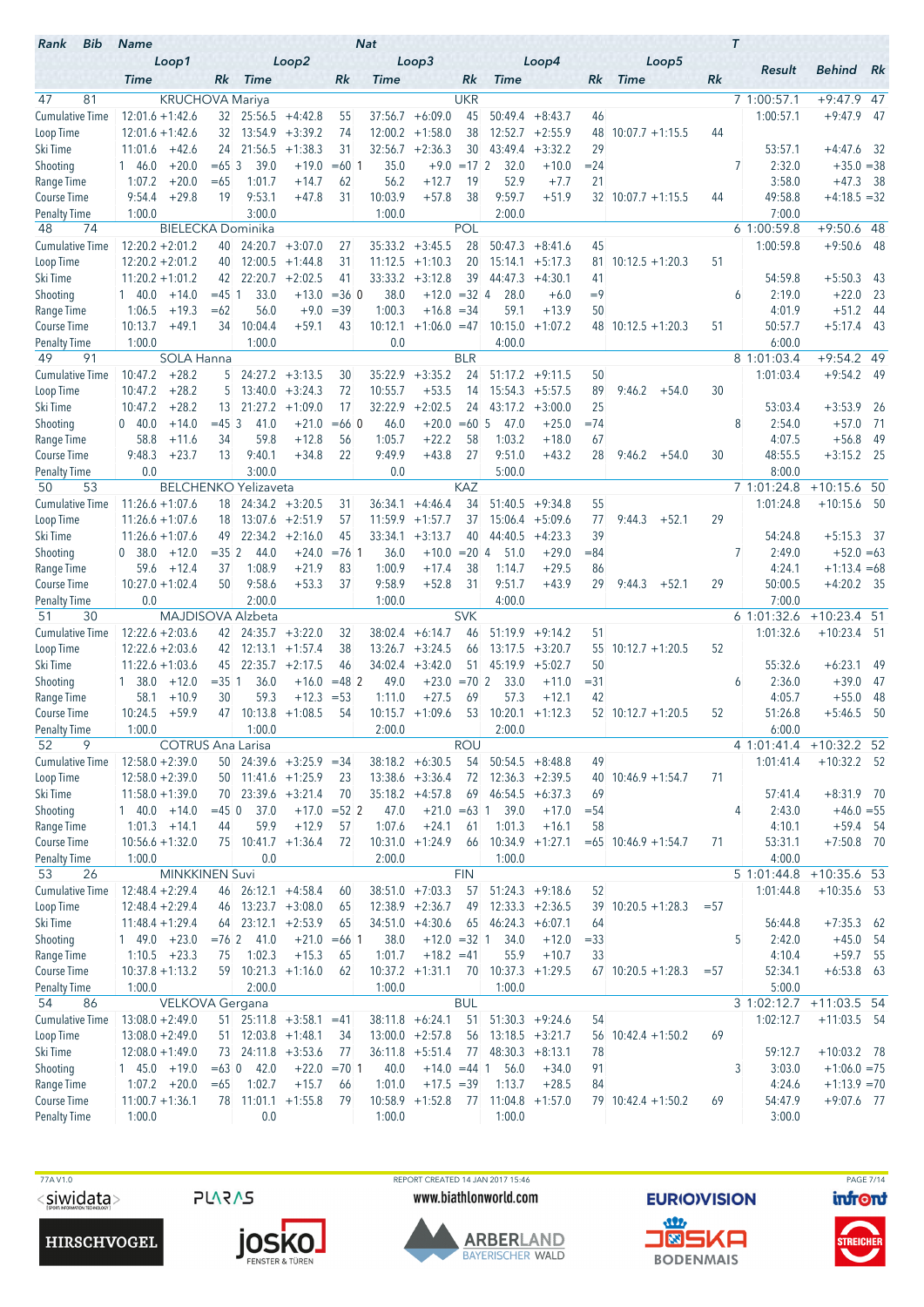| Loop2<br>Loop1<br>Loop3<br>Loop4<br>Loop5<br>Result<br><b>Behind</b><br>Rk<br><b>Time</b><br><b>Time</b><br>Rk<br>Rk<br><b>Time</b><br>Rk<br><b>Time</b><br>Rk<br><b>Time</b><br>Rk<br>55<br>51<br><b>KUPFNER Simone</b><br><b>AUT</b><br>5 1:02:20.3<br>$+11:11.1$ 55<br>$13:20.0 + 3:01.0$<br>$38:38.4 + 6:50.7$<br>55<br>$51:26.6 +9:20.9$<br>$25:47.9$ +4:34.2<br>53<br>1:02:20.3<br>$+11:11.1$ 55<br>58<br>52<br>$13:20.0 + 3:01.0$<br>$12:27.9$ +2:12.2<br>$12:50.5 + 2:48.3$<br>53<br>$12:48.2 + 2:51.4$<br>75<br>58<br>45<br>44<br>$10:53.7 + 2:01.5$<br>22:47.9<br>$+2:29.7$<br>54<br>34:38.4<br>$+4:18.0$<br>62<br>46:26.6<br>65<br>57:20.3<br>$+8:10.8$ 68<br>$11:20.0 + 1:01.0$<br>40<br>$+6:09.4$<br>$= 291$<br>35.0<br>$+15.0$<br>50.0<br>$= 73 \; 1$<br>38.0<br>$= 50$<br>5<br>2:40.0<br>$+43.0 = 49$<br>2 37.0<br>$+11.0$<br>$= 44$ 1<br>$+24.0$<br>$+16.0$<br>$+9.9$<br>58.7<br>1:14.5<br>$+31.0$<br>75<br>1:01.2<br>4:11.5<br>$+1:00.8 = 58$<br>Range Time<br>57.1<br>26<br>$+11.7$<br>51<br>$+16.0$<br>$= 55$<br>10:29.2<br>10:22.9<br>$+58.3$<br>$+1:23.9$<br>$10:35.9 +1:29.8$<br>68<br>10:47.0<br>$+1:39.2$<br>$71$ 10:53.7 +2:01.5<br>75<br>53:08.7<br>$+7:28.4$ 69<br>Course Time<br>45<br>66<br>2:00.0<br>1:00.0<br>1:00.0<br>1:00.0<br>5:00.0<br><b>Penalty Time</b><br>2 1:02:34.9<br>$+11:25.7$ 56<br>56<br>7<br><b>VITKUNAITE Kotryna</b><br>LTU<br>$13:54.6 + 3:35.6$<br>$26:09.6$ +4:55.9<br>$39:35.3 +7:47.6$<br>1:02:34.9<br>$+11:25.7$<br>58<br>61<br>51:50.1<br>$+9:44.4$<br>56<br>- 56<br>71<br>$13:54.6 + 3:35.6$<br>$12:15.0 +1:59.3$<br>13:25.7<br>$+3:23.5$<br>$12:14.8 + 2:18.0$<br>70<br>71<br>39<br>64<br>29<br>$10:44.8 + 1:52.6$<br>$25:09.6$ +4:51.4<br>37:35.3<br>82<br>49:50.1<br>82<br>$12:54.6 + 2:35.6$<br>84<br>$+7:14.9$<br>$+9:32.9$<br>1:00:34.9<br>$+11:25.4$<br>- 80<br>87 -<br>$+24.0$<br>43.0<br>$+23.0$<br>$= 74.1$<br>50.0<br>$+24.0 = 73$ 0<br>$=74$<br>2<br>3:10.0<br>$+1:13.0$<br>- 79<br>Shooting<br>$1\quad 50.0$<br>$= 800$<br>47.0<br>$+25.0$<br>1:07.4<br>$+20.4 = 79$<br>$+32.5 = 76$<br>4:43.8<br>$+1:33.1$<br>- 79<br>Range Time<br>1:16.4<br>$+29.2$<br>1:16.0<br>1:04.0<br>$+18.8$<br>68<br>83<br>85<br>11:07.6<br>$+2:02.3$<br>81<br>$11:09.7 + 2:03.6$<br>81<br>11:10.8<br>70<br>55:51.0<br>$+10:10.7$ 81<br>Course Time<br>$11:38.1 + 2:13.5$<br>$+2:03.0$<br>$82 \mid 10:44.8 + 1:52.6$<br>1:00.0<br>0.0<br>1:00.0<br>0.0<br>2:00.0<br><b>Penalty Time</b><br>76<br><b>SLEPENKO Alina</b><br><b>KAZ</b><br>4 1:02:39.9<br>$+11:30.7$<br>57<br>57<br>1:02:39.9<br>$12:14.0 + 1:55.0$<br>$26:15.8$ +5:02.1<br>$38:15.5 + 6:27.8$<br>52<br>$52:19.4 + 10:13.7$<br>58<br>$+11:30.7$<br>- 57<br>37<br>61<br>$14:01.8$ +3:46.1<br>11:59.7<br>$+1:57.5$<br>36<br>$14:03.9 + 4:07.1$<br>$10:20.5 + 1:28.3$<br>$12:14.0 + 1:55.0$<br>37<br>76<br>65<br>$= 57$<br>24:15.8<br>$+3:57.6$<br>$36:15.5 + 5:55.1$<br>78<br>48:19.4<br>$+8:02.2$<br>77<br>58:39.9<br>$+9:30.4$ 75<br>$12:14.0 + 1:55.0$<br>78<br>78<br>$= 532$<br>$+24.0$<br>$= 760$<br>39.0<br>$+13.0$<br>$= 40.2$<br>38.0<br>$= 50$<br>2:43.0<br>$+46.0 = 55$<br>Shooting<br>$0\quad 42.0$<br>$+16.0$<br>44.0<br>$+16.0$<br>4<br>1:08.2<br>$+21.2$<br>82<br>1:02.9<br>$+19.4 = 48$<br>1:02.0<br>60<br>4:18.5<br>$+1:07.8$<br>Range Time<br>1:05.4<br>$+18.2$<br>$= 57$<br>$+16.8$<br>- 62<br>Course Time<br>10:53.5<br>$+1:48.2$<br>78<br>10:56.7<br>$+1:50.6$<br>76<br>$11:01.9$ +1:54.1<br>54:21.2<br>$+8:40.9$ 74<br>$11:08.6 + 1:44.0$<br>81<br>$78$ 10:20.5 +1:28.3<br>$= 57$<br>2:00.0<br>0.0<br>2:00.0<br>4:00.0<br>Penalty Time<br>0.0<br>CAN<br>$+11:31.0$ 58<br>83<br><b>TAM VON BURG Leilani</b><br>7 1:02:40.2<br>58<br>$13:40.8 + 3:21.8$<br>$26:46.5 + 5:32.8$<br>$38:10.3 + 6:22.6$<br>$52:29.5 + 10:23.8$<br>1:02:40.2<br>$+11:31.0$<br>65<br>50<br>60<br>- 58<br>67<br>$13:05.7 + 2:50.0$<br>$11:23.8$ +1:21.6<br>$14:19.2 + 4:22.4$<br>$10:10.7 + 1:18.5$<br>47<br>$13:40.8 + 3:21.8$<br>55<br>24<br>68<br>67<br>$22:46.5 + 2:28.3$<br>$+3:49.9$<br>53<br>54<br>Ski Time<br>$11:40.8 + 1:21.8$<br>60<br>53<br>34:10.3<br>$45:29.5 +5:12.3$<br>55:40.2<br>$+6:30.7$<br>-55<br>$+28.0$<br>$= 872$<br>39.0<br>$+19.0$<br>$=600$<br>38.0<br>$+12.0$<br>$=32$ 3<br>$= 59$<br>7<br>2:52.0<br>$+55.0$<br>69<br>Shooting<br>2 54.0<br>41.0<br>$+19.0$<br>1:05.4<br>1:17.5<br>$+18.4$<br>1:01.7<br>$+18.2 = 41$<br>1:05.8<br>71<br>4:30.4<br>$+1:19.7$<br>- 73<br>Range Time<br>$+30.3$<br>84<br>$=70$<br>$+20.6$<br>10:23.3<br>$+58.7$<br>10:00.2<br>$+54.9$<br>10:22.1<br>$+1:16.0$<br>58<br>$10:13.4 +1:05.6$<br>51:09.7<br>$+5:29.4$<br>Course Time<br>41<br>$46$ 10:10.7 +1:18.5<br>47<br>- 44<br>46<br>7:00.0<br>2:00.0<br>2:00.0<br>0.0<br>3:00.0<br>Penalty Time<br>$+11:39.4$<br>59<br>33<br>PARK Ji-Ae<br><b>KOR</b><br>61:02:48.6<br>-59<br>$13:49.2 + 3:30.2$<br>$26:07.1 +4:53.4$<br>39:34.9<br>$+7:47.2$<br>60<br>$52:15.8 + 10:10.1$<br>57<br>1:02:48.6<br>$+11:39.4$ 59<br>57<br>70<br>$13:49.2 + 3:30.2$<br>$12:17.9$ +2:02.2<br>13:27.8<br>$+3:25.6$<br>$12:40.9 + 2:44.1$<br>$10:32.8 + 1:40.6$<br>70<br>40<br>67<br>41.<br>66<br>$23:07.1 + 2:48.9$<br>34:34.9<br>$+4:14.5$<br>$+7:39.1$<br>Ski Time<br>$11:49.2 + 1:30.2$<br>65<br>62<br>60<br>$46:15.8 + 5:58.6$<br>62<br>56:48.6<br>-64<br>$= 351$<br>47.0<br>$+27.0$<br>$= 862$<br>45.0<br>$+19.0$<br>59<br>$+23.0$<br>$=70$<br>2:55.0<br>$+58.0 = 72$<br>Shooting<br>2 38.0<br>$+12.0$<br>$\mathbf{1}$<br>45.0<br>6<br>1:00.9<br>$+13.7$<br>1:04.8<br>$+17.8$<br>1:06.0<br>$+22.5$<br>59<br>1:09.5<br>76<br>4:21.2<br>$+1:10.5$<br>Range Time<br>43<br>68<br>$+24.3$<br>- 63<br>$10:48.3 + 1:23.7$<br>$67$ 10:13.0 +1:07.7<br>$10:21.7 +1:15.6$<br>52:27.2<br>$+6:46.9$<br>53<br>56<br>$10:31.4$ +1:23.6<br>$63$ 10:32.8 +1:40.6<br>- 61<br>66<br>2:00.0<br>1:00.0<br>2:00.0<br>6:00.0<br>1:00.0<br><b>BRYHYNETS Yuliya</b><br><b>UKR</b><br>60<br>2<br>6 1:02:53.6<br>$+11:44.4$ 60<br>$13:10.1 + 2:51.1$<br>$=52$ 24:37.7 $+3:24.0$<br>$38:08.3 + 6:20.6$<br>48<br>$52:30.7 + 10:25.0$<br>1:02:53.6<br>$+11:44.4$ 60<br>33<br>61<br>69 10:22.9 +1:30.7<br>60<br>Loop Time<br>$13:10.1 + 2:51.1$<br>$=52$ 11:27.6 +1:11.9<br>$13:30.6 + 3:28.4 = 70$<br>$14:22.4 +4:25.6$<br>16<br>Ski Time<br>74 23:37.7 +3:19.5<br>$46:30.7 + 6:13.5$<br>56:53.6<br>$12:10.1 + 1:51.1$<br>$35:08.3 +4:47.9$<br>- 68<br>67<br>$+7:44.1$ 65<br>69<br>Shooting<br>$1$ 47.0 $+21.0$<br>$= 71$ 0<br>30.0<br>$+10.0 = 24$ 2<br>$+24.0 = 73$ 3<br>40.0<br>2:47.0<br>$+50.0$ 61<br>50.0<br>$+18.0$<br>$= 57$<br>6<br>51.7<br>$+28.4 = 72$<br>4:11.5<br>Range Time<br>$1:06.5$ +19.3<br>$=62$<br>$+4.7 = 17$<br>1:11.9<br>1:01.4<br>$+16.2$<br>59<br>$+1:00.8 = 58$<br>79 10:35.9 +1:30.6<br>$10:18.6 +1:12.5$<br>$10:21.0 +1:13.2$<br>$53$ 10:22.9 +1:30.7<br>60<br>52:41.9<br>$+7:01.6$ 67<br>$11:03.5 + 1:38.9$<br>- 54<br>-71<br>0.0<br>1:00.0<br>2:00.0<br>3:00.0<br>6:00.0<br><b>SLO</b><br>KLEMENCIC Polona<br>+11:59.3 61<br>80<br>6 1:03:08.5<br>61<br><b>Cumulative Time</b><br>$40:38.7 + 8:51.0$<br>75<br>59<br>$13:34.1 + 3:15.1$<br>$65$ 26:56.9 +5:43.2<br>$52:20.1 + 10:14.4$<br>1:03:08.5<br>$+11:59.3$ 61<br>68<br>Loop Time<br>$13:22.8 + 3:07.1$<br>75<br>72<br>$13:34.1 + 3:15.1$<br>$13:41.8 + 3:39.6$<br>$11:41.4 + 1:44.6$<br>$20$ 10:48.4 +1:56.2<br>65<br>64<br>Ski Time<br>$22:56.9 + 2:38.7$<br>$34:38.7 +4:18.3$<br>$63$ 46:20.1 +6:02.9<br>57:08.5<br>$11:34.1 + 1:15.1$<br>54<br>59<br>63<br>$+7:59.0$ 66<br>Shooting<br>$+5.0$<br>$= 8 \, 2$<br>29.0<br>$+9.0 = 15$ 2<br>35.0<br>$+9.0 = 170$<br>2:07.0<br>$+10.0$<br>2 31.0<br>32.0<br>$+10.0$<br>$= 24$<br>6<br>8 <sup>8</sup><br>Range Time<br>3:36.0<br>51.6<br>$+4.4$<br>$=7$<br>51.7<br>$+4.7 = 17$<br>57.6<br>$+14.1 = 27$<br>55.1<br>$+9.9$<br>$+25.3$ 11<br>31<br>$62$ 10:31.1 +1:25.8<br>$10:44.1 + 1:38.0$<br>72<br>$10:46.3 + 1:38.5$<br>72<br>53:32.3<br>$+7:52.0$ 71<br>$10:42.4 + 1:17.8$<br>$69$ 10:48.4 +1:56.2<br>67<br>2:00.0<br>2:00.0<br>0.0<br>6:00.0<br>2:00.0<br>88<br><b>TKADLECOVA Anna</b><br><b>CZE</b><br>7 1:03:10.5<br>$+12:01.3$ 62<br>62<br><b>Cumulative Time</b><br>$39:38.3 +7:50.6$<br>62<br>$+12:01.3$ 62<br>$13:43.1 + 3:24.1$<br>68<br>$28:00.9 + 6:47.2$<br>$53:01.1 + 10:55.4$<br>1:03:10.5<br>82<br>64<br>$13:43.1 + 3:24.1$<br>$14:17.8 + 4:02.1$<br>$11:37.4 +1:35.2$<br>28<br>$13:22.8 + 3:26.0$<br>$10:09.4 + 1:17.2$<br>45<br>Loop Time<br>68<br>58<br>82<br>56:10.5<br>$+7:01.0$ 57<br>Ski Time<br>$11:43.1 + 1:24.1$<br>$61$ 23:00.9 +2:42.7<br>$34:38.3 +4:17.9$<br>$61$ 46:01.1 +5:43.9<br>59<br>60<br>32.0<br>38.0<br>$+12.0 = 32 \ 2 \ 44.0$<br>2:33.0<br>$+36.0 = 40$<br>Shooting<br>$2$ 39.0 $+13.0$<br>$= 41.3$<br>$+12.0 = 32$ 0<br>$+22.0$<br>$=67$<br>7<br>Range Time<br>56.4<br>$+9.4$<br>1:00.8<br>$+17.3 = 36$<br>1:03.1<br>4:00.0<br>$+49.3$ 42<br>$59.7 + 12.5$<br>38<br>43<br>$+17.9$<br>$=65$<br>$10:43.3 + 1:18.7$<br>$64$ 10:21.4 +1:16.1<br>$10:36.6 +1:30.5$<br>$10:19.6 +1:11.8$<br>52:10.3<br>$+6:30.0$ 58<br>63<br>69<br>$51$ 10:09.4 +1:17.2<br>45<br>3:00.0<br>0.0<br>2:00.0<br>2:00.0<br>7:00.0 | Bib<br>Rank            | <b>Name</b> |  |  | <b>Nat</b> |  |  |  | $\tau$ |  |
|----------------------------------------------------------------------------------------------------------------------------------------------------------------------------------------------------------------------------------------------------------------------------------------------------------------------------------------------------------------------------------------------------------------------------------------------------------------------------------------------------------------------------------------------------------------------------------------------------------------------------------------------------------------------------------------------------------------------------------------------------------------------------------------------------------------------------------------------------------------------------------------------------------------------------------------------------------------------------------------------------------------------------------------------------------------------------------------------------------------------------------------------------------------------------------------------------------------------------------------------------------------------------------------------------------------------------------------------------------------------------------------------------------------------------------------------------------------------------------------------------------------------------------------------------------------------------------------------------------------------------------------------------------------------------------------------------------------------------------------------------------------------------------------------------------------------------------------------------------------------------------------------------------------------------------------------------------------------------------------------------------------------------------------------------------------------------------------------------------------------------------------------------------------------------------------------------------------------------------------------------------------------------------------------------------------------------------------------------------------------------------------------------------------------------------------------------------------------------------------------------------------------------------------------------------------------------------------------------------------------------------------------------------------------------------------------------------------------------------------------------------------------------------------------------------------------------------------------------------------------------------------------------------------------------------------------------------------------------------------------------------------------------------------------------------------------------------------------------------------------------------------------------------------------------------------------------------------------------------------------------------------------------------------------------------------------------------------------------------------------------------------------------------------------------------------------------------------------------------------------------------------------------------------------------------------------------------------------------------------------------------------------------------------------------------------------------------------------------------------------------------------------------------------------------------------------------------------------------------------------------------------------------------------------------------------------------------------------------------------------------------------------------------------------------------------------------------------------------------------------------------------------------------------------------------------------------------------------------------------------------------------------------------------------------------------------------------------------------------------------------------------------------------------------------------------------------------------------------------------------------------------------------------------------------------------------------------------------------------------------------------------------------------------------------------------------------------------------------------------------------------------------------------------------------------------------------------------------------------------------------------------------------------------------------------------------------------------------------------------------------------------------------------------------------------------------------------------------------------------------------------------------------------------------------------------------------------------------------------------------------------------------------------------------------------------------------------------------------------------------------------------------------------------------------------------------------------------------------------------------------------------------------------------------------------------------------------------------------------------------------------------------------------------------------------------------------------------------------------------------------------------------------------------------------------------------------------------------------------------------------------------------------------------------------------------------------------------------------------------------------------------------------------------------------------------------------------------------------------------------------------------------------------------------------------------------------------------------------------------------------------------------------------------------------------------------------------------------------------------------------------------------------------------------------------------------------------------------------------------------------------------------------------------------------------------------------------------------------------------------------------------------------------------------------------------------------------------------------------------------------------------------------------------------------------------------------------------------------------------------------------------------------------------------------------------------------------------------------------------------------------------------------------------------------------------------------------------------------------------------------------------------------------------------------------------------------------------------------------------------------------------------------------------------------------------------------------------------------------------------------------------------------------------------------------------------------------------------------------------------------------------------------------------------------------------------------------------------------------------------------------------------------------------------------------------------------------------------------------------------------------------------------------------------------------------------------------------------------------------------------------------------------------------------------------------------------------------------------------------------------------------------------------------------------------------------------------------------------------------------------------------------------------------------------------------------------------------------------------------------------------------------------------------------------------------------------------------------------------------------------------------------------------------------------------------------------------------------------------------------------------------------------------------------------------------------------------------------------------------------------------------------------------------------------------------------------------------------------------------------------------------------------------------------------------------------------------------------------------------------------------------------------------------------------------------------------------------------------------------------------------------------------------------------------------|------------------------|-------------|--|--|------------|--|--|--|--------|--|
|                                                                                                                                                                                                                                                                                                                                                                                                                                                                                                                                                                                                                                                                                                                                                                                                                                                                                                                                                                                                                                                                                                                                                                                                                                                                                                                                                                                                                                                                                                                                                                                                                                                                                                                                                                                                                                                                                                                                                                                                                                                                                                                                                                                                                                                                                                                                                                                                                                                                                                                                                                                                                                                                                                                                                                                                                                                                                                                                                                                                                                                                                                                                                                                                                                                                                                                                                                                                                                                                                                                                                                                                                                                                                                                                                                                                                                                                                                                                                                                                                                                                                                                                                                                                                                                                                                                                                                                                                                                                                                                                                                                                                                                                                                                                                                                                                                                                                                                                                                                                                                                                                                                                                                                                                                                                                                                                                                                                                                                                                                                                                                                                                                                                                                                                                                                                                                                                                                                                                                                                                                                                                                                                                                                                                                                                                                                                                                                                                                                                                                                                                                                                                                                                                                                                                                                                                                                                                                                                                                                                                                                                                                                                                                                                                                                                                                                                                                                                                                                                                                                                                                                                                                                                                                                                                                                                                                                                                                                                                                                                                                                                                                                                                                                                                                                                                                                                                                                                                                                                                                                                                                                                                                                                                                                                                                                                                                                                                                                                                                                                                                                          |                        |             |  |  |            |  |  |  |        |  |
|                                                                                                                                                                                                                                                                                                                                                                                                                                                                                                                                                                                                                                                                                                                                                                                                                                                                                                                                                                                                                                                                                                                                                                                                                                                                                                                                                                                                                                                                                                                                                                                                                                                                                                                                                                                                                                                                                                                                                                                                                                                                                                                                                                                                                                                                                                                                                                                                                                                                                                                                                                                                                                                                                                                                                                                                                                                                                                                                                                                                                                                                                                                                                                                                                                                                                                                                                                                                                                                                                                                                                                                                                                                                                                                                                                                                                                                                                                                                                                                                                                                                                                                                                                                                                                                                                                                                                                                                                                                                                                                                                                                                                                                                                                                                                                                                                                                                                                                                                                                                                                                                                                                                                                                                                                                                                                                                                                                                                                                                                                                                                                                                                                                                                                                                                                                                                                                                                                                                                                                                                                                                                                                                                                                                                                                                                                                                                                                                                                                                                                                                                                                                                                                                                                                                                                                                                                                                                                                                                                                                                                                                                                                                                                                                                                                                                                                                                                                                                                                                                                                                                                                                                                                                                                                                                                                                                                                                                                                                                                                                                                                                                                                                                                                                                                                                                                                                                                                                                                                                                                                                                                                                                                                                                                                                                                                                                                                                                                                                                                                                                                                          |                        |             |  |  |            |  |  |  |        |  |
|                                                                                                                                                                                                                                                                                                                                                                                                                                                                                                                                                                                                                                                                                                                                                                                                                                                                                                                                                                                                                                                                                                                                                                                                                                                                                                                                                                                                                                                                                                                                                                                                                                                                                                                                                                                                                                                                                                                                                                                                                                                                                                                                                                                                                                                                                                                                                                                                                                                                                                                                                                                                                                                                                                                                                                                                                                                                                                                                                                                                                                                                                                                                                                                                                                                                                                                                                                                                                                                                                                                                                                                                                                                                                                                                                                                                                                                                                                                                                                                                                                                                                                                                                                                                                                                                                                                                                                                                                                                                                                                                                                                                                                                                                                                                                                                                                                                                                                                                                                                                                                                                                                                                                                                                                                                                                                                                                                                                                                                                                                                                                                                                                                                                                                                                                                                                                                                                                                                                                                                                                                                                                                                                                                                                                                                                                                                                                                                                                                                                                                                                                                                                                                                                                                                                                                                                                                                                                                                                                                                                                                                                                                                                                                                                                                                                                                                                                                                                                                                                                                                                                                                                                                                                                                                                                                                                                                                                                                                                                                                                                                                                                                                                                                                                                                                                                                                                                                                                                                                                                                                                                                                                                                                                                                                                                                                                                                                                                                                                                                                                                                                          | <b>Cumulative Time</b> |             |  |  |            |  |  |  |        |  |
|                                                                                                                                                                                                                                                                                                                                                                                                                                                                                                                                                                                                                                                                                                                                                                                                                                                                                                                                                                                                                                                                                                                                                                                                                                                                                                                                                                                                                                                                                                                                                                                                                                                                                                                                                                                                                                                                                                                                                                                                                                                                                                                                                                                                                                                                                                                                                                                                                                                                                                                                                                                                                                                                                                                                                                                                                                                                                                                                                                                                                                                                                                                                                                                                                                                                                                                                                                                                                                                                                                                                                                                                                                                                                                                                                                                                                                                                                                                                                                                                                                                                                                                                                                                                                                                                                                                                                                                                                                                                                                                                                                                                                                                                                                                                                                                                                                                                                                                                                                                                                                                                                                                                                                                                                                                                                                                                                                                                                                                                                                                                                                                                                                                                                                                                                                                                                                                                                                                                                                                                                                                                                                                                                                                                                                                                                                                                                                                                                                                                                                                                                                                                                                                                                                                                                                                                                                                                                                                                                                                                                                                                                                                                                                                                                                                                                                                                                                                                                                                                                                                                                                                                                                                                                                                                                                                                                                                                                                                                                                                                                                                                                                                                                                                                                                                                                                                                                                                                                                                                                                                                                                                                                                                                                                                                                                                                                                                                                                                                                                                                                                                          | Loop Time              |             |  |  |            |  |  |  |        |  |
|                                                                                                                                                                                                                                                                                                                                                                                                                                                                                                                                                                                                                                                                                                                                                                                                                                                                                                                                                                                                                                                                                                                                                                                                                                                                                                                                                                                                                                                                                                                                                                                                                                                                                                                                                                                                                                                                                                                                                                                                                                                                                                                                                                                                                                                                                                                                                                                                                                                                                                                                                                                                                                                                                                                                                                                                                                                                                                                                                                                                                                                                                                                                                                                                                                                                                                                                                                                                                                                                                                                                                                                                                                                                                                                                                                                                                                                                                                                                                                                                                                                                                                                                                                                                                                                                                                                                                                                                                                                                                                                                                                                                                                                                                                                                                                                                                                                                                                                                                                                                                                                                                                                                                                                                                                                                                                                                                                                                                                                                                                                                                                                                                                                                                                                                                                                                                                                                                                                                                                                                                                                                                                                                                                                                                                                                                                                                                                                                                                                                                                                                                                                                                                                                                                                                                                                                                                                                                                                                                                                                                                                                                                                                                                                                                                                                                                                                                                                                                                                                                                                                                                                                                                                                                                                                                                                                                                                                                                                                                                                                                                                                                                                                                                                                                                                                                                                                                                                                                                                                                                                                                                                                                                                                                                                                                                                                                                                                                                                                                                                                                                                          | Ski Time               |             |  |  |            |  |  |  |        |  |
|                                                                                                                                                                                                                                                                                                                                                                                                                                                                                                                                                                                                                                                                                                                                                                                                                                                                                                                                                                                                                                                                                                                                                                                                                                                                                                                                                                                                                                                                                                                                                                                                                                                                                                                                                                                                                                                                                                                                                                                                                                                                                                                                                                                                                                                                                                                                                                                                                                                                                                                                                                                                                                                                                                                                                                                                                                                                                                                                                                                                                                                                                                                                                                                                                                                                                                                                                                                                                                                                                                                                                                                                                                                                                                                                                                                                                                                                                                                                                                                                                                                                                                                                                                                                                                                                                                                                                                                                                                                                                                                                                                                                                                                                                                                                                                                                                                                                                                                                                                                                                                                                                                                                                                                                                                                                                                                                                                                                                                                                                                                                                                                                                                                                                                                                                                                                                                                                                                                                                                                                                                                                                                                                                                                                                                                                                                                                                                                                                                                                                                                                                                                                                                                                                                                                                                                                                                                                                                                                                                                                                                                                                                                                                                                                                                                                                                                                                                                                                                                                                                                                                                                                                                                                                                                                                                                                                                                                                                                                                                                                                                                                                                                                                                                                                                                                                                                                                                                                                                                                                                                                                                                                                                                                                                                                                                                                                                                                                                                                                                                                                                                          | Shooting               |             |  |  |            |  |  |  |        |  |
|                                                                                                                                                                                                                                                                                                                                                                                                                                                                                                                                                                                                                                                                                                                                                                                                                                                                                                                                                                                                                                                                                                                                                                                                                                                                                                                                                                                                                                                                                                                                                                                                                                                                                                                                                                                                                                                                                                                                                                                                                                                                                                                                                                                                                                                                                                                                                                                                                                                                                                                                                                                                                                                                                                                                                                                                                                                                                                                                                                                                                                                                                                                                                                                                                                                                                                                                                                                                                                                                                                                                                                                                                                                                                                                                                                                                                                                                                                                                                                                                                                                                                                                                                                                                                                                                                                                                                                                                                                                                                                                                                                                                                                                                                                                                                                                                                                                                                                                                                                                                                                                                                                                                                                                                                                                                                                                                                                                                                                                                                                                                                                                                                                                                                                                                                                                                                                                                                                                                                                                                                                                                                                                                                                                                                                                                                                                                                                                                                                                                                                                                                                                                                                                                                                                                                                                                                                                                                                                                                                                                                                                                                                                                                                                                                                                                                                                                                                                                                                                                                                                                                                                                                                                                                                                                                                                                                                                                                                                                                                                                                                                                                                                                                                                                                                                                                                                                                                                                                                                                                                                                                                                                                                                                                                                                                                                                                                                                                                                                                                                                                                                          |                        |             |  |  |            |  |  |  |        |  |
|                                                                                                                                                                                                                                                                                                                                                                                                                                                                                                                                                                                                                                                                                                                                                                                                                                                                                                                                                                                                                                                                                                                                                                                                                                                                                                                                                                                                                                                                                                                                                                                                                                                                                                                                                                                                                                                                                                                                                                                                                                                                                                                                                                                                                                                                                                                                                                                                                                                                                                                                                                                                                                                                                                                                                                                                                                                                                                                                                                                                                                                                                                                                                                                                                                                                                                                                                                                                                                                                                                                                                                                                                                                                                                                                                                                                                                                                                                                                                                                                                                                                                                                                                                                                                                                                                                                                                                                                                                                                                                                                                                                                                                                                                                                                                                                                                                                                                                                                                                                                                                                                                                                                                                                                                                                                                                                                                                                                                                                                                                                                                                                                                                                                                                                                                                                                                                                                                                                                                                                                                                                                                                                                                                                                                                                                                                                                                                                                                                                                                                                                                                                                                                                                                                                                                                                                                                                                                                                                                                                                                                                                                                                                                                                                                                                                                                                                                                                                                                                                                                                                                                                                                                                                                                                                                                                                                                                                                                                                                                                                                                                                                                                                                                                                                                                                                                                                                                                                                                                                                                                                                                                                                                                                                                                                                                                                                                                                                                                                                                                                                                                          |                        |             |  |  |            |  |  |  |        |  |
|                                                                                                                                                                                                                                                                                                                                                                                                                                                                                                                                                                                                                                                                                                                                                                                                                                                                                                                                                                                                                                                                                                                                                                                                                                                                                                                                                                                                                                                                                                                                                                                                                                                                                                                                                                                                                                                                                                                                                                                                                                                                                                                                                                                                                                                                                                                                                                                                                                                                                                                                                                                                                                                                                                                                                                                                                                                                                                                                                                                                                                                                                                                                                                                                                                                                                                                                                                                                                                                                                                                                                                                                                                                                                                                                                                                                                                                                                                                                                                                                                                                                                                                                                                                                                                                                                                                                                                                                                                                                                                                                                                                                                                                                                                                                                                                                                                                                                                                                                                                                                                                                                                                                                                                                                                                                                                                                                                                                                                                                                                                                                                                                                                                                                                                                                                                                                                                                                                                                                                                                                                                                                                                                                                                                                                                                                                                                                                                                                                                                                                                                                                                                                                                                                                                                                                                                                                                                                                                                                                                                                                                                                                                                                                                                                                                                                                                                                                                                                                                                                                                                                                                                                                                                                                                                                                                                                                                                                                                                                                                                                                                                                                                                                                                                                                                                                                                                                                                                                                                                                                                                                                                                                                                                                                                                                                                                                                                                                                                                                                                                                                                          |                        |             |  |  |            |  |  |  |        |  |
|                                                                                                                                                                                                                                                                                                                                                                                                                                                                                                                                                                                                                                                                                                                                                                                                                                                                                                                                                                                                                                                                                                                                                                                                                                                                                                                                                                                                                                                                                                                                                                                                                                                                                                                                                                                                                                                                                                                                                                                                                                                                                                                                                                                                                                                                                                                                                                                                                                                                                                                                                                                                                                                                                                                                                                                                                                                                                                                                                                                                                                                                                                                                                                                                                                                                                                                                                                                                                                                                                                                                                                                                                                                                                                                                                                                                                                                                                                                                                                                                                                                                                                                                                                                                                                                                                                                                                                                                                                                                                                                                                                                                                                                                                                                                                                                                                                                                                                                                                                                                                                                                                                                                                                                                                                                                                                                                                                                                                                                                                                                                                                                                                                                                                                                                                                                                                                                                                                                                                                                                                                                                                                                                                                                                                                                                                                                                                                                                                                                                                                                                                                                                                                                                                                                                                                                                                                                                                                                                                                                                                                                                                                                                                                                                                                                                                                                                                                                                                                                                                                                                                                                                                                                                                                                                                                                                                                                                                                                                                                                                                                                                                                                                                                                                                                                                                                                                                                                                                                                                                                                                                                                                                                                                                                                                                                                                                                                                                                                                                                                                                                                          | <b>Cumulative Time</b> |             |  |  |            |  |  |  |        |  |
|                                                                                                                                                                                                                                                                                                                                                                                                                                                                                                                                                                                                                                                                                                                                                                                                                                                                                                                                                                                                                                                                                                                                                                                                                                                                                                                                                                                                                                                                                                                                                                                                                                                                                                                                                                                                                                                                                                                                                                                                                                                                                                                                                                                                                                                                                                                                                                                                                                                                                                                                                                                                                                                                                                                                                                                                                                                                                                                                                                                                                                                                                                                                                                                                                                                                                                                                                                                                                                                                                                                                                                                                                                                                                                                                                                                                                                                                                                                                                                                                                                                                                                                                                                                                                                                                                                                                                                                                                                                                                                                                                                                                                                                                                                                                                                                                                                                                                                                                                                                                                                                                                                                                                                                                                                                                                                                                                                                                                                                                                                                                                                                                                                                                                                                                                                                                                                                                                                                                                                                                                                                                                                                                                                                                                                                                                                                                                                                                                                                                                                                                                                                                                                                                                                                                                                                                                                                                                                                                                                                                                                                                                                                                                                                                                                                                                                                                                                                                                                                                                                                                                                                                                                                                                                                                                                                                                                                                                                                                                                                                                                                                                                                                                                                                                                                                                                                                                                                                                                                                                                                                                                                                                                                                                                                                                                                                                                                                                                                                                                                                                                                          | Loop Time              |             |  |  |            |  |  |  |        |  |
|                                                                                                                                                                                                                                                                                                                                                                                                                                                                                                                                                                                                                                                                                                                                                                                                                                                                                                                                                                                                                                                                                                                                                                                                                                                                                                                                                                                                                                                                                                                                                                                                                                                                                                                                                                                                                                                                                                                                                                                                                                                                                                                                                                                                                                                                                                                                                                                                                                                                                                                                                                                                                                                                                                                                                                                                                                                                                                                                                                                                                                                                                                                                                                                                                                                                                                                                                                                                                                                                                                                                                                                                                                                                                                                                                                                                                                                                                                                                                                                                                                                                                                                                                                                                                                                                                                                                                                                                                                                                                                                                                                                                                                                                                                                                                                                                                                                                                                                                                                                                                                                                                                                                                                                                                                                                                                                                                                                                                                                                                                                                                                                                                                                                                                                                                                                                                                                                                                                                                                                                                                                                                                                                                                                                                                                                                                                                                                                                                                                                                                                                                                                                                                                                                                                                                                                                                                                                                                                                                                                                                                                                                                                                                                                                                                                                                                                                                                                                                                                                                                                                                                                                                                                                                                                                                                                                                                                                                                                                                                                                                                                                                                                                                                                                                                                                                                                                                                                                                                                                                                                                                                                                                                                                                                                                                                                                                                                                                                                                                                                                                                                          | Ski Time               |             |  |  |            |  |  |  |        |  |
|                                                                                                                                                                                                                                                                                                                                                                                                                                                                                                                                                                                                                                                                                                                                                                                                                                                                                                                                                                                                                                                                                                                                                                                                                                                                                                                                                                                                                                                                                                                                                                                                                                                                                                                                                                                                                                                                                                                                                                                                                                                                                                                                                                                                                                                                                                                                                                                                                                                                                                                                                                                                                                                                                                                                                                                                                                                                                                                                                                                                                                                                                                                                                                                                                                                                                                                                                                                                                                                                                                                                                                                                                                                                                                                                                                                                                                                                                                                                                                                                                                                                                                                                                                                                                                                                                                                                                                                                                                                                                                                                                                                                                                                                                                                                                                                                                                                                                                                                                                                                                                                                                                                                                                                                                                                                                                                                                                                                                                                                                                                                                                                                                                                                                                                                                                                                                                                                                                                                                                                                                                                                                                                                                                                                                                                                                                                                                                                                                                                                                                                                                                                                                                                                                                                                                                                                                                                                                                                                                                                                                                                                                                                                                                                                                                                                                                                                                                                                                                                                                                                                                                                                                                                                                                                                                                                                                                                                                                                                                                                                                                                                                                                                                                                                                                                                                                                                                                                                                                                                                                                                                                                                                                                                                                                                                                                                                                                                                                                                                                                                                                                          |                        |             |  |  |            |  |  |  |        |  |
|                                                                                                                                                                                                                                                                                                                                                                                                                                                                                                                                                                                                                                                                                                                                                                                                                                                                                                                                                                                                                                                                                                                                                                                                                                                                                                                                                                                                                                                                                                                                                                                                                                                                                                                                                                                                                                                                                                                                                                                                                                                                                                                                                                                                                                                                                                                                                                                                                                                                                                                                                                                                                                                                                                                                                                                                                                                                                                                                                                                                                                                                                                                                                                                                                                                                                                                                                                                                                                                                                                                                                                                                                                                                                                                                                                                                                                                                                                                                                                                                                                                                                                                                                                                                                                                                                                                                                                                                                                                                                                                                                                                                                                                                                                                                                                                                                                                                                                                                                                                                                                                                                                                                                                                                                                                                                                                                                                                                                                                                                                                                                                                                                                                                                                                                                                                                                                                                                                                                                                                                                                                                                                                                                                                                                                                                                                                                                                                                                                                                                                                                                                                                                                                                                                                                                                                                                                                                                                                                                                                                                                                                                                                                                                                                                                                                                                                                                                                                                                                                                                                                                                                                                                                                                                                                                                                                                                                                                                                                                                                                                                                                                                                                                                                                                                                                                                                                                                                                                                                                                                                                                                                                                                                                                                                                                                                                                                                                                                                                                                                                                                                          |                        |             |  |  |            |  |  |  |        |  |
|                                                                                                                                                                                                                                                                                                                                                                                                                                                                                                                                                                                                                                                                                                                                                                                                                                                                                                                                                                                                                                                                                                                                                                                                                                                                                                                                                                                                                                                                                                                                                                                                                                                                                                                                                                                                                                                                                                                                                                                                                                                                                                                                                                                                                                                                                                                                                                                                                                                                                                                                                                                                                                                                                                                                                                                                                                                                                                                                                                                                                                                                                                                                                                                                                                                                                                                                                                                                                                                                                                                                                                                                                                                                                                                                                                                                                                                                                                                                                                                                                                                                                                                                                                                                                                                                                                                                                                                                                                                                                                                                                                                                                                                                                                                                                                                                                                                                                                                                                                                                                                                                                                                                                                                                                                                                                                                                                                                                                                                                                                                                                                                                                                                                                                                                                                                                                                                                                                                                                                                                                                                                                                                                                                                                                                                                                                                                                                                                                                                                                                                                                                                                                                                                                                                                                                                                                                                                                                                                                                                                                                                                                                                                                                                                                                                                                                                                                                                                                                                                                                                                                                                                                                                                                                                                                                                                                                                                                                                                                                                                                                                                                                                                                                                                                                                                                                                                                                                                                                                                                                                                                                                                                                                                                                                                                                                                                                                                                                                                                                                                                                                          |                        |             |  |  |            |  |  |  |        |  |
|                                                                                                                                                                                                                                                                                                                                                                                                                                                                                                                                                                                                                                                                                                                                                                                                                                                                                                                                                                                                                                                                                                                                                                                                                                                                                                                                                                                                                                                                                                                                                                                                                                                                                                                                                                                                                                                                                                                                                                                                                                                                                                                                                                                                                                                                                                                                                                                                                                                                                                                                                                                                                                                                                                                                                                                                                                                                                                                                                                                                                                                                                                                                                                                                                                                                                                                                                                                                                                                                                                                                                                                                                                                                                                                                                                                                                                                                                                                                                                                                                                                                                                                                                                                                                                                                                                                                                                                                                                                                                                                                                                                                                                                                                                                                                                                                                                                                                                                                                                                                                                                                                                                                                                                                                                                                                                                                                                                                                                                                                                                                                                                                                                                                                                                                                                                                                                                                                                                                                                                                                                                                                                                                                                                                                                                                                                                                                                                                                                                                                                                                                                                                                                                                                                                                                                                                                                                                                                                                                                                                                                                                                                                                                                                                                                                                                                                                                                                                                                                                                                                                                                                                                                                                                                                                                                                                                                                                                                                                                                                                                                                                                                                                                                                                                                                                                                                                                                                                                                                                                                                                                                                                                                                                                                                                                                                                                                                                                                                                                                                                                                                          |                        |             |  |  |            |  |  |  |        |  |
|                                                                                                                                                                                                                                                                                                                                                                                                                                                                                                                                                                                                                                                                                                                                                                                                                                                                                                                                                                                                                                                                                                                                                                                                                                                                                                                                                                                                                                                                                                                                                                                                                                                                                                                                                                                                                                                                                                                                                                                                                                                                                                                                                                                                                                                                                                                                                                                                                                                                                                                                                                                                                                                                                                                                                                                                                                                                                                                                                                                                                                                                                                                                                                                                                                                                                                                                                                                                                                                                                                                                                                                                                                                                                                                                                                                                                                                                                                                                                                                                                                                                                                                                                                                                                                                                                                                                                                                                                                                                                                                                                                                                                                                                                                                                                                                                                                                                                                                                                                                                                                                                                                                                                                                                                                                                                                                                                                                                                                                                                                                                                                                                                                                                                                                                                                                                                                                                                                                                                                                                                                                                                                                                                                                                                                                                                                                                                                                                                                                                                                                                                                                                                                                                                                                                                                                                                                                                                                                                                                                                                                                                                                                                                                                                                                                                                                                                                                                                                                                                                                                                                                                                                                                                                                                                                                                                                                                                                                                                                                                                                                                                                                                                                                                                                                                                                                                                                                                                                                                                                                                                                                                                                                                                                                                                                                                                                                                                                                                                                                                                                                                          | <b>Cumulative Time</b> |             |  |  |            |  |  |  |        |  |
|                                                                                                                                                                                                                                                                                                                                                                                                                                                                                                                                                                                                                                                                                                                                                                                                                                                                                                                                                                                                                                                                                                                                                                                                                                                                                                                                                                                                                                                                                                                                                                                                                                                                                                                                                                                                                                                                                                                                                                                                                                                                                                                                                                                                                                                                                                                                                                                                                                                                                                                                                                                                                                                                                                                                                                                                                                                                                                                                                                                                                                                                                                                                                                                                                                                                                                                                                                                                                                                                                                                                                                                                                                                                                                                                                                                                                                                                                                                                                                                                                                                                                                                                                                                                                                                                                                                                                                                                                                                                                                                                                                                                                                                                                                                                                                                                                                                                                                                                                                                                                                                                                                                                                                                                                                                                                                                                                                                                                                                                                                                                                                                                                                                                                                                                                                                                                                                                                                                                                                                                                                                                                                                                                                                                                                                                                                                                                                                                                                                                                                                                                                                                                                                                                                                                                                                                                                                                                                                                                                                                                                                                                                                                                                                                                                                                                                                                                                                                                                                                                                                                                                                                                                                                                                                                                                                                                                                                                                                                                                                                                                                                                                                                                                                                                                                                                                                                                                                                                                                                                                                                                                                                                                                                                                                                                                                                                                                                                                                                                                                                                                                          | Loop Time              |             |  |  |            |  |  |  |        |  |
|                                                                                                                                                                                                                                                                                                                                                                                                                                                                                                                                                                                                                                                                                                                                                                                                                                                                                                                                                                                                                                                                                                                                                                                                                                                                                                                                                                                                                                                                                                                                                                                                                                                                                                                                                                                                                                                                                                                                                                                                                                                                                                                                                                                                                                                                                                                                                                                                                                                                                                                                                                                                                                                                                                                                                                                                                                                                                                                                                                                                                                                                                                                                                                                                                                                                                                                                                                                                                                                                                                                                                                                                                                                                                                                                                                                                                                                                                                                                                                                                                                                                                                                                                                                                                                                                                                                                                                                                                                                                                                                                                                                                                                                                                                                                                                                                                                                                                                                                                                                                                                                                                                                                                                                                                                                                                                                                                                                                                                                                                                                                                                                                                                                                                                                                                                                                                                                                                                                                                                                                                                                                                                                                                                                                                                                                                                                                                                                                                                                                                                                                                                                                                                                                                                                                                                                                                                                                                                                                                                                                                                                                                                                                                                                                                                                                                                                                                                                                                                                                                                                                                                                                                                                                                                                                                                                                                                                                                                                                                                                                                                                                                                                                                                                                                                                                                                                                                                                                                                                                                                                                                                                                                                                                                                                                                                                                                                                                                                                                                                                                                                                          | Ski Time               |             |  |  |            |  |  |  |        |  |
|                                                                                                                                                                                                                                                                                                                                                                                                                                                                                                                                                                                                                                                                                                                                                                                                                                                                                                                                                                                                                                                                                                                                                                                                                                                                                                                                                                                                                                                                                                                                                                                                                                                                                                                                                                                                                                                                                                                                                                                                                                                                                                                                                                                                                                                                                                                                                                                                                                                                                                                                                                                                                                                                                                                                                                                                                                                                                                                                                                                                                                                                                                                                                                                                                                                                                                                                                                                                                                                                                                                                                                                                                                                                                                                                                                                                                                                                                                                                                                                                                                                                                                                                                                                                                                                                                                                                                                                                                                                                                                                                                                                                                                                                                                                                                                                                                                                                                                                                                                                                                                                                                                                                                                                                                                                                                                                                                                                                                                                                                                                                                                                                                                                                                                                                                                                                                                                                                                                                                                                                                                                                                                                                                                                                                                                                                                                                                                                                                                                                                                                                                                                                                                                                                                                                                                                                                                                                                                                                                                                                                                                                                                                                                                                                                                                                                                                                                                                                                                                                                                                                                                                                                                                                                                                                                                                                                                                                                                                                                                                                                                                                                                                                                                                                                                                                                                                                                                                                                                                                                                                                                                                                                                                                                                                                                                                                                                                                                                                                                                                                                                                          |                        |             |  |  |            |  |  |  |        |  |
|                                                                                                                                                                                                                                                                                                                                                                                                                                                                                                                                                                                                                                                                                                                                                                                                                                                                                                                                                                                                                                                                                                                                                                                                                                                                                                                                                                                                                                                                                                                                                                                                                                                                                                                                                                                                                                                                                                                                                                                                                                                                                                                                                                                                                                                                                                                                                                                                                                                                                                                                                                                                                                                                                                                                                                                                                                                                                                                                                                                                                                                                                                                                                                                                                                                                                                                                                                                                                                                                                                                                                                                                                                                                                                                                                                                                                                                                                                                                                                                                                                                                                                                                                                                                                                                                                                                                                                                                                                                                                                                                                                                                                                                                                                                                                                                                                                                                                                                                                                                                                                                                                                                                                                                                                                                                                                                                                                                                                                                                                                                                                                                                                                                                                                                                                                                                                                                                                                                                                                                                                                                                                                                                                                                                                                                                                                                                                                                                                                                                                                                                                                                                                                                                                                                                                                                                                                                                                                                                                                                                                                                                                                                                                                                                                                                                                                                                                                                                                                                                                                                                                                                                                                                                                                                                                                                                                                                                                                                                                                                                                                                                                                                                                                                                                                                                                                                                                                                                                                                                                                                                                                                                                                                                                                                                                                                                                                                                                                                                                                                                                                                          |                        |             |  |  |            |  |  |  |        |  |
|                                                                                                                                                                                                                                                                                                                                                                                                                                                                                                                                                                                                                                                                                                                                                                                                                                                                                                                                                                                                                                                                                                                                                                                                                                                                                                                                                                                                                                                                                                                                                                                                                                                                                                                                                                                                                                                                                                                                                                                                                                                                                                                                                                                                                                                                                                                                                                                                                                                                                                                                                                                                                                                                                                                                                                                                                                                                                                                                                                                                                                                                                                                                                                                                                                                                                                                                                                                                                                                                                                                                                                                                                                                                                                                                                                                                                                                                                                                                                                                                                                                                                                                                                                                                                                                                                                                                                                                                                                                                                                                                                                                                                                                                                                                                                                                                                                                                                                                                                                                                                                                                                                                                                                                                                                                                                                                                                                                                                                                                                                                                                                                                                                                                                                                                                                                                                                                                                                                                                                                                                                                                                                                                                                                                                                                                                                                                                                                                                                                                                                                                                                                                                                                                                                                                                                                                                                                                                                                                                                                                                                                                                                                                                                                                                                                                                                                                                                                                                                                                                                                                                                                                                                                                                                                                                                                                                                                                                                                                                                                                                                                                                                                                                                                                                                                                                                                                                                                                                                                                                                                                                                                                                                                                                                                                                                                                                                                                                                                                                                                                                                                          |                        |             |  |  |            |  |  |  |        |  |
|                                                                                                                                                                                                                                                                                                                                                                                                                                                                                                                                                                                                                                                                                                                                                                                                                                                                                                                                                                                                                                                                                                                                                                                                                                                                                                                                                                                                                                                                                                                                                                                                                                                                                                                                                                                                                                                                                                                                                                                                                                                                                                                                                                                                                                                                                                                                                                                                                                                                                                                                                                                                                                                                                                                                                                                                                                                                                                                                                                                                                                                                                                                                                                                                                                                                                                                                                                                                                                                                                                                                                                                                                                                                                                                                                                                                                                                                                                                                                                                                                                                                                                                                                                                                                                                                                                                                                                                                                                                                                                                                                                                                                                                                                                                                                                                                                                                                                                                                                                                                                                                                                                                                                                                                                                                                                                                                                                                                                                                                                                                                                                                                                                                                                                                                                                                                                                                                                                                                                                                                                                                                                                                                                                                                                                                                                                                                                                                                                                                                                                                                                                                                                                                                                                                                                                                                                                                                                                                                                                                                                                                                                                                                                                                                                                                                                                                                                                                                                                                                                                                                                                                                                                                                                                                                                                                                                                                                                                                                                                                                                                                                                                                                                                                                                                                                                                                                                                                                                                                                                                                                                                                                                                                                                                                                                                                                                                                                                                                                                                                                                                                          |                        |             |  |  |            |  |  |  |        |  |
|                                                                                                                                                                                                                                                                                                                                                                                                                                                                                                                                                                                                                                                                                                                                                                                                                                                                                                                                                                                                                                                                                                                                                                                                                                                                                                                                                                                                                                                                                                                                                                                                                                                                                                                                                                                                                                                                                                                                                                                                                                                                                                                                                                                                                                                                                                                                                                                                                                                                                                                                                                                                                                                                                                                                                                                                                                                                                                                                                                                                                                                                                                                                                                                                                                                                                                                                                                                                                                                                                                                                                                                                                                                                                                                                                                                                                                                                                                                                                                                                                                                                                                                                                                                                                                                                                                                                                                                                                                                                                                                                                                                                                                                                                                                                                                                                                                                                                                                                                                                                                                                                                                                                                                                                                                                                                                                                                                                                                                                                                                                                                                                                                                                                                                                                                                                                                                                                                                                                                                                                                                                                                                                                                                                                                                                                                                                                                                                                                                                                                                                                                                                                                                                                                                                                                                                                                                                                                                                                                                                                                                                                                                                                                                                                                                                                                                                                                                                                                                                                                                                                                                                                                                                                                                                                                                                                                                                                                                                                                                                                                                                                                                                                                                                                                                                                                                                                                                                                                                                                                                                                                                                                                                                                                                                                                                                                                                                                                                                                                                                                                                                          | <b>Cumulative Time</b> |             |  |  |            |  |  |  |        |  |
|                                                                                                                                                                                                                                                                                                                                                                                                                                                                                                                                                                                                                                                                                                                                                                                                                                                                                                                                                                                                                                                                                                                                                                                                                                                                                                                                                                                                                                                                                                                                                                                                                                                                                                                                                                                                                                                                                                                                                                                                                                                                                                                                                                                                                                                                                                                                                                                                                                                                                                                                                                                                                                                                                                                                                                                                                                                                                                                                                                                                                                                                                                                                                                                                                                                                                                                                                                                                                                                                                                                                                                                                                                                                                                                                                                                                                                                                                                                                                                                                                                                                                                                                                                                                                                                                                                                                                                                                                                                                                                                                                                                                                                                                                                                                                                                                                                                                                                                                                                                                                                                                                                                                                                                                                                                                                                                                                                                                                                                                                                                                                                                                                                                                                                                                                                                                                                                                                                                                                                                                                                                                                                                                                                                                                                                                                                                                                                                                                                                                                                                                                                                                                                                                                                                                                                                                                                                                                                                                                                                                                                                                                                                                                                                                                                                                                                                                                                                                                                                                                                                                                                                                                                                                                                                                                                                                                                                                                                                                                                                                                                                                                                                                                                                                                                                                                                                                                                                                                                                                                                                                                                                                                                                                                                                                                                                                                                                                                                                                                                                                                                                          | Loop Time              |             |  |  |            |  |  |  |        |  |
|                                                                                                                                                                                                                                                                                                                                                                                                                                                                                                                                                                                                                                                                                                                                                                                                                                                                                                                                                                                                                                                                                                                                                                                                                                                                                                                                                                                                                                                                                                                                                                                                                                                                                                                                                                                                                                                                                                                                                                                                                                                                                                                                                                                                                                                                                                                                                                                                                                                                                                                                                                                                                                                                                                                                                                                                                                                                                                                                                                                                                                                                                                                                                                                                                                                                                                                                                                                                                                                                                                                                                                                                                                                                                                                                                                                                                                                                                                                                                                                                                                                                                                                                                                                                                                                                                                                                                                                                                                                                                                                                                                                                                                                                                                                                                                                                                                                                                                                                                                                                                                                                                                                                                                                                                                                                                                                                                                                                                                                                                                                                                                                                                                                                                                                                                                                                                                                                                                                                                                                                                                                                                                                                                                                                                                                                                                                                                                                                                                                                                                                                                                                                                                                                                                                                                                                                                                                                                                                                                                                                                                                                                                                                                                                                                                                                                                                                                                                                                                                                                                                                                                                                                                                                                                                                                                                                                                                                                                                                                                                                                                                                                                                                                                                                                                                                                                                                                                                                                                                                                                                                                                                                                                                                                                                                                                                                                                                                                                                                                                                                                                                          |                        |             |  |  |            |  |  |  |        |  |
|                                                                                                                                                                                                                                                                                                                                                                                                                                                                                                                                                                                                                                                                                                                                                                                                                                                                                                                                                                                                                                                                                                                                                                                                                                                                                                                                                                                                                                                                                                                                                                                                                                                                                                                                                                                                                                                                                                                                                                                                                                                                                                                                                                                                                                                                                                                                                                                                                                                                                                                                                                                                                                                                                                                                                                                                                                                                                                                                                                                                                                                                                                                                                                                                                                                                                                                                                                                                                                                                                                                                                                                                                                                                                                                                                                                                                                                                                                                                                                                                                                                                                                                                                                                                                                                                                                                                                                                                                                                                                                                                                                                                                                                                                                                                                                                                                                                                                                                                                                                                                                                                                                                                                                                                                                                                                                                                                                                                                                                                                                                                                                                                                                                                                                                                                                                                                                                                                                                                                                                                                                                                                                                                                                                                                                                                                                                                                                                                                                                                                                                                                                                                                                                                                                                                                                                                                                                                                                                                                                                                                                                                                                                                                                                                                                                                                                                                                                                                                                                                                                                                                                                                                                                                                                                                                                                                                                                                                                                                                                                                                                                                                                                                                                                                                                                                                                                                                                                                                                                                                                                                                                                                                                                                                                                                                                                                                                                                                                                                                                                                                                                          |                        |             |  |  |            |  |  |  |        |  |
|                                                                                                                                                                                                                                                                                                                                                                                                                                                                                                                                                                                                                                                                                                                                                                                                                                                                                                                                                                                                                                                                                                                                                                                                                                                                                                                                                                                                                                                                                                                                                                                                                                                                                                                                                                                                                                                                                                                                                                                                                                                                                                                                                                                                                                                                                                                                                                                                                                                                                                                                                                                                                                                                                                                                                                                                                                                                                                                                                                                                                                                                                                                                                                                                                                                                                                                                                                                                                                                                                                                                                                                                                                                                                                                                                                                                                                                                                                                                                                                                                                                                                                                                                                                                                                                                                                                                                                                                                                                                                                                                                                                                                                                                                                                                                                                                                                                                                                                                                                                                                                                                                                                                                                                                                                                                                                                                                                                                                                                                                                                                                                                                                                                                                                                                                                                                                                                                                                                                                                                                                                                                                                                                                                                                                                                                                                                                                                                                                                                                                                                                                                                                                                                                                                                                                                                                                                                                                                                                                                                                                                                                                                                                                                                                                                                                                                                                                                                                                                                                                                                                                                                                                                                                                                                                                                                                                                                                                                                                                                                                                                                                                                                                                                                                                                                                                                                                                                                                                                                                                                                                                                                                                                                                                                                                                                                                                                                                                                                                                                                                                                                          |                        |             |  |  |            |  |  |  |        |  |
|                                                                                                                                                                                                                                                                                                                                                                                                                                                                                                                                                                                                                                                                                                                                                                                                                                                                                                                                                                                                                                                                                                                                                                                                                                                                                                                                                                                                                                                                                                                                                                                                                                                                                                                                                                                                                                                                                                                                                                                                                                                                                                                                                                                                                                                                                                                                                                                                                                                                                                                                                                                                                                                                                                                                                                                                                                                                                                                                                                                                                                                                                                                                                                                                                                                                                                                                                                                                                                                                                                                                                                                                                                                                                                                                                                                                                                                                                                                                                                                                                                                                                                                                                                                                                                                                                                                                                                                                                                                                                                                                                                                                                                                                                                                                                                                                                                                                                                                                                                                                                                                                                                                                                                                                                                                                                                                                                                                                                                                                                                                                                                                                                                                                                                                                                                                                                                                                                                                                                                                                                                                                                                                                                                                                                                                                                                                                                                                                                                                                                                                                                                                                                                                                                                                                                                                                                                                                                                                                                                                                                                                                                                                                                                                                                                                                                                                                                                                                                                                                                                                                                                                                                                                                                                                                                                                                                                                                                                                                                                                                                                                                                                                                                                                                                                                                                                                                                                                                                                                                                                                                                                                                                                                                                                                                                                                                                                                                                                                                                                                                                                                          |                        |             |  |  |            |  |  |  |        |  |
|                                                                                                                                                                                                                                                                                                                                                                                                                                                                                                                                                                                                                                                                                                                                                                                                                                                                                                                                                                                                                                                                                                                                                                                                                                                                                                                                                                                                                                                                                                                                                                                                                                                                                                                                                                                                                                                                                                                                                                                                                                                                                                                                                                                                                                                                                                                                                                                                                                                                                                                                                                                                                                                                                                                                                                                                                                                                                                                                                                                                                                                                                                                                                                                                                                                                                                                                                                                                                                                                                                                                                                                                                                                                                                                                                                                                                                                                                                                                                                                                                                                                                                                                                                                                                                                                                                                                                                                                                                                                                                                                                                                                                                                                                                                                                                                                                                                                                                                                                                                                                                                                                                                                                                                                                                                                                                                                                                                                                                                                                                                                                                                                                                                                                                                                                                                                                                                                                                                                                                                                                                                                                                                                                                                                                                                                                                                                                                                                                                                                                                                                                                                                                                                                                                                                                                                                                                                                                                                                                                                                                                                                                                                                                                                                                                                                                                                                                                                                                                                                                                                                                                                                                                                                                                                                                                                                                                                                                                                                                                                                                                                                                                                                                                                                                                                                                                                                                                                                                                                                                                                                                                                                                                                                                                                                                                                                                                                                                                                                                                                                                                                          |                        |             |  |  |            |  |  |  |        |  |
|                                                                                                                                                                                                                                                                                                                                                                                                                                                                                                                                                                                                                                                                                                                                                                                                                                                                                                                                                                                                                                                                                                                                                                                                                                                                                                                                                                                                                                                                                                                                                                                                                                                                                                                                                                                                                                                                                                                                                                                                                                                                                                                                                                                                                                                                                                                                                                                                                                                                                                                                                                                                                                                                                                                                                                                                                                                                                                                                                                                                                                                                                                                                                                                                                                                                                                                                                                                                                                                                                                                                                                                                                                                                                                                                                                                                                                                                                                                                                                                                                                                                                                                                                                                                                                                                                                                                                                                                                                                                                                                                                                                                                                                                                                                                                                                                                                                                                                                                                                                                                                                                                                                                                                                                                                                                                                                                                                                                                                                                                                                                                                                                                                                                                                                                                                                                                                                                                                                                                                                                                                                                                                                                                                                                                                                                                                                                                                                                                                                                                                                                                                                                                                                                                                                                                                                                                                                                                                                                                                                                                                                                                                                                                                                                                                                                                                                                                                                                                                                                                                                                                                                                                                                                                                                                                                                                                                                                                                                                                                                                                                                                                                                                                                                                                                                                                                                                                                                                                                                                                                                                                                                                                                                                                                                                                                                                                                                                                                                                                                                                                                                          | <b>Cumulative Time</b> |             |  |  |            |  |  |  |        |  |
|                                                                                                                                                                                                                                                                                                                                                                                                                                                                                                                                                                                                                                                                                                                                                                                                                                                                                                                                                                                                                                                                                                                                                                                                                                                                                                                                                                                                                                                                                                                                                                                                                                                                                                                                                                                                                                                                                                                                                                                                                                                                                                                                                                                                                                                                                                                                                                                                                                                                                                                                                                                                                                                                                                                                                                                                                                                                                                                                                                                                                                                                                                                                                                                                                                                                                                                                                                                                                                                                                                                                                                                                                                                                                                                                                                                                                                                                                                                                                                                                                                                                                                                                                                                                                                                                                                                                                                                                                                                                                                                                                                                                                                                                                                                                                                                                                                                                                                                                                                                                                                                                                                                                                                                                                                                                                                                                                                                                                                                                                                                                                                                                                                                                                                                                                                                                                                                                                                                                                                                                                                                                                                                                                                                                                                                                                                                                                                                                                                                                                                                                                                                                                                                                                                                                                                                                                                                                                                                                                                                                                                                                                                                                                                                                                                                                                                                                                                                                                                                                                                                                                                                                                                                                                                                                                                                                                                                                                                                                                                                                                                                                                                                                                                                                                                                                                                                                                                                                                                                                                                                                                                                                                                                                                                                                                                                                                                                                                                                                                                                                                                                          | Loop Time              |             |  |  |            |  |  |  |        |  |
|                                                                                                                                                                                                                                                                                                                                                                                                                                                                                                                                                                                                                                                                                                                                                                                                                                                                                                                                                                                                                                                                                                                                                                                                                                                                                                                                                                                                                                                                                                                                                                                                                                                                                                                                                                                                                                                                                                                                                                                                                                                                                                                                                                                                                                                                                                                                                                                                                                                                                                                                                                                                                                                                                                                                                                                                                                                                                                                                                                                                                                                                                                                                                                                                                                                                                                                                                                                                                                                                                                                                                                                                                                                                                                                                                                                                                                                                                                                                                                                                                                                                                                                                                                                                                                                                                                                                                                                                                                                                                                                                                                                                                                                                                                                                                                                                                                                                                                                                                                                                                                                                                                                                                                                                                                                                                                                                                                                                                                                                                                                                                                                                                                                                                                                                                                                                                                                                                                                                                                                                                                                                                                                                                                                                                                                                                                                                                                                                                                                                                                                                                                                                                                                                                                                                                                                                                                                                                                                                                                                                                                                                                                                                                                                                                                                                                                                                                                                                                                                                                                                                                                                                                                                                                                                                                                                                                                                                                                                                                                                                                                                                                                                                                                                                                                                                                                                                                                                                                                                                                                                                                                                                                                                                                                                                                                                                                                                                                                                                                                                                                                                          |                        |             |  |  |            |  |  |  |        |  |
|                                                                                                                                                                                                                                                                                                                                                                                                                                                                                                                                                                                                                                                                                                                                                                                                                                                                                                                                                                                                                                                                                                                                                                                                                                                                                                                                                                                                                                                                                                                                                                                                                                                                                                                                                                                                                                                                                                                                                                                                                                                                                                                                                                                                                                                                                                                                                                                                                                                                                                                                                                                                                                                                                                                                                                                                                                                                                                                                                                                                                                                                                                                                                                                                                                                                                                                                                                                                                                                                                                                                                                                                                                                                                                                                                                                                                                                                                                                                                                                                                                                                                                                                                                                                                                                                                                                                                                                                                                                                                                                                                                                                                                                                                                                                                                                                                                                                                                                                                                                                                                                                                                                                                                                                                                                                                                                                                                                                                                                                                                                                                                                                                                                                                                                                                                                                                                                                                                                                                                                                                                                                                                                                                                                                                                                                                                                                                                                                                                                                                                                                                                                                                                                                                                                                                                                                                                                                                                                                                                                                                                                                                                                                                                                                                                                                                                                                                                                                                                                                                                                                                                                                                                                                                                                                                                                                                                                                                                                                                                                                                                                                                                                                                                                                                                                                                                                                                                                                                                                                                                                                                                                                                                                                                                                                                                                                                                                                                                                                                                                                                                                          |                        |             |  |  |            |  |  |  |        |  |
|                                                                                                                                                                                                                                                                                                                                                                                                                                                                                                                                                                                                                                                                                                                                                                                                                                                                                                                                                                                                                                                                                                                                                                                                                                                                                                                                                                                                                                                                                                                                                                                                                                                                                                                                                                                                                                                                                                                                                                                                                                                                                                                                                                                                                                                                                                                                                                                                                                                                                                                                                                                                                                                                                                                                                                                                                                                                                                                                                                                                                                                                                                                                                                                                                                                                                                                                                                                                                                                                                                                                                                                                                                                                                                                                                                                                                                                                                                                                                                                                                                                                                                                                                                                                                                                                                                                                                                                                                                                                                                                                                                                                                                                                                                                                                                                                                                                                                                                                                                                                                                                                                                                                                                                                                                                                                                                                                                                                                                                                                                                                                                                                                                                                                                                                                                                                                                                                                                                                                                                                                                                                                                                                                                                                                                                                                                                                                                                                                                                                                                                                                                                                                                                                                                                                                                                                                                                                                                                                                                                                                                                                                                                                                                                                                                                                                                                                                                                                                                                                                                                                                                                                                                                                                                                                                                                                                                                                                                                                                                                                                                                                                                                                                                                                                                                                                                                                                                                                                                                                                                                                                                                                                                                                                                                                                                                                                                                                                                                                                                                                                                                          | <b>Course Time</b>     |             |  |  |            |  |  |  |        |  |
|                                                                                                                                                                                                                                                                                                                                                                                                                                                                                                                                                                                                                                                                                                                                                                                                                                                                                                                                                                                                                                                                                                                                                                                                                                                                                                                                                                                                                                                                                                                                                                                                                                                                                                                                                                                                                                                                                                                                                                                                                                                                                                                                                                                                                                                                                                                                                                                                                                                                                                                                                                                                                                                                                                                                                                                                                                                                                                                                                                                                                                                                                                                                                                                                                                                                                                                                                                                                                                                                                                                                                                                                                                                                                                                                                                                                                                                                                                                                                                                                                                                                                                                                                                                                                                                                                                                                                                                                                                                                                                                                                                                                                                                                                                                                                                                                                                                                                                                                                                                                                                                                                                                                                                                                                                                                                                                                                                                                                                                                                                                                                                                                                                                                                                                                                                                                                                                                                                                                                                                                                                                                                                                                                                                                                                                                                                                                                                                                                                                                                                                                                                                                                                                                                                                                                                                                                                                                                                                                                                                                                                                                                                                                                                                                                                                                                                                                                                                                                                                                                                                                                                                                                                                                                                                                                                                                                                                                                                                                                                                                                                                                                                                                                                                                                                                                                                                                                                                                                                                                                                                                                                                                                                                                                                                                                                                                                                                                                                                                                                                                                                                          | Penalty Time           |             |  |  |            |  |  |  |        |  |
|                                                                                                                                                                                                                                                                                                                                                                                                                                                                                                                                                                                                                                                                                                                                                                                                                                                                                                                                                                                                                                                                                                                                                                                                                                                                                                                                                                                                                                                                                                                                                                                                                                                                                                                                                                                                                                                                                                                                                                                                                                                                                                                                                                                                                                                                                                                                                                                                                                                                                                                                                                                                                                                                                                                                                                                                                                                                                                                                                                                                                                                                                                                                                                                                                                                                                                                                                                                                                                                                                                                                                                                                                                                                                                                                                                                                                                                                                                                                                                                                                                                                                                                                                                                                                                                                                                                                                                                                                                                                                                                                                                                                                                                                                                                                                                                                                                                                                                                                                                                                                                                                                                                                                                                                                                                                                                                                                                                                                                                                                                                                                                                                                                                                                                                                                                                                                                                                                                                                                                                                                                                                                                                                                                                                                                                                                                                                                                                                                                                                                                                                                                                                                                                                                                                                                                                                                                                                                                                                                                                                                                                                                                                                                                                                                                                                                                                                                                                                                                                                                                                                                                                                                                                                                                                                                                                                                                                                                                                                                                                                                                                                                                                                                                                                                                                                                                                                                                                                                                                                                                                                                                                                                                                                                                                                                                                                                                                                                                                                                                                                                                                          |                        |             |  |  |            |  |  |  |        |  |
|                                                                                                                                                                                                                                                                                                                                                                                                                                                                                                                                                                                                                                                                                                                                                                                                                                                                                                                                                                                                                                                                                                                                                                                                                                                                                                                                                                                                                                                                                                                                                                                                                                                                                                                                                                                                                                                                                                                                                                                                                                                                                                                                                                                                                                                                                                                                                                                                                                                                                                                                                                                                                                                                                                                                                                                                                                                                                                                                                                                                                                                                                                                                                                                                                                                                                                                                                                                                                                                                                                                                                                                                                                                                                                                                                                                                                                                                                                                                                                                                                                                                                                                                                                                                                                                                                                                                                                                                                                                                                                                                                                                                                                                                                                                                                                                                                                                                                                                                                                                                                                                                                                                                                                                                                                                                                                                                                                                                                                                                                                                                                                                                                                                                                                                                                                                                                                                                                                                                                                                                                                                                                                                                                                                                                                                                                                                                                                                                                                                                                                                                                                                                                                                                                                                                                                                                                                                                                                                                                                                                                                                                                                                                                                                                                                                                                                                                                                                                                                                                                                                                                                                                                                                                                                                                                                                                                                                                                                                                                                                                                                                                                                                                                                                                                                                                                                                                                                                                                                                                                                                                                                                                                                                                                                                                                                                                                                                                                                                                                                                                                                                          | <b>Cumulative Time</b> |             |  |  |            |  |  |  |        |  |
|                                                                                                                                                                                                                                                                                                                                                                                                                                                                                                                                                                                                                                                                                                                                                                                                                                                                                                                                                                                                                                                                                                                                                                                                                                                                                                                                                                                                                                                                                                                                                                                                                                                                                                                                                                                                                                                                                                                                                                                                                                                                                                                                                                                                                                                                                                                                                                                                                                                                                                                                                                                                                                                                                                                                                                                                                                                                                                                                                                                                                                                                                                                                                                                                                                                                                                                                                                                                                                                                                                                                                                                                                                                                                                                                                                                                                                                                                                                                                                                                                                                                                                                                                                                                                                                                                                                                                                                                                                                                                                                                                                                                                                                                                                                                                                                                                                                                                                                                                                                                                                                                                                                                                                                                                                                                                                                                                                                                                                                                                                                                                                                                                                                                                                                                                                                                                                                                                                                                                                                                                                                                                                                                                                                                                                                                                                                                                                                                                                                                                                                                                                                                                                                                                                                                                                                                                                                                                                                                                                                                                                                                                                                                                                                                                                                                                                                                                                                                                                                                                                                                                                                                                                                                                                                                                                                                                                                                                                                                                                                                                                                                                                                                                                                                                                                                                                                                                                                                                                                                                                                                                                                                                                                                                                                                                                                                                                                                                                                                                                                                                                                          |                        |             |  |  |            |  |  |  |        |  |
|                                                                                                                                                                                                                                                                                                                                                                                                                                                                                                                                                                                                                                                                                                                                                                                                                                                                                                                                                                                                                                                                                                                                                                                                                                                                                                                                                                                                                                                                                                                                                                                                                                                                                                                                                                                                                                                                                                                                                                                                                                                                                                                                                                                                                                                                                                                                                                                                                                                                                                                                                                                                                                                                                                                                                                                                                                                                                                                                                                                                                                                                                                                                                                                                                                                                                                                                                                                                                                                                                                                                                                                                                                                                                                                                                                                                                                                                                                                                                                                                                                                                                                                                                                                                                                                                                                                                                                                                                                                                                                                                                                                                                                                                                                                                                                                                                                                                                                                                                                                                                                                                                                                                                                                                                                                                                                                                                                                                                                                                                                                                                                                                                                                                                                                                                                                                                                                                                                                                                                                                                                                                                                                                                                                                                                                                                                                                                                                                                                                                                                                                                                                                                                                                                                                                                                                                                                                                                                                                                                                                                                                                                                                                                                                                                                                                                                                                                                                                                                                                                                                                                                                                                                                                                                                                                                                                                                                                                                                                                                                                                                                                                                                                                                                                                                                                                                                                                                                                                                                                                                                                                                                                                                                                                                                                                                                                                                                                                                                                                                                                                                                          |                        |             |  |  |            |  |  |  |        |  |
|                                                                                                                                                                                                                                                                                                                                                                                                                                                                                                                                                                                                                                                                                                                                                                                                                                                                                                                                                                                                                                                                                                                                                                                                                                                                                                                                                                                                                                                                                                                                                                                                                                                                                                                                                                                                                                                                                                                                                                                                                                                                                                                                                                                                                                                                                                                                                                                                                                                                                                                                                                                                                                                                                                                                                                                                                                                                                                                                                                                                                                                                                                                                                                                                                                                                                                                                                                                                                                                                                                                                                                                                                                                                                                                                                                                                                                                                                                                                                                                                                                                                                                                                                                                                                                                                                                                                                                                                                                                                                                                                                                                                                                                                                                                                                                                                                                                                                                                                                                                                                                                                                                                                                                                                                                                                                                                                                                                                                                                                                                                                                                                                                                                                                                                                                                                                                                                                                                                                                                                                                                                                                                                                                                                                                                                                                                                                                                                                                                                                                                                                                                                                                                                                                                                                                                                                                                                                                                                                                                                                                                                                                                                                                                                                                                                                                                                                                                                                                                                                                                                                                                                                                                                                                                                                                                                                                                                                                                                                                                                                                                                                                                                                                                                                                                                                                                                                                                                                                                                                                                                                                                                                                                                                                                                                                                                                                                                                                                                                                                                                                                                          |                        |             |  |  |            |  |  |  |        |  |
|                                                                                                                                                                                                                                                                                                                                                                                                                                                                                                                                                                                                                                                                                                                                                                                                                                                                                                                                                                                                                                                                                                                                                                                                                                                                                                                                                                                                                                                                                                                                                                                                                                                                                                                                                                                                                                                                                                                                                                                                                                                                                                                                                                                                                                                                                                                                                                                                                                                                                                                                                                                                                                                                                                                                                                                                                                                                                                                                                                                                                                                                                                                                                                                                                                                                                                                                                                                                                                                                                                                                                                                                                                                                                                                                                                                                                                                                                                                                                                                                                                                                                                                                                                                                                                                                                                                                                                                                                                                                                                                                                                                                                                                                                                                                                                                                                                                                                                                                                                                                                                                                                                                                                                                                                                                                                                                                                                                                                                                                                                                                                                                                                                                                                                                                                                                                                                                                                                                                                                                                                                                                                                                                                                                                                                                                                                                                                                                                                                                                                                                                                                                                                                                                                                                                                                                                                                                                                                                                                                                                                                                                                                                                                                                                                                                                                                                                                                                                                                                                                                                                                                                                                                                                                                                                                                                                                                                                                                                                                                                                                                                                                                                                                                                                                                                                                                                                                                                                                                                                                                                                                                                                                                                                                                                                                                                                                                                                                                                                                                                                                                                          | Course Time            |             |  |  |            |  |  |  |        |  |
|                                                                                                                                                                                                                                                                                                                                                                                                                                                                                                                                                                                                                                                                                                                                                                                                                                                                                                                                                                                                                                                                                                                                                                                                                                                                                                                                                                                                                                                                                                                                                                                                                                                                                                                                                                                                                                                                                                                                                                                                                                                                                                                                                                                                                                                                                                                                                                                                                                                                                                                                                                                                                                                                                                                                                                                                                                                                                                                                                                                                                                                                                                                                                                                                                                                                                                                                                                                                                                                                                                                                                                                                                                                                                                                                                                                                                                                                                                                                                                                                                                                                                                                                                                                                                                                                                                                                                                                                                                                                                                                                                                                                                                                                                                                                                                                                                                                                                                                                                                                                                                                                                                                                                                                                                                                                                                                                                                                                                                                                                                                                                                                                                                                                                                                                                                                                                                                                                                                                                                                                                                                                                                                                                                                                                                                                                                                                                                                                                                                                                                                                                                                                                                                                                                                                                                                                                                                                                                                                                                                                                                                                                                                                                                                                                                                                                                                                                                                                                                                                                                                                                                                                                                                                                                                                                                                                                                                                                                                                                                                                                                                                                                                                                                                                                                                                                                                                                                                                                                                                                                                                                                                                                                                                                                                                                                                                                                                                                                                                                                                                                                                          | <b>Penalty Time</b>    |             |  |  |            |  |  |  |        |  |
|                                                                                                                                                                                                                                                                                                                                                                                                                                                                                                                                                                                                                                                                                                                                                                                                                                                                                                                                                                                                                                                                                                                                                                                                                                                                                                                                                                                                                                                                                                                                                                                                                                                                                                                                                                                                                                                                                                                                                                                                                                                                                                                                                                                                                                                                                                                                                                                                                                                                                                                                                                                                                                                                                                                                                                                                                                                                                                                                                                                                                                                                                                                                                                                                                                                                                                                                                                                                                                                                                                                                                                                                                                                                                                                                                                                                                                                                                                                                                                                                                                                                                                                                                                                                                                                                                                                                                                                                                                                                                                                                                                                                                                                                                                                                                                                                                                                                                                                                                                                                                                                                                                                                                                                                                                                                                                                                                                                                                                                                                                                                                                                                                                                                                                                                                                                                                                                                                                                                                                                                                                                                                                                                                                                                                                                                                                                                                                                                                                                                                                                                                                                                                                                                                                                                                                                                                                                                                                                                                                                                                                                                                                                                                                                                                                                                                                                                                                                                                                                                                                                                                                                                                                                                                                                                                                                                                                                                                                                                                                                                                                                                                                                                                                                                                                                                                                                                                                                                                                                                                                                                                                                                                                                                                                                                                                                                                                                                                                                                                                                                                                                          |                        |             |  |  |            |  |  |  |        |  |
|                                                                                                                                                                                                                                                                                                                                                                                                                                                                                                                                                                                                                                                                                                                                                                                                                                                                                                                                                                                                                                                                                                                                                                                                                                                                                                                                                                                                                                                                                                                                                                                                                                                                                                                                                                                                                                                                                                                                                                                                                                                                                                                                                                                                                                                                                                                                                                                                                                                                                                                                                                                                                                                                                                                                                                                                                                                                                                                                                                                                                                                                                                                                                                                                                                                                                                                                                                                                                                                                                                                                                                                                                                                                                                                                                                                                                                                                                                                                                                                                                                                                                                                                                                                                                                                                                                                                                                                                                                                                                                                                                                                                                                                                                                                                                                                                                                                                                                                                                                                                                                                                                                                                                                                                                                                                                                                                                                                                                                                                                                                                                                                                                                                                                                                                                                                                                                                                                                                                                                                                                                                                                                                                                                                                                                                                                                                                                                                                                                                                                                                                                                                                                                                                                                                                                                                                                                                                                                                                                                                                                                                                                                                                                                                                                                                                                                                                                                                                                                                                                                                                                                                                                                                                                                                                                                                                                                                                                                                                                                                                                                                                                                                                                                                                                                                                                                                                                                                                                                                                                                                                                                                                                                                                                                                                                                                                                                                                                                                                                                                                                                                          |                        |             |  |  |            |  |  |  |        |  |
|                                                                                                                                                                                                                                                                                                                                                                                                                                                                                                                                                                                                                                                                                                                                                                                                                                                                                                                                                                                                                                                                                                                                                                                                                                                                                                                                                                                                                                                                                                                                                                                                                                                                                                                                                                                                                                                                                                                                                                                                                                                                                                                                                                                                                                                                                                                                                                                                                                                                                                                                                                                                                                                                                                                                                                                                                                                                                                                                                                                                                                                                                                                                                                                                                                                                                                                                                                                                                                                                                                                                                                                                                                                                                                                                                                                                                                                                                                                                                                                                                                                                                                                                                                                                                                                                                                                                                                                                                                                                                                                                                                                                                                                                                                                                                                                                                                                                                                                                                                                                                                                                                                                                                                                                                                                                                                                                                                                                                                                                                                                                                                                                                                                                                                                                                                                                                                                                                                                                                                                                                                                                                                                                                                                                                                                                                                                                                                                                                                                                                                                                                                                                                                                                                                                                                                                                                                                                                                                                                                                                                                                                                                                                                                                                                                                                                                                                                                                                                                                                                                                                                                                                                                                                                                                                                                                                                                                                                                                                                                                                                                                                                                                                                                                                                                                                                                                                                                                                                                                                                                                                                                                                                                                                                                                                                                                                                                                                                                                                                                                                                                                          |                        |             |  |  |            |  |  |  |        |  |
|                                                                                                                                                                                                                                                                                                                                                                                                                                                                                                                                                                                                                                                                                                                                                                                                                                                                                                                                                                                                                                                                                                                                                                                                                                                                                                                                                                                                                                                                                                                                                                                                                                                                                                                                                                                                                                                                                                                                                                                                                                                                                                                                                                                                                                                                                                                                                                                                                                                                                                                                                                                                                                                                                                                                                                                                                                                                                                                                                                                                                                                                                                                                                                                                                                                                                                                                                                                                                                                                                                                                                                                                                                                                                                                                                                                                                                                                                                                                                                                                                                                                                                                                                                                                                                                                                                                                                                                                                                                                                                                                                                                                                                                                                                                                                                                                                                                                                                                                                                                                                                                                                                                                                                                                                                                                                                                                                                                                                                                                                                                                                                                                                                                                                                                                                                                                                                                                                                                                                                                                                                                                                                                                                                                                                                                                                                                                                                                                                                                                                                                                                                                                                                                                                                                                                                                                                                                                                                                                                                                                                                                                                                                                                                                                                                                                                                                                                                                                                                                                                                                                                                                                                                                                                                                                                                                                                                                                                                                                                                                                                                                                                                                                                                                                                                                                                                                                                                                                                                                                                                                                                                                                                                                                                                                                                                                                                                                                                                                                                                                                                                                          |                        |             |  |  |            |  |  |  |        |  |
|                                                                                                                                                                                                                                                                                                                                                                                                                                                                                                                                                                                                                                                                                                                                                                                                                                                                                                                                                                                                                                                                                                                                                                                                                                                                                                                                                                                                                                                                                                                                                                                                                                                                                                                                                                                                                                                                                                                                                                                                                                                                                                                                                                                                                                                                                                                                                                                                                                                                                                                                                                                                                                                                                                                                                                                                                                                                                                                                                                                                                                                                                                                                                                                                                                                                                                                                                                                                                                                                                                                                                                                                                                                                                                                                                                                                                                                                                                                                                                                                                                                                                                                                                                                                                                                                                                                                                                                                                                                                                                                                                                                                                                                                                                                                                                                                                                                                                                                                                                                                                                                                                                                                                                                                                                                                                                                                                                                                                                                                                                                                                                                                                                                                                                                                                                                                                                                                                                                                                                                                                                                                                                                                                                                                                                                                                                                                                                                                                                                                                                                                                                                                                                                                                                                                                                                                                                                                                                                                                                                                                                                                                                                                                                                                                                                                                                                                                                                                                                                                                                                                                                                                                                                                                                                                                                                                                                                                                                                                                                                                                                                                                                                                                                                                                                                                                                                                                                                                                                                                                                                                                                                                                                                                                                                                                                                                                                                                                                                                                                                                                                                          |                        |             |  |  |            |  |  |  |        |  |
|                                                                                                                                                                                                                                                                                                                                                                                                                                                                                                                                                                                                                                                                                                                                                                                                                                                                                                                                                                                                                                                                                                                                                                                                                                                                                                                                                                                                                                                                                                                                                                                                                                                                                                                                                                                                                                                                                                                                                                                                                                                                                                                                                                                                                                                                                                                                                                                                                                                                                                                                                                                                                                                                                                                                                                                                                                                                                                                                                                                                                                                                                                                                                                                                                                                                                                                                                                                                                                                                                                                                                                                                                                                                                                                                                                                                                                                                                                                                                                                                                                                                                                                                                                                                                                                                                                                                                                                                                                                                                                                                                                                                                                                                                                                                                                                                                                                                                                                                                                                                                                                                                                                                                                                                                                                                                                                                                                                                                                                                                                                                                                                                                                                                                                                                                                                                                                                                                                                                                                                                                                                                                                                                                                                                                                                                                                                                                                                                                                                                                                                                                                                                                                                                                                                                                                                                                                                                                                                                                                                                                                                                                                                                                                                                                                                                                                                                                                                                                                                                                                                                                                                                                                                                                                                                                                                                                                                                                                                                                                                                                                                                                                                                                                                                                                                                                                                                                                                                                                                                                                                                                                                                                                                                                                                                                                                                                                                                                                                                                                                                                                                          | Course Time            |             |  |  |            |  |  |  |        |  |
|                                                                                                                                                                                                                                                                                                                                                                                                                                                                                                                                                                                                                                                                                                                                                                                                                                                                                                                                                                                                                                                                                                                                                                                                                                                                                                                                                                                                                                                                                                                                                                                                                                                                                                                                                                                                                                                                                                                                                                                                                                                                                                                                                                                                                                                                                                                                                                                                                                                                                                                                                                                                                                                                                                                                                                                                                                                                                                                                                                                                                                                                                                                                                                                                                                                                                                                                                                                                                                                                                                                                                                                                                                                                                                                                                                                                                                                                                                                                                                                                                                                                                                                                                                                                                                                                                                                                                                                                                                                                                                                                                                                                                                                                                                                                                                                                                                                                                                                                                                                                                                                                                                                                                                                                                                                                                                                                                                                                                                                                                                                                                                                                                                                                                                                                                                                                                                                                                                                                                                                                                                                                                                                                                                                                                                                                                                                                                                                                                                                                                                                                                                                                                                                                                                                                                                                                                                                                                                                                                                                                                                                                                                                                                                                                                                                                                                                                                                                                                                                                                                                                                                                                                                                                                                                                                                                                                                                                                                                                                                                                                                                                                                                                                                                                                                                                                                                                                                                                                                                                                                                                                                                                                                                                                                                                                                                                                                                                                                                                                                                                                                                          | <b>Penalty Time</b>    |             |  |  |            |  |  |  |        |  |
|                                                                                                                                                                                                                                                                                                                                                                                                                                                                                                                                                                                                                                                                                                                                                                                                                                                                                                                                                                                                                                                                                                                                                                                                                                                                                                                                                                                                                                                                                                                                                                                                                                                                                                                                                                                                                                                                                                                                                                                                                                                                                                                                                                                                                                                                                                                                                                                                                                                                                                                                                                                                                                                                                                                                                                                                                                                                                                                                                                                                                                                                                                                                                                                                                                                                                                                                                                                                                                                                                                                                                                                                                                                                                                                                                                                                                                                                                                                                                                                                                                                                                                                                                                                                                                                                                                                                                                                                                                                                                                                                                                                                                                                                                                                                                                                                                                                                                                                                                                                                                                                                                                                                                                                                                                                                                                                                                                                                                                                                                                                                                                                                                                                                                                                                                                                                                                                                                                                                                                                                                                                                                                                                                                                                                                                                                                                                                                                                                                                                                                                                                                                                                                                                                                                                                                                                                                                                                                                                                                                                                                                                                                                                                                                                                                                                                                                                                                                                                                                                                                                                                                                                                                                                                                                                                                                                                                                                                                                                                                                                                                                                                                                                                                                                                                                                                                                                                                                                                                                                                                                                                                                                                                                                                                                                                                                                                                                                                                                                                                                                                                                          |                        |             |  |  |            |  |  |  |        |  |
|                                                                                                                                                                                                                                                                                                                                                                                                                                                                                                                                                                                                                                                                                                                                                                                                                                                                                                                                                                                                                                                                                                                                                                                                                                                                                                                                                                                                                                                                                                                                                                                                                                                                                                                                                                                                                                                                                                                                                                                                                                                                                                                                                                                                                                                                                                                                                                                                                                                                                                                                                                                                                                                                                                                                                                                                                                                                                                                                                                                                                                                                                                                                                                                                                                                                                                                                                                                                                                                                                                                                                                                                                                                                                                                                                                                                                                                                                                                                                                                                                                                                                                                                                                                                                                                                                                                                                                                                                                                                                                                                                                                                                                                                                                                                                                                                                                                                                                                                                                                                                                                                                                                                                                                                                                                                                                                                                                                                                                                                                                                                                                                                                                                                                                                                                                                                                                                                                                                                                                                                                                                                                                                                                                                                                                                                                                                                                                                                                                                                                                                                                                                                                                                                                                                                                                                                                                                                                                                                                                                                                                                                                                                                                                                                                                                                                                                                                                                                                                                                                                                                                                                                                                                                                                                                                                                                                                                                                                                                                                                                                                                                                                                                                                                                                                                                                                                                                                                                                                                                                                                                                                                                                                                                                                                                                                                                                                                                                                                                                                                                                                                          |                        |             |  |  |            |  |  |  |        |  |
|                                                                                                                                                                                                                                                                                                                                                                                                                                                                                                                                                                                                                                                                                                                                                                                                                                                                                                                                                                                                                                                                                                                                                                                                                                                                                                                                                                                                                                                                                                                                                                                                                                                                                                                                                                                                                                                                                                                                                                                                                                                                                                                                                                                                                                                                                                                                                                                                                                                                                                                                                                                                                                                                                                                                                                                                                                                                                                                                                                                                                                                                                                                                                                                                                                                                                                                                                                                                                                                                                                                                                                                                                                                                                                                                                                                                                                                                                                                                                                                                                                                                                                                                                                                                                                                                                                                                                                                                                                                                                                                                                                                                                                                                                                                                                                                                                                                                                                                                                                                                                                                                                                                                                                                                                                                                                                                                                                                                                                                                                                                                                                                                                                                                                                                                                                                                                                                                                                                                                                                                                                                                                                                                                                                                                                                                                                                                                                                                                                                                                                                                                                                                                                                                                                                                                                                                                                                                                                                                                                                                                                                                                                                                                                                                                                                                                                                                                                                                                                                                                                                                                                                                                                                                                                                                                                                                                                                                                                                                                                                                                                                                                                                                                                                                                                                                                                                                                                                                                                                                                                                                                                                                                                                                                                                                                                                                                                                                                                                                                                                                                                                          |                        |             |  |  |            |  |  |  |        |  |
|                                                                                                                                                                                                                                                                                                                                                                                                                                                                                                                                                                                                                                                                                                                                                                                                                                                                                                                                                                                                                                                                                                                                                                                                                                                                                                                                                                                                                                                                                                                                                                                                                                                                                                                                                                                                                                                                                                                                                                                                                                                                                                                                                                                                                                                                                                                                                                                                                                                                                                                                                                                                                                                                                                                                                                                                                                                                                                                                                                                                                                                                                                                                                                                                                                                                                                                                                                                                                                                                                                                                                                                                                                                                                                                                                                                                                                                                                                                                                                                                                                                                                                                                                                                                                                                                                                                                                                                                                                                                                                                                                                                                                                                                                                                                                                                                                                                                                                                                                                                                                                                                                                                                                                                                                                                                                                                                                                                                                                                                                                                                                                                                                                                                                                                                                                                                                                                                                                                                                                                                                                                                                                                                                                                                                                                                                                                                                                                                                                                                                                                                                                                                                                                                                                                                                                                                                                                                                                                                                                                                                                                                                                                                                                                                                                                                                                                                                                                                                                                                                                                                                                                                                                                                                                                                                                                                                                                                                                                                                                                                                                                                                                                                                                                                                                                                                                                                                                                                                                                                                                                                                                                                                                                                                                                                                                                                                                                                                                                                                                                                                                                          |                        |             |  |  |            |  |  |  |        |  |
|                                                                                                                                                                                                                                                                                                                                                                                                                                                                                                                                                                                                                                                                                                                                                                                                                                                                                                                                                                                                                                                                                                                                                                                                                                                                                                                                                                                                                                                                                                                                                                                                                                                                                                                                                                                                                                                                                                                                                                                                                                                                                                                                                                                                                                                                                                                                                                                                                                                                                                                                                                                                                                                                                                                                                                                                                                                                                                                                                                                                                                                                                                                                                                                                                                                                                                                                                                                                                                                                                                                                                                                                                                                                                                                                                                                                                                                                                                                                                                                                                                                                                                                                                                                                                                                                                                                                                                                                                                                                                                                                                                                                                                                                                                                                                                                                                                                                                                                                                                                                                                                                                                                                                                                                                                                                                                                                                                                                                                                                                                                                                                                                                                                                                                                                                                                                                                                                                                                                                                                                                                                                                                                                                                                                                                                                                                                                                                                                                                                                                                                                                                                                                                                                                                                                                                                                                                                                                                                                                                                                                                                                                                                                                                                                                                                                                                                                                                                                                                                                                                                                                                                                                                                                                                                                                                                                                                                                                                                                                                                                                                                                                                                                                                                                                                                                                                                                                                                                                                                                                                                                                                                                                                                                                                                                                                                                                                                                                                                                                                                                                                                          |                        |             |  |  |            |  |  |  |        |  |
|                                                                                                                                                                                                                                                                                                                                                                                                                                                                                                                                                                                                                                                                                                                                                                                                                                                                                                                                                                                                                                                                                                                                                                                                                                                                                                                                                                                                                                                                                                                                                                                                                                                                                                                                                                                                                                                                                                                                                                                                                                                                                                                                                                                                                                                                                                                                                                                                                                                                                                                                                                                                                                                                                                                                                                                                                                                                                                                                                                                                                                                                                                                                                                                                                                                                                                                                                                                                                                                                                                                                                                                                                                                                                                                                                                                                                                                                                                                                                                                                                                                                                                                                                                                                                                                                                                                                                                                                                                                                                                                                                                                                                                                                                                                                                                                                                                                                                                                                                                                                                                                                                                                                                                                                                                                                                                                                                                                                                                                                                                                                                                                                                                                                                                                                                                                                                                                                                                                                                                                                                                                                                                                                                                                                                                                                                                                                                                                                                                                                                                                                                                                                                                                                                                                                                                                                                                                                                                                                                                                                                                                                                                                                                                                                                                                                                                                                                                                                                                                                                                                                                                                                                                                                                                                                                                                                                                                                                                                                                                                                                                                                                                                                                                                                                                                                                                                                                                                                                                                                                                                                                                                                                                                                                                                                                                                                                                                                                                                                                                                                                                                          | Course Time            |             |  |  |            |  |  |  |        |  |
|                                                                                                                                                                                                                                                                                                                                                                                                                                                                                                                                                                                                                                                                                                                                                                                                                                                                                                                                                                                                                                                                                                                                                                                                                                                                                                                                                                                                                                                                                                                                                                                                                                                                                                                                                                                                                                                                                                                                                                                                                                                                                                                                                                                                                                                                                                                                                                                                                                                                                                                                                                                                                                                                                                                                                                                                                                                                                                                                                                                                                                                                                                                                                                                                                                                                                                                                                                                                                                                                                                                                                                                                                                                                                                                                                                                                                                                                                                                                                                                                                                                                                                                                                                                                                                                                                                                                                                                                                                                                                                                                                                                                                                                                                                                                                                                                                                                                                                                                                                                                                                                                                                                                                                                                                                                                                                                                                                                                                                                                                                                                                                                                                                                                                                                                                                                                                                                                                                                                                                                                                                                                                                                                                                                                                                                                                                                                                                                                                                                                                                                                                                                                                                                                                                                                                                                                                                                                                                                                                                                                                                                                                                                                                                                                                                                                                                                                                                                                                                                                                                                                                                                                                                                                                                                                                                                                                                                                                                                                                                                                                                                                                                                                                                                                                                                                                                                                                                                                                                                                                                                                                                                                                                                                                                                                                                                                                                                                                                                                                                                                                                                          | <b>Penalty Time</b>    |             |  |  |            |  |  |  |        |  |





TZAV1.0<br>
TAGE 8/14 REPORT CREATED 14 JAN 2017 15:46<br>
SIWID ALLER WWW.biathlonworld.com **EURIO)VISION infont** www.biathlonworld.com



<u>an</u> **J®SKA BODENMAIS** 

**EURIOVISION** 

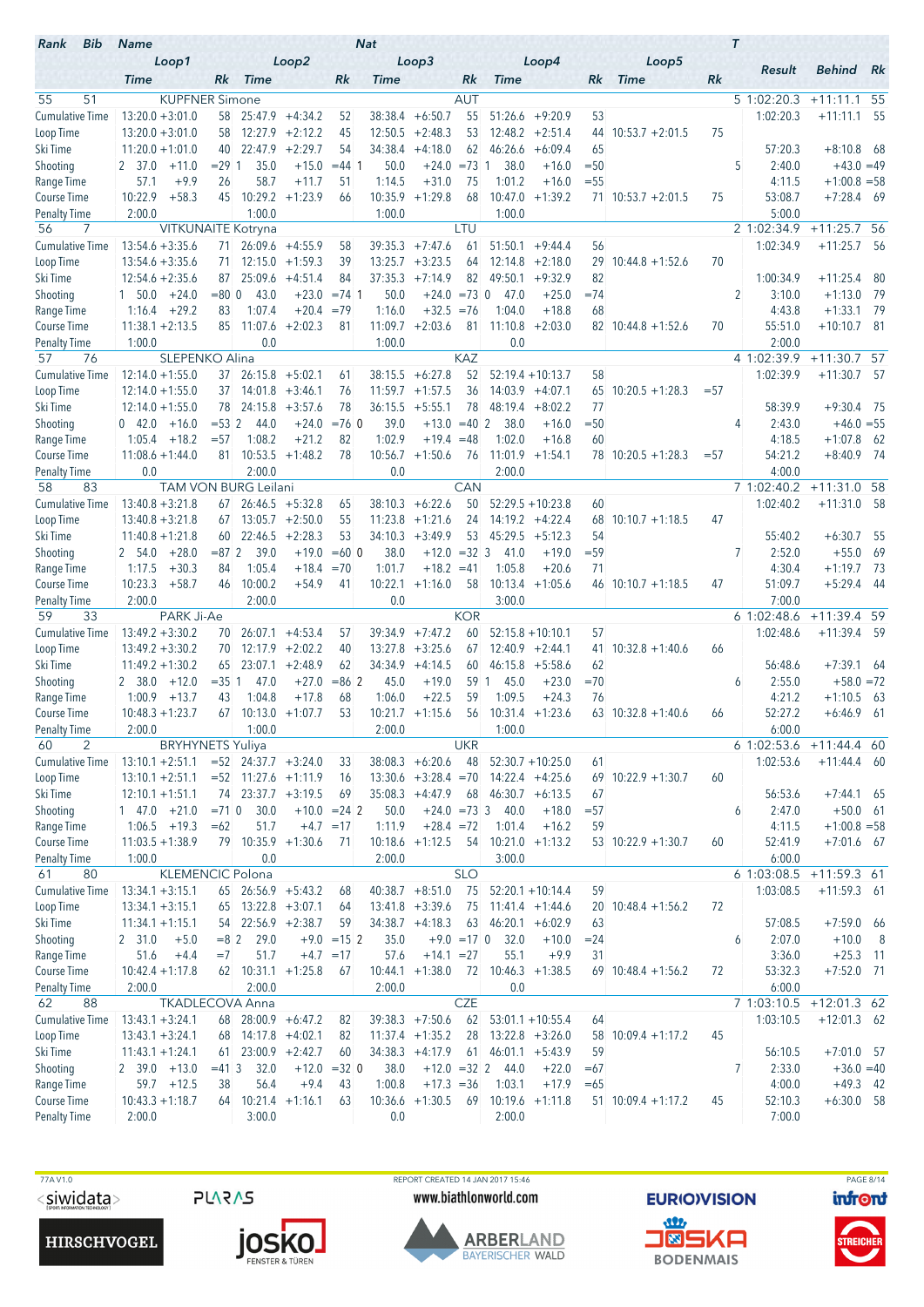| Bib<br>Rank                        | <b>Name</b>                                 |                |                                                            |                                         |                | <b>Nat</b>       |                                |                  |                      |                                           |              |                        |    | $\tau$                   |                              |             |
|------------------------------------|---------------------------------------------|----------------|------------------------------------------------------------|-----------------------------------------|----------------|------------------|--------------------------------|------------------|----------------------|-------------------------------------------|--------------|------------------------|----|--------------------------|------------------------------|-------------|
|                                    | Loop1                                       |                |                                                            | Loop2                                   |                |                  | Loop3                          |                  |                      | Loop4                                     |              | Loop5                  |    | Result                   | <b>Behind</b> Rk             |             |
|                                    | <b>Time</b>                                 | Rk             | <b>Time</b>                                                |                                         | Rk             | Time             |                                | Rk               | <b>Time</b>          |                                           | Rk           | <b>Time</b>            | Rk |                          |                              |             |
| 63<br>32<br><b>Cumulative Time</b> | <b>HEINRICH Marie</b><br>$13:13.8 + 2:54.8$ | 56             |                                                            | $28:43.9$ +7:30.2                       | 87             | 40:00.9          | $+8:13.2$                      | <b>GER</b><br>65 |                      | $53:32.4 + 11:26.7$                       | 68           |                        |    | 8 1:03:35.0<br>1:03:35.0 | $+12:25.8$ 63<br>$+12:25.8$  | - 63        |
| Loop Time                          | $13:13.8 + 2:54.8$                          | 56             |                                                            | $15:30.1 + 5:14.4$                      | 88             | 11:17.0          | $+1:14.8$                      | 21               |                      | $13:31.5 + 3:34.7$                        | 62           | $10:02.6 + 1:10.4$     | 38 |                          |                              |             |
| Ski Time                           | 11:13.8<br>$+54.8$                          | $=35$          | 22:43.9                                                    | $+2:25.7$                               | 49             |                  | $34:00.9 + 3:40.5$             | 50               |                      | $45:32.4 +5:15.2$                         | 55           |                        |    | 55:35.0                  | $+6:25.5$ 50                 |             |
| Shooting                           | 2 28.0<br>$+2.0$                            |                | 2 <sub>4</sub><br>51.0                                     | $+31.0$                                 | 89 0           | 31.0             | $+5.0$                         | $=3 \, 2$        | 51.0                 | $+29.0$                                   | $= 84$       |                        |    | 8<br>2:41.0              | $+44.0 = 51$                 |             |
| Range Time                         | $+1.6$<br>48.8                              | 2              | 1:13.0                                                     | $+26.0$                                 | 87             | 52.8             | $+9.3$                         | 4                | 1:14.2               | $+29.0$                                   | 85           |                        |    | 4:08.8                   | $+58.1$                      | - 51        |
| Course Time                        | $10:25.0 + 1:00.4$                          | 48             | 10:17.0                                                    | $+1:11.7$                               | 56             |                  | $10:24.2 +1:18.1$              | 62               |                      | $10:17.2 + 1:09.4$                        |              | $49$ 10:02.6 +1:10.4   | 38 | 51:26.0                  | $+5:45.7$ 49                 |             |
| <b>Penalty Time</b><br>19<br>64    | 2:00.0<br><b>YUNGBLUT Erin</b>              |                | 4:00.0                                                     |                                         |                | 0.0              |                                | CAN              | 2:00.0               |                                           |              |                        |    | 8:00.0<br>5 1:03:40.8    | $+12:31.6$ 64                |             |
| <b>Cumulative Time</b>             | $14:11.5 + 3:52.5$                          | 75             |                                                            | $26:51.2 +5:37.5$                       | 66             | 39:57.9          | $+8:10.2$                      | 64               |                      | $52:46.8 + 10:41.1$                       | 62           |                        |    | 1:03:40.8                | $+12:31.6$ 64                |             |
| Loop Time                          | $14:11.5 + 3:52.5$                          | 75             |                                                            | $12:39.7 + 2:24.0$                      | $=46$          | 13:06.7          | $+3:04.5$                      | 59               |                      | $12:48.9 + 2:52.1$                        | 45           | $10:54.0 + 2:01.8$     | 76 |                          |                              |             |
| Ski Time                           | $12:11.5 + 1:52.5$                          |                | 76 23:51.2 +3:33.0                                         |                                         | 73             |                  | $35:57.9 + 5:37.5$             | 75               |                      | $47:46.8$ +7:29.6                         | 75           |                        |    | 58:40.8                  | $+9:31.3$ 76                 |             |
| Shooting                           | $+33.0$<br>2 59.0                           | 941            | 33.0                                                       | $+13.0$                                 | $= 36$ 1       | 47.0             | $+21.0 = 63$ 1                 |                  | 30.0                 | $+8.0$                                    | $=18$        |                        |    | 5<br>2:49.0              | $+52.0 = 63$                 |             |
| Range Time                         | $1:20.2 + 33.0$                             | 91             | 56.2                                                       | $+9.2$                                  | $=41$          | 1:11.4           | $+27.9$                        | 71               | 56.3                 | $+11.1$                                   | 34           |                        |    | 4:24.1                   | $+1:13.4 = 68$               |             |
| Course Time                        | $10:51.3 + 1:26.7$                          | 72             |                                                            | $10:43.4 +1:38.1$                       | 73             | 10:55.3          | $+1:49.2$                      | 75               | 10:52.5              | $+1:44.7$                                 |              | $74$ 10:54.0 +2:01.8   | 76 | 54:16.5                  | $+8:36.2$ 73                 |             |
| <b>Penalty Time</b>                | 2:00.0                                      |                | 1:00.0                                                     |                                         |                | 1:00.0           |                                |                  | 1:00.0               |                                           |              |                        |    | 5:00.0                   |                              |             |
| 43<br>65                           | POJE Urska                                  |                |                                                            |                                         |                |                  |                                | <b>SLO</b>       |                      |                                           |              |                        |    | 7 1:03:44.2              | $+12:35.0$ 65                |             |
| <b>Cumulative Time</b>             | $13:28.8 + 3:09.8$<br>$13:28.8 + 3:09.8$    | 62<br>62       |                                                            | $26:44.2 + 5:30.5$<br>$13:15.4 +2:59.7$ | 64<br>59       | 14:29.2          | $41:13.4 +9:25.7$<br>$+4:27.0$ | 79<br>86         |                      | $52:54.2 + 10:48.5$<br>$11:40.8 + 1:44.0$ | 63<br>19     | $10:50.0 + 1:57.8$     | 74 | 1:03:44.2                | $+12:35.0$ 65                |             |
| Loop Time<br>Ski Time              | $11:28.8 + 1:09.8$                          | 50             |                                                            | $22:44.2 + 2:26.0$                      | 51             | 34:13.4          | $+3:53.0$                      | 54               |                      | $45:54.2 +5:37.0$                         | 57           |                        |    | 56:44.2                  | $+7:34.7$                    | - 61        |
| Shooting                           | 2 43.0<br>$+17.0$                           | $= 58$ 2       | 33.0                                                       | $+13.0$                                 | $=363$         | 38.0             | $+12.0$                        | $=32$ 0          | 22.0                 | 0.0                                       | $=1$         |                        |    | 7<br>2:16.0              | $+19.0$                      | -19         |
| Range Time                         | 1:03.5<br>$+16.3$                           | 48             | 55.3                                                       | $+8.3$                                  | 34             | 1:00.3           | $+16.8 = 34$                   |                  | 53.9                 | $+8.7$                                    | $= 27$       |                        |    | 3:53.0                   | $+42.3$                      | 33          |
| Course Time                        | $10:25.2 + 1:00.6$                          |                | 49 10:20.1                                                 | $+1:14.8$                               | 59             | 10:28.9          | $+1:22.8$                      | 63               | 10:46.9              | $+1:39.1$                                 |              | $70$ 10:50.0 +1:57.8   | 74 | 52:51.1                  | $+7:10.8$                    | - 68        |
| Penalty Time                       | 2:00.0                                      |                | 2:00.0                                                     |                                         |                | 3:00.0           |                                |                  | 0.0                  |                                           |              |                        |    | 7:00.0                   |                              |             |
| 92<br>66                           | <b>KISKOLA Auli</b>                         |                |                                                            |                                         |                |                  |                                | <b>FIN</b>       |                      |                                           |              |                        |    | 10 1:03:50.8             | $+12:41.6$ 66                |             |
| <b>Cumulative Time</b>             | $14:14.8 + 3:55.8$                          | 77             | 26:03.1                                                    | $+4:49.4$                               | 56             | 39:08.9          | $+7:21.2$                      | 59               |                      | $53:54.9 + 11:49.2$                       | 71           |                        |    | 1:03:50.8                | $+12:41.6$ 66                |             |
| Loop Time                          | $14:14.8 + 3:55.8$                          | 77             |                                                            | $11:48.3 +1:32.6$                       | $=26$          | 13:05.8          | $+3:03.6$                      | 58               |                      | $14:46.0 + 4:49.2$                        | 73           | $9:55.9 + 1:03.7$      | 35 |                          |                              |             |
| Ski Time                           | $+55.8$<br>11:14.8<br>$+20.0$               | 38<br>$= 65$ 1 | 22:03.1<br>34.0                                            | $+1:44.9$<br>$+14.0$                    | 33<br>$=41$ 2  | 33:08.9<br>48.0  | $+2:48.5$<br>$+22.0$           | 33<br>$=68$ 4    | 38.0                 | $43:54.9 +3:37.7$<br>$+16.0$              | 31<br>$= 50$ |                        |    | 53:50.8<br>2:46.0<br>10  | $+4:41.3$ 31<br>$+49.0 = 58$ |             |
| Shooting<br>Range Time             | 3 46.0<br>1:10.1<br>$+22.9$                 | 74             | 55.4                                                       | $+8.4$                                  | 35             | 1:09.5           | $+26.0$                        | 66               | 58.8                 | $+13.6$                                   | 48           |                        |    | 4:13.8                   | $+1:03.1$                    | - 61        |
| <b>Course Time</b>                 | 10:04.7<br>$+40.1$                          | 28             | 9:52.9                                                     | $+47.6$                                 | 30             | 9:56.2           | $+50.1$                        | 29               | 9:47.1               | $+39.3$                                   | 27           | $9:55.9 + 1:03.7$      | 35 | 49:36.8                  | $+3:56.5$ 29                 |             |
| <b>Penalty Time</b>                | 3:00.0                                      |                | 1:00.0                                                     |                                         |                | 2:00.0           |                                |                  | 4:00.0               |                                           |              |                        |    | 10:00.0                  |                              |             |
| 67<br>49                           | <b>HACHISUKA Asuka</b>                      |                |                                                            |                                         |                |                  |                                | <b>JPN</b>       |                      |                                           |              |                        |    | 8 1:03:51.1              | $+12:41.9$ 67                |             |
| <b>Cumulative Time</b>             | $13:38.2 + 3:19.2$                          |                | $66$ 26:44.1 +5:30.4                                       |                                         | 63             | 40:14.7          | $+8:27.0$                      | 67               |                      | $53:40.3 + 11:34.6$                       | 69           |                        |    | 1:03:51.1                | $+12:41.9$ 67                |             |
| Loop Time                          | $13:38.2 + 3:19.2$                          | 66             |                                                            | $13:05.9 + 2:50.2$                      | 56             | 13:30.6          | $+3:28.4 = 70$                 |                  |                      | $13:25.6 + 3:28.8$                        | 59           | $10:10.8 + 1:18.6$     | 48 |                          |                              |             |
| Ski Time                           | $11:38.2 + 1:19.2$                          | 59             |                                                            | $22:44.1 + 2:25.9$                      | 50             | 34:14.7          | $+3:54.3$                      | 55               |                      | $45:40.3 +5:23.1$                         | 56           |                        |    | 55:51.1                  | $+6:41.6$                    | - 56        |
| Shooting<br>Range Time             | $+15.0$<br>2 41.0<br>1:04.5<br>$+17.3$      | $= 502$<br>54  | 38.0<br>1:00.5                                             | $+18.0$<br>$+13.5$                      | $= 582$<br>59  | 1:00.0<br>1:22.1 | $+34.0$<br>$+38.6$             | 87 2<br>85       | 52.0<br>1:13.4       | $+30.0$<br>$+28.2$                        | $= 87$<br>83 |                        |    | 8<br>3:11.0<br>4:40.5    | $+1:14.0$<br>$+1:29.8$       | -80<br>- 77 |
| <b>Course Time</b>                 | $10:33.7 + 1:09.1$                          | 57             |                                                            | $10:05.4$ +1:00.1                       | 44             |                  | $10:08.4 +1:02.3$              | 42               |                      | $10:12.2 + 1:04.4$                        |              | $43$ 10:10.8 +1:18.6   | 48 | 51:10.5                  | $+5:30.2$                    | - 45        |
| <b>Penalty Time</b>                | 2:00.0                                      |                | 2:00.0                                                     |                                         |                | 2:00.0           |                                |                  | 2:00.0               |                                           |              |                        |    | 8:00.0                   |                              |             |
| 68<br>27                           | SASSINA Alexandra                           |                |                                                            |                                         |                |                  |                                | KAZ              |                      |                                           |              |                        |    | 6 1:04:05.2              | $+12:56.0$ 68                |             |
| <b>Cumulative Time</b>             | $15:00.7 + 4:41.7$                          |                | 88 27:03.4 +5:49.7                                         |                                         | 69             |                  | $39:45.8$ +7:58.1              | 63               |                      | $53:31.9 + 11:26.2$                       | 67           |                        |    | 1:04:05.2                | $+12:56.0$ 68                |             |
| Loop Time                          | $15:00.7 + 4:41.7$                          |                | 88 12:02.7 +1:47.0                                         |                                         | 32             |                  | $12:42.4 + 2:40.2$             | 50               |                      | $13:46.1 + 3:49.3$                        |              | $64$ 10:33.3 +1:41.1   | 67 |                          |                              |             |
| Ski Time                           | $12:00.7 + 1:41.7$                          |                | $71$ 24:03.4 +3:45.2                                       |                                         | 74             |                  | $35:45.8$ +5:25.4              |                  | $73$ 47:31.9 +7:14.7 |                                           | $=73$        |                        |    | 58:05.2                  | $+8:55.7$ 71                 |             |
| Shooting<br>Range Time             | $3, 46.0 + 20.0$<br>$1:09.9$ +22.7          | 73             | $= 65 \begin{array}{ccc} 0 & 1:03.0 \end{array}$<br>1:28.2 | $+43.0$<br>$+41.2$                      | $= 95$ 1<br>94 | 1:07.0<br>1:29.2 | $+41.0 = 92$ 2<br>$+45.7$      | 92               | 57.0<br>1:21.5       | $+35.0$<br>$+36.3$                        | 92<br>90     |                        |    | 3:53.0<br>6<br>5:28.8    | $+1:56.0$ 93<br>$+2:18.1$ 90 |             |
| Course Time                        | $10:50.8 + 1:26.2$                          | 71             |                                                            | $10:34.4 +1:29.1$                       | 69             |                  | $10:13.2 +1:07.1$              | 50               |                      | $10:24.5 +1:16.7$                         |              | $= 59$ 10:33.3 +1:41.1 | 67 | 52:36.2                  | $+6:55.9$ 64                 |             |
| <b>Penalty Time</b>                | 3:00.0                                      |                | 0.0                                                        |                                         |                | 1:00.0           |                                |                  | 2:00.0               |                                           |              |                        |    | 6:00.0                   |                              |             |
| 69<br>98                           | <b>MLAKAR</b> Tina                          |                |                                                            |                                         |                |                  |                                | <b>SLO</b>       |                      |                                           |              |                        |    | 6 1:04:09.2              | +13:00.0 69                  |             |
| <b>Cumulative Time</b>             | $14:17.1 + 3:58.1$                          |                | 78 27:47.2 +6:33.5                                         |                                         | 77             |                  | $40:31.2 +8:43.5$              | 70               |                      | $53:20.6 + 11:14.9$                       | 66           |                        |    | 1:04:09.2                | $+13:00.0$ 69                |             |
| Loop Time                          | $14:17.1 + 3:58.1$                          |                | 78 13:30.1 +3:14.4                                         |                                         | 69             |                  | $12:44.0 + 2:41.8$             | 52               |                      | $12:49.4 + 2:52.6$                        |              | $46$ 10:48.6 +1:56.4   | 73 |                          |                              |             |
| Ski Time                           | $12:17.1 + 1:58.1$                          | 79             |                                                            | $23:47.2 + 3:29.0$                      | 71             |                  | $35:31.2 +5:10.8$              | 71               |                      | $47:20.6$ +7:03.4                         | 72           |                        |    | 58:09.2                  | $+8:59.7$ 72                 |             |
| Shooting                           | $21:01.0 + 35.0$                            | $= 95 \, 2$    | 40.0                                                       |                                         | $+20.0 = 64$ 1 | 42.0             | $+16.0 = 511$                  |                  | 41.0                 | $+19.0$                                   | $= 59$       |                        |    | 3:04.0<br>6              | $+1:07.0$ 77                 |             |
| Range Time<br>Course Time          | $1:22.0 +34.8$<br>$10:55.0 + 1:30.4$        | 94             | 54.7<br>74 10:35.4 +1:30.1                                 | $+7.7$                                  | 32<br>70       | 1:04.4           | $+20.9$<br>$10:39.6 +1:33.5$   | 54<br>71         | 1:02.2               | $+17.0$<br>$10:47.1 + 1:39.3$             | 61           | $72$ 10:48.6 +1:56.4   | 73 | 4:23.3<br>53:45.7        | $+1:12.6$ 67<br>$+8:05.4$ 72 |             |
| <b>Penalty Time</b>                | 2:00.0                                      |                | 2:00.0                                                     |                                         |                | 1:00.0           |                                |                  | 1:00.0               |                                           |              |                        |    | 6:00.0                   |                              |             |
| 29<br>70                           |                                             |                | <b>DUERINGER Ramona</b>                                    |                                         |                |                  |                                | <b>AUT</b>       |                      |                                           |              |                        |    | 6 1:04:24.5              | $+13:15.3$ 70                |             |
| <b>Cumulative Time</b>             | $11:57.7 + 1:38.7$                          |                | 30 27:50.4 +6:36.7                                         |                                         | 79             |                  | $40:34.0 + 8:46.3$             | 71               |                      | $53:20.4 +11:14.7$                        | 65           |                        |    | 1:04:24.5                | $+13:15.3$ 70                |             |
| Loop Time                          | $11:57.7 + 1:38.7$                          | 30             |                                                            | $15:52.7 + 5:37.0$                      | 92             |                  | $12:43.6 + 2:41.4$             | 51               |                      | $12:46.4 + 2:49.6$                        |              | 43 11:04.1 +2:11.9     | 81 |                          |                              |             |
| Ski Time                           | $11:57.7 + 1:38.7$                          |                | $69$ 23:50.4 $+3:32.2$                                     |                                         | 72             |                  | $35:34.0 + 5:13.6$             | 72               |                      | $47:20.4$ +7:03.2                         | 71           |                        |    | 58:24.5                  | $+9:15.0$ 73                 |             |
| Shooting                           | $0\quad36.0\quad +10.0$                     | $= 25 \, 4$    | 44.0                                                       |                                         | $+24.0 = 761$  | 31.0             | $+5.0$                         | $=31$            | 34.0                 | $+12.0$                                   | $= 33$       |                        |    | 2:25.0<br>6              | $+28.0 = 29$                 |             |
| Range Time                         | $57.3 + 10.1$                               | 27             | 1:05.4                                                     | $+18.4 = 70$                            |                | 53.7             | $+10.2$                        | 7                | 53.1                 | $+7.9$                                    | $= 23$       |                        |    | 3:49.5                   | $+38.8$ 24                   |             |
| Course Time<br><b>Penalty Time</b> | $11:00.3 + 1:35.7$<br>0.0                   |                | 4:00.0                                                     | $76$ 10:47.3 +1:42.0                    | 74             | 1:00.0           | $10:49.9 +1:43.8$              | 74               | 1:00.0               | $10:53.2 +1:45.4$                         |              | $75$ 11:04.1 +2:11.9   | 81 | 54:34.8<br>6:00.0        | $+8:54.5$ 75                 |             |
|                                    |                                             |                |                                                            |                                         |                |                  |                                |                  |                      |                                           |              |                        |    |                          |                              |             |

77A V1.0  $<$ siwidata>

**PLARAS** 





REPORT CREATED 14 JAN 2017 15:46 www.biathlonworld.com



**EURIOVISION** <u>an</u> **J®SKA BODENMAIS** 

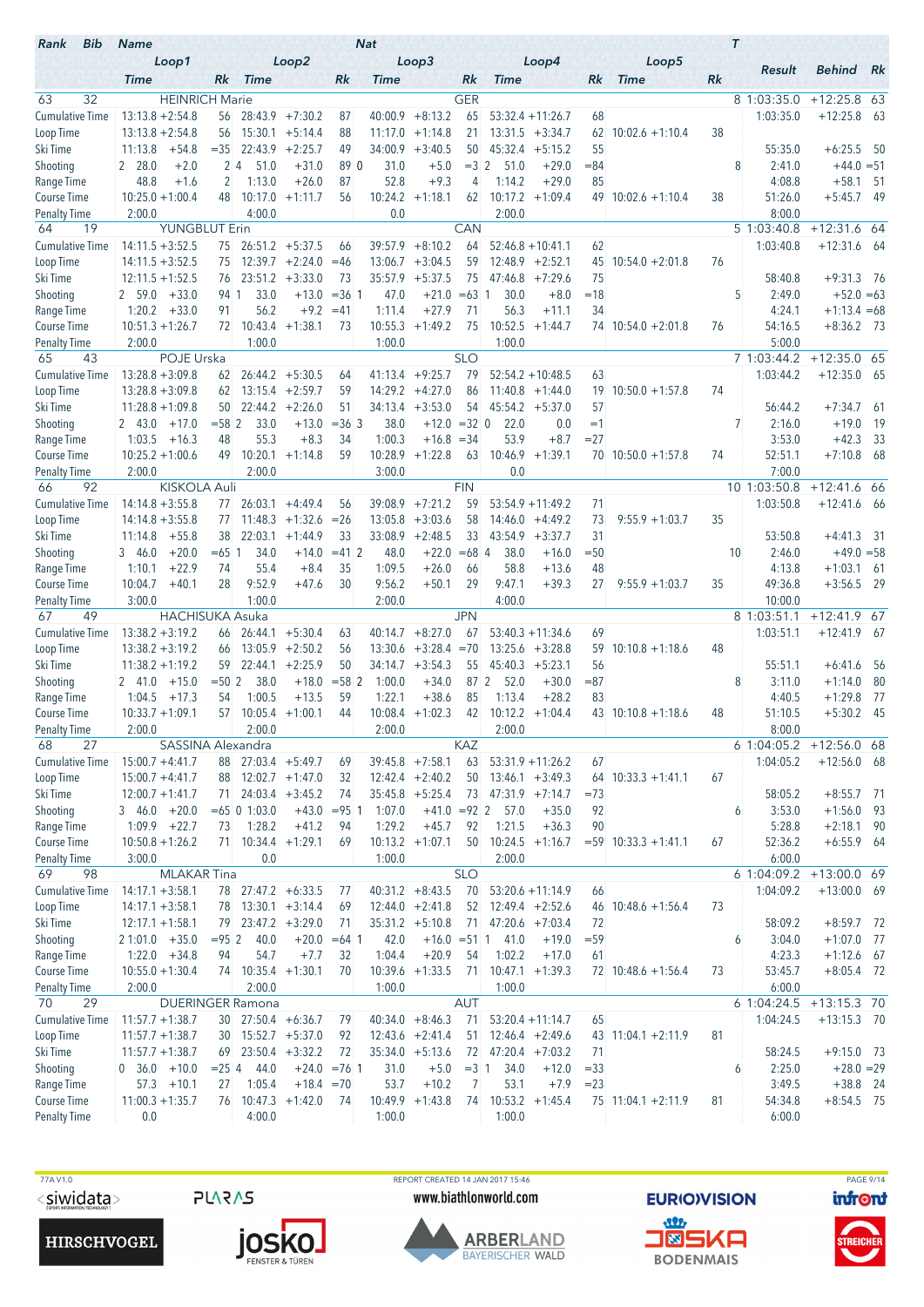| Loop3<br>Loop1<br>Loop2<br>Loop4<br>Loop5<br>Result<br><b>Behind</b> Rk<br>Rk<br><b>Time</b><br>Rk<br><b>Time</b><br>Rk<br><b>Time</b><br>Rk<br><b>Time</b><br>Rk<br><b>Time</b><br>71<br>13<br><b>DREISSIGACKER</b> Emily<br><b>USA</b><br>$+13:26.1$ 71<br>7 1:04:35.3<br><b>Cumulative Time</b><br>$14:45.3 + 4:26.3$<br>$+9:01.9$<br>77<br>1:04:35.3<br>$+13:26.1$ 71<br>$85$ 27:08.8 +5:55.1<br>40:49.6<br>$54:09.1 + 12:03.4$<br>72<br>70<br>$14:45.3 + 4:26.3$<br>$12:23.5 + 2:07.8$<br>$+3:38.6$<br>73<br>$13:19.5 + 3:22.7$<br>85<br>42<br>13:40.8<br>57<br>$10:26.2 + 1:34.0$<br>62<br>$+8:25.8$<br>24:08.8<br>$+3:50.6$<br>35:49.6<br>$+5:29.2$<br>74<br>47:09.1<br>70<br>57:35.3<br>$12:45.3 + 2:26.3$<br>75<br>$+6:51.9$<br>- 69<br>84.<br>40.0<br>$+20.0$<br>$=64$ 2<br>49.0<br>$+23.0$<br>$= 702$<br>32.0<br>$= 24$<br>7<br>3:46.0<br>$+1:49.0 = 91$<br>$21:45.0 + 1:19.0$<br>10011<br>$+10.0$<br>1:04.2<br>$+17.2$<br>1:11.1<br>$+27.6$<br>70<br>51.6<br>$=15$<br>5:13.9<br>$+2:03.2$<br>- 89<br>$2:07.0 + 1:19.8$<br>100<br>67<br>$+6.4$<br>52:21.2<br>$10:38.3 + 1:13.7$<br>10:19.3<br>58<br>10:29.6<br>$+1:23.5$<br>65<br>10:27.8<br>$+1:20.0$<br>$+6:40.9$<br>- 59<br>60<br>$+1:14.0$<br>$62$ 10:26.2 +1:34.0<br>62<br>2:00.0<br>1:00.0<br>2:00.0<br>2:00.0<br>7:00.0<br><b>Penalty Time</b><br>12 1:04:42.3<br>$+13:33.1$ 72<br><b>ANDERSEN Rikke</b><br><b>NOR</b><br>72<br>15<br><b>Cumulative Time</b><br>$13:12.3 + 2:53.3$<br>$+8:48.7$<br>73<br>$55:11.9 + 13:06.2$<br>1:04:42.3<br>$+13:33.1$<br>55<br>$27:42.8 + 6:29.1$<br>40:36.4<br>75<br>- 72<br>76<br>$13:12.3 + 2:53.3$<br>14:30.5<br>$+4:14.8$<br>12:53.6<br>$+2:51.4$<br>54<br>14:35.5<br>71<br>9:30.4<br>20<br>Loop Time<br>55<br>85<br>$+4:38.7$<br>$+38.2$<br>33 21:42.8<br>$+3:32.8$ 23<br>Ski Time<br>11:12.3<br>$+53.3$<br>$+1:24.6$<br>26<br>32:36.4<br>$+2:16.0$<br>26<br>$43:11.9$ +2:54.7<br>24<br>52:42.3<br>$+25.0$<br>37.0<br>$= 52$ 2<br>$+20.0$<br>$=60$ 4<br>2:46.0<br>$+49.0 = 58$<br>Shooting<br>2 51.0<br>834<br>$+17.0$<br>46.0<br>32.0<br>$+10.0$<br>$= 24$<br>12<br>58.6<br>$+21.9$<br>54.3<br>4:09.2<br>$+58.5$<br>Range Time<br>1:10.9<br>$+23.7$<br>77<br>$+11.6$<br>$=49$<br>1:05.4<br>57<br>$+9.1$<br>30<br>- 52<br>25<br>26<br>9:31.8<br>$+26.5$<br>14<br>9:48.2<br>$+42.1$<br>9:41.2<br>$+33.4$<br>21<br>20<br>48:33.0<br>$+2:52.7$ 23<br>10:01.4<br>$+36.8$<br>$9:30.4$ +38.2<br>4:00.0<br>2:00.0<br>4:00.0<br>12:00.0<br><b>Penalty Time</b><br>2:00.0<br>21<br><b>BEL</b><br>4 1:05:07.7<br>$+13:58.5$ 73<br>73<br>DE MAEYER Rieke<br><b>Cumulative Time</b><br>1:05:07.7<br>$+13:58.5$ 73<br>$13:31.3 + 3:12.3$<br>$63$ 25:43.3 +4:29.6<br>$+8:15.4$<br>$53:41.5 + 11:35.8$<br>49<br>40:03.1<br>66<br>70<br>12:12.0<br>14:19.8<br>$+4:17.6$<br>81<br>$13:38.4 + 3:41.6$<br>$11:26.2 +2:34.0$<br>84<br>Loop Time<br>$13:31.3 + 3:12.3$<br>63<br>$+1:56.3$<br>37<br>63<br>Ski Time<br>$12:31.3 + 2:12.3$<br>24:43.3<br>$+4:25.1$<br>80<br>37:03.1<br>$+6:42.7$<br>80<br>49:41.5<br>1:01:07.7<br>$+11:58.2$ 83<br>83<br>$+9:24.3$<br>81<br>$+10.0$<br>$= 250$<br>41.0<br>$+21.0$<br>$=66$ 2<br>44.0<br>$+18.0$<br>$= 55$ 1<br>89<br>2:55.0<br>$+58.0 = 72$<br>Shooting<br>$1 \quad 36.0$<br>54.0<br>$+32.0$<br>4<br>1:05.0<br>$+18.0$<br>1:08.8<br>$+25.3$<br>1:20.5<br>$+35.3$<br>89<br>4:34.3<br>$+1:23.6$ 75<br>Range Time<br>1:00.0<br>$+12.8$<br>$=40$<br>69<br>65<br>Course Time<br>11:07.0<br>$+2:01.7$<br>80<br>11:10.9<br>$+2:04.8$<br>82<br>11:17.8<br>84<br>56:33.1<br>$+10:52.8$ 82<br>$11:31.2 + 2:06.6$<br>84<br>$+2:10.0$<br>$83$ 11:26.2 +2:34.0<br>0.0<br>4:00.0<br><b>Penalty Time</b><br>1:00.0<br>2:00.0<br>1:00.0<br><b>CZE</b><br>74<br>28<br><b>HORKA Ludmila</b><br>14 1:05:28.0<br>$+14:18.8$ 74<br><b>Cumulative Time</b><br>$14:55.6 + 4:36.6$<br>$29:24.3 + 8:10.6$<br>$43:48.3 + 12:00.6$<br>87<br>$56:10.9 + 14:05.2$<br>1:05:28.0<br>$+14:18.8$ 74<br>80<br>87<br>89<br>8<br>$14:28.7 + 4:13.0$<br>82<br>Loop Time<br>$14:55.6 + 4:36.6$<br>87<br>84<br>14:24.0<br>$+4:21.8$<br>$12:22.6$ +2:25.8<br>30<br>9:17.1<br>$+24.9$<br>31:48.3<br>$+1:27.9$<br>13<br>51:28.0<br>10:55.6<br>$+36.6$<br>20<br>$21:24.3 +1:06.1$<br>14<br>$42:10.9$ +1:53.7<br>12<br>$+2:18.5$<br>-11<br>$=604$<br>45.0<br>$+25.0$<br>$= 814$<br>$+15.0$<br>50 <sup>2</sup><br>43.0<br>2:53.0<br>$+56.0$<br>70<br>4 44.0<br>$+18.0$<br>41.0<br>$+21.0$<br>$=62$<br>14<br>1:07.2<br>1:06.4<br>$+19.2$<br>$+20.2$<br>1:05.1<br>$+21.6$<br>56<br>1:04.3<br>$+19.1$<br>69<br>4:23.0<br>$+1:12.3$<br>- 65<br>78<br>61<br>$+12.8$<br>9:49.1<br>9:21.5<br>$+16.2$<br>8<br>9:18.9<br>9:18.3<br>$+10.5$<br>8<br>47:04.9<br>$+1:24.6$<br>$\overline{7}$<br>$+24.5$<br>15<br>6<br>5<br>$9:17.1 + 24.9$<br>4:00.0<br>4:00.0<br>4:00.0<br>2:00.0<br>14:00.0<br><b>Penalty Time</b><br>9 1:05:37.4<br>PITON Karolina<br>POL<br>$+14:28.2$ 75<br>75<br>46<br>Cumulative Time<br>$14:35.8 + 4:16.8$<br>83 27:52.0<br>$42:40.2 + 10:52.5$<br>84<br>$55:10.0 + 13:04.3$<br>1:05:37.4<br>$+14:28.2$ 75<br>$+6:38.3$<br>80<br>74<br>$13:16.2 + 3:00.5$<br>14:48.2<br>90<br>$12:29.8 + 2:33.0$<br>$10:27.4 + 1:35.2$<br>63<br>Loop Time<br>$14:35.8 + 4:16.8$<br>83<br>60<br>$+4:46.0$<br>38<br>22:52.0<br>$+2:33.8$<br>57<br>$+4:19.8$<br>56:37.4<br>$+7:27.9$<br>Ski Time<br>$11:35.8 + 1:16.8$<br>55<br>34:40.2<br>64<br>46:10.0<br>$+5:52.8$<br>61<br>- 60<br>$+28.0 = 29$<br>$= 292$<br>27.0<br>$+7.0$<br>$= 8 \, 3$<br>55.0<br>$+29.0$<br>$= 81 \, 1$<br>$=$ 3<br>9<br>2:25.0<br>Shooting<br>3 37.0<br>$+11.0$<br>26.0<br>$+4.0$<br>$=40$<br>51.5<br>1:18.7<br>$+35.2$<br>48.9<br>3:59.1<br>$+48.4$<br>Range Time<br>1:00.0<br>$+12.8$<br>$+4.5$<br>$=14$<br>80<br>$+3.7$<br>$=$ 5<br>- 40<br>$58$ 10:24.6 +1:19.3<br>$10:29.4 +1:23.3$<br>$10:40.9 +1:33.1$<br>52:38.1<br>$+6:57.8$<br>$10:35.8 + 1:11.2$<br>$68$ 10:27.4 +1:35.2<br>63<br>- 66<br>64<br>64<br>3:00.0<br>2:00.0<br>3:00.0<br>9:00.0<br>1:00.0<br>76<br>90<br><b>KOR</b><br><b>HWANG Hyesuk</b><br>7 1:05:58.3<br>$+14:49.1$ 76<br>Cumulative Time<br>$14:13.5 + 3:54.5$<br>76 28:11.5 +6:57.8<br>$41:59.6 + 10:11.9$<br>81<br>$54:54.8 + 12:49.1$<br>73<br>1:05:58.3<br>$+14:49.1$ 76<br>83<br>Loop Time<br>$76$ 13:58.0 +3:42.3<br>$13:48.1 + 3:45.9$<br>$77$ 12:55.2 +2:58.4<br>$49$ 11:03.5 +2:11.3<br>80<br>$14:13.5 + 3:54.5$<br>75<br>Ski Time<br>$77$ 24:11.5 +3:53.3<br>$35:59.6 + 5:39.2$<br>$47:54.8$ +7:37.6<br>58:58.3<br>$+9:48.8$ 77<br>$12:13.5 + 1:54.5$<br>76<br>76<br>76<br>Shooting<br>$2 40.0 +14.0$<br>$=45.2$<br>42.0<br>$+22.0 = 702$<br>36.0<br>$+10.0 = 20 1$<br>29.0<br>$+7.0$<br>7<br>2:27.0<br>$+30.0$ 33<br>$=14$<br>Range Time<br>1:06.8<br>$+19.8$<br>59.8<br>$+16.3$<br>54.1<br>$+8.9$<br>4:04.3<br>$+53.6$ 46<br>$1:03.6$ +16.4<br>76<br>33<br>29<br>$=49$<br>Course Time<br>82 10:51.2 +1:45.9<br>$10:48.2 +1:42.1$<br>$11:01.0 + 1:53.2$<br>80<br>54:53.7<br>$+9:13.4$ 79<br>$11:09.8 + 1:45.2$<br>73<br>$76$ 11:03.5 +2:11.3<br>77<br><b>Penalty Time</b><br>2:00.0<br>2:00.0<br>1:00.0<br>7:00.0<br>2:00.0<br>77<br><b>TANAKA Kirari</b><br><b>JPN</b><br>36<br>10 1:06:21.7<br>$+15:12.5$ 77<br><b>Cumulative Time</b><br>$40:34.2 +8:46.5$<br>$+15:12.5$ 77<br>$14:38.0 + 4:19.0$<br>84 25:51.8 +4:38.1<br>72<br>$56:07.4 + 14:01.7$<br>79<br>1:06:21.7<br>54<br>Loop Time<br>84 11:13.8<br>$+58.1$<br>89<br>$15:33.2 + 5:36.4$<br>$14:38.0 + 4:19.0$<br>$14:42.4 +4:40.2$<br>$84$ 10:14.3 +1:22.1<br>53<br>12<br>58 22:51.8 +2:33.6<br>56<br>56:21.7<br>$11:38.0 + 1:19.0$<br>$34:34.2 +4:13.8$<br>$59$ 46:07.4 +5:50.2<br>60<br>$+7:12.2$ 59<br>36.0<br>$+16.0 = 48$ 3<br>1:08.0<br>$+42.0 = 94$ 4<br>48.0<br>3:14.0<br>$+1:17.0$ 81<br>$3\quad 42.0\quad +16.0$<br>$= 530$<br>$+26.0$<br>$=76$<br>10<br>58.6<br>$+11.6 = 49$<br>1:31.0<br>$+47.5$<br>93<br>1:11.5<br>$+26.3$<br>79<br>4:46.2<br>$+1:35.5$ 81<br>$1:05.1 + 17.9$<br>56<br>$10:32.9 + 1:08.3$<br>$10:15.1 + 1:09.8$<br>$10:11.4 +1:05.3$<br>56<br>45<br>$10:21.6 +1:13.8$<br>$55$ 10:14.3 +1:22.1<br>53<br>51:35.3<br>$+5:55.0$ 52<br>55<br>0.0<br>3:00.0<br><b>Penalty Time</b><br>3:00.0<br>4:00.0<br>10:00.0<br>78<br>87<br><b>TISEEVA</b> Snejana<br><b>MDA</b><br>8 1:06:29.3<br>+15:20.1 78<br><b>Cumulative Time</b><br>$40:24.7 + 8:37.0$<br>69<br>1:06:29.3<br>$+15:20.1$ 78<br>$11:36.7 + 1:17.7$<br>$21 \quad 27:25.4 \quad +6:11.7 \quad = 73$<br>$55:31.9 + 13:26.2$<br>78<br>Loop Time<br>$11:36.7 + 1:17.7$<br>$21$ 15:48.7 +5:33.0<br>$12:59.3 + 2:57.1$<br>55<br>$15:07.2 + 5:10.4$<br>78 10:57.4 +2:05.2<br>78<br>90<br>Ski Time<br>$70$ 47:31.9 +7:14.7<br>58:29.3<br>$+9:19.8$ 74<br>57 23:25.4 +3:07.2<br>$35:24.7 + 5:04.3$<br>$11:36.7 + 1:17.7$<br>67<br>$= 73$<br>Shooting<br>0 30.0<br>34.0<br>$+14.0 = 41$ 1<br>37.0<br>$+11.0 = 27$ 3<br>8<br>2:18.0<br>$+21.0 = 21$<br>$+4.0$<br>$=4.4$<br>37.0<br>$+15.0$<br>$=46$<br>Range Time<br>58.1<br>$+11.1$<br>56.8<br>$+13.3 = 22$<br>59.0<br>$+13.8$<br>3:50.1<br>$+39.4$ 26<br>56.2<br>$+9.0$<br>21<br>47<br>49<br>Course Time<br>$10:40.5 + 1:15.9$<br>$10:50.6 +1:45.3$<br>$11:02.5 +1:56.4$<br>79 11:08.2<br>54:39.2<br>$+8:58.9$ 76<br>76<br>$+2:00.4$<br>$81$ 10:57.4 +2:05.2<br>78<br>61<br>0.0<br>4:00.0<br>1:00.0<br>3:00.0<br>8:00.0 | Bib<br>Rank         | <b>Name</b> |  |  | <b>Nat</b> |  |  |  | $\tau$ |  |  |
|----------------------------------------------------------------------------------------------------------------------------------------------------------------------------------------------------------------------------------------------------------------------------------------------------------------------------------------------------------------------------------------------------------------------------------------------------------------------------------------------------------------------------------------------------------------------------------------------------------------------------------------------------------------------------------------------------------------------------------------------------------------------------------------------------------------------------------------------------------------------------------------------------------------------------------------------------------------------------------------------------------------------------------------------------------------------------------------------------------------------------------------------------------------------------------------------------------------------------------------------------------------------------------------------------------------------------------------------------------------------------------------------------------------------------------------------------------------------------------------------------------------------------------------------------------------------------------------------------------------------------------------------------------------------------------------------------------------------------------------------------------------------------------------------------------------------------------------------------------------------------------------------------------------------------------------------------------------------------------------------------------------------------------------------------------------------------------------------------------------------------------------------------------------------------------------------------------------------------------------------------------------------------------------------------------------------------------------------------------------------------------------------------------------------------------------------------------------------------------------------------------------------------------------------------------------------------------------------------------------------------------------------------------------------------------------------------------------------------------------------------------------------------------------------------------------------------------------------------------------------------------------------------------------------------------------------------------------------------------------------------------------------------------------------------------------------------------------------------------------------------------------------------------------------------------------------------------------------------------------------------------------------------------------------------------------------------------------------------------------------------------------------------------------------------------------------------------------------------------------------------------------------------------------------------------------------------------------------------------------------------------------------------------------------------------------------------------------------------------------------------------------------------------------------------------------------------------------------------------------------------------------------------------------------------------------------------------------------------------------------------------------------------------------------------------------------------------------------------------------------------------------------------------------------------------------------------------------------------------------------------------------------------------------------------------------------------------------------------------------------------------------------------------------------------------------------------------------------------------------------------------------------------------------------------------------------------------------------------------------------------------------------------------------------------------------------------------------------------------------------------------------------------------------------------------------------------------------------------------------------------------------------------------------------------------------------------------------------------------------------------------------------------------------------------------------------------------------------------------------------------------------------------------------------------------------------------------------------------------------------------------------------------------------------------------------------------------------------------------------------------------------------------------------------------------------------------------------------------------------------------------------------------------------------------------------------------------------------------------------------------------------------------------------------------------------------------------------------------------------------------------------------------------------------------------------------------------------------------------------------------------------------------------------------------------------------------------------------------------------------------------------------------------------------------------------------------------------------------------------------------------------------------------------------------------------------------------------------------------------------------------------------------------------------------------------------------------------------------------------------------------------------------------------------------------------------------------------------------------------------------------------------------------------------------------------------------------------------------------------------------------------------------------------------------------------------------------------------------------------------------------------------------------------------------------------------------------------------------------------------------------------------------------------------------------------------------------------------------------------------------------------------------------------------------------------------------------------------------------------------------------------------------------------------------------------------------------------------------------------------------------------------------------------------------------------------------------------------------------------------------------------------------------------------------------------------------------------------------------------------------------------------------------------------------------------------------------------------------------------------------------------------------------------------------------------------------------------------------------------------------------------------------------------------------------------------------------------------------------------------------------------------------------------------------------------------------------------------------------------------------------------------------------------------------------------------------------------------------------------------------------------------------------------------------------------------------------------------------------------------------------------------------------------------------------------------------------------------------------------------------------------------------------------------------------------------------------------------------------------------------------------------------------------------------------------------------------------------------------------------------------------------------------------------------------------------------------------------------------------------------------------------------------------------------------------------------------------------------------------------------------------------------------------------------------------------------------------------------------------------------------------------------------------------------------------------------------------------------------------------------------------------------------------------------------------------------------|---------------------|-------------|--|--|------------|--|--|--|--------|--|--|
|                                                                                                                                                                                                                                                                                                                                                                                                                                                                                                                                                                                                                                                                                                                                                                                                                                                                                                                                                                                                                                                                                                                                                                                                                                                                                                                                                                                                                                                                                                                                                                                                                                                                                                                                                                                                                                                                                                                                                                                                                                                                                                                                                                                                                                                                                                                                                                                                                                                                                                                                                                                                                                                                                                                                                                                                                                                                                                                                                                                                                                                                                                                                                                                                                                                                                                                                                                                                                                                                                                                                                                                                                                                                                                                                                                                                                                                                                                                                                                                                                                                                                                                                                                                                                                                                                                                                                                                                                                                                                                                                                                                                                                                                                                                                                                                                                                                                                                                                                                                                                                                                                                                                                                                                                                                                                                                                                                                                                                                                                                                                                                                                                                                                                                                                                                                                                                                                                                                                                                                                                                                                                                                                                                                                                                                                                                                                                                                                                                                                                                                                                                                                                                                                                                                                                                                                                                                                                                                                                                                                                                                                                                                                                                                                                                                                                                                                                                                                                                                                                                                                                                                                                                                                                                                                                                                                                                                                                                                                                                                                                                                                                                                                                                                                                                                                                                                                                                                                                                                                                                                                                                                                                                                                                                                                                                                                                                                                                                                                                                                                                                                                                                                                                                                                          |                     |             |  |  |            |  |  |  |        |  |  |
|                                                                                                                                                                                                                                                                                                                                                                                                                                                                                                                                                                                                                                                                                                                                                                                                                                                                                                                                                                                                                                                                                                                                                                                                                                                                                                                                                                                                                                                                                                                                                                                                                                                                                                                                                                                                                                                                                                                                                                                                                                                                                                                                                                                                                                                                                                                                                                                                                                                                                                                                                                                                                                                                                                                                                                                                                                                                                                                                                                                                                                                                                                                                                                                                                                                                                                                                                                                                                                                                                                                                                                                                                                                                                                                                                                                                                                                                                                                                                                                                                                                                                                                                                                                                                                                                                                                                                                                                                                                                                                                                                                                                                                                                                                                                                                                                                                                                                                                                                                                                                                                                                                                                                                                                                                                                                                                                                                                                                                                                                                                                                                                                                                                                                                                                                                                                                                                                                                                                                                                                                                                                                                                                                                                                                                                                                                                                                                                                                                                                                                                                                                                                                                                                                                                                                                                                                                                                                                                                                                                                                                                                                                                                                                                                                                                                                                                                                                                                                                                                                                                                                                                                                                                                                                                                                                                                                                                                                                                                                                                                                                                                                                                                                                                                                                                                                                                                                                                                                                                                                                                                                                                                                                                                                                                                                                                                                                                                                                                                                                                                                                                                                                                                                                                                          |                     |             |  |  |            |  |  |  |        |  |  |
|                                                                                                                                                                                                                                                                                                                                                                                                                                                                                                                                                                                                                                                                                                                                                                                                                                                                                                                                                                                                                                                                                                                                                                                                                                                                                                                                                                                                                                                                                                                                                                                                                                                                                                                                                                                                                                                                                                                                                                                                                                                                                                                                                                                                                                                                                                                                                                                                                                                                                                                                                                                                                                                                                                                                                                                                                                                                                                                                                                                                                                                                                                                                                                                                                                                                                                                                                                                                                                                                                                                                                                                                                                                                                                                                                                                                                                                                                                                                                                                                                                                                                                                                                                                                                                                                                                                                                                                                                                                                                                                                                                                                                                                                                                                                                                                                                                                                                                                                                                                                                                                                                                                                                                                                                                                                                                                                                                                                                                                                                                                                                                                                                                                                                                                                                                                                                                                                                                                                                                                                                                                                                                                                                                                                                                                                                                                                                                                                                                                                                                                                                                                                                                                                                                                                                                                                                                                                                                                                                                                                                                                                                                                                                                                                                                                                                                                                                                                                                                                                                                                                                                                                                                                                                                                                                                                                                                                                                                                                                                                                                                                                                                                                                                                                                                                                                                                                                                                                                                                                                                                                                                                                                                                                                                                                                                                                                                                                                                                                                                                                                                                                                                                                                                                                          |                     |             |  |  |            |  |  |  |        |  |  |
|                                                                                                                                                                                                                                                                                                                                                                                                                                                                                                                                                                                                                                                                                                                                                                                                                                                                                                                                                                                                                                                                                                                                                                                                                                                                                                                                                                                                                                                                                                                                                                                                                                                                                                                                                                                                                                                                                                                                                                                                                                                                                                                                                                                                                                                                                                                                                                                                                                                                                                                                                                                                                                                                                                                                                                                                                                                                                                                                                                                                                                                                                                                                                                                                                                                                                                                                                                                                                                                                                                                                                                                                                                                                                                                                                                                                                                                                                                                                                                                                                                                                                                                                                                                                                                                                                                                                                                                                                                                                                                                                                                                                                                                                                                                                                                                                                                                                                                                                                                                                                                                                                                                                                                                                                                                                                                                                                                                                                                                                                                                                                                                                                                                                                                                                                                                                                                                                                                                                                                                                                                                                                                                                                                                                                                                                                                                                                                                                                                                                                                                                                                                                                                                                                                                                                                                                                                                                                                                                                                                                                                                                                                                                                                                                                                                                                                                                                                                                                                                                                                                                                                                                                                                                                                                                                                                                                                                                                                                                                                                                                                                                                                                                                                                                                                                                                                                                                                                                                                                                                                                                                                                                                                                                                                                                                                                                                                                                                                                                                                                                                                                                                                                                                                                                          | Loop Time           |             |  |  |            |  |  |  |        |  |  |
|                                                                                                                                                                                                                                                                                                                                                                                                                                                                                                                                                                                                                                                                                                                                                                                                                                                                                                                                                                                                                                                                                                                                                                                                                                                                                                                                                                                                                                                                                                                                                                                                                                                                                                                                                                                                                                                                                                                                                                                                                                                                                                                                                                                                                                                                                                                                                                                                                                                                                                                                                                                                                                                                                                                                                                                                                                                                                                                                                                                                                                                                                                                                                                                                                                                                                                                                                                                                                                                                                                                                                                                                                                                                                                                                                                                                                                                                                                                                                                                                                                                                                                                                                                                                                                                                                                                                                                                                                                                                                                                                                                                                                                                                                                                                                                                                                                                                                                                                                                                                                                                                                                                                                                                                                                                                                                                                                                                                                                                                                                                                                                                                                                                                                                                                                                                                                                                                                                                                                                                                                                                                                                                                                                                                                                                                                                                                                                                                                                                                                                                                                                                                                                                                                                                                                                                                                                                                                                                                                                                                                                                                                                                                                                                                                                                                                                                                                                                                                                                                                                                                                                                                                                                                                                                                                                                                                                                                                                                                                                                                                                                                                                                                                                                                                                                                                                                                                                                                                                                                                                                                                                                                                                                                                                                                                                                                                                                                                                                                                                                                                                                                                                                                                                                                          | Ski Time            |             |  |  |            |  |  |  |        |  |  |
|                                                                                                                                                                                                                                                                                                                                                                                                                                                                                                                                                                                                                                                                                                                                                                                                                                                                                                                                                                                                                                                                                                                                                                                                                                                                                                                                                                                                                                                                                                                                                                                                                                                                                                                                                                                                                                                                                                                                                                                                                                                                                                                                                                                                                                                                                                                                                                                                                                                                                                                                                                                                                                                                                                                                                                                                                                                                                                                                                                                                                                                                                                                                                                                                                                                                                                                                                                                                                                                                                                                                                                                                                                                                                                                                                                                                                                                                                                                                                                                                                                                                                                                                                                                                                                                                                                                                                                                                                                                                                                                                                                                                                                                                                                                                                                                                                                                                                                                                                                                                                                                                                                                                                                                                                                                                                                                                                                                                                                                                                                                                                                                                                                                                                                                                                                                                                                                                                                                                                                                                                                                                                                                                                                                                                                                                                                                                                                                                                                                                                                                                                                                                                                                                                                                                                                                                                                                                                                                                                                                                                                                                                                                                                                                                                                                                                                                                                                                                                                                                                                                                                                                                                                                                                                                                                                                                                                                                                                                                                                                                                                                                                                                                                                                                                                                                                                                                                                                                                                                                                                                                                                                                                                                                                                                                                                                                                                                                                                                                                                                                                                                                                                                                                                                                          | Shooting            |             |  |  |            |  |  |  |        |  |  |
|                                                                                                                                                                                                                                                                                                                                                                                                                                                                                                                                                                                                                                                                                                                                                                                                                                                                                                                                                                                                                                                                                                                                                                                                                                                                                                                                                                                                                                                                                                                                                                                                                                                                                                                                                                                                                                                                                                                                                                                                                                                                                                                                                                                                                                                                                                                                                                                                                                                                                                                                                                                                                                                                                                                                                                                                                                                                                                                                                                                                                                                                                                                                                                                                                                                                                                                                                                                                                                                                                                                                                                                                                                                                                                                                                                                                                                                                                                                                                                                                                                                                                                                                                                                                                                                                                                                                                                                                                                                                                                                                                                                                                                                                                                                                                                                                                                                                                                                                                                                                                                                                                                                                                                                                                                                                                                                                                                                                                                                                                                                                                                                                                                                                                                                                                                                                                                                                                                                                                                                                                                                                                                                                                                                                                                                                                                                                                                                                                                                                                                                                                                                                                                                                                                                                                                                                                                                                                                                                                                                                                                                                                                                                                                                                                                                                                                                                                                                                                                                                                                                                                                                                                                                                                                                                                                                                                                                                                                                                                                                                                                                                                                                                                                                                                                                                                                                                                                                                                                                                                                                                                                                                                                                                                                                                                                                                                                                                                                                                                                                                                                                                                                                                                                                                          | Range Time          |             |  |  |            |  |  |  |        |  |  |
|                                                                                                                                                                                                                                                                                                                                                                                                                                                                                                                                                                                                                                                                                                                                                                                                                                                                                                                                                                                                                                                                                                                                                                                                                                                                                                                                                                                                                                                                                                                                                                                                                                                                                                                                                                                                                                                                                                                                                                                                                                                                                                                                                                                                                                                                                                                                                                                                                                                                                                                                                                                                                                                                                                                                                                                                                                                                                                                                                                                                                                                                                                                                                                                                                                                                                                                                                                                                                                                                                                                                                                                                                                                                                                                                                                                                                                                                                                                                                                                                                                                                                                                                                                                                                                                                                                                                                                                                                                                                                                                                                                                                                                                                                                                                                                                                                                                                                                                                                                                                                                                                                                                                                                                                                                                                                                                                                                                                                                                                                                                                                                                                                                                                                                                                                                                                                                                                                                                                                                                                                                                                                                                                                                                                                                                                                                                                                                                                                                                                                                                                                                                                                                                                                                                                                                                                                                                                                                                                                                                                                                                                                                                                                                                                                                                                                                                                                                                                                                                                                                                                                                                                                                                                                                                                                                                                                                                                                                                                                                                                                                                                                                                                                                                                                                                                                                                                                                                                                                                                                                                                                                                                                                                                                                                                                                                                                                                                                                                                                                                                                                                                                                                                                                                                          | <b>Course Time</b>  |             |  |  |            |  |  |  |        |  |  |
|                                                                                                                                                                                                                                                                                                                                                                                                                                                                                                                                                                                                                                                                                                                                                                                                                                                                                                                                                                                                                                                                                                                                                                                                                                                                                                                                                                                                                                                                                                                                                                                                                                                                                                                                                                                                                                                                                                                                                                                                                                                                                                                                                                                                                                                                                                                                                                                                                                                                                                                                                                                                                                                                                                                                                                                                                                                                                                                                                                                                                                                                                                                                                                                                                                                                                                                                                                                                                                                                                                                                                                                                                                                                                                                                                                                                                                                                                                                                                                                                                                                                                                                                                                                                                                                                                                                                                                                                                                                                                                                                                                                                                                                                                                                                                                                                                                                                                                                                                                                                                                                                                                                                                                                                                                                                                                                                                                                                                                                                                                                                                                                                                                                                                                                                                                                                                                                                                                                                                                                                                                                                                                                                                                                                                                                                                                                                                                                                                                                                                                                                                                                                                                                                                                                                                                                                                                                                                                                                                                                                                                                                                                                                                                                                                                                                                                                                                                                                                                                                                                                                                                                                                                                                                                                                                                                                                                                                                                                                                                                                                                                                                                                                                                                                                                                                                                                                                                                                                                                                                                                                                                                                                                                                                                                                                                                                                                                                                                                                                                                                                                                                                                                                                                                                          |                     |             |  |  |            |  |  |  |        |  |  |
|                                                                                                                                                                                                                                                                                                                                                                                                                                                                                                                                                                                                                                                                                                                                                                                                                                                                                                                                                                                                                                                                                                                                                                                                                                                                                                                                                                                                                                                                                                                                                                                                                                                                                                                                                                                                                                                                                                                                                                                                                                                                                                                                                                                                                                                                                                                                                                                                                                                                                                                                                                                                                                                                                                                                                                                                                                                                                                                                                                                                                                                                                                                                                                                                                                                                                                                                                                                                                                                                                                                                                                                                                                                                                                                                                                                                                                                                                                                                                                                                                                                                                                                                                                                                                                                                                                                                                                                                                                                                                                                                                                                                                                                                                                                                                                                                                                                                                                                                                                                                                                                                                                                                                                                                                                                                                                                                                                                                                                                                                                                                                                                                                                                                                                                                                                                                                                                                                                                                                                                                                                                                                                                                                                                                                                                                                                                                                                                                                                                                                                                                                                                                                                                                                                                                                                                                                                                                                                                                                                                                                                                                                                                                                                                                                                                                                                                                                                                                                                                                                                                                                                                                                                                                                                                                                                                                                                                                                                                                                                                                                                                                                                                                                                                                                                                                                                                                                                                                                                                                                                                                                                                                                                                                                                                                                                                                                                                                                                                                                                                                                                                                                                                                                                                                          |                     |             |  |  |            |  |  |  |        |  |  |
|                                                                                                                                                                                                                                                                                                                                                                                                                                                                                                                                                                                                                                                                                                                                                                                                                                                                                                                                                                                                                                                                                                                                                                                                                                                                                                                                                                                                                                                                                                                                                                                                                                                                                                                                                                                                                                                                                                                                                                                                                                                                                                                                                                                                                                                                                                                                                                                                                                                                                                                                                                                                                                                                                                                                                                                                                                                                                                                                                                                                                                                                                                                                                                                                                                                                                                                                                                                                                                                                                                                                                                                                                                                                                                                                                                                                                                                                                                                                                                                                                                                                                                                                                                                                                                                                                                                                                                                                                                                                                                                                                                                                                                                                                                                                                                                                                                                                                                                                                                                                                                                                                                                                                                                                                                                                                                                                                                                                                                                                                                                                                                                                                                                                                                                                                                                                                                                                                                                                                                                                                                                                                                                                                                                                                                                                                                                                                                                                                                                                                                                                                                                                                                                                                                                                                                                                                                                                                                                                                                                                                                                                                                                                                                                                                                                                                                                                                                                                                                                                                                                                                                                                                                                                                                                                                                                                                                                                                                                                                                                                                                                                                                                                                                                                                                                                                                                                                                                                                                                                                                                                                                                                                                                                                                                                                                                                                                                                                                                                                                                                                                                                                                                                                                                                          |                     |             |  |  |            |  |  |  |        |  |  |
|                                                                                                                                                                                                                                                                                                                                                                                                                                                                                                                                                                                                                                                                                                                                                                                                                                                                                                                                                                                                                                                                                                                                                                                                                                                                                                                                                                                                                                                                                                                                                                                                                                                                                                                                                                                                                                                                                                                                                                                                                                                                                                                                                                                                                                                                                                                                                                                                                                                                                                                                                                                                                                                                                                                                                                                                                                                                                                                                                                                                                                                                                                                                                                                                                                                                                                                                                                                                                                                                                                                                                                                                                                                                                                                                                                                                                                                                                                                                                                                                                                                                                                                                                                                                                                                                                                                                                                                                                                                                                                                                                                                                                                                                                                                                                                                                                                                                                                                                                                                                                                                                                                                                                                                                                                                                                                                                                                                                                                                                                                                                                                                                                                                                                                                                                                                                                                                                                                                                                                                                                                                                                                                                                                                                                                                                                                                                                                                                                                                                                                                                                                                                                                                                                                                                                                                                                                                                                                                                                                                                                                                                                                                                                                                                                                                                                                                                                                                                                                                                                                                                                                                                                                                                                                                                                                                                                                                                                                                                                                                                                                                                                                                                                                                                                                                                                                                                                                                                                                                                                                                                                                                                                                                                                                                                                                                                                                                                                                                                                                                                                                                                                                                                                                                                          |                     |             |  |  |            |  |  |  |        |  |  |
|                                                                                                                                                                                                                                                                                                                                                                                                                                                                                                                                                                                                                                                                                                                                                                                                                                                                                                                                                                                                                                                                                                                                                                                                                                                                                                                                                                                                                                                                                                                                                                                                                                                                                                                                                                                                                                                                                                                                                                                                                                                                                                                                                                                                                                                                                                                                                                                                                                                                                                                                                                                                                                                                                                                                                                                                                                                                                                                                                                                                                                                                                                                                                                                                                                                                                                                                                                                                                                                                                                                                                                                                                                                                                                                                                                                                                                                                                                                                                                                                                                                                                                                                                                                                                                                                                                                                                                                                                                                                                                                                                                                                                                                                                                                                                                                                                                                                                                                                                                                                                                                                                                                                                                                                                                                                                                                                                                                                                                                                                                                                                                                                                                                                                                                                                                                                                                                                                                                                                                                                                                                                                                                                                                                                                                                                                                                                                                                                                                                                                                                                                                                                                                                                                                                                                                                                                                                                                                                                                                                                                                                                                                                                                                                                                                                                                                                                                                                                                                                                                                                                                                                                                                                                                                                                                                                                                                                                                                                                                                                                                                                                                                                                                                                                                                                                                                                                                                                                                                                                                                                                                                                                                                                                                                                                                                                                                                                                                                                                                                                                                                                                                                                                                                                                          |                     |             |  |  |            |  |  |  |        |  |  |
|                                                                                                                                                                                                                                                                                                                                                                                                                                                                                                                                                                                                                                                                                                                                                                                                                                                                                                                                                                                                                                                                                                                                                                                                                                                                                                                                                                                                                                                                                                                                                                                                                                                                                                                                                                                                                                                                                                                                                                                                                                                                                                                                                                                                                                                                                                                                                                                                                                                                                                                                                                                                                                                                                                                                                                                                                                                                                                                                                                                                                                                                                                                                                                                                                                                                                                                                                                                                                                                                                                                                                                                                                                                                                                                                                                                                                                                                                                                                                                                                                                                                                                                                                                                                                                                                                                                                                                                                                                                                                                                                                                                                                                                                                                                                                                                                                                                                                                                                                                                                                                                                                                                                                                                                                                                                                                                                                                                                                                                                                                                                                                                                                                                                                                                                                                                                                                                                                                                                                                                                                                                                                                                                                                                                                                                                                                                                                                                                                                                                                                                                                                                                                                                                                                                                                                                                                                                                                                                                                                                                                                                                                                                                                                                                                                                                                                                                                                                                                                                                                                                                                                                                                                                                                                                                                                                                                                                                                                                                                                                                                                                                                                                                                                                                                                                                                                                                                                                                                                                                                                                                                                                                                                                                                                                                                                                                                                                                                                                                                                                                                                                                                                                                                                                                          |                     |             |  |  |            |  |  |  |        |  |  |
|                                                                                                                                                                                                                                                                                                                                                                                                                                                                                                                                                                                                                                                                                                                                                                                                                                                                                                                                                                                                                                                                                                                                                                                                                                                                                                                                                                                                                                                                                                                                                                                                                                                                                                                                                                                                                                                                                                                                                                                                                                                                                                                                                                                                                                                                                                                                                                                                                                                                                                                                                                                                                                                                                                                                                                                                                                                                                                                                                                                                                                                                                                                                                                                                                                                                                                                                                                                                                                                                                                                                                                                                                                                                                                                                                                                                                                                                                                                                                                                                                                                                                                                                                                                                                                                                                                                                                                                                                                                                                                                                                                                                                                                                                                                                                                                                                                                                                                                                                                                                                                                                                                                                                                                                                                                                                                                                                                                                                                                                                                                                                                                                                                                                                                                                                                                                                                                                                                                                                                                                                                                                                                                                                                                                                                                                                                                                                                                                                                                                                                                                                                                                                                                                                                                                                                                                                                                                                                                                                                                                                                                                                                                                                                                                                                                                                                                                                                                                                                                                                                                                                                                                                                                                                                                                                                                                                                                                                                                                                                                                                                                                                                                                                                                                                                                                                                                                                                                                                                                                                                                                                                                                                                                                                                                                                                                                                                                                                                                                                                                                                                                                                                                                                                                                          | Course Time         |             |  |  |            |  |  |  |        |  |  |
|                                                                                                                                                                                                                                                                                                                                                                                                                                                                                                                                                                                                                                                                                                                                                                                                                                                                                                                                                                                                                                                                                                                                                                                                                                                                                                                                                                                                                                                                                                                                                                                                                                                                                                                                                                                                                                                                                                                                                                                                                                                                                                                                                                                                                                                                                                                                                                                                                                                                                                                                                                                                                                                                                                                                                                                                                                                                                                                                                                                                                                                                                                                                                                                                                                                                                                                                                                                                                                                                                                                                                                                                                                                                                                                                                                                                                                                                                                                                                                                                                                                                                                                                                                                                                                                                                                                                                                                                                                                                                                                                                                                                                                                                                                                                                                                                                                                                                                                                                                                                                                                                                                                                                                                                                                                                                                                                                                                                                                                                                                                                                                                                                                                                                                                                                                                                                                                                                                                                                                                                                                                                                                                                                                                                                                                                                                                                                                                                                                                                                                                                                                                                                                                                                                                                                                                                                                                                                                                                                                                                                                                                                                                                                                                                                                                                                                                                                                                                                                                                                                                                                                                                                                                                                                                                                                                                                                                                                                                                                                                                                                                                                                                                                                                                                                                                                                                                                                                                                                                                                                                                                                                                                                                                                                                                                                                                                                                                                                                                                                                                                                                                                                                                                                                                          |                     |             |  |  |            |  |  |  |        |  |  |
|                                                                                                                                                                                                                                                                                                                                                                                                                                                                                                                                                                                                                                                                                                                                                                                                                                                                                                                                                                                                                                                                                                                                                                                                                                                                                                                                                                                                                                                                                                                                                                                                                                                                                                                                                                                                                                                                                                                                                                                                                                                                                                                                                                                                                                                                                                                                                                                                                                                                                                                                                                                                                                                                                                                                                                                                                                                                                                                                                                                                                                                                                                                                                                                                                                                                                                                                                                                                                                                                                                                                                                                                                                                                                                                                                                                                                                                                                                                                                                                                                                                                                                                                                                                                                                                                                                                                                                                                                                                                                                                                                                                                                                                                                                                                                                                                                                                                                                                                                                                                                                                                                                                                                                                                                                                                                                                                                                                                                                                                                                                                                                                                                                                                                                                                                                                                                                                                                                                                                                                                                                                                                                                                                                                                                                                                                                                                                                                                                                                                                                                                                                                                                                                                                                                                                                                                                                                                                                                                                                                                                                                                                                                                                                                                                                                                                                                                                                                                                                                                                                                                                                                                                                                                                                                                                                                                                                                                                                                                                                                                                                                                                                                                                                                                                                                                                                                                                                                                                                                                                                                                                                                                                                                                                                                                                                                                                                                                                                                                                                                                                                                                                                                                                                                                          |                     |             |  |  |            |  |  |  |        |  |  |
|                                                                                                                                                                                                                                                                                                                                                                                                                                                                                                                                                                                                                                                                                                                                                                                                                                                                                                                                                                                                                                                                                                                                                                                                                                                                                                                                                                                                                                                                                                                                                                                                                                                                                                                                                                                                                                                                                                                                                                                                                                                                                                                                                                                                                                                                                                                                                                                                                                                                                                                                                                                                                                                                                                                                                                                                                                                                                                                                                                                                                                                                                                                                                                                                                                                                                                                                                                                                                                                                                                                                                                                                                                                                                                                                                                                                                                                                                                                                                                                                                                                                                                                                                                                                                                                                                                                                                                                                                                                                                                                                                                                                                                                                                                                                                                                                                                                                                                                                                                                                                                                                                                                                                                                                                                                                                                                                                                                                                                                                                                                                                                                                                                                                                                                                                                                                                                                                                                                                                                                                                                                                                                                                                                                                                                                                                                                                                                                                                                                                                                                                                                                                                                                                                                                                                                                                                                                                                                                                                                                                                                                                                                                                                                                                                                                                                                                                                                                                                                                                                                                                                                                                                                                                                                                                                                                                                                                                                                                                                                                                                                                                                                                                                                                                                                                                                                                                                                                                                                                                                                                                                                                                                                                                                                                                                                                                                                                                                                                                                                                                                                                                                                                                                                                                          |                     |             |  |  |            |  |  |  |        |  |  |
|                                                                                                                                                                                                                                                                                                                                                                                                                                                                                                                                                                                                                                                                                                                                                                                                                                                                                                                                                                                                                                                                                                                                                                                                                                                                                                                                                                                                                                                                                                                                                                                                                                                                                                                                                                                                                                                                                                                                                                                                                                                                                                                                                                                                                                                                                                                                                                                                                                                                                                                                                                                                                                                                                                                                                                                                                                                                                                                                                                                                                                                                                                                                                                                                                                                                                                                                                                                                                                                                                                                                                                                                                                                                                                                                                                                                                                                                                                                                                                                                                                                                                                                                                                                                                                                                                                                                                                                                                                                                                                                                                                                                                                                                                                                                                                                                                                                                                                                                                                                                                                                                                                                                                                                                                                                                                                                                                                                                                                                                                                                                                                                                                                                                                                                                                                                                                                                                                                                                                                                                                                                                                                                                                                                                                                                                                                                                                                                                                                                                                                                                                                                                                                                                                                                                                                                                                                                                                                                                                                                                                                                                                                                                                                                                                                                                                                                                                                                                                                                                                                                                                                                                                                                                                                                                                                                                                                                                                                                                                                                                                                                                                                                                                                                                                                                                                                                                                                                                                                                                                                                                                                                                                                                                                                                                                                                                                                                                                                                                                                                                                                                                                                                                                                                                          |                     |             |  |  |            |  |  |  |        |  |  |
|                                                                                                                                                                                                                                                                                                                                                                                                                                                                                                                                                                                                                                                                                                                                                                                                                                                                                                                                                                                                                                                                                                                                                                                                                                                                                                                                                                                                                                                                                                                                                                                                                                                                                                                                                                                                                                                                                                                                                                                                                                                                                                                                                                                                                                                                                                                                                                                                                                                                                                                                                                                                                                                                                                                                                                                                                                                                                                                                                                                                                                                                                                                                                                                                                                                                                                                                                                                                                                                                                                                                                                                                                                                                                                                                                                                                                                                                                                                                                                                                                                                                                                                                                                                                                                                                                                                                                                                                                                                                                                                                                                                                                                                                                                                                                                                                                                                                                                                                                                                                                                                                                                                                                                                                                                                                                                                                                                                                                                                                                                                                                                                                                                                                                                                                                                                                                                                                                                                                                                                                                                                                                                                                                                                                                                                                                                                                                                                                                                                                                                                                                                                                                                                                                                                                                                                                                                                                                                                                                                                                                                                                                                                                                                                                                                                                                                                                                                                                                                                                                                                                                                                                                                                                                                                                                                                                                                                                                                                                                                                                                                                                                                                                                                                                                                                                                                                                                                                                                                                                                                                                                                                                                                                                                                                                                                                                                                                                                                                                                                                                                                                                                                                                                                                                          |                     |             |  |  |            |  |  |  |        |  |  |
|                                                                                                                                                                                                                                                                                                                                                                                                                                                                                                                                                                                                                                                                                                                                                                                                                                                                                                                                                                                                                                                                                                                                                                                                                                                                                                                                                                                                                                                                                                                                                                                                                                                                                                                                                                                                                                                                                                                                                                                                                                                                                                                                                                                                                                                                                                                                                                                                                                                                                                                                                                                                                                                                                                                                                                                                                                                                                                                                                                                                                                                                                                                                                                                                                                                                                                                                                                                                                                                                                                                                                                                                                                                                                                                                                                                                                                                                                                                                                                                                                                                                                                                                                                                                                                                                                                                                                                                                                                                                                                                                                                                                                                                                                                                                                                                                                                                                                                                                                                                                                                                                                                                                                                                                                                                                                                                                                                                                                                                                                                                                                                                                                                                                                                                                                                                                                                                                                                                                                                                                                                                                                                                                                                                                                                                                                                                                                                                                                                                                                                                                                                                                                                                                                                                                                                                                                                                                                                                                                                                                                                                                                                                                                                                                                                                                                                                                                                                                                                                                                                                                                                                                                                                                                                                                                                                                                                                                                                                                                                                                                                                                                                                                                                                                                                                                                                                                                                                                                                                                                                                                                                                                                                                                                                                                                                                                                                                                                                                                                                                                                                                                                                                                                                                                          |                     |             |  |  |            |  |  |  |        |  |  |
|                                                                                                                                                                                                                                                                                                                                                                                                                                                                                                                                                                                                                                                                                                                                                                                                                                                                                                                                                                                                                                                                                                                                                                                                                                                                                                                                                                                                                                                                                                                                                                                                                                                                                                                                                                                                                                                                                                                                                                                                                                                                                                                                                                                                                                                                                                                                                                                                                                                                                                                                                                                                                                                                                                                                                                                                                                                                                                                                                                                                                                                                                                                                                                                                                                                                                                                                                                                                                                                                                                                                                                                                                                                                                                                                                                                                                                                                                                                                                                                                                                                                                                                                                                                                                                                                                                                                                                                                                                                                                                                                                                                                                                                                                                                                                                                                                                                                                                                                                                                                                                                                                                                                                                                                                                                                                                                                                                                                                                                                                                                                                                                                                                                                                                                                                                                                                                                                                                                                                                                                                                                                                                                                                                                                                                                                                                                                                                                                                                                                                                                                                                                                                                                                                                                                                                                                                                                                                                                                                                                                                                                                                                                                                                                                                                                                                                                                                                                                                                                                                                                                                                                                                                                                                                                                                                                                                                                                                                                                                                                                                                                                                                                                                                                                                                                                                                                                                                                                                                                                                                                                                                                                                                                                                                                                                                                                                                                                                                                                                                                                                                                                                                                                                                                                          |                     |             |  |  |            |  |  |  |        |  |  |
|                                                                                                                                                                                                                                                                                                                                                                                                                                                                                                                                                                                                                                                                                                                                                                                                                                                                                                                                                                                                                                                                                                                                                                                                                                                                                                                                                                                                                                                                                                                                                                                                                                                                                                                                                                                                                                                                                                                                                                                                                                                                                                                                                                                                                                                                                                                                                                                                                                                                                                                                                                                                                                                                                                                                                                                                                                                                                                                                                                                                                                                                                                                                                                                                                                                                                                                                                                                                                                                                                                                                                                                                                                                                                                                                                                                                                                                                                                                                                                                                                                                                                                                                                                                                                                                                                                                                                                                                                                                                                                                                                                                                                                                                                                                                                                                                                                                                                                                                                                                                                                                                                                                                                                                                                                                                                                                                                                                                                                                                                                                                                                                                                                                                                                                                                                                                                                                                                                                                                                                                                                                                                                                                                                                                                                                                                                                                                                                                                                                                                                                                                                                                                                                                                                                                                                                                                                                                                                                                                                                                                                                                                                                                                                                                                                                                                                                                                                                                                                                                                                                                                                                                                                                                                                                                                                                                                                                                                                                                                                                                                                                                                                                                                                                                                                                                                                                                                                                                                                                                                                                                                                                                                                                                                                                                                                                                                                                                                                                                                                                                                                                                                                                                                                                                          |                     |             |  |  |            |  |  |  |        |  |  |
|                                                                                                                                                                                                                                                                                                                                                                                                                                                                                                                                                                                                                                                                                                                                                                                                                                                                                                                                                                                                                                                                                                                                                                                                                                                                                                                                                                                                                                                                                                                                                                                                                                                                                                                                                                                                                                                                                                                                                                                                                                                                                                                                                                                                                                                                                                                                                                                                                                                                                                                                                                                                                                                                                                                                                                                                                                                                                                                                                                                                                                                                                                                                                                                                                                                                                                                                                                                                                                                                                                                                                                                                                                                                                                                                                                                                                                                                                                                                                                                                                                                                                                                                                                                                                                                                                                                                                                                                                                                                                                                                                                                                                                                                                                                                                                                                                                                                                                                                                                                                                                                                                                                                                                                                                                                                                                                                                                                                                                                                                                                                                                                                                                                                                                                                                                                                                                                                                                                                                                                                                                                                                                                                                                                                                                                                                                                                                                                                                                                                                                                                                                                                                                                                                                                                                                                                                                                                                                                                                                                                                                                                                                                                                                                                                                                                                                                                                                                                                                                                                                                                                                                                                                                                                                                                                                                                                                                                                                                                                                                                                                                                                                                                                                                                                                                                                                                                                                                                                                                                                                                                                                                                                                                                                                                                                                                                                                                                                                                                                                                                                                                                                                                                                                                                          |                     |             |  |  |            |  |  |  |        |  |  |
|                                                                                                                                                                                                                                                                                                                                                                                                                                                                                                                                                                                                                                                                                                                                                                                                                                                                                                                                                                                                                                                                                                                                                                                                                                                                                                                                                                                                                                                                                                                                                                                                                                                                                                                                                                                                                                                                                                                                                                                                                                                                                                                                                                                                                                                                                                                                                                                                                                                                                                                                                                                                                                                                                                                                                                                                                                                                                                                                                                                                                                                                                                                                                                                                                                                                                                                                                                                                                                                                                                                                                                                                                                                                                                                                                                                                                                                                                                                                                                                                                                                                                                                                                                                                                                                                                                                                                                                                                                                                                                                                                                                                                                                                                                                                                                                                                                                                                                                                                                                                                                                                                                                                                                                                                                                                                                                                                                                                                                                                                                                                                                                                                                                                                                                                                                                                                                                                                                                                                                                                                                                                                                                                                                                                                                                                                                                                                                                                                                                                                                                                                                                                                                                                                                                                                                                                                                                                                                                                                                                                                                                                                                                                                                                                                                                                                                                                                                                                                                                                                                                                                                                                                                                                                                                                                                                                                                                                                                                                                                                                                                                                                                                                                                                                                                                                                                                                                                                                                                                                                                                                                                                                                                                                                                                                                                                                                                                                                                                                                                                                                                                                                                                                                                                                          |                     |             |  |  |            |  |  |  |        |  |  |
|                                                                                                                                                                                                                                                                                                                                                                                                                                                                                                                                                                                                                                                                                                                                                                                                                                                                                                                                                                                                                                                                                                                                                                                                                                                                                                                                                                                                                                                                                                                                                                                                                                                                                                                                                                                                                                                                                                                                                                                                                                                                                                                                                                                                                                                                                                                                                                                                                                                                                                                                                                                                                                                                                                                                                                                                                                                                                                                                                                                                                                                                                                                                                                                                                                                                                                                                                                                                                                                                                                                                                                                                                                                                                                                                                                                                                                                                                                                                                                                                                                                                                                                                                                                                                                                                                                                                                                                                                                                                                                                                                                                                                                                                                                                                                                                                                                                                                                                                                                                                                                                                                                                                                                                                                                                                                                                                                                                                                                                                                                                                                                                                                                                                                                                                                                                                                                                                                                                                                                                                                                                                                                                                                                                                                                                                                                                                                                                                                                                                                                                                                                                                                                                                                                                                                                                                                                                                                                                                                                                                                                                                                                                                                                                                                                                                                                                                                                                                                                                                                                                                                                                                                                                                                                                                                                                                                                                                                                                                                                                                                                                                                                                                                                                                                                                                                                                                                                                                                                                                                                                                                                                                                                                                                                                                                                                                                                                                                                                                                                                                                                                                                                                                                                                                          |                     |             |  |  |            |  |  |  |        |  |  |
|                                                                                                                                                                                                                                                                                                                                                                                                                                                                                                                                                                                                                                                                                                                                                                                                                                                                                                                                                                                                                                                                                                                                                                                                                                                                                                                                                                                                                                                                                                                                                                                                                                                                                                                                                                                                                                                                                                                                                                                                                                                                                                                                                                                                                                                                                                                                                                                                                                                                                                                                                                                                                                                                                                                                                                                                                                                                                                                                                                                                                                                                                                                                                                                                                                                                                                                                                                                                                                                                                                                                                                                                                                                                                                                                                                                                                                                                                                                                                                                                                                                                                                                                                                                                                                                                                                                                                                                                                                                                                                                                                                                                                                                                                                                                                                                                                                                                                                                                                                                                                                                                                                                                                                                                                                                                                                                                                                                                                                                                                                                                                                                                                                                                                                                                                                                                                                                                                                                                                                                                                                                                                                                                                                                                                                                                                                                                                                                                                                                                                                                                                                                                                                                                                                                                                                                                                                                                                                                                                                                                                                                                                                                                                                                                                                                                                                                                                                                                                                                                                                                                                                                                                                                                                                                                                                                                                                                                                                                                                                                                                                                                                                                                                                                                                                                                                                                                                                                                                                                                                                                                                                                                                                                                                                                                                                                                                                                                                                                                                                                                                                                                                                                                                                                                          | Ski Time            |             |  |  |            |  |  |  |        |  |  |
|                                                                                                                                                                                                                                                                                                                                                                                                                                                                                                                                                                                                                                                                                                                                                                                                                                                                                                                                                                                                                                                                                                                                                                                                                                                                                                                                                                                                                                                                                                                                                                                                                                                                                                                                                                                                                                                                                                                                                                                                                                                                                                                                                                                                                                                                                                                                                                                                                                                                                                                                                                                                                                                                                                                                                                                                                                                                                                                                                                                                                                                                                                                                                                                                                                                                                                                                                                                                                                                                                                                                                                                                                                                                                                                                                                                                                                                                                                                                                                                                                                                                                                                                                                                                                                                                                                                                                                                                                                                                                                                                                                                                                                                                                                                                                                                                                                                                                                                                                                                                                                                                                                                                                                                                                                                                                                                                                                                                                                                                                                                                                                                                                                                                                                                                                                                                                                                                                                                                                                                                                                                                                                                                                                                                                                                                                                                                                                                                                                                                                                                                                                                                                                                                                                                                                                                                                                                                                                                                                                                                                                                                                                                                                                                                                                                                                                                                                                                                                                                                                                                                                                                                                                                                                                                                                                                                                                                                                                                                                                                                                                                                                                                                                                                                                                                                                                                                                                                                                                                                                                                                                                                                                                                                                                                                                                                                                                                                                                                                                                                                                                                                                                                                                                                                          | Shooting            |             |  |  |            |  |  |  |        |  |  |
|                                                                                                                                                                                                                                                                                                                                                                                                                                                                                                                                                                                                                                                                                                                                                                                                                                                                                                                                                                                                                                                                                                                                                                                                                                                                                                                                                                                                                                                                                                                                                                                                                                                                                                                                                                                                                                                                                                                                                                                                                                                                                                                                                                                                                                                                                                                                                                                                                                                                                                                                                                                                                                                                                                                                                                                                                                                                                                                                                                                                                                                                                                                                                                                                                                                                                                                                                                                                                                                                                                                                                                                                                                                                                                                                                                                                                                                                                                                                                                                                                                                                                                                                                                                                                                                                                                                                                                                                                                                                                                                                                                                                                                                                                                                                                                                                                                                                                                                                                                                                                                                                                                                                                                                                                                                                                                                                                                                                                                                                                                                                                                                                                                                                                                                                                                                                                                                                                                                                                                                                                                                                                                                                                                                                                                                                                                                                                                                                                                                                                                                                                                                                                                                                                                                                                                                                                                                                                                                                                                                                                                                                                                                                                                                                                                                                                                                                                                                                                                                                                                                                                                                                                                                                                                                                                                                                                                                                                                                                                                                                                                                                                                                                                                                                                                                                                                                                                                                                                                                                                                                                                                                                                                                                                                                                                                                                                                                                                                                                                                                                                                                                                                                                                                                                          | Range Time          |             |  |  |            |  |  |  |        |  |  |
|                                                                                                                                                                                                                                                                                                                                                                                                                                                                                                                                                                                                                                                                                                                                                                                                                                                                                                                                                                                                                                                                                                                                                                                                                                                                                                                                                                                                                                                                                                                                                                                                                                                                                                                                                                                                                                                                                                                                                                                                                                                                                                                                                                                                                                                                                                                                                                                                                                                                                                                                                                                                                                                                                                                                                                                                                                                                                                                                                                                                                                                                                                                                                                                                                                                                                                                                                                                                                                                                                                                                                                                                                                                                                                                                                                                                                                                                                                                                                                                                                                                                                                                                                                                                                                                                                                                                                                                                                                                                                                                                                                                                                                                                                                                                                                                                                                                                                                                                                                                                                                                                                                                                                                                                                                                                                                                                                                                                                                                                                                                                                                                                                                                                                                                                                                                                                                                                                                                                                                                                                                                                                                                                                                                                                                                                                                                                                                                                                                                                                                                                                                                                                                                                                                                                                                                                                                                                                                                                                                                                                                                                                                                                                                                                                                                                                                                                                                                                                                                                                                                                                                                                                                                                                                                                                                                                                                                                                                                                                                                                                                                                                                                                                                                                                                                                                                                                                                                                                                                                                                                                                                                                                                                                                                                                                                                                                                                                                                                                                                                                                                                                                                                                                                                                          | <b>Course Time</b>  |             |  |  |            |  |  |  |        |  |  |
|                                                                                                                                                                                                                                                                                                                                                                                                                                                                                                                                                                                                                                                                                                                                                                                                                                                                                                                                                                                                                                                                                                                                                                                                                                                                                                                                                                                                                                                                                                                                                                                                                                                                                                                                                                                                                                                                                                                                                                                                                                                                                                                                                                                                                                                                                                                                                                                                                                                                                                                                                                                                                                                                                                                                                                                                                                                                                                                                                                                                                                                                                                                                                                                                                                                                                                                                                                                                                                                                                                                                                                                                                                                                                                                                                                                                                                                                                                                                                                                                                                                                                                                                                                                                                                                                                                                                                                                                                                                                                                                                                                                                                                                                                                                                                                                                                                                                                                                                                                                                                                                                                                                                                                                                                                                                                                                                                                                                                                                                                                                                                                                                                                                                                                                                                                                                                                                                                                                                                                                                                                                                                                                                                                                                                                                                                                                                                                                                                                                                                                                                                                                                                                                                                                                                                                                                                                                                                                                                                                                                                                                                                                                                                                                                                                                                                                                                                                                                                                                                                                                                                                                                                                                                                                                                                                                                                                                                                                                                                                                                                                                                                                                                                                                                                                                                                                                                                                                                                                                                                                                                                                                                                                                                                                                                                                                                                                                                                                                                                                                                                                                                                                                                                                                                          |                     |             |  |  |            |  |  |  |        |  |  |
|                                                                                                                                                                                                                                                                                                                                                                                                                                                                                                                                                                                                                                                                                                                                                                                                                                                                                                                                                                                                                                                                                                                                                                                                                                                                                                                                                                                                                                                                                                                                                                                                                                                                                                                                                                                                                                                                                                                                                                                                                                                                                                                                                                                                                                                                                                                                                                                                                                                                                                                                                                                                                                                                                                                                                                                                                                                                                                                                                                                                                                                                                                                                                                                                                                                                                                                                                                                                                                                                                                                                                                                                                                                                                                                                                                                                                                                                                                                                                                                                                                                                                                                                                                                                                                                                                                                                                                                                                                                                                                                                                                                                                                                                                                                                                                                                                                                                                                                                                                                                                                                                                                                                                                                                                                                                                                                                                                                                                                                                                                                                                                                                                                                                                                                                                                                                                                                                                                                                                                                                                                                                                                                                                                                                                                                                                                                                                                                                                                                                                                                                                                                                                                                                                                                                                                                                                                                                                                                                                                                                                                                                                                                                                                                                                                                                                                                                                                                                                                                                                                                                                                                                                                                                                                                                                                                                                                                                                                                                                                                                                                                                                                                                                                                                                                                                                                                                                                                                                                                                                                                                                                                                                                                                                                                                                                                                                                                                                                                                                                                                                                                                                                                                                                                                          |                     |             |  |  |            |  |  |  |        |  |  |
|                                                                                                                                                                                                                                                                                                                                                                                                                                                                                                                                                                                                                                                                                                                                                                                                                                                                                                                                                                                                                                                                                                                                                                                                                                                                                                                                                                                                                                                                                                                                                                                                                                                                                                                                                                                                                                                                                                                                                                                                                                                                                                                                                                                                                                                                                                                                                                                                                                                                                                                                                                                                                                                                                                                                                                                                                                                                                                                                                                                                                                                                                                                                                                                                                                                                                                                                                                                                                                                                                                                                                                                                                                                                                                                                                                                                                                                                                                                                                                                                                                                                                                                                                                                                                                                                                                                                                                                                                                                                                                                                                                                                                                                                                                                                                                                                                                                                                                                                                                                                                                                                                                                                                                                                                                                                                                                                                                                                                                                                                                                                                                                                                                                                                                                                                                                                                                                                                                                                                                                                                                                                                                                                                                                                                                                                                                                                                                                                                                                                                                                                                                                                                                                                                                                                                                                                                                                                                                                                                                                                                                                                                                                                                                                                                                                                                                                                                                                                                                                                                                                                                                                                                                                                                                                                                                                                                                                                                                                                                                                                                                                                                                                                                                                                                                                                                                                                                                                                                                                                                                                                                                                                                                                                                                                                                                                                                                                                                                                                                                                                                                                                                                                                                                                                          |                     |             |  |  |            |  |  |  |        |  |  |
|                                                                                                                                                                                                                                                                                                                                                                                                                                                                                                                                                                                                                                                                                                                                                                                                                                                                                                                                                                                                                                                                                                                                                                                                                                                                                                                                                                                                                                                                                                                                                                                                                                                                                                                                                                                                                                                                                                                                                                                                                                                                                                                                                                                                                                                                                                                                                                                                                                                                                                                                                                                                                                                                                                                                                                                                                                                                                                                                                                                                                                                                                                                                                                                                                                                                                                                                                                                                                                                                                                                                                                                                                                                                                                                                                                                                                                                                                                                                                                                                                                                                                                                                                                                                                                                                                                                                                                                                                                                                                                                                                                                                                                                                                                                                                                                                                                                                                                                                                                                                                                                                                                                                                                                                                                                                                                                                                                                                                                                                                                                                                                                                                                                                                                                                                                                                                                                                                                                                                                                                                                                                                                                                                                                                                                                                                                                                                                                                                                                                                                                                                                                                                                                                                                                                                                                                                                                                                                                                                                                                                                                                                                                                                                                                                                                                                                                                                                                                                                                                                                                                                                                                                                                                                                                                                                                                                                                                                                                                                                                                                                                                                                                                                                                                                                                                                                                                                                                                                                                                                                                                                                                                                                                                                                                                                                                                                                                                                                                                                                                                                                                                                                                                                                                                          |                     |             |  |  |            |  |  |  |        |  |  |
|                                                                                                                                                                                                                                                                                                                                                                                                                                                                                                                                                                                                                                                                                                                                                                                                                                                                                                                                                                                                                                                                                                                                                                                                                                                                                                                                                                                                                                                                                                                                                                                                                                                                                                                                                                                                                                                                                                                                                                                                                                                                                                                                                                                                                                                                                                                                                                                                                                                                                                                                                                                                                                                                                                                                                                                                                                                                                                                                                                                                                                                                                                                                                                                                                                                                                                                                                                                                                                                                                                                                                                                                                                                                                                                                                                                                                                                                                                                                                                                                                                                                                                                                                                                                                                                                                                                                                                                                                                                                                                                                                                                                                                                                                                                                                                                                                                                                                                                                                                                                                                                                                                                                                                                                                                                                                                                                                                                                                                                                                                                                                                                                                                                                                                                                                                                                                                                                                                                                                                                                                                                                                                                                                                                                                                                                                                                                                                                                                                                                                                                                                                                                                                                                                                                                                                                                                                                                                                                                                                                                                                                                                                                                                                                                                                                                                                                                                                                                                                                                                                                                                                                                                                                                                                                                                                                                                                                                                                                                                                                                                                                                                                                                                                                                                                                                                                                                                                                                                                                                                                                                                                                                                                                                                                                                                                                                                                                                                                                                                                                                                                                                                                                                                                                                          |                     |             |  |  |            |  |  |  |        |  |  |
|                                                                                                                                                                                                                                                                                                                                                                                                                                                                                                                                                                                                                                                                                                                                                                                                                                                                                                                                                                                                                                                                                                                                                                                                                                                                                                                                                                                                                                                                                                                                                                                                                                                                                                                                                                                                                                                                                                                                                                                                                                                                                                                                                                                                                                                                                                                                                                                                                                                                                                                                                                                                                                                                                                                                                                                                                                                                                                                                                                                                                                                                                                                                                                                                                                                                                                                                                                                                                                                                                                                                                                                                                                                                                                                                                                                                                                                                                                                                                                                                                                                                                                                                                                                                                                                                                                                                                                                                                                                                                                                                                                                                                                                                                                                                                                                                                                                                                                                                                                                                                                                                                                                                                                                                                                                                                                                                                                                                                                                                                                                                                                                                                                                                                                                                                                                                                                                                                                                                                                                                                                                                                                                                                                                                                                                                                                                                                                                                                                                                                                                                                                                                                                                                                                                                                                                                                                                                                                                                                                                                                                                                                                                                                                                                                                                                                                                                                                                                                                                                                                                                                                                                                                                                                                                                                                                                                                                                                                                                                                                                                                                                                                                                                                                                                                                                                                                                                                                                                                                                                                                                                                                                                                                                                                                                                                                                                                                                                                                                                                                                                                                                                                                                                                                                          |                     |             |  |  |            |  |  |  |        |  |  |
|                                                                                                                                                                                                                                                                                                                                                                                                                                                                                                                                                                                                                                                                                                                                                                                                                                                                                                                                                                                                                                                                                                                                                                                                                                                                                                                                                                                                                                                                                                                                                                                                                                                                                                                                                                                                                                                                                                                                                                                                                                                                                                                                                                                                                                                                                                                                                                                                                                                                                                                                                                                                                                                                                                                                                                                                                                                                                                                                                                                                                                                                                                                                                                                                                                                                                                                                                                                                                                                                                                                                                                                                                                                                                                                                                                                                                                                                                                                                                                                                                                                                                                                                                                                                                                                                                                                                                                                                                                                                                                                                                                                                                                                                                                                                                                                                                                                                                                                                                                                                                                                                                                                                                                                                                                                                                                                                                                                                                                                                                                                                                                                                                                                                                                                                                                                                                                                                                                                                                                                                                                                                                                                                                                                                                                                                                                                                                                                                                                                                                                                                                                                                                                                                                                                                                                                                                                                                                                                                                                                                                                                                                                                                                                                                                                                                                                                                                                                                                                                                                                                                                                                                                                                                                                                                                                                                                                                                                                                                                                                                                                                                                                                                                                                                                                                                                                                                                                                                                                                                                                                                                                                                                                                                                                                                                                                                                                                                                                                                                                                                                                                                                                                                                                                                          | <b>Course Time</b>  |             |  |  |            |  |  |  |        |  |  |
|                                                                                                                                                                                                                                                                                                                                                                                                                                                                                                                                                                                                                                                                                                                                                                                                                                                                                                                                                                                                                                                                                                                                                                                                                                                                                                                                                                                                                                                                                                                                                                                                                                                                                                                                                                                                                                                                                                                                                                                                                                                                                                                                                                                                                                                                                                                                                                                                                                                                                                                                                                                                                                                                                                                                                                                                                                                                                                                                                                                                                                                                                                                                                                                                                                                                                                                                                                                                                                                                                                                                                                                                                                                                                                                                                                                                                                                                                                                                                                                                                                                                                                                                                                                                                                                                                                                                                                                                                                                                                                                                                                                                                                                                                                                                                                                                                                                                                                                                                                                                                                                                                                                                                                                                                                                                                                                                                                                                                                                                                                                                                                                                                                                                                                                                                                                                                                                                                                                                                                                                                                                                                                                                                                                                                                                                                                                                                                                                                                                                                                                                                                                                                                                                                                                                                                                                                                                                                                                                                                                                                                                                                                                                                                                                                                                                                                                                                                                                                                                                                                                                                                                                                                                                                                                                                                                                                                                                                                                                                                                                                                                                                                                                                                                                                                                                                                                                                                                                                                                                                                                                                                                                                                                                                                                                                                                                                                                                                                                                                                                                                                                                                                                                                                                                          | Penalty Time        |             |  |  |            |  |  |  |        |  |  |
|                                                                                                                                                                                                                                                                                                                                                                                                                                                                                                                                                                                                                                                                                                                                                                                                                                                                                                                                                                                                                                                                                                                                                                                                                                                                                                                                                                                                                                                                                                                                                                                                                                                                                                                                                                                                                                                                                                                                                                                                                                                                                                                                                                                                                                                                                                                                                                                                                                                                                                                                                                                                                                                                                                                                                                                                                                                                                                                                                                                                                                                                                                                                                                                                                                                                                                                                                                                                                                                                                                                                                                                                                                                                                                                                                                                                                                                                                                                                                                                                                                                                                                                                                                                                                                                                                                                                                                                                                                                                                                                                                                                                                                                                                                                                                                                                                                                                                                                                                                                                                                                                                                                                                                                                                                                                                                                                                                                                                                                                                                                                                                                                                                                                                                                                                                                                                                                                                                                                                                                                                                                                                                                                                                                                                                                                                                                                                                                                                                                                                                                                                                                                                                                                                                                                                                                                                                                                                                                                                                                                                                                                                                                                                                                                                                                                                                                                                                                                                                                                                                                                                                                                                                                                                                                                                                                                                                                                                                                                                                                                                                                                                                                                                                                                                                                                                                                                                                                                                                                                                                                                                                                                                                                                                                                                                                                                                                                                                                                                                                                                                                                                                                                                                                                                          |                     |             |  |  |            |  |  |  |        |  |  |
|                                                                                                                                                                                                                                                                                                                                                                                                                                                                                                                                                                                                                                                                                                                                                                                                                                                                                                                                                                                                                                                                                                                                                                                                                                                                                                                                                                                                                                                                                                                                                                                                                                                                                                                                                                                                                                                                                                                                                                                                                                                                                                                                                                                                                                                                                                                                                                                                                                                                                                                                                                                                                                                                                                                                                                                                                                                                                                                                                                                                                                                                                                                                                                                                                                                                                                                                                                                                                                                                                                                                                                                                                                                                                                                                                                                                                                                                                                                                                                                                                                                                                                                                                                                                                                                                                                                                                                                                                                                                                                                                                                                                                                                                                                                                                                                                                                                                                                                                                                                                                                                                                                                                                                                                                                                                                                                                                                                                                                                                                                                                                                                                                                                                                                                                                                                                                                                                                                                                                                                                                                                                                                                                                                                                                                                                                                                                                                                                                                                                                                                                                                                                                                                                                                                                                                                                                                                                                                                                                                                                                                                                                                                                                                                                                                                                                                                                                                                                                                                                                                                                                                                                                                                                                                                                                                                                                                                                                                                                                                                                                                                                                                                                                                                                                                                                                                                                                                                                                                                                                                                                                                                                                                                                                                                                                                                                                                                                                                                                                                                                                                                                                                                                                                                                          |                     |             |  |  |            |  |  |  |        |  |  |
|                                                                                                                                                                                                                                                                                                                                                                                                                                                                                                                                                                                                                                                                                                                                                                                                                                                                                                                                                                                                                                                                                                                                                                                                                                                                                                                                                                                                                                                                                                                                                                                                                                                                                                                                                                                                                                                                                                                                                                                                                                                                                                                                                                                                                                                                                                                                                                                                                                                                                                                                                                                                                                                                                                                                                                                                                                                                                                                                                                                                                                                                                                                                                                                                                                                                                                                                                                                                                                                                                                                                                                                                                                                                                                                                                                                                                                                                                                                                                                                                                                                                                                                                                                                                                                                                                                                                                                                                                                                                                                                                                                                                                                                                                                                                                                                                                                                                                                                                                                                                                                                                                                                                                                                                                                                                                                                                                                                                                                                                                                                                                                                                                                                                                                                                                                                                                                                                                                                                                                                                                                                                                                                                                                                                                                                                                                                                                                                                                                                                                                                                                                                                                                                                                                                                                                                                                                                                                                                                                                                                                                                                                                                                                                                                                                                                                                                                                                                                                                                                                                                                                                                                                                                                                                                                                                                                                                                                                                                                                                                                                                                                                                                                                                                                                                                                                                                                                                                                                                                                                                                                                                                                                                                                                                                                                                                                                                                                                                                                                                                                                                                                                                                                                                                                          |                     |             |  |  |            |  |  |  |        |  |  |
|                                                                                                                                                                                                                                                                                                                                                                                                                                                                                                                                                                                                                                                                                                                                                                                                                                                                                                                                                                                                                                                                                                                                                                                                                                                                                                                                                                                                                                                                                                                                                                                                                                                                                                                                                                                                                                                                                                                                                                                                                                                                                                                                                                                                                                                                                                                                                                                                                                                                                                                                                                                                                                                                                                                                                                                                                                                                                                                                                                                                                                                                                                                                                                                                                                                                                                                                                                                                                                                                                                                                                                                                                                                                                                                                                                                                                                                                                                                                                                                                                                                                                                                                                                                                                                                                                                                                                                                                                                                                                                                                                                                                                                                                                                                                                                                                                                                                                                                                                                                                                                                                                                                                                                                                                                                                                                                                                                                                                                                                                                                                                                                                                                                                                                                                                                                                                                                                                                                                                                                                                                                                                                                                                                                                                                                                                                                                                                                                                                                                                                                                                                                                                                                                                                                                                                                                                                                                                                                                                                                                                                                                                                                                                                                                                                                                                                                                                                                                                                                                                                                                                                                                                                                                                                                                                                                                                                                                                                                                                                                                                                                                                                                                                                                                                                                                                                                                                                                                                                                                                                                                                                                                                                                                                                                                                                                                                                                                                                                                                                                                                                                                                                                                                                                                          |                     |             |  |  |            |  |  |  |        |  |  |
|                                                                                                                                                                                                                                                                                                                                                                                                                                                                                                                                                                                                                                                                                                                                                                                                                                                                                                                                                                                                                                                                                                                                                                                                                                                                                                                                                                                                                                                                                                                                                                                                                                                                                                                                                                                                                                                                                                                                                                                                                                                                                                                                                                                                                                                                                                                                                                                                                                                                                                                                                                                                                                                                                                                                                                                                                                                                                                                                                                                                                                                                                                                                                                                                                                                                                                                                                                                                                                                                                                                                                                                                                                                                                                                                                                                                                                                                                                                                                                                                                                                                                                                                                                                                                                                                                                                                                                                                                                                                                                                                                                                                                                                                                                                                                                                                                                                                                                                                                                                                                                                                                                                                                                                                                                                                                                                                                                                                                                                                                                                                                                                                                                                                                                                                                                                                                                                                                                                                                                                                                                                                                                                                                                                                                                                                                                                                                                                                                                                                                                                                                                                                                                                                                                                                                                                                                                                                                                                                                                                                                                                                                                                                                                                                                                                                                                                                                                                                                                                                                                                                                                                                                                                                                                                                                                                                                                                                                                                                                                                                                                                                                                                                                                                                                                                                                                                                                                                                                                                                                                                                                                                                                                                                                                                                                                                                                                                                                                                                                                                                                                                                                                                                                                                                          |                     |             |  |  |            |  |  |  |        |  |  |
|                                                                                                                                                                                                                                                                                                                                                                                                                                                                                                                                                                                                                                                                                                                                                                                                                                                                                                                                                                                                                                                                                                                                                                                                                                                                                                                                                                                                                                                                                                                                                                                                                                                                                                                                                                                                                                                                                                                                                                                                                                                                                                                                                                                                                                                                                                                                                                                                                                                                                                                                                                                                                                                                                                                                                                                                                                                                                                                                                                                                                                                                                                                                                                                                                                                                                                                                                                                                                                                                                                                                                                                                                                                                                                                                                                                                                                                                                                                                                                                                                                                                                                                                                                                                                                                                                                                                                                                                                                                                                                                                                                                                                                                                                                                                                                                                                                                                                                                                                                                                                                                                                                                                                                                                                                                                                                                                                                                                                                                                                                                                                                                                                                                                                                                                                                                                                                                                                                                                                                                                                                                                                                                                                                                                                                                                                                                                                                                                                                                                                                                                                                                                                                                                                                                                                                                                                                                                                                                                                                                                                                                                                                                                                                                                                                                                                                                                                                                                                                                                                                                                                                                                                                                                                                                                                                                                                                                                                                                                                                                                                                                                                                                                                                                                                                                                                                                                                                                                                                                                                                                                                                                                                                                                                                                                                                                                                                                                                                                                                                                                                                                                                                                                                                                                          |                     |             |  |  |            |  |  |  |        |  |  |
|                                                                                                                                                                                                                                                                                                                                                                                                                                                                                                                                                                                                                                                                                                                                                                                                                                                                                                                                                                                                                                                                                                                                                                                                                                                                                                                                                                                                                                                                                                                                                                                                                                                                                                                                                                                                                                                                                                                                                                                                                                                                                                                                                                                                                                                                                                                                                                                                                                                                                                                                                                                                                                                                                                                                                                                                                                                                                                                                                                                                                                                                                                                                                                                                                                                                                                                                                                                                                                                                                                                                                                                                                                                                                                                                                                                                                                                                                                                                                                                                                                                                                                                                                                                                                                                                                                                                                                                                                                                                                                                                                                                                                                                                                                                                                                                                                                                                                                                                                                                                                                                                                                                                                                                                                                                                                                                                                                                                                                                                                                                                                                                                                                                                                                                                                                                                                                                                                                                                                                                                                                                                                                                                                                                                                                                                                                                                                                                                                                                                                                                                                                                                                                                                                                                                                                                                                                                                                                                                                                                                                                                                                                                                                                                                                                                                                                                                                                                                                                                                                                                                                                                                                                                                                                                                                                                                                                                                                                                                                                                                                                                                                                                                                                                                                                                                                                                                                                                                                                                                                                                                                                                                                                                                                                                                                                                                                                                                                                                                                                                                                                                                                                                                                                                                          |                     |             |  |  |            |  |  |  |        |  |  |
|                                                                                                                                                                                                                                                                                                                                                                                                                                                                                                                                                                                                                                                                                                                                                                                                                                                                                                                                                                                                                                                                                                                                                                                                                                                                                                                                                                                                                                                                                                                                                                                                                                                                                                                                                                                                                                                                                                                                                                                                                                                                                                                                                                                                                                                                                                                                                                                                                                                                                                                                                                                                                                                                                                                                                                                                                                                                                                                                                                                                                                                                                                                                                                                                                                                                                                                                                                                                                                                                                                                                                                                                                                                                                                                                                                                                                                                                                                                                                                                                                                                                                                                                                                                                                                                                                                                                                                                                                                                                                                                                                                                                                                                                                                                                                                                                                                                                                                                                                                                                                                                                                                                                                                                                                                                                                                                                                                                                                                                                                                                                                                                                                                                                                                                                                                                                                                                                                                                                                                                                                                                                                                                                                                                                                                                                                                                                                                                                                                                                                                                                                                                                                                                                                                                                                                                                                                                                                                                                                                                                                                                                                                                                                                                                                                                                                                                                                                                                                                                                                                                                                                                                                                                                                                                                                                                                                                                                                                                                                                                                                                                                                                                                                                                                                                                                                                                                                                                                                                                                                                                                                                                                                                                                                                                                                                                                                                                                                                                                                                                                                                                                                                                                                                                                          |                     |             |  |  |            |  |  |  |        |  |  |
|                                                                                                                                                                                                                                                                                                                                                                                                                                                                                                                                                                                                                                                                                                                                                                                                                                                                                                                                                                                                                                                                                                                                                                                                                                                                                                                                                                                                                                                                                                                                                                                                                                                                                                                                                                                                                                                                                                                                                                                                                                                                                                                                                                                                                                                                                                                                                                                                                                                                                                                                                                                                                                                                                                                                                                                                                                                                                                                                                                                                                                                                                                                                                                                                                                                                                                                                                                                                                                                                                                                                                                                                                                                                                                                                                                                                                                                                                                                                                                                                                                                                                                                                                                                                                                                                                                                                                                                                                                                                                                                                                                                                                                                                                                                                                                                                                                                                                                                                                                                                                                                                                                                                                                                                                                                                                                                                                                                                                                                                                                                                                                                                                                                                                                                                                                                                                                                                                                                                                                                                                                                                                                                                                                                                                                                                                                                                                                                                                                                                                                                                                                                                                                                                                                                                                                                                                                                                                                                                                                                                                                                                                                                                                                                                                                                                                                                                                                                                                                                                                                                                                                                                                                                                                                                                                                                                                                                                                                                                                                                                                                                                                                                                                                                                                                                                                                                                                                                                                                                                                                                                                                                                                                                                                                                                                                                                                                                                                                                                                                                                                                                                                                                                                                                                          |                     |             |  |  |            |  |  |  |        |  |  |
|                                                                                                                                                                                                                                                                                                                                                                                                                                                                                                                                                                                                                                                                                                                                                                                                                                                                                                                                                                                                                                                                                                                                                                                                                                                                                                                                                                                                                                                                                                                                                                                                                                                                                                                                                                                                                                                                                                                                                                                                                                                                                                                                                                                                                                                                                                                                                                                                                                                                                                                                                                                                                                                                                                                                                                                                                                                                                                                                                                                                                                                                                                                                                                                                                                                                                                                                                                                                                                                                                                                                                                                                                                                                                                                                                                                                                                                                                                                                                                                                                                                                                                                                                                                                                                                                                                                                                                                                                                                                                                                                                                                                                                                                                                                                                                                                                                                                                                                                                                                                                                                                                                                                                                                                                                                                                                                                                                                                                                                                                                                                                                                                                                                                                                                                                                                                                                                                                                                                                                                                                                                                                                                                                                                                                                                                                                                                                                                                                                                                                                                                                                                                                                                                                                                                                                                                                                                                                                                                                                                                                                                                                                                                                                                                                                                                                                                                                                                                                                                                                                                                                                                                                                                                                                                                                                                                                                                                                                                                                                                                                                                                                                                                                                                                                                                                                                                                                                                                                                                                                                                                                                                                                                                                                                                                                                                                                                                                                                                                                                                                                                                                                                                                                                                                          |                     |             |  |  |            |  |  |  |        |  |  |
|                                                                                                                                                                                                                                                                                                                                                                                                                                                                                                                                                                                                                                                                                                                                                                                                                                                                                                                                                                                                                                                                                                                                                                                                                                                                                                                                                                                                                                                                                                                                                                                                                                                                                                                                                                                                                                                                                                                                                                                                                                                                                                                                                                                                                                                                                                                                                                                                                                                                                                                                                                                                                                                                                                                                                                                                                                                                                                                                                                                                                                                                                                                                                                                                                                                                                                                                                                                                                                                                                                                                                                                                                                                                                                                                                                                                                                                                                                                                                                                                                                                                                                                                                                                                                                                                                                                                                                                                                                                                                                                                                                                                                                                                                                                                                                                                                                                                                                                                                                                                                                                                                                                                                                                                                                                                                                                                                                                                                                                                                                                                                                                                                                                                                                                                                                                                                                                                                                                                                                                                                                                                                                                                                                                                                                                                                                                                                                                                                                                                                                                                                                                                                                                                                                                                                                                                                                                                                                                                                                                                                                                                                                                                                                                                                                                                                                                                                                                                                                                                                                                                                                                                                                                                                                                                                                                                                                                                                                                                                                                                                                                                                                                                                                                                                                                                                                                                                                                                                                                                                                                                                                                                                                                                                                                                                                                                                                                                                                                                                                                                                                                                                                                                                                                                          | Ski Time            |             |  |  |            |  |  |  |        |  |  |
|                                                                                                                                                                                                                                                                                                                                                                                                                                                                                                                                                                                                                                                                                                                                                                                                                                                                                                                                                                                                                                                                                                                                                                                                                                                                                                                                                                                                                                                                                                                                                                                                                                                                                                                                                                                                                                                                                                                                                                                                                                                                                                                                                                                                                                                                                                                                                                                                                                                                                                                                                                                                                                                                                                                                                                                                                                                                                                                                                                                                                                                                                                                                                                                                                                                                                                                                                                                                                                                                                                                                                                                                                                                                                                                                                                                                                                                                                                                                                                                                                                                                                                                                                                                                                                                                                                                                                                                                                                                                                                                                                                                                                                                                                                                                                                                                                                                                                                                                                                                                                                                                                                                                                                                                                                                                                                                                                                                                                                                                                                                                                                                                                                                                                                                                                                                                                                                                                                                                                                                                                                                                                                                                                                                                                                                                                                                                                                                                                                                                                                                                                                                                                                                                                                                                                                                                                                                                                                                                                                                                                                                                                                                                                                                                                                                                                                                                                                                                                                                                                                                                                                                                                                                                                                                                                                                                                                                                                                                                                                                                                                                                                                                                                                                                                                                                                                                                                                                                                                                                                                                                                                                                                                                                                                                                                                                                                                                                                                                                                                                                                                                                                                                                                                                                          | Shooting            |             |  |  |            |  |  |  |        |  |  |
|                                                                                                                                                                                                                                                                                                                                                                                                                                                                                                                                                                                                                                                                                                                                                                                                                                                                                                                                                                                                                                                                                                                                                                                                                                                                                                                                                                                                                                                                                                                                                                                                                                                                                                                                                                                                                                                                                                                                                                                                                                                                                                                                                                                                                                                                                                                                                                                                                                                                                                                                                                                                                                                                                                                                                                                                                                                                                                                                                                                                                                                                                                                                                                                                                                                                                                                                                                                                                                                                                                                                                                                                                                                                                                                                                                                                                                                                                                                                                                                                                                                                                                                                                                                                                                                                                                                                                                                                                                                                                                                                                                                                                                                                                                                                                                                                                                                                                                                                                                                                                                                                                                                                                                                                                                                                                                                                                                                                                                                                                                                                                                                                                                                                                                                                                                                                                                                                                                                                                                                                                                                                                                                                                                                                                                                                                                                                                                                                                                                                                                                                                                                                                                                                                                                                                                                                                                                                                                                                                                                                                                                                                                                                                                                                                                                                                                                                                                                                                                                                                                                                                                                                                                                                                                                                                                                                                                                                                                                                                                                                                                                                                                                                                                                                                                                                                                                                                                                                                                                                                                                                                                                                                                                                                                                                                                                                                                                                                                                                                                                                                                                                                                                                                                                                          | Range Time          |             |  |  |            |  |  |  |        |  |  |
|                                                                                                                                                                                                                                                                                                                                                                                                                                                                                                                                                                                                                                                                                                                                                                                                                                                                                                                                                                                                                                                                                                                                                                                                                                                                                                                                                                                                                                                                                                                                                                                                                                                                                                                                                                                                                                                                                                                                                                                                                                                                                                                                                                                                                                                                                                                                                                                                                                                                                                                                                                                                                                                                                                                                                                                                                                                                                                                                                                                                                                                                                                                                                                                                                                                                                                                                                                                                                                                                                                                                                                                                                                                                                                                                                                                                                                                                                                                                                                                                                                                                                                                                                                                                                                                                                                                                                                                                                                                                                                                                                                                                                                                                                                                                                                                                                                                                                                                                                                                                                                                                                                                                                                                                                                                                                                                                                                                                                                                                                                                                                                                                                                                                                                                                                                                                                                                                                                                                                                                                                                                                                                                                                                                                                                                                                                                                                                                                                                                                                                                                                                                                                                                                                                                                                                                                                                                                                                                                                                                                                                                                                                                                                                                                                                                                                                                                                                                                                                                                                                                                                                                                                                                                                                                                                                                                                                                                                                                                                                                                                                                                                                                                                                                                                                                                                                                                                                                                                                                                                                                                                                                                                                                                                                                                                                                                                                                                                                                                                                                                                                                                                                                                                                                                          | Course Time         |             |  |  |            |  |  |  |        |  |  |
|                                                                                                                                                                                                                                                                                                                                                                                                                                                                                                                                                                                                                                                                                                                                                                                                                                                                                                                                                                                                                                                                                                                                                                                                                                                                                                                                                                                                                                                                                                                                                                                                                                                                                                                                                                                                                                                                                                                                                                                                                                                                                                                                                                                                                                                                                                                                                                                                                                                                                                                                                                                                                                                                                                                                                                                                                                                                                                                                                                                                                                                                                                                                                                                                                                                                                                                                                                                                                                                                                                                                                                                                                                                                                                                                                                                                                                                                                                                                                                                                                                                                                                                                                                                                                                                                                                                                                                                                                                                                                                                                                                                                                                                                                                                                                                                                                                                                                                                                                                                                                                                                                                                                                                                                                                                                                                                                                                                                                                                                                                                                                                                                                                                                                                                                                                                                                                                                                                                                                                                                                                                                                                                                                                                                                                                                                                                                                                                                                                                                                                                                                                                                                                                                                                                                                                                                                                                                                                                                                                                                                                                                                                                                                                                                                                                                                                                                                                                                                                                                                                                                                                                                                                                                                                                                                                                                                                                                                                                                                                                                                                                                                                                                                                                                                                                                                                                                                                                                                                                                                                                                                                                                                                                                                                                                                                                                                                                                                                                                                                                                                                                                                                                                                                                                          |                     |             |  |  |            |  |  |  |        |  |  |
|                                                                                                                                                                                                                                                                                                                                                                                                                                                                                                                                                                                                                                                                                                                                                                                                                                                                                                                                                                                                                                                                                                                                                                                                                                                                                                                                                                                                                                                                                                                                                                                                                                                                                                                                                                                                                                                                                                                                                                                                                                                                                                                                                                                                                                                                                                                                                                                                                                                                                                                                                                                                                                                                                                                                                                                                                                                                                                                                                                                                                                                                                                                                                                                                                                                                                                                                                                                                                                                                                                                                                                                                                                                                                                                                                                                                                                                                                                                                                                                                                                                                                                                                                                                                                                                                                                                                                                                                                                                                                                                                                                                                                                                                                                                                                                                                                                                                                                                                                                                                                                                                                                                                                                                                                                                                                                                                                                                                                                                                                                                                                                                                                                                                                                                                                                                                                                                                                                                                                                                                                                                                                                                                                                                                                                                                                                                                                                                                                                                                                                                                                                                                                                                                                                                                                                                                                                                                                                                                                                                                                                                                                                                                                                                                                                                                                                                                                                                                                                                                                                                                                                                                                                                                                                                                                                                                                                                                                                                                                                                                                                                                                                                                                                                                                                                                                                                                                                                                                                                                                                                                                                                                                                                                                                                                                                                                                                                                                                                                                                                                                                                                                                                                                                                                          |                     |             |  |  |            |  |  |  |        |  |  |
|                                                                                                                                                                                                                                                                                                                                                                                                                                                                                                                                                                                                                                                                                                                                                                                                                                                                                                                                                                                                                                                                                                                                                                                                                                                                                                                                                                                                                                                                                                                                                                                                                                                                                                                                                                                                                                                                                                                                                                                                                                                                                                                                                                                                                                                                                                                                                                                                                                                                                                                                                                                                                                                                                                                                                                                                                                                                                                                                                                                                                                                                                                                                                                                                                                                                                                                                                                                                                                                                                                                                                                                                                                                                                                                                                                                                                                                                                                                                                                                                                                                                                                                                                                                                                                                                                                                                                                                                                                                                                                                                                                                                                                                                                                                                                                                                                                                                                                                                                                                                                                                                                                                                                                                                                                                                                                                                                                                                                                                                                                                                                                                                                                                                                                                                                                                                                                                                                                                                                                                                                                                                                                                                                                                                                                                                                                                                                                                                                                                                                                                                                                                                                                                                                                                                                                                                                                                                                                                                                                                                                                                                                                                                                                                                                                                                                                                                                                                                                                                                                                                                                                                                                                                                                                                                                                                                                                                                                                                                                                                                                                                                                                                                                                                                                                                                                                                                                                                                                                                                                                                                                                                                                                                                                                                                                                                                                                                                                                                                                                                                                                                                                                                                                                                                          |                     |             |  |  |            |  |  |  |        |  |  |
|                                                                                                                                                                                                                                                                                                                                                                                                                                                                                                                                                                                                                                                                                                                                                                                                                                                                                                                                                                                                                                                                                                                                                                                                                                                                                                                                                                                                                                                                                                                                                                                                                                                                                                                                                                                                                                                                                                                                                                                                                                                                                                                                                                                                                                                                                                                                                                                                                                                                                                                                                                                                                                                                                                                                                                                                                                                                                                                                                                                                                                                                                                                                                                                                                                                                                                                                                                                                                                                                                                                                                                                                                                                                                                                                                                                                                                                                                                                                                                                                                                                                                                                                                                                                                                                                                                                                                                                                                                                                                                                                                                                                                                                                                                                                                                                                                                                                                                                                                                                                                                                                                                                                                                                                                                                                                                                                                                                                                                                                                                                                                                                                                                                                                                                                                                                                                                                                                                                                                                                                                                                                                                                                                                                                                                                                                                                                                                                                                                                                                                                                                                                                                                                                                                                                                                                                                                                                                                                                                                                                                                                                                                                                                                                                                                                                                                                                                                                                                                                                                                                                                                                                                                                                                                                                                                                                                                                                                                                                                                                                                                                                                                                                                                                                                                                                                                                                                                                                                                                                                                                                                                                                                                                                                                                                                                                                                                                                                                                                                                                                                                                                                                                                                                                                          |                     |             |  |  |            |  |  |  |        |  |  |
|                                                                                                                                                                                                                                                                                                                                                                                                                                                                                                                                                                                                                                                                                                                                                                                                                                                                                                                                                                                                                                                                                                                                                                                                                                                                                                                                                                                                                                                                                                                                                                                                                                                                                                                                                                                                                                                                                                                                                                                                                                                                                                                                                                                                                                                                                                                                                                                                                                                                                                                                                                                                                                                                                                                                                                                                                                                                                                                                                                                                                                                                                                                                                                                                                                                                                                                                                                                                                                                                                                                                                                                                                                                                                                                                                                                                                                                                                                                                                                                                                                                                                                                                                                                                                                                                                                                                                                                                                                                                                                                                                                                                                                                                                                                                                                                                                                                                                                                                                                                                                                                                                                                                                                                                                                                                                                                                                                                                                                                                                                                                                                                                                                                                                                                                                                                                                                                                                                                                                                                                                                                                                                                                                                                                                                                                                                                                                                                                                                                                                                                                                                                                                                                                                                                                                                                                                                                                                                                                                                                                                                                                                                                                                                                                                                                                                                                                                                                                                                                                                                                                                                                                                                                                                                                                                                                                                                                                                                                                                                                                                                                                                                                                                                                                                                                                                                                                                                                                                                                                                                                                                                                                                                                                                                                                                                                                                                                                                                                                                                                                                                                                                                                                                                                                          |                     |             |  |  |            |  |  |  |        |  |  |
|                                                                                                                                                                                                                                                                                                                                                                                                                                                                                                                                                                                                                                                                                                                                                                                                                                                                                                                                                                                                                                                                                                                                                                                                                                                                                                                                                                                                                                                                                                                                                                                                                                                                                                                                                                                                                                                                                                                                                                                                                                                                                                                                                                                                                                                                                                                                                                                                                                                                                                                                                                                                                                                                                                                                                                                                                                                                                                                                                                                                                                                                                                                                                                                                                                                                                                                                                                                                                                                                                                                                                                                                                                                                                                                                                                                                                                                                                                                                                                                                                                                                                                                                                                                                                                                                                                                                                                                                                                                                                                                                                                                                                                                                                                                                                                                                                                                                                                                                                                                                                                                                                                                                                                                                                                                                                                                                                                                                                                                                                                                                                                                                                                                                                                                                                                                                                                                                                                                                                                                                                                                                                                                                                                                                                                                                                                                                                                                                                                                                                                                                                                                                                                                                                                                                                                                                                                                                                                                                                                                                                                                                                                                                                                                                                                                                                                                                                                                                                                                                                                                                                                                                                                                                                                                                                                                                                                                                                                                                                                                                                                                                                                                                                                                                                                                                                                                                                                                                                                                                                                                                                                                                                                                                                                                                                                                                                                                                                                                                                                                                                                                                                                                                                                                                          |                     |             |  |  |            |  |  |  |        |  |  |
|                                                                                                                                                                                                                                                                                                                                                                                                                                                                                                                                                                                                                                                                                                                                                                                                                                                                                                                                                                                                                                                                                                                                                                                                                                                                                                                                                                                                                                                                                                                                                                                                                                                                                                                                                                                                                                                                                                                                                                                                                                                                                                                                                                                                                                                                                                                                                                                                                                                                                                                                                                                                                                                                                                                                                                                                                                                                                                                                                                                                                                                                                                                                                                                                                                                                                                                                                                                                                                                                                                                                                                                                                                                                                                                                                                                                                                                                                                                                                                                                                                                                                                                                                                                                                                                                                                                                                                                                                                                                                                                                                                                                                                                                                                                                                                                                                                                                                                                                                                                                                                                                                                                                                                                                                                                                                                                                                                                                                                                                                                                                                                                                                                                                                                                                                                                                                                                                                                                                                                                                                                                                                                                                                                                                                                                                                                                                                                                                                                                                                                                                                                                                                                                                                                                                                                                                                                                                                                                                                                                                                                                                                                                                                                                                                                                                                                                                                                                                                                                                                                                                                                                                                                                                                                                                                                                                                                                                                                                                                                                                                                                                                                                                                                                                                                                                                                                                                                                                                                                                                                                                                                                                                                                                                                                                                                                                                                                                                                                                                                                                                                                                                                                                                                                                          |                     |             |  |  |            |  |  |  |        |  |  |
|                                                                                                                                                                                                                                                                                                                                                                                                                                                                                                                                                                                                                                                                                                                                                                                                                                                                                                                                                                                                                                                                                                                                                                                                                                                                                                                                                                                                                                                                                                                                                                                                                                                                                                                                                                                                                                                                                                                                                                                                                                                                                                                                                                                                                                                                                                                                                                                                                                                                                                                                                                                                                                                                                                                                                                                                                                                                                                                                                                                                                                                                                                                                                                                                                                                                                                                                                                                                                                                                                                                                                                                                                                                                                                                                                                                                                                                                                                                                                                                                                                                                                                                                                                                                                                                                                                                                                                                                                                                                                                                                                                                                                                                                                                                                                                                                                                                                                                                                                                                                                                                                                                                                                                                                                                                                                                                                                                                                                                                                                                                                                                                                                                                                                                                                                                                                                                                                                                                                                                                                                                                                                                                                                                                                                                                                                                                                                                                                                                                                                                                                                                                                                                                                                                                                                                                                                                                                                                                                                                                                                                                                                                                                                                                                                                                                                                                                                                                                                                                                                                                                                                                                                                                                                                                                                                                                                                                                                                                                                                                                                                                                                                                                                                                                                                                                                                                                                                                                                                                                                                                                                                                                                                                                                                                                                                                                                                                                                                                                                                                                                                                                                                                                                                                                          | <b>Penalty Time</b> |             |  |  |            |  |  |  |        |  |  |





TTA V1.0 PAGE 10/14<br>
TO REPORT CREATED 14 JAN 2017 15:46 PORT CREATED 14 JAN 2017 15:46 PAGE 10/14<br>
PLARAS WWW.biathlonworld.com EURIOVISION infont www.biathlonworld.com



<u>an</u> **J®SKA BODENMAIS** 

**EURIOVISION** 

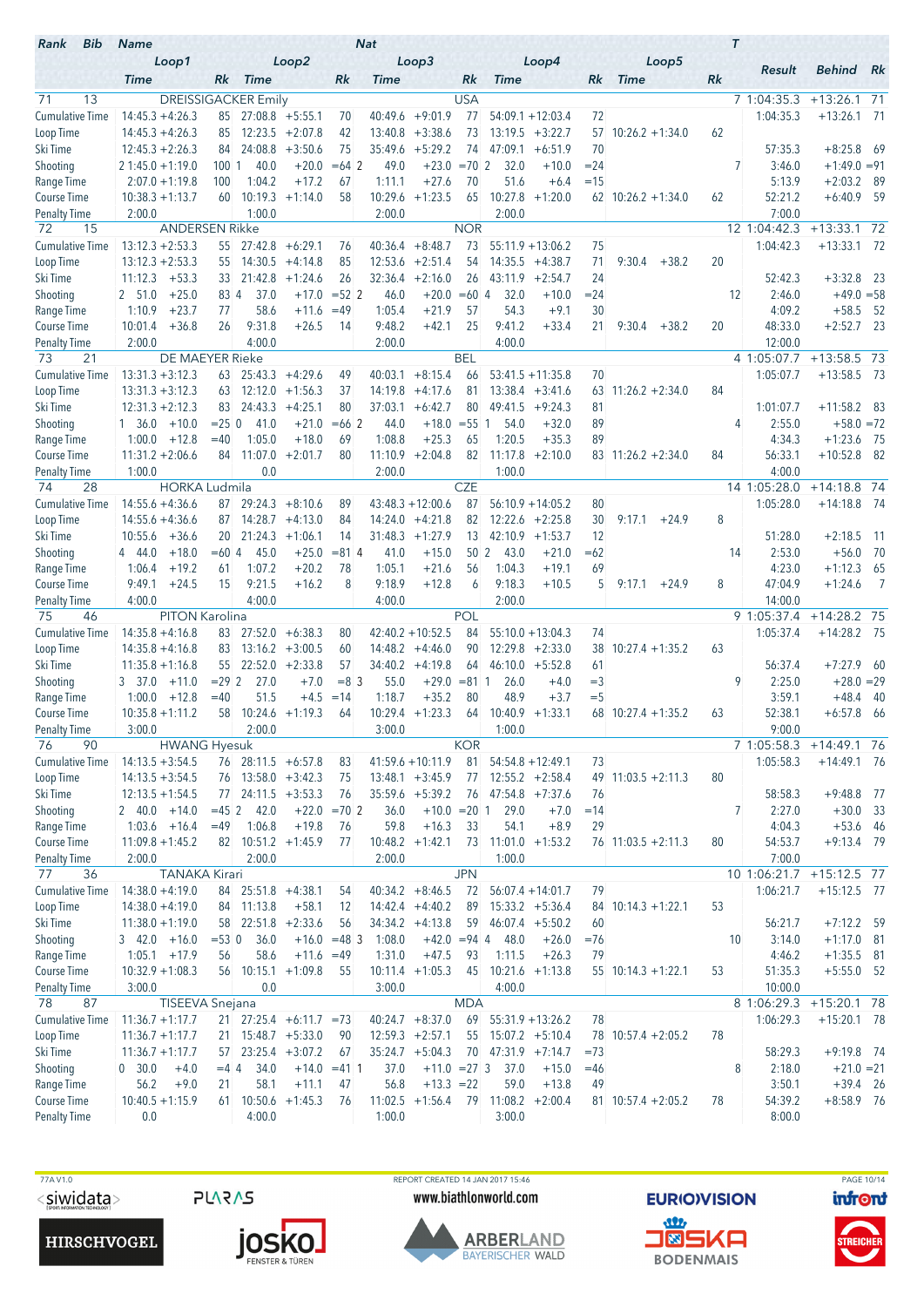| Bib<br>Rank               | <b>Name</b>                             |             |                                  |                         |               | <b>Nat</b>        |                           |                  |                      |                     |                 |                        |    | $\tau$         |                  |                              |      |
|---------------------------|-----------------------------------------|-------------|----------------------------------|-------------------------|---------------|-------------------|---------------------------|------------------|----------------------|---------------------|-----------------|------------------------|----|----------------|------------------|------------------------------|------|
|                           | Loop1<br><b>Time</b>                    | Rk          | <b>Time</b>                      | Loop2                   | Rk            | <b>Time</b>       | Loop3                     | Rk               | <b>Time</b>          | Loop4               | Rk              | Loop5<br><b>Time</b>   | Rk | Result         |                  | <b>Behind</b> Rk             |      |
| 79<br>59                  | <b>ELLINGSON Siena</b>                  |             |                                  |                         |               |                   |                           | <b>USA</b>       |                      |                     |                 |                        |    | 5 1:06:47.7    |                  | +15:38.5 79                  |      |
| Cumulative Time           | $13:27.4 + 3:08.4$                      |             | $61$ 26:52.3 +5:38.6             |                         | 67            | 40:46.2           | $+8:58.5$                 | 76               |                      | $55:24.8 + 13:19.1$ | 76              |                        |    | 1:06:47.7      |                  | $+15:38.5$ 79                |      |
| Loop Time                 | $13:27.4 + 3:08.4$                      | 61.         | 13:24.9                          | $+3:09.2$               | 66            | 13:53.9           | $+3:51.7$                 | 78               |                      | $14:38.6 +4:41.8$   | 72              | $11:22.9 + 2:30.7$     | 83 |                |                  |                              |      |
| Ski Time                  | $12:27.4 + 2:08.4$                      | 81          | 24:52.3                          | $+4:34.1$               | 82            | 37:46.2           | $+7:25.8$                 | 85               |                      | $50:24.8 + 10:07.6$ | 84              |                        |    | 1:01:47.7      |                  | $+12:38.2$ 84                |      |
| Shooting                  | $+29.0$<br>$1\quad 55.0$                | $= 89 \, 1$ | 45.0                             | $+25.0$                 | $= 81.1$      | 1:03.0            | $+37.0$                   |                  | 90 2<br>45.0         | $+23.0$             | $=70$           |                        |    | 5              | 3:28.0           | $+1:31.0 = 86$               |      |
| Range Time                | $+32.1$<br>1:19.3                       | 87          | 1:12.8                           | $+25.8$                 | 86            | 1:28.0            | $+44.5$                   | 90               | 1:08.5               | $+23.3$             | 73              |                        |    |                | 5:08.6           | $+1:57.9$                    | - 88 |
| Course Time               | $11:08.1 + 1:43.5$                      | 80          | 11:12.1                          | $+2:06.8$               | 82            | 11:25.8           | $+2:19.7$                 | 84               | 11:30.0              | $+2:22.2$           |                 | $84$ 11:22.9 +2:30.7   | 83 | 56:38.9        |                  | $+10:58.6$                   | - 84 |
| <b>Penalty Time</b>       | 1:00.0                                  |             | 1:00.0                           |                         |               | 1:00.0            |                           |                  | 2:00.0               |                     |                 |                        |    |                | 5:00.0           |                              |      |
| 12<br>80                  | <b>KOSARAC</b> Dejana                   |             |                                  |                         |               |                   |                           | <b>BIH</b>       |                      |                     |                 |                        |    | 4 1:07:39.7    |                  | $+16:30.5$ 80                |      |
| <b>Cumulative Time</b>    | $14:03.6 + 3:44.6$                      |             | $72$ $27:37.2$ $+6:23.5$         |                         | 75            | 40:38.0           | $+8:50.3$                 | 74               |                      | $55:28.9 + 13:23.2$ | 77              |                        |    | 1:07:39.7      |                  | $+16:30.5$                   | - 80 |
| Loop Time                 | $14:03.6 + 3:44.6$                      | 72          |                                  | $13:33.6 + 3:17.9$      | 71            | 13:00.8           | $+2:58.6$                 | 57               |                      | $14:50.9 + 4:54.1$  | 74              | $12:10.8 + 3:18.6$     | 95 |                |                  |                              |      |
| Ski Time                  | $13:03.6 + 2:44.6$                      | 88          |                                  | $25:37.2 +5:19.0$       | 87            | 38:38.0           | $+8:17.6$                 | 87               |                      | $51:28.9 + 11:11.7$ | 86              |                        |    | 1:03:39.7      |                  | $+14:30.2$ 86                |      |
| Shooting                  | 1 38.0<br>$+12.0$                       | $= 351$     | 29.0<br>54.8                     | $+9.0$<br>$+7.8$        | $= 150$<br>33 | 34.0<br>59.2      | $+8.0$<br>$+15.7$         | $= 8 \, 2$<br>30 | 29.0<br>53.9         | $+7.0$<br>$+8.7$    | $=14$<br>$= 27$ |                        |    | 4              | 2:10.0<br>3:52.8 | $+13.0 = 12$<br>$+42.1$      |      |
| Range Time<br>Course Time | 1:04.9<br>$+17.7$<br>$11:58.7 + 2:34.1$ | 55          | 91 11:38.8                       | $+2:33.5$               | 88            | 12:01.5           | $+2:55.4$                 | 92               | 11:57.0              | $+2:49.2$           |                 | $91$ 12:10.8 +3:18.6   | 95 | 59:46.8        |                  | $+14:06.5$ 88                | - 32 |
| <b>Penalty Time</b>       | 1:00.0                                  |             | 1:00.0                           |                         |               | 0.0               |                           |                  | 2:00.0               |                     |                 |                        |    |                | 4:00.0           |                              |      |
| 14<br>81                  | KOZICA Anika                            |             |                                  |                         |               |                   |                           | <b>CRO</b>       |                      |                     |                 |                        |    | 8 1:07:48.1    |                  | $+16:38.9$ 81                |      |
| <b>Cumulative Time</b>    | $14:30.0 + 4:11.0$                      |             | $82 \quad 27:50.1 \quad +6:36.4$ |                         | 78            |                   | $40:58.2 +9:10.5$         | 78               |                      | $56:45.4 + 14:39.7$ | 82              |                        |    | 1:07:48.1      |                  | $+16:38.9$ 81                |      |
| Loop Time                 | $14:30.0 + 4:11.0$                      | 82          | 13:20.1                          | $+3:04.4$               | 62            | 13:08.1           | $+3:05.9$                 | 60               |                      | $15:47.2 + 5:50.4$  | 88              | $11:02.7 + 2:10.5$     | 79 |                |                  |                              |      |
| Ski Time                  | $12:30.0 + 2:11.0$                      | 82          | 24:50.1                          | $+4:31.9$               | 81            | 36:58.2           | $+6:37.8$                 | 79               | 48:45.4              | $+8:28.2$           | 79              |                        |    | 59:48.1        |                  | $+10:38.6$ 79                |      |
| Shooting                  | $+20.0$<br>2 46.0                       | $= 651$     | 35.0                             | $+15.0$                 | $= 44$ 1      | 39.0              | $+13.0$                   | $= 40 \, 4$      | 35.0                 | $+13.0$             | $=40$           |                        |    | 8              | 2:35.0           | $+38.0 = 45$                 |      |
| Range Time                | 1:08.6<br>$+21.4$                       | 69          | 59.3                             | $+12.3$                 | $= 53$        | 1:01.8            | $+18.3$                   | 44               | 58.0                 | $+12.8$             | $=44$           |                        |    | 4:07.7         |                  | $+57.0$                      | - 50 |
| Course Time               | $11:21.4 + 1:56.8$                      | 83          |                                  | $11:20.7 + 2:15.4$      | 84            | 11:06.3           | $+2:00.2$                 | 80               | 10:49.1              | $+1:41.3$           |                 | 73 11:02.7 +2:10.5     | 79 | 55:40.2        |                  | $+9:59.9$ 80                 |      |
| Penalty Time              | 2:00.0                                  |             | 1:00.0                           |                         |               | 1:00.0            |                           |                  | 4:00.0               |                     |                 |                        |    |                | 8:00.0           |                              |      |
| 42<br>82                  |                                         |             | <b>ALMEIDA NERES Gabriela</b>    |                         |               |                   |                           | <b>BRA</b>       |                      |                     |                 |                        |    | 4 1:08:33.4    |                  | $+17:24.2$ 82                |      |
| <b>Cumulative Time</b>    | $14:26.5 + 4:07.5$                      | 81.         |                                  | $27:10.7 + 5:57.0$      | 71            | 40:18.9           | $+8:31.2$                 | 68               |                      | $56:25.7 + 14:20.0$ | 81              |                        |    | 1:08:33.4      |                  | $+17:24.2$ 82                |      |
| Loop Time                 | $14:26.5 + 4:07.5$                      |             | $81 \quad 12:44.2 \quad +2:28.5$ |                         | 48            | 13:08.2           | $+3:06.0$                 | 61               |                      | $16:06.8 + 6:10.0$  | 91.             | $12:07.7 + 3:15.5$     | 92 |                |                  |                              |      |
| Ski Time                  | $13:26.5 + 3:07.5$                      | 93          |                                  | $26:10.7 + 5:52.5$      | 90            | 39:18.9           | $+8:58.5$                 | 89               |                      | $52:25.7 + 12:08.5$ | 88              |                        |    | 1:04:33.4      |                  | $+15:23.9$                   | 88   |
| Shooting                  | 149.0<br>$+23.0$                        | $=76$ 0     | 33.0                             | $+13.0$                 | $= 36$ 0      | 53.0              | $+27.0$                   | $=79.3$          | 52.0                 | $+30.0$             | $= 87$          |                        |    | 4              | 3:07.0           | $+1:10.0$                    | - 78 |
| Range Time                | $1:12.2 + 25.0$                         | 81          | 1:00.1                           | $+13.1$                 | 58            | 1:17.8            | $+34.3$                   | 79               | 1:15.0               | $+29.8$             | 87              |                        |    |                | 4:45.1           | $+1:34.4$<br>$+14:07.7$ 89   | - 80 |
| Course Time               | $12:14.2 + 2:49.6$<br>1:00.0            | $= 93$      | 0.0                              | $11:44.0 + 2:38.7$      | 90            | 11:50.3<br>0.0    | $+2:44.2$                 | 89               | 3:00.0               | $11:51.8 + 2:44.0$  |                 | $= 89$ 12:07.7 +3:15.5 | 92 | 59:48.0        | 4:00.0           |                              |      |
| Penalty Time<br>3<br>83   |                                         |             | <b>COLEBOURN Jillian Wei-Lin</b> |                         |               |                   |                           | AUS              |                      |                     |                 |                        |    | 4 1:08:35.9    |                  | $+17:26.7$ 83                |      |
| <b>Cumulative Time</b>    | $13:16.4 + 2:57.4$                      |             |                                  | $57$ 27:25.4 +6:11.7    | $= 73$        | 41:43.6           | $+9:55.9$                 | 80               |                      | $57:00.4 + 14:54.7$ | 83              |                        |    | 1:08:35.9      |                  | $+17:26.7$ 83                |      |
| Loop Time                 | $13:16.4 + 2:57.4$                      | 57          |                                  | $14:09.0 + 3:53.3$      | 80            | 14:18.2           | $+4:16.0$                 | 80               |                      | $15:16.8 + 5:20.0$  | 82              | $11:35.5 + 2:43.3$     | 85 |                |                  |                              |      |
| Ski Time                  | $13:16.4 + 2:57.4$                      | 91          | 26:25.4                          | $+6:07.2$               | 91            | 39:43.6           | $+9:23.2$                 | 91               |                      | $53:00.4 + 12:43.2$ | 90              |                        |    | 1:04:35.9      |                  | $+15:26.4$                   | 89   |
| Shooting                  | 049.0<br>$+23.0$                        | $= 76.1$    | 56.0                             | $+36.0$                 | 92 1          | 55.0              | $+29.0$                   |                  | $= 81 \ 2 \ 1:03.0$  | $+41.0$             | 94              |                        |    | 4              | 3:43.0           | $+1:46.0$                    | -90  |
| Range Time                | 1:08.9<br>$+21.7$                       | $=70$       | 1:18.6                           | $+31.6$                 | 89            | 1:16.0            | $+32.5 = 76$              |                  | 1:24.9               | $+39.7$             | 92              |                        |    |                | 5:08.4           | $+1:57.7$                    | 87   |
| <b>Course Time</b>        | $12:07.4 + 2:42.8$                      |             | $92$ 11:50.3 +2:45.0             |                         | 91            |                   | $12:02.1 + 2:56.0$        |                  | $93$ 11:51.8 +2:44.0 |                     |                 | $= 89$ 11:35.5 +2:43.3 | 85 | 59:27.1        |                  | $+13:46.8$                   | -87  |
| Penalty Time              | 0.0                                     |             | 1:00.0                           |                         |               | 1:00.0            |                           |                  | 2:00.0               |                     |                 |                        |    | 4:00.0         |                  |                              |      |
| 84<br>11                  | KOEVA Dafinka                           |             |                                  |                         |               |                   |                           | <b>BUL</b>       |                      |                     |                 |                        |    | 12 1:09:15.4   |                  | +18:06.2 84                  |      |
| <b>Cumulative Time</b>    | $12:52.3 + 2:33.3$                      |             | 48 27:17.7 +6:04.0               |                         | 72            |                   | $43:04.3 +11:16.6$        | 85               |                      | $58:39.9 + 16:34.2$ | 85              |                        |    | 1:09:15.4      |                  | $+18:06.2$ 84                |      |
| Loop Time                 | $12:52.3 + 2:33.3$                      | 48          |                                  | $14:25.4 +4:09.7$       | 83            |                   | $15:46.6 + 5:44.4$        | 92               |                      | $15:35.6 + 5:38.8$  |                 | $85$ 10:35.5 +1:43.3   | 68 |                |                  |                              |      |
| Ski Time                  | $11:52.3 + 1:33.3$                      |             | $68$ 23:17.7 +2:59.5             |                         | 66            |                   | $35:04.3 +4:43.9$         |                  | $67$ 46:39.9 +6:22.7 |                     | 68              |                        |    | 57:15.4        |                  | $+8:05.9$ 67                 |      |
| Shooting<br>Range Time    | $144.0 +18.0$<br>$1:06.8$ +19.6         | $=603$      | 46.0<br>1:07.4                   | $+26.0$<br>$+20.4 = 79$ | 85 4          | 1:01.0<br>1:22.5  | $+35.0 = 88$ 4<br>$+39.0$ | 87               | 50.0<br>1:13.0       | $+28.0$<br>$+27.8$  | $= 80$          |                        |    | 12<br>4:49.7   | 3:21.0           | $+1:24.0$ 84<br>$+1:39.0$ 82 |      |
| Course Time               | $10:45.4 + 1:20.8$                      | 64          |                                  | 65 10:17.9 +1:12.6      | 57            |                   | $10:24.0 +1:17.9$         | 61               |                      | $10:22.6 +1:14.8$   | 81              | $56$ 10:35.5 +1:43.3   | 68 | 52:25.4        |                  | $+6:45.1$ 60                 |      |
| <b>Penalty Time</b>       | 1:00.0                                  |             | 3:00.0                           |                         |               | 4:00.0            |                           |                  | 4:00.0               |                     |                 |                        |    | 12:00.0        |                  |                              |      |
| 85<br>73                  | NETIKOVA Anna                           |             |                                  |                         |               |                   |                           | <b>SVK</b>       |                      |                     |                 |                        |    | 71:09:31.8     |                  | +18:22.6 85                  |      |
| Cumulative Time           | $13:49.0 + 3:30.0$                      |             | $69$ 28:23.3 +7:09.6             |                         | 85            |                   | $42:06.7 + 10:19.0$       | 82               |                      | $57:52.4 + 15:46.7$ | 84              |                        |    | 1:09:31.8      |                  | $+18:22.6$ 85                |      |
| Loop Time                 | $13:49.0 + 3:30.0$                      |             | $69$ 14:34.3 +4:18.6             |                         | 86            |                   | $13:43.4 + 3:41.2$        | 76               |                      | $15:45.7 + 5:48.9$  |                 | 87 11:39.4 +2:47.2     | 86 |                |                  |                              |      |
| Ski Time                  | $12:49.0 + 2:30.0$                      | 85          |                                  | $25:23.3 + 5:05.1$      | 86            |                   | $38:06.7 +7:46.3$         | 86               |                      | $50:52.4 + 10:35.2$ | 85              |                        |    | 1:02:31.8      |                  | $+13:22.3$ 85                |      |
| Shooting                  | $1$ 41.0 $+15.0$                        | $= 502$     | 42.0                             |                         | $+22.0 = 701$ | 39.0              | $+13.0 = 403$             |                  | 49.0                 | $+27.0$             | $= 78$          |                        |    | $\overline{7}$ | 2:51.0           | $+54.0 = 67$                 |      |
| Range Time                | $1:02.6$ +15.4                          | 46          | 1:06.0                           | $+19.0$                 | 74            | 1:02.7            | $+19.2$                   | 47               | 1:11.3               | $+26.1$             | 77              |                        |    |                | 4:22.6           | $+1:11.9$ 64                 |      |
| Course Time               | $11:46.4 + 2:21.8$                      | 86          |                                  | $11:28.2 +2:22.9$       | 86            |                   | $11:40.7 +2:34.6$         | 87               |                      | $11:34.3 +2:26.5$   |                 | $85$ 11:39.4 +2:47.2   | 86 | 58:09.0        |                  | $+12:28.7$ 85                |      |
| Penalty Time              | 1:00.0                                  |             | 2:00.0                           |                         |               | 1:00.0            |                           |                  | 3:00.0               |                     |                 |                        |    |                | 7:00.0           |                              |      |
| 86<br>77                  | <b>GROSSMAN Hallie</b>                  |             |                                  |                         |               |                   |                           | <b>USA</b>       |                      |                     |                 |                        |    | 14 1:09:39.3   |                  | +18:30.1 86                  |      |
| <b>Cumulative Time</b>    | $15:45.4 + 5:26.4$                      |             | 92 29:52.3 +8:38.6               |                         | 90            |                   | $44:17.5 + 12:29.8$       | 90               |                      | $59:28.8 + 17:23.1$ | 88              |                        |    | 1:09:39.3      |                  | $+18:30.1$ 86                |      |
| Loop Time                 | $15:45.4 + 5:26.4$                      |             | 92 14:06.9 +3:51.2               |                         | 79            |                   | $14:25.2 +4:23.0$         | 84               |                      | $15:11.3 + 5:14.5$  |                 | 79 10:10.5 +1:18.3     | 46 |                |                  |                              |      |
| Ski Time                  | $11:45.4 + 1:26.4$                      |             | $62$ $22:52.3$ $+2:34.1$         |                         | 58            |                   | $34:17.5 + 3:57.1$        |                  | $57$ 45:28.8 +5:11.6 |                     | 53              |                        |    | 55:39.3        |                  | $+6:29.8$ 54                 |      |
| Shooting                  | $41:08.0 +42.0$                         |             | 98 3<br>57.0                     | $+37.0$                 | 93 3          | 42.0              | $+16.0 = 514$             |                  | 46.0                 | $+24.0$             | $= 72$          |                        |    | 14             | 3:33.0           | $+1:36.0$ 88                 |      |
| Range Time<br>Course Time | $1:29.7 +42.5$<br>10:15.7<br>$+51.1$    | 97<br>37    | 1:10.8<br>9:56.1                 | $+23.8$<br>$+50.8$      | 85<br>33      | 1:20.2<br>10:05.0 | $+36.7$<br>$+58.9 = 39$   | 83               | 1:06.7<br>10:04.6    | $+21.5$<br>$+56.8$  | 72              | $38$ 10:10.5 +1:18.3   | 46 | 50:31.9        | 5:07.4           | $+1:56.7$ 86<br>$+4:51.6$ 38 |      |
| <b>Penalty Time</b>       | 4:00.0                                  |             | 3:00.0                           |                         |               | 3:00.0            |                           |                  | 4:00.0               |                     |                 |                        |    | 14:00.0        |                  |                              |      |
|                           |                                         |             |                                  |                         |               |                   |                           |                  |                      |                     |                 |                        |    |                |                  |                              |      |

**HIRSCHVOGEL** 



TTA V1.0 PAGE 11/14<br>
TO REPORT CREATED 14 JAN 2017 15:46 PORT CREATED 14 JAN 2017 15:46 PAGE 11/14<br>
PLARAS WWW.biathlonworld.com EURIOVISION infont www.biathlonworld.com



**EURIOVISION** <u>an</u> **J®SKA** 

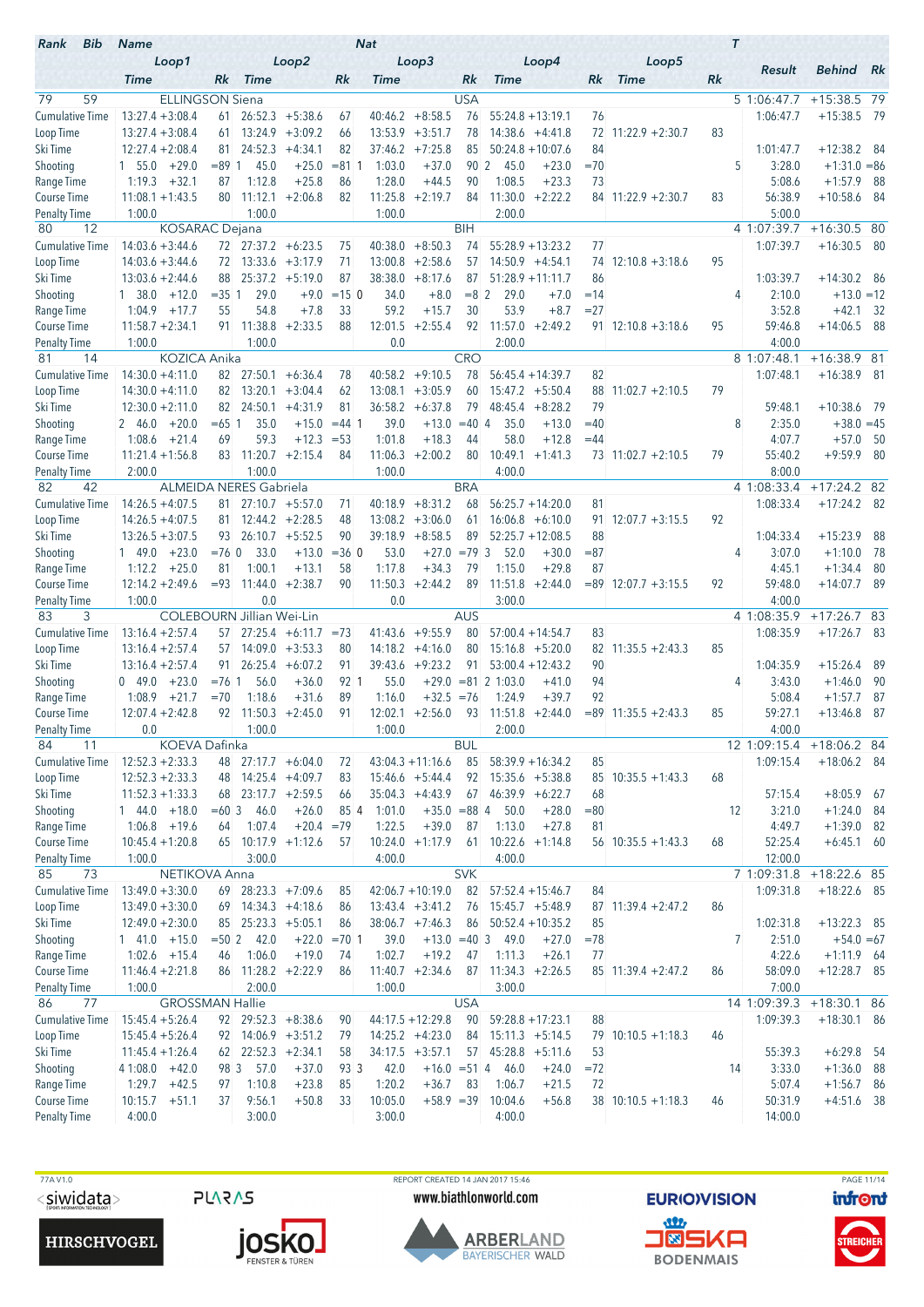| Bib<br>Rank                        | <b>Name</b>                             |                   |                                  |                    |                      | <b>Nat</b>        |                           |               |                       |                                |                 |                      |        | $\tau$         |                     |                                |      |
|------------------------------------|-----------------------------------------|-------------------|----------------------------------|--------------------|----------------------|-------------------|---------------------------|---------------|-----------------------|--------------------------------|-----------------|----------------------|--------|----------------|---------------------|--------------------------------|------|
|                                    | Loop1                                   |                   |                                  | Loop2              |                      |                   | Loop3                     |               |                       | Loop4                          |                 | Loop5                |        |                | Result              | <b>Behind</b> Rk               |      |
|                                    | <b>Time</b>                             | Rk                | <b>Time</b>                      |                    | Rk                   | <b>Time</b>       |                           | Rk            | <b>Time</b>           |                                | Rk              | <b>Time</b>          | Rk     |                |                     |                                |      |
| 87<br>24                           | <b>SLETTEMARK Uilog</b>                 |                   |                                  |                    |                      |                   |                           | GRL           |                       |                                |                 |                      |        |                | 9 1:09:48.8         | +18:39.6 87                    |      |
| <b>Cumulative Time</b>             | $13:20.1 + 3:01.1$                      |                   | 59 28:36.7 +7:23.0               |                    | 86                   |                   | $43:09.5 +11:21.8$        | 86            |                       | $58:51.6 + 16:45.9$            | 86              |                      |        |                | 1:09:48.8           | $+18:39.6$ 87                  |      |
| Loop Time                          | $13:20.1 + 3:01.1$                      | 59                |                                  | $15:16.6 + 5:00.9$ | 87                   | 14:32.8           | $+4:30.6$                 | 87            |                       | $15:42.1 + 5:45.3$             | 86              | $10:57.2 + 2:05.0$   | 77     |                |                     |                                |      |
| Ski Time                           | $12:20.1 + 2:01.1$                      | 80                | 24:36.7                          | $+4:18.5$          | 79                   | 37:09.5           | $+6:49.1$                 | 81            |                       | $49:51.6 + 9:34.4$             | 83              |                      |        |                | 1:00:48.8           | $+11:39.3$                     | -81  |
| Shooting                           | $+28.0$<br>1 54.0                       |                   | $= 87$ 3 1:03.0                  | $+43.0$            | $= 952$              | 1:04.0            | $+38.0$                   |               | 91 3 1:14.0           | $+52.0$                        | 96              |                      |        | 9              | 4:15.0              | $+2:18.0$                      | - 95 |
| Range Time                         | 1:19.5<br>$+32.3$                       | 89                | 1:27.1                           | $+40.1$            | 93                   | 1:32.6            | $+49.1$                   | 94            | 1:40.7                | $+55.5$                        | 95              |                      |        |                | 5:59.9              | $+2:49.2$                      | - 94 |
| Course Time<br><b>Penalty Time</b> | $11:00.5 + 1:35.9$<br>1:00.0            | 77                | 10:49.5<br>3:00.0                | $+1:44.2$          | 75                   | 2:00.0            | $11:00.2 +1:54.1$         | 78            | 11:01.3<br>3:00.0     | $+1:53.5$                      |                 | $77$ 10:57.2 +2:05.0 | 77     |                | 54:48.7<br>9:00.0   | $+9:08.4$                      | - 78 |
| 22<br>88                           | <b>PICIN Mirlene</b>                    |                   |                                  |                    |                      |                   |                           | <b>BRA</b>    |                       |                                |                 |                      |        |                | 7 1:10:47.1         | $+19:37.9$ 88                  |      |
| Cumulative Time                    | $15:08.3 + 4:49.3$                      |                   | $90$ 27:54.7 +6:41.0             |                    | 81                   |                   | $44:04.4 + 12:16.7$       | 89            |                       | $59:03.0 + 16:57.3$            | 87              |                      |        |                | 1:10:47.1           | $+19:37.9$                     | - 88 |
| Loop Time                          | $15:08.3 + 4:49.3$                      | 90                | 12:46.4                          | $+2:30.7$          | 50                   |                   | $16:09.7 + 6:07.5$        | 93            |                       | $14:58.6 + 5:01.8$             | 75              | $11:44.1 + 2:51.9$   | 87     |                |                     |                                |      |
| Ski Time                           | $13:08.3 + 2:49.3$                      |                   | $90$ 25:54.7 $+5:36.5$           |                    | 88                   | 39:04.4           | $+8:44.0$                 | 88            |                       | $52:03.0 + 11:45.8$            | 87              |                      |        |                | 1:03:47.1           | $+14:37.6$ 87                  |      |
| Shooting                           | $+29.0$<br>2 55.0                       | $= 89$ 0          | 53.0                             | $+33.0$            | 90 3                 | 1:08.0            | $+42.0 = 94$ 2            |               | 50.0                  | $+28.0$                        | $= 80$          |                      |        | 7              | 3:46.0              | $+1:49.0 = 91$                 |      |
| Range Time                         | 1:20.5<br>$+33.3$                       | 92                | 1:20.7                           | $+33.7$            | 91                   | 1:33.4            | $+49.9$                   | 95            | 1:16.7                | $+31.5$                        | 88              |                      |        |                | 5:31.3              | $+2:20.6$ 91                   |      |
| Course Time                        | $11:47.7 + 2:23.1$                      | 87                | 11:25.6                          | $+2:20.3$          | 85                   | 11:36.3           | $+2:30.2$                 | 86            |                       | $11:41.9 +2:34.1$              |                 | $87$ 11:44.1 +2:51.9 | 87     |                | 58:15.6             | $+12:35.3$ 86                  |      |
| <b>Penalty Time</b>                | 2:00.0                                  |                   | 0.0                              |                    |                      | 3:00.0            |                           |               | 2:00.0                |                                |                 |                      |        |                | 7:00.0              |                                |      |
| 89<br>39                           | <b>KUSMUK Sanja</b>                     |                   |                                  |                    |                      |                   |                           | <b>BIH</b>    |                       |                                |                 |                      |        |                | 7 1:12:15.7         | $+21:06.5$ 89                  |      |
| <b>Cumulative Time</b>             | $14:22.7 + 4:03.7$                      | 79                |                                  | $30:01.4 + 8:47.7$ | 91                   |                   | $44:34.5 + 12:46.8$       | 91            |                       | $59:55.2 + 17:49.5$            | 89              |                      |        |                | 1:12:15.7           | $+21:06.5$ 89                  |      |
| Loop Time                          | $14:22.7 + 4:03.7$                      | 79                |                                  | $15:38.7 + 5:23.0$ | 89                   | 14:33.1           | $+4:30.9$                 | 88            |                       | $15:20.7 + 5:23.9$             | 83              | $12:20.5 + 3:28.3$   | 96     |                |                     |                                |      |
| Ski Time                           | $13:22.7 + 3:03.7$                      | 92.               | 26:01.4                          | $+5:43.2$          | 89                   |                   | $39:34.5 +9:14.1$         | 90            |                       | $52:55.2 + 12:38.0$            | 89              |                      |        |                | 1:05:15.7           | $+16:06.2$                     | - 90 |
| Shooting                           | $+37.0$<br>11:03.0                      | 97 3              | 39.0<br>1:01.6                   | $+19.0$            | $=60$                | 1:01.0            | $+35.0$                   | $= 882$<br>89 | 43.0<br>59.6          | $+21.0$                        | $=62$<br>$= 52$ |                      |        | 7              | 3:26.0              | $+1:29.0$                      | - 85 |
| Range Time<br>Course Time          | 1:28.1<br>$+40.9$<br>$11:54.5 + 2:29.9$ | 96                | $90$ 11:37.0 +2:31.7             | $+14.6$            | 61<br>87             | 1:26.2<br>12:06.9 | $+42.7$<br>$+3:00.8$      | 94            |                       | $+14.4$<br>$12:21.0 +3:13.2$   |                 | $94$ 12:20.5 +3:28.3 | 96     |                | 4:55.5<br>1:00:19.9 | $+1:44.8$<br>$+14:39.6$ 91     | - 83 |
| <b>Penalty Time</b>                | 1:00.0                                  |                   | 3:00.0                           |                    |                      | 1:00.0            |                           |               | 2:00.0                |                                |                 |                      |        |                | 7:00.0              |                                |      |
| 90<br>75                           | <b>MOURA Bruna</b>                      |                   |                                  |                    |                      |                   |                           | <b>BRA</b>    |                       |                                |                 |                      |        |                | 7 1:14:12.2         | $+23:03.0$ 90                  |      |
|                                    |                                         |                   |                                  |                    |                      |                   |                           |               |                       |                                |                 |                      |        |                |                     |                                |      |
| <b>Cumulative Time</b>             | $14:08.1 + 3:49.1$                      |                   | $74$ 30:34.8 +9:21.1             |                    | 92                   |                   | 43:57.6 +12:09.9          | 88            |                       | $\frac{1:02:10}{2}$ + 20:04.5  | 91              |                      |        |                | 1:14:12.2           | $+23:03.0$ 90                  |      |
| Loop Time                          | $14:08.1 + 3:49.1$                      | 74                |                                  | $16:26.7 + 6:11.0$ | 96                   |                   | $13:22.8$ +3:20.6         | 63            |                       | $18:12.6 + 8:15.8$             | 97              | $12:02.0 + 3:09.8$   | $= 90$ |                |                     |                                |      |
| Ski Time                           | $13:08.1 + 2:49.1$                      | 89                | 26:34.8                          | $+6:16.6$          | 92                   | 39:57.6           | $+9:37.2$                 | 92            |                       | $55:10.2 + 14:53.0$            | 93              |                      |        |                | 1:07:12.2           | $+18:02.7$                     | - 93 |
| Shooting                           | 1 53.0<br>$+27.0$                       |                   | 86 3 1:02.0                      | $+42.0$            | 94 0                 | 56.0              | $+30.0$                   |               | $84$ 3 2:10.0 +1:48.0 |                                | 99              |                      |        | $\overline{7}$ | 5:01.0              | $+3:04.0$                      | - 97 |
| Range Time                         | 1:17.6<br>$+30.4$                       | 85                | 1:28.4                           | $+41.4$            | 95                   | 1:22.8            | $+39.3$                   | 88            |                       | $2:35.1 + 1:49.9$              | 98              |                      |        |                | 6:43.9              | $+3:33.2$                      | - 96 |
| Course Time                        | $11:50.5 + 2:25.9$                      | 89                | 11:58.2                          | $+2:52.9$          | 93                   | 11:59.9           | $+2:53.8$                 | 91            |                       | $12:37.4 + 3:29.6$             |                 | $96$ 12:02.0 +3:09.8 | $= 90$ |                | 1:00:28.0           | $+14:47.7$ 92                  |      |
| <b>Penalty Time</b>                | 1:00.0                                  |                   | 3:00.0                           |                    |                      | 0.0               |                           |               | 3:00.0                |                                |                 |                      |        |                | 7:00.0              |                                |      |
| 91<br>56                           | <b>HOWELL Sabrina</b>                   |                   |                                  |                    |                      |                   |                           | <b>AUS</b>    |                       |                                |                 |                      |        |                | 6 1:14:31.7         | $+23:22.5$ 91                  |      |
| <b>Cumulative Time</b>             | $15:35.0 + 5:16.0$                      |                   | $91 \quad 28:55.3 \quad +7:41.6$ |                    | 88                   |                   | $45:16.7 + 13:29.0$       | 92            |                       | $\frac{1:01:14.}{8}$ + 19:09.1 | 90              |                      |        |                | 1:14:31.7           | $+23:22.5$ 91                  |      |
| Loop Time                          | $15:35.0 + 5:16.0$                      | 91.               |                                  | $13:20.3 + 3:04.6$ | 63                   |                   | $16:21.4 + 6:19.2$        | 94            |                       | $15:58.1 + 6:01.3$             | 90              | $13:16.9 + 4:24.7$   | 97     |                |                     |                                |      |
| Ski Time                           | $13:35.0 + 3:16.0$                      | 96                |                                  | $26:55.3 + 6:37.1$ | 93                   |                   | $41:16.7 + 10:56.3$       | 94            |                       | $55:14.8 + 14:57.6$            | 94              |                      |        |                | 1:08:31.7           | $+19:22.2$ 96                  |      |
| Shooting                           | $2\quad 52.0\quad +26.0$                | $= 84.0$          | 20.0                             | 0.0                | $1\,2$               | 53.0              | $+27.0 = 79$ 2            |               | 32.0                  | $+10.0$                        | $= 24$          |                      |        | 6              | 2:37.0              | $+40.0$                        | - 48 |
| Range Time                         | $1:19.4 + 32.2$                         | 88                | 51.0                             | $+4.0$             | 11                   | 1:20.5            | $+37.0$                   | 84            | 58.4                  | $+13.2$                        | 46              |                      |        |                | 4:29.3              | $+1:18.6$ 72                   |      |
| Course Time                        | $12:15.6 + 2:51.0$                      |                   |                                  | 95 12:29.2 +3:23.9 | 97                   |                   | $13:00.8$ +3:54.7         |               | $97$ 12:59.6 +3:51.8  |                                |                 | $98$ 13:16.9 +4:24.7 | 97     |                | 1:04:02.1           | $+18:21.8$ 97                  |      |
| Penalty Time                       | 2:00.0                                  |                   | 0.0                              |                    |                      | 2:00.0            |                           |               | 2:00.0                |                                |                 |                      |        |                | 6:00.0              |                                |      |
| 92<br>35                           | <b>DRNDIC Maida</b>                     |                   |                                  |                    |                      |                   |                           | <b>SRB</b>    |                       |                                |                 |                      |        |                | 14 1:14:59.1        | $+23:49.9$ 92                  |      |
| Cumulative Time                    | $16:10.2 + 5:51.2$                      |                   | 94 32:01.6 +10:47.9              |                    | 94                   |                   | $48:36.0 + 16:48.3$       | 94            |                       | $\frac{1:03:39.}{4}$ + 21:33.7 | 92              |                      |        |                | 1:14:59.1           | $+23:49.9$ 92                  |      |
| Loop Time                          | $16:10.2 + 5:51.2$                      |                   | 94 15:51.4 +5:35.7               |                    | 91                   |                   | $16:34.4 + 6:32.2$        |               | $95$ 15:03.4 +5:06.6  |                                |                 | $76$ 11:19.7 +2:27.5 | 82     |                |                     |                                |      |
| Ski Time                           | $12:10.2 + 1:51.2$                      |                   | 75 25:01.6 +4:43.4               |                    | 83                   |                   | $37:36.0 +7:15.6$         |               | 83 49:39.4 +9:22.2    |                                | 80              |                      |        |                | 1:00:59.1           | $+11:49.6$ 82                  |      |
| Shooting                           | $4$ 58.0 $+32.0$                        | $= 92 \, 3$       | 34.0                             |                    | $+14.0 = 414$        | 44.0              | $+18.0 = 55$ 3            |               | 34.0                  | $+12.0$                        | $= 33$          |                      |        | 14             | 2:50.0              | $+53.0$ 66                     |      |
| Range Time                         | $1:21.4 + 34.2$                         | 93                | 58.8                             | $+11.8$            | 52                   | 1:06.4            | $+22.9$                   | 60            | 58.0                  | $+12.8$                        | $=44$           |                      |        |                | 4:24.6              | $+1:13.9 = 70$                 |      |
| Course Time                        | $10:48.8 + 1:24.2$                      |                   | $68$ 11:52.6 +2:47.3             |                    | 92                   |                   | $11:28.0 +2:21.9$         |               | 85 11:05.4 +1:57.6    |                                |                 | $80$ 11:19.7 +2:27.5 | 82     |                | 56:34.5             | $+10:54.2$ 83                  |      |
| <b>Penalty Time</b>                | 4:00.0                                  |                   | 3:00.0                           |                    |                      | 4:00.0            |                           |               | 3:00.0                |                                |                 |                      |        |                | 14:00.0             |                                |      |
| 93<br>94                           |                                         |                   | <b>BOROVCANIN Snezana</b>        |                    |                      |                   |                           | <b>BIH</b>    |                       |                                |                 |                      |        |                | 12 1:17:49.4        | $+26:40.2$ 93                  |      |
| Cumulative Time                    | $15:47.4 + 5:28.4$                      |                   | $93$ 31:57.2 +10:43.5            |                    | 93                   |                   | $47:24.8 + 15:37.1$       | 93            |                       | $\frac{1:05:39.5+23:33.8}{5}$  | 93              |                      |        |                | 1:17:49.4           | $+26:40.2$ 93                  |      |
|                                    |                                         |                   |                                  |                    |                      |                   |                           |               |                       |                                |                 |                      |        |                |                     |                                |      |
| Loop Time                          | $15:47.4 + 5:28.4$                      |                   | 93 16:09.8 +5:54.1               |                    | 94                   |                   | $15:27.6$ +5:25.4         | 91            |                       | $18:14.7 + 8:17.9$             |                 | $98$ 12:09.9 +3:17.7 | 94     |                |                     |                                |      |
| Ski Time                           | $13:47.4 + 3:28.4$                      |                   | 97 26:57.2 +6:39.0               |                    | 94                   |                   | $40:24.8 + 10:04.4$       | 93            |                       | $53:39.5 + 13:22.3$            | 91              |                      |        |                | 1:05:49.4           | $+16:39.9$ 91                  |      |
| Shooting<br>Range Time             | $21:01.0 + 35.0$<br>$1:25.7 + 38.5$     | $= 95 \, 3$<br>95 | 42.0<br>1:06.1                   | $+19.1$            | $+22.0 = 70$ 2<br>75 | 55.0<br>1:16.6    | $+29.0 = 81$ 5<br>$+33.1$ | 78            | 50.0<br>1:13.3        | $+28.0$<br>$+28.1$             | $= 80$<br>82    |                      |        | 12             | 3:28.0<br>5:01.7    | $+1:31.0 = 86$<br>$+1:51.0$ 84 |      |
| Course Time                        | $12:21.6 + 2:57.0$                      |                   | 96 12:03.6 +2:58.3               |                    | 94                   |                   | $12:11.0 +3:04.9$         |               | $95$ 12:01.4 +2:53.6  |                                |                 | $92$ 12:09.9 +3:17.7 | 94     |                | 1:00:47.5           | $+15:07.2$ 93                  |      |
| <b>Penalty Time</b>                | 2:00.0                                  |                   | 3:00.0                           |                    |                      | 2:00.0            |                           |               | 5:00.0                |                                |                 |                      |        |                | 12:00.0             |                                |      |

**HIRSCHVOGEL** 

**PLARAS** 

**JOSKO.** 

www.biathlonworld.com



TTA V1.0 PAGE 12/14<br>
TODAY AS PURIS REPORT CREATED 14 JAN 2017 15:46 PAGE 12/14<br>
WWW.biathlonworld.com **EURIO)VISION infont EURIOVISION** 



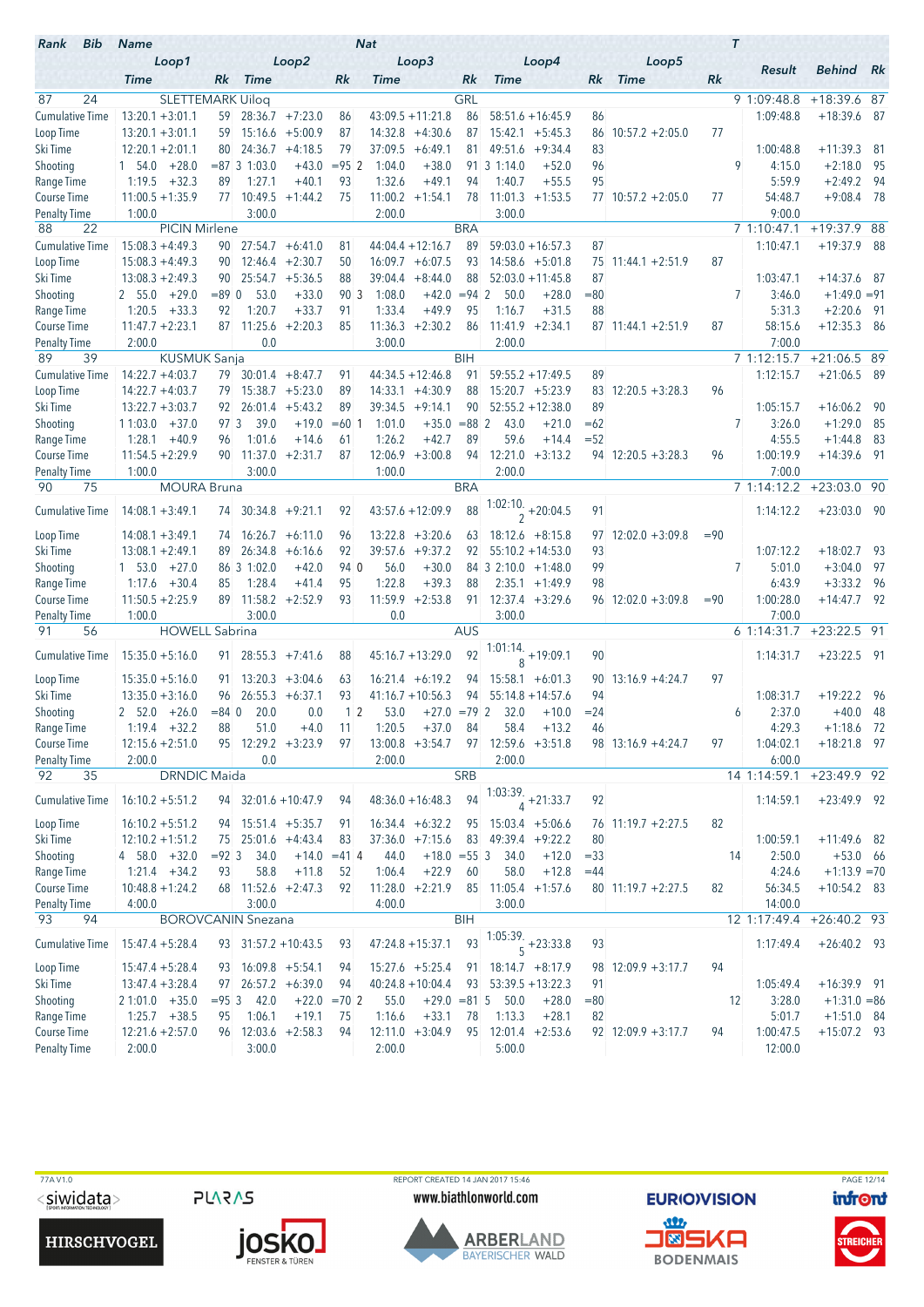| <b>Bib</b><br>Rank     | <b>Name</b>        |             |                                    |           |             | <b>Nat</b>  |                     |            |                                |                           |    | $\tau$               |        |              |                  |      |
|------------------------|--------------------|-------------|------------------------------------|-----------|-------------|-------------|---------------------|------------|--------------------------------|---------------------------|----|----------------------|--------|--------------|------------------|------|
|                        | Loop1              |             |                                    | Loop2     |             |             | Loop3               |            |                                | Loop4                     |    | Loop5                |        |              |                  |      |
|                        | <b>Time</b>        | Rk          | <b>Time</b>                        |           | Rk          | <b>Time</b> |                     | Rk         | <b>Time</b>                    |                           | Rk | <b>Time</b>          | Rk     | Result       | <b>Behind</b> Rk |      |
| $\overline{4}$<br>94   |                    |             | <b>DOMINGUEZ Maria Cecilia</b>     |           |             |             |                     | <b>ARG</b> |                                |                           |    |                      |        | 11 1:18:09.0 | +26:59.8 94      |      |
| <b>Cumulative Time</b> | $19:20.5 + 9:01.5$ | 99          | $35:31.2 + 14:17.5$                |           | 98          |             | $49:55.7 + 18:08.0$ | 95         |                                | $1:06:09. +24:03.7$       | 94 |                      |        | 1:18:09.0    | $+26:59.8$       | - 94 |
| Loop Time              | $19:20.5 + 9:01.5$ | 99          | $16:10.7 + 5:55.0$                 |           | 95          |             | $14:24.5 +4:22.3$   | 83         |                                | $16:13.7 + 6:16.9$        | 92 | $11:59.6 + 3:07.4$   | 88     |              |                  |      |
| Ski Time               | $15:20.5 + 5:01.5$ | 99          | $28:31.2 + 8:13.0$                 |           | 97          |             | $41:55.7 + 11:35.3$ | 96         |                                | $55:09.4 + 14:52.2$       | 92 |                      |        | 1:07:09.0    | $+17:59.5$       | 92   |
| Shooting               | $42:16.0 + 1:50.0$ |             | 101 3 1:06.0                       | $+46.0$   | 98 1        | 1:12.0      | $+46.0$             |            | 97 3 1:02.0                    | $+40.0$                   | 93 |                      | 11     | 5:36.0       | $+3:39.0$        | 98   |
| Range Time             | $2:43.6 + 1:56.4$  | 101         | 1:30.0                             | $+43.0$   | 97          | 1:38.6      | $+55.1$             | 97         | 1:26.8                         | $+41.6$                   | 93 |                      |        | 7:19.0       | $+4:08.3$        | 98   |
| Course Time            | $12:36.9 + 3:12.3$ | 98          | 11:40.6                            | $+2:35.3$ | 89          | 11:45.8     | $+2:39.7$           | 88         | 11:46.8                        | $+2:39.0$                 |    | $88$ 11:59.6 +3:07.4 | 88     | 59:49.7      | $+14:09.4$       | -90  |
| <b>Penalty Time</b>    | 4:00.0             |             | 3:00.0                             |           |             | 1:00.0      |                     |            | 3:00.0                         |                           |    |                      |        | 11:00.0      |                  |      |
| 44<br>95               |                    |             | <b>ENKHBAYAR Ariunzul</b>          |           |             |             |                     | <b>MGL</b> |                                |                           |    |                      |        | 12 1:19:30.7 | $+28:21.5$       | 95   |
| <b>Cumulative Time</b> | $17:33.8 + 7:14.8$ |             | $= 96$ 33:33.3 + 12:19.6           |           | 95          |             | $50:28.9 + 18:41.2$ | 96         |                                | 1:07:22.<br>$9 + 25:17.2$ | 95 |                      |        | 1:19:30.7    | $+28:21.5$ 95    |      |
| Loop Time              | $17:33.8 + 7:14.8$ | $= 96$      | $15:59.5 + 5:43.8$                 |           | 93          |             | $16:55.6 + 6:53.4$  | 96         |                                | $16:54.0 + 6:57.2$        |    | $94$ 12:07.8 +3:15.6 | 93     |              |                  |      |
| Ski Time               | $13:33.8 + 3:14.8$ | $= 94$      | $27:33.3 +7:15.1$                  |           | 96          |             | $41:28.9 + 11:08.5$ | 95         |                                | $55:22.9 + 15:05.7$       | 95 |                      |        | 1:07:30.7    | $+18:21.2$       | 94   |
| Shooting               | 4 58.0<br>$+32.0$  |             | $= 92 \ 2 \ 1:03.0$                | $+43.0$   | $= 95 \, 3$ | 47.0        | $+21.0$             |            | $= 63$ 3 1:07.0                | $+45.0$                   | 95 |                      | 12     | 3:55.0       | $+1:58.0$        | - 94 |
| Range Time             | 1:19.6<br>$+32.4$  | 90          | 1:25.7                             | $+38.7$   | 92          | 1:22.2      | $+38.7$             | 86         | 1:29.4                         | $+44.2$                   | 94 |                      |        | 5:36.9       | $+2:26.2 = 92$   |      |
| Course Time            | $12:14.2 + 2:49.6$ |             | $= 93 \quad 12:33.7 \quad +3:28.4$ |           | 98          |             | $12:33.3 + 3:27.2$  | 96         | $12:24.5 +3:16.7$              |                           |    | $95$ 12:07.8 +3:15.6 | 93     | 1:01:53.5    | $+16:13.2$ 94    |      |
| Penalty Time           | 4:00.0             |             | 2:00.0                             |           |             | 3:00.0      |                     |            | 3:00.0                         |                           |    |                      |        | 12:00.0      |                  |      |
| 38<br>96               |                    |             | OTGONDAVAA Uranbaigali             |           |             |             |                     | <b>MGL</b> |                                |                           |    |                      |        | 15 1:24:36.3 | $+33:27.1$       | 96   |
| <b>Cumulative Time</b> | $17:33.8 + 7:14.8$ |             | $= 96$ 34:07.9 + 12:54.2           |           | 96          |             | $54:59.2 + 23:11.5$ | 98         |                                | $1:12:34.$ + 30:29.0      | 97 |                      |        | 1:24:36.3    | $+33:27.1$ 96    |      |
| Loop Time              | $17:33.8 + 7:14.8$ | $= 96$      | $16:34.1 + 6:18.4$                 |           | 97          |             | $20:51.3 + 10:49.1$ | 99         |                                | $17:35.5 +7:38.7$         | 95 | $12:01.6 + 3:09.4$   | 89     |              |                  |      |
| Ski Time               | $13:33.8 + 3:14.8$ | $= 94$      | 27:07.9                            | $+6:49.7$ | 95          |             | $42:59.2 + 12:38.8$ | 97         |                                | $57:34.7 + 17:17.5$       | 96 |                      |        | 1:09:36.3    | $+20:26.8$       | - 97 |
| Shooting               | $+20.0$<br>4 46.0  | $= 65 \, 3$ | 43.0                               | $+23.0$   | $= 74.5$    |             | $1:40.0 + 1:14.0$   |            | 99 3 1:27.0 +1:05.0            |                           | 98 |                      | 15     | 4:36.0       | $+2:39.0$        | - 96 |
| Range Time             | 1:11.9<br>$+24.7$  | 80          | 1:07.1                             | $+20.1$   | 77          |             | $2:12.2 +1:28.7$    | 99         |                                | $1:45.3 +1:00.1$          | 96 |                      |        | 6:16.5       | $+3:05.8$        | 95   |
| Course Time            | $12:21.8 + 2:57.2$ |             | $97$ 12:26.9 +3:21.6               |           | 96          |             | $13:39.0 +4:32.9$   | 98         |                                | $12:50.2 + 3:42.4$        |    | $97$ 12:01.6 +3:09.4 | 89     | 1:03:19.5    | $+17:39.2$ 96    |      |
| <b>Penalty Time</b>    | 4:00.0             |             | 3:00.0                             |           |             | 5:00.0      |                     |            | 3:00.0                         |                           |    |                      |        | 15:00.0      |                  |      |
| 97<br>70               |                    |             | <b>GUALMES Joana Gabriela</b>      |           |             |             |                     | <b>ARG</b> |                                |                           |    |                      |        | 4 1:24:43.2  | $+33:34.0$       | 97   |
| <b>Cumulative Time</b> | $17:52.5 + 7:33.5$ | 98          | $35:02.1 + 13:48.4$                |           | 97          |             | $52:55.6 + 21:07.9$ | 97         | $\frac{1:09:45.}{8} + 27:40.1$ |                           | 96 |                      |        | 1:24:43.2    | $+33:34.0$ 97    |      |
| Loop Time              | $17:52.5 + 7:33.5$ | 98          | $17:09.6 + 6:53.9$                 |           | 98          |             | $17:53.5 +7:51.3$   | 98         |                                | $16:50.2 + 6:53.4$        |    | $93$ 14:57.4 +6:05.2 | 98     |              |                  |      |
| Ski Time               | $15:52.5 + 5:33.5$ | 100         | $32:02.1 + 11:43.9$                |           | 99          |             | $48:55.6 + 18:35.2$ | 99         | 1:05:45.<br>$\mathsf{R}$       | $+25:28.6$                | 98 |                      |        | 1:20:43.2    | $+31:33.7$       | - 98 |
| Shooting               | $+24.0$<br>2, 50.0 | $= 80$ 1    | 50.0                               | $+30.0$   | 88 1        | 1:07.0      | $+41.0 = 92$ 0      |            | 55.0                           | $+33.0$                   | 90 |                      | 4      | 3:42.0       | $+1:45.0$        | - 89 |
| Range Time             | 1:18.7<br>$+31.5$  | 86          | 1:20.1                             | $+33.1$   | 90          | 1:36.4      | $+52.9$             | 96         | 1:21.7                         | $+36.5$                   | 91 |                      |        | 5:36.9       | $+2:26.2 = 92$   |      |
| Course Time            | $14:33.8 + 5:09.2$ |             | $102 \quad 14:49.4 \quad +5:44.1$  |           | 100         | 15:17.0     | $+6:10.9$           | 99         | 15:28.4                        | $+6:20.6$                 |    | $99$ 14:57.4 +6:05.2 | 98     | 1:15:06.0    | $+29:25.7$ 98    |      |
| <b>Penalty Time</b>    | 2:00.0             |             | 1:00.0                             |           |             | 1:00.0      |                     |            | 0.0                            |                           |    |                      |        | 4:00.0       |                  |      |
| 25<br>98               | DANOU Maria        |             |                                    |           |             |             |                     | <b>GRE</b> |                                |                           |    |                      |        | 16 1:25:57.2 | $+34:48.0$       | 98   |
| <b>Cumulative Time</b> | $20:11.9 + 9:52.9$ | 101         | $38:02.9 + 16:49.2$                |           | 99          |             | $55:48.0 + 24:00.3$ | 99         |                                | $1:13:55.$ + 31:49.5      | 98 |                      |        | 1:25:57.2    | $+34:48.0$       | - 98 |
| Loop Time              | $20:11.9 + 9:52.9$ | 101         | $17:51.0 +7:35.3$                  |           | 99          |             | $17:45.1 + 7:42.9$  | 97         |                                | $18:07.2 + 8:10.4$        | 96 | $12:02.0 + 3:09.8$   | $= 90$ |              |                  |      |
| Ski Time               | $16:11.9 + 5:52.9$ | 101         | $30:02.9 +9:44.7$                  |           | 98          |             | $43:48.0 + 13:27.6$ | 98         |                                | $57:55.2 + 17:38.0$       | 97 |                      |        | 1:07:57.2    | $+18:47.7$       | 95   |
| Shooting               | $42:24.0 + 1:58.0$ |             | 102 4 1:31.0                       | $+1:11.0$ | 100 4       | 1:20.0      | $+54.0$             |            | 98 4 1:26.0 +1:04.0            |                           | 97 |                      | 16     | 6:41.0       | $+4:44.0$        | 99   |
| Range Time             | 1:42.1<br>$+54.9$  | 98          | 1:42.3                             | $+55.3$   | 98          | 1:46.0      | $+1:02.5$           | 98         |                                | $1:56.0 + 1:10.8$         | 97 |                      |        | 7:06.4       | $+3:55.7$        | 97   |
| Course Time            | $14:29.7 + 5:05.1$ | 101         | 12:08.6                            | $+3:03.3$ | 95          | 11:59.0     | $+2:52.9$           | 90         |                                | $12:11.1 + 3:03.3$        |    | $93$ 12:02.0 +3:09.8 | $= 90$ | 1:02:50.4    | $+17:10.1$       | - 95 |
| <b>Penalty Time</b>    | 4:00.0             |             | 4:00.0                             |           |             | 4:00.0      |                     |            | 4:00.0                         |                           |    |                      |        | 16:00.0      |                  |      |
|                        |                    |             |                                    |           |             |             |                     |            |                                |                           |    |                      |        |              |                  |      |

| <b>Jury Decisions</b> |            |
|-----------------------|------------|
| .<br>lime Adjustments |            |
| DANOU Maria<br>25     | ≘o⊏<br>ำҞ∟ |

TZAV1.0<br>
TAGE 13/14<br>
TOTO PURICULE AND THE WWW.biathlonworld.com CURIOVISION <mark>info</mark>nt

**HIRSCHVOGEL** 

**PLARAS** 

**JOSKO.** 

www.biathlonworld.com